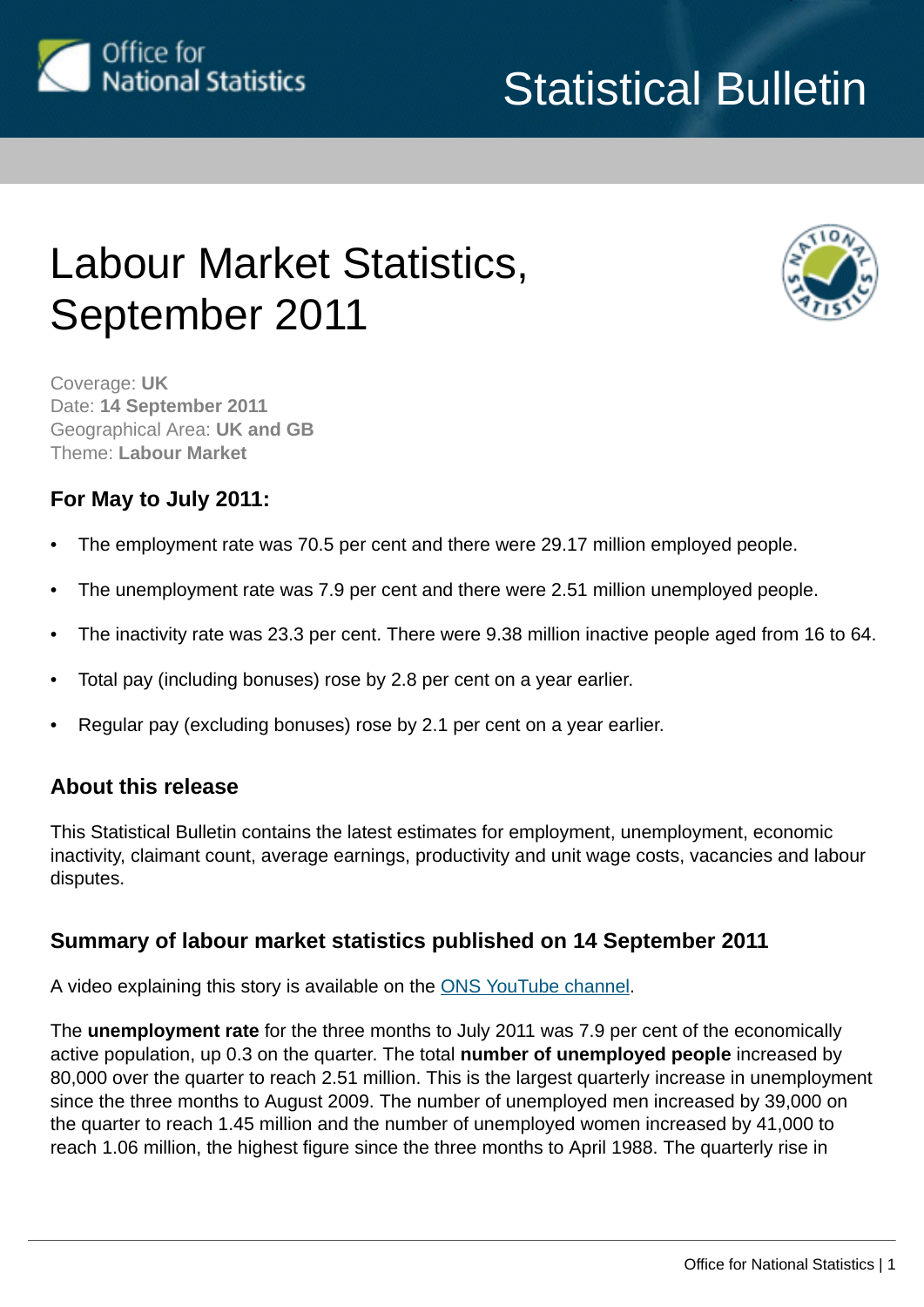unemployment occurred mainly among people aged from 18 to 24. The number of unemployed people in this age group rose by 77,000 over the quarter to reach 769,000.

The **employment rate** for those aged from 16 to 64 for the three months to July 2011 was 70.5 per cent, down 0.2 percentage points on the quarter. The **number of people in employment** aged 16 and over decreased by 69,000 on the quarter but increased by 24,000 on the year to reach 29.17 million. The number of men in employment fell by 71,000 on the quarter to reach 15.63 million, with falls in employment for both full-time workers (down 32,000 on the quarter) and part-time workers (down 39,000) on the quarter. There was a small increase of 2,000 in the number of women in employment to reach 13.54 million. The number of women working full-time increased by 84,000 on the quarter but the number of women working part-time fell by 83,000. The number of employees and self-employed people working part-time because they could not find a full-time job increased by 70,000 on the quarter to reach 1.28 million, the highest figure since comparable records began in 1992.

The **number of people employed in the public sector** fell by 111,000 between March and June 2011 to reach 6.04 million. This is the largest fall in public sector employment since comparable quarterly records began in 1999. In June 2011 the public sector accounted for 20.7 per cent of all people in employment, the lowest percentage since September 2008. The **number of people in private sector employment** increased by 41,000 on the quarter to reach 23.13 million.

The **inactivity rate** for those aged from 16 to 64 for the three months to July 2011 was 23.3 per cent, unchanged on the quarter. The **number of economically inactive people** aged from 16 to 64 rose by 11,000 over the quarter to reach 9.38 million.

There were 1.58 million people claiming **Jobseeker's Allowance** (JSA) in August 2011, up 20,300 on July. The number of men claiming JSA increased by 12,200 to reach 1.06 million and the number of women claimants increased by 8,100 to reach 519,200, the highest figure since January 1996.

In the three months to July 2011, 162,000 people had become redundant in the three months before the Labour Force Survey interviews, up 47,000 over the quarter. This increase in **redundancies** occurred mainly among women.

The whole economy **earnings annual growth rate for total pay** (including bonuses) increased by 0.1 percentage point between the three months to June 2011 and the three months to July to reach 2.8 per cent, the highest figure since April 2010. The whole economy **earnings annual growth rate for regular pay** (excluding bonuses) fell by 0.2 percentage points to reach 2.1 per cent in the three months to July.

A [summary of key statistics \(42 Kb Pdf\)](http://www.ons.gov.uk:80/ons/rel/lms/labour-market-statistics/september-2011/summary-of-key-statistics.pdf) is available on the website.

### **Employment**

Employment measures the number of people in employment and differs from the number of jobs because some people have more than one job. A comparison between estimates of employment and jobs is available in an [article on the website \(35.3 Kb Pdf\).](http://www.ons.gov.uk:80/ons/rel/lms/labour-market-statistics/september-2011/lfs-wfj-reconciliation.pdf) The employment rate for those aged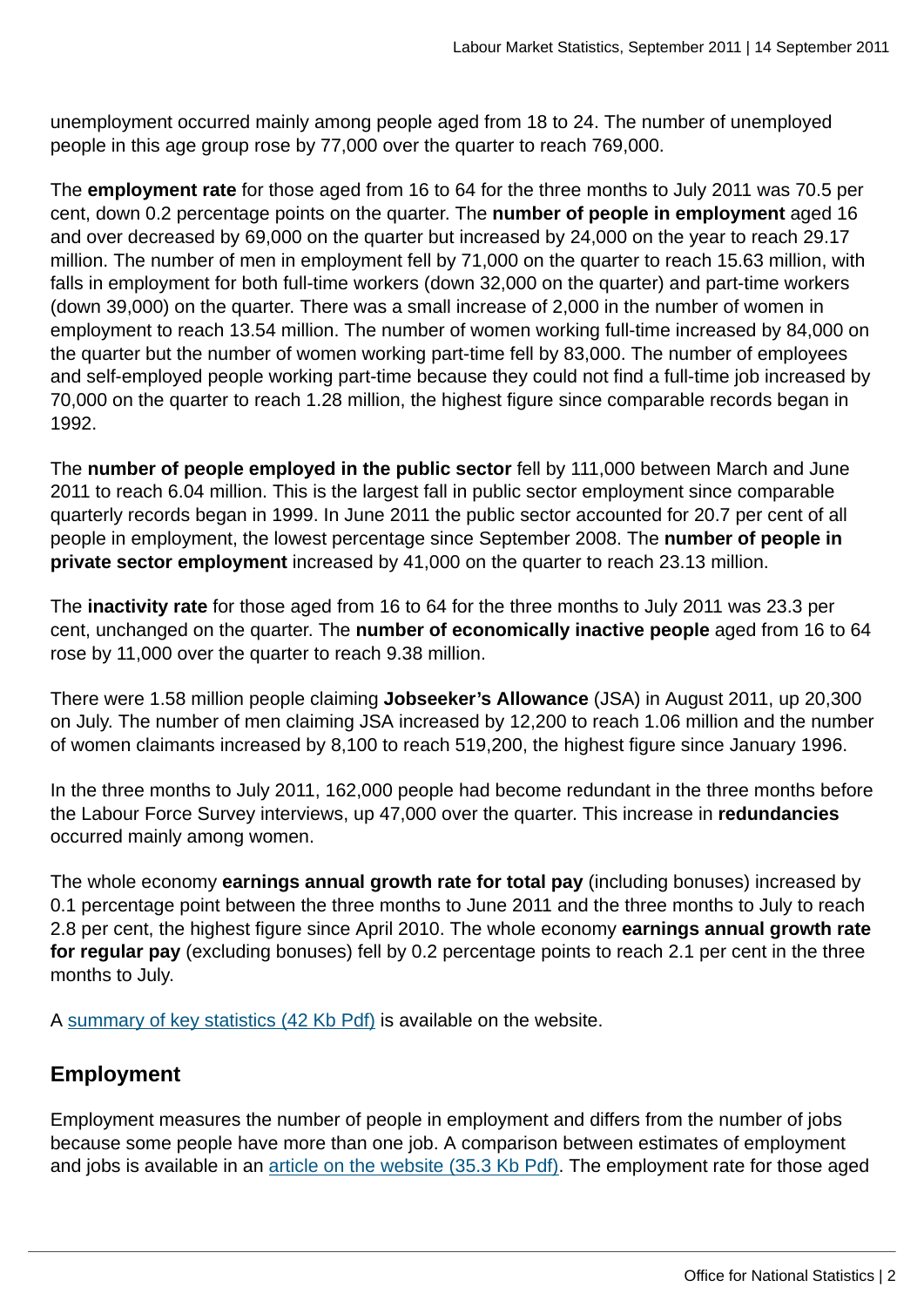from 16 to 64 was 70.5 per cent in the three months to July 2011, down 0.2 percentage points on the three months to April 2011 and down 0.3 percentage points from a year earlier.



#### **Employment rate (aged 16 to 64), seasonally adjusted**

Source: Labour Force Survey - Office for National Statistics

#### **Download chart**

**XLS** [XLS format](http://www.ons.gov.uk:80/ons/rel/lms/labour-market-statistics/september-2011/employment-chart-spreadsheet.xls) (23 Kb)

The employment rate for men aged from 16 to 64 was 75.5 per cent, down 0.4 percentage points on the previous quarter. The corresponding employment rate for women was 65.4 per cent, unchanged on the previous quarter.

The number of people in employment was 29.17 million in the three months to July 2011, down 69,000 from the three months to April 2011 but up 24,000 on a year earlier. The number of people in full-time employment was 21.34 million in the three months to July 2011, up 53,000 from the three months to April 2011. Of this total, 13.61 million were men and 7.73 million were women. The number of people in part-time employment was 7.83 million in the three months to July 2011, down 122,000 from the three months to April 2011. Of this total, 2.02 million were men and 5.81 million were women.

The number of people in public sector employment was 6.04 million in June 2011, down 111,000 from March 2011. The estimate for March 2011 includes 15,000 people employed on a temporary basis in connection with the 2011 Census, but there were only 1,000 people employed in these temporary jobs in June 2011. Excluding people employed in temporary Census posts, the fall in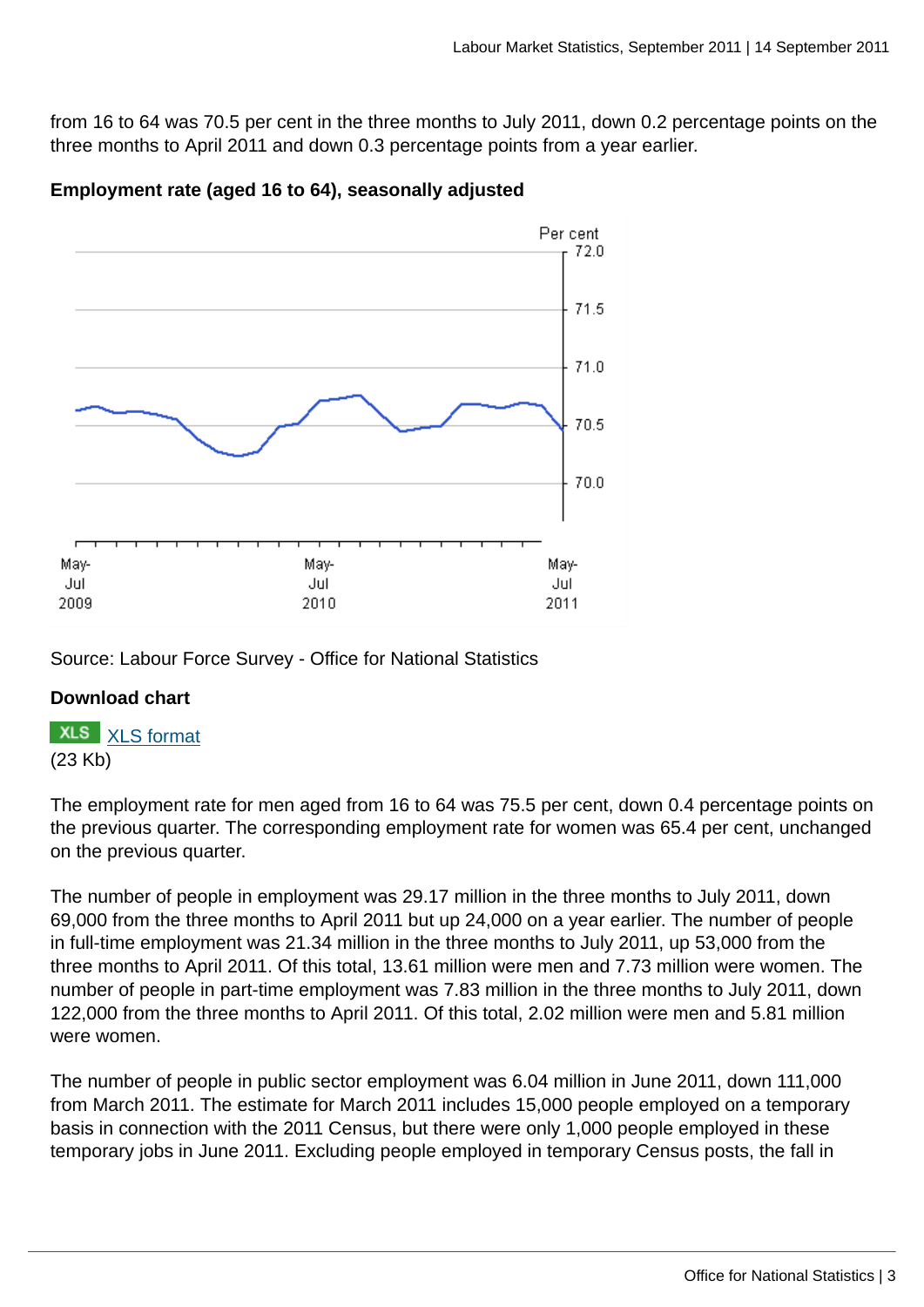public sector employment between March and June 2011 was 97,000. The number of people in private sector employment in June 2011 was 23.13 million, up 41,000 from March 2011.

### **Employment by country of birth and nationality (not seasonally adjusted)**

ONS publishes estimates of employment by both country of birth and by nationality. The number of non-UK born people in employment is greater than the number of non-UK nationals in employment, as the non-UK born series includes many UK nationals. The estimates relate to the number of people in employment rather than the number of jobs. These statistics have sometimes been incorrectly interpreted as indicating the proportion of new jobs that are taken by foreign migrants.

The number of UK born people in employment was 25.00 million in the three months to June 2011, down 50,000 on a year earlier. The number of non-UK born people in employment was 4.15 million, up 289,000 from a year earlier.

The employment rate for UK born people aged from 16 to 64 was 71.0 per cent in the three months to June 2011, up 0.1 percentage point on a year earlier. The corresponding employment rate for non-UK born people was 67.2 per cent, up 0.7 percentage points on a year earlier.

The number of UK nationals in employment was 26.57 million in the three months to June 2011, up 71,000 on a year earlier. The number of non-UK nationals in employment was 2.58 million, up 166,000 from a year earlier.

The employment rate for UK nationals aged from 16 to 64 was 70.7 per cent in the three months to June 2011, up 0.1 percentage point on a year earlier. The corresponding employment rate for non-UK nationals was 67.6 per cent, up 0.8 percentage points on a year earlier.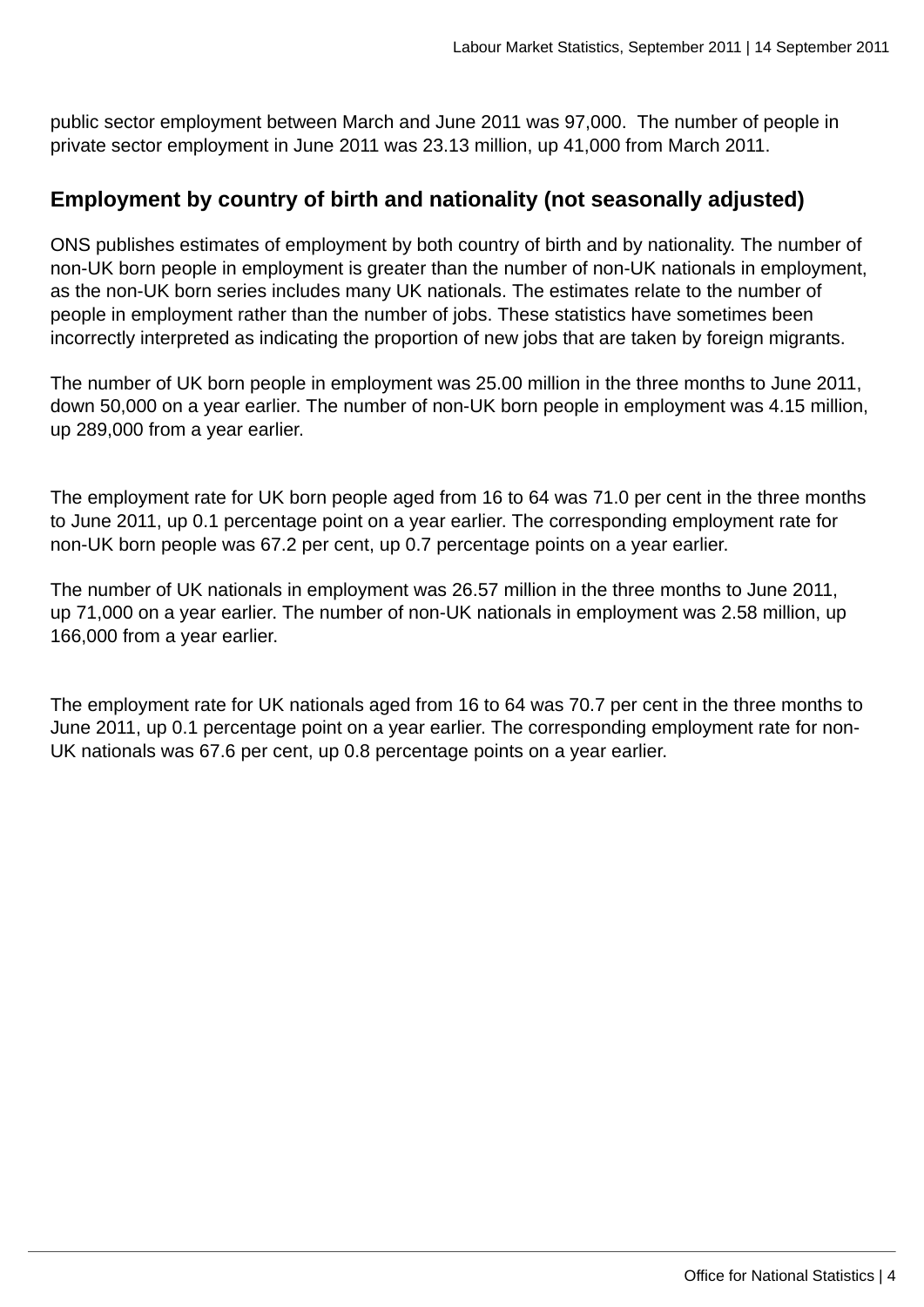

**Employment by country of birth and nationality, changes on year (not seasonally adjusted)**

Source: Labour Force Survey - Office for National Statistics

#### **Download chart**

**XLS** [XLS format](http://www.ons.gov.uk:80/ons/rel/lms/labour-market-statistics/september-2011/emp-rate-by-cob.xls) (21.5 Kb)

### **Actual hours worked**

Actual hours worked measures the number of hours worked in the economy. Total hours worked per week were 914.2 million in the three months to July 2011, up 3.3 million from the three months to April 2011. Average weekly hours worked in the three months to July 2011 were 31.4, up 0.2 from the three months to April 2011.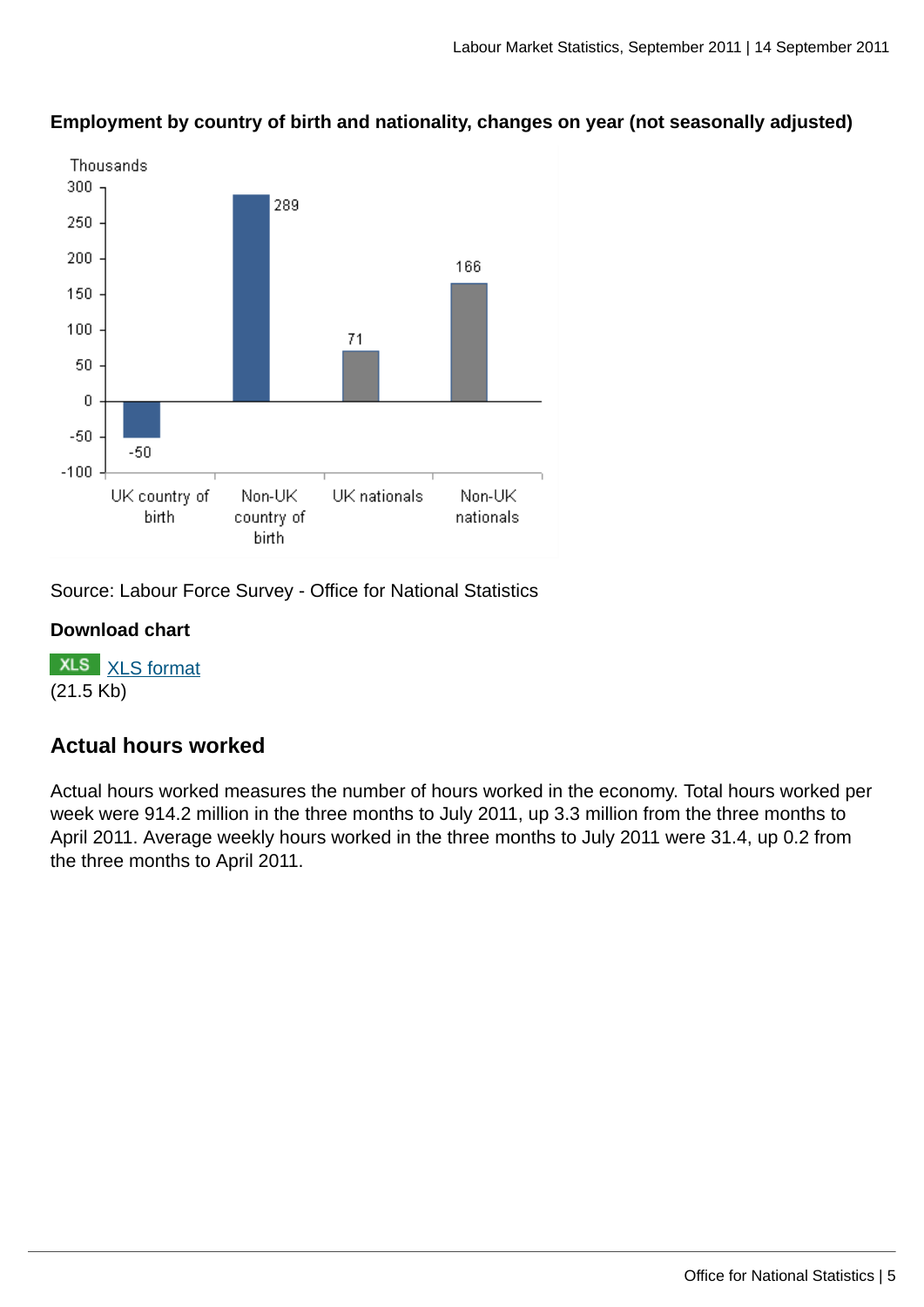

#### **Total weekly hours, seasonally adjusted**

Source: Labour Force Survey - Office for National Statistics

#### **Download chart**

**XLS** [XLS format](http://www.ons.gov.uk:80/ons/rel/lms/labour-market-statistics/september-2011/hours-worked-chart-data.xls) (23 Kb)

### **Earnings**

Earnings measures the money received in return for work done, gross of tax. The estimates relate to Great Britain and include salaries but not unearned income, benefits in kind or arrears of pay. Average total pay (including bonuses) was £464 per week in July 2011. In the three months to July 2011 total pay rose by 2.8 per cent on a year earlier, up 0.1 from the three months to June. Average regular pay (excluding bonuses) was £434 per week in July 2011. In the three months to July 2011 regular pay rose by 2.1 per cent on a year earlier, down 0.2 from the three months to June.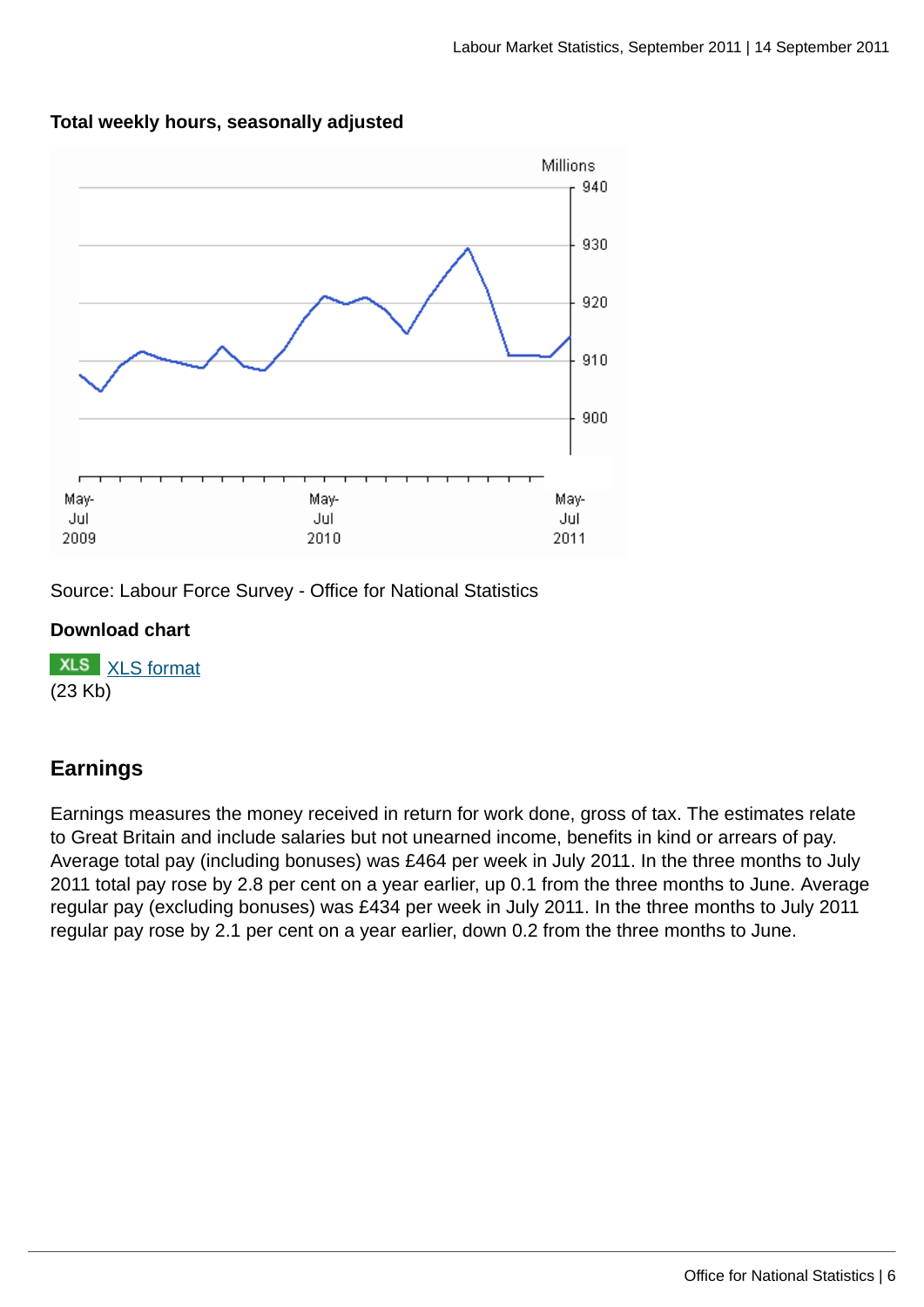

#### **GB Whole economy average earnings growth, seasonally adjusted**

Source: Monthly Wages and Salaries Survey - Office for National Statistics

#### **Download chart**

**XLS** [XLS format](http://www.ons.gov.uk:80/ons/rel/lms/labour-market-statistics/september-2011/awe-chart-spreadsheet.xls) (23 Kb)

Average total pay (including bonuses) in the **private sector** was £460 per week in July 2011. In the three months to July 2011 total pay in the private sector rose by 3.1 per cent on a year earlier. Average regular pay (excluding bonuses) in the private sector was £424 per week in July 2011. In the three months to July 2011 regular pay in the private sector rose by 2.2 per cent on a year earlier.

Average total pay (including bonuses) in the **public sector** was £476 per week in July 2011. In the three months to July 2011 total pay in the public sector rose by 2.4 per cent on a year earlier. Average total pay in the public sector, excluding financial services, was £465 per week in July 2011. In the three months to July 2011 total pay in the public sector, excluding financial services, rose by 1.6 per cent on a year earlier. Average regular pay (excluding bonuses) in the public sector was £470 per week in July 2011. In the three months to July 2011 regular pay in the public sector rose by 2.0 per cent on a year earlier. Average regular pay in the public sector, excluding financial services, was £463 per week in July 2011. In the three months to July 2011 regular pay in the public sector, excluding financial services, rose by 1.8 per cent on a year earlier.

### **Productivity and unit wage costs**

Whole economy output per worker is the ratio of output and employment while unit wage costs measures the cost of wages and salaries per unit of output. Whole economy output per worker was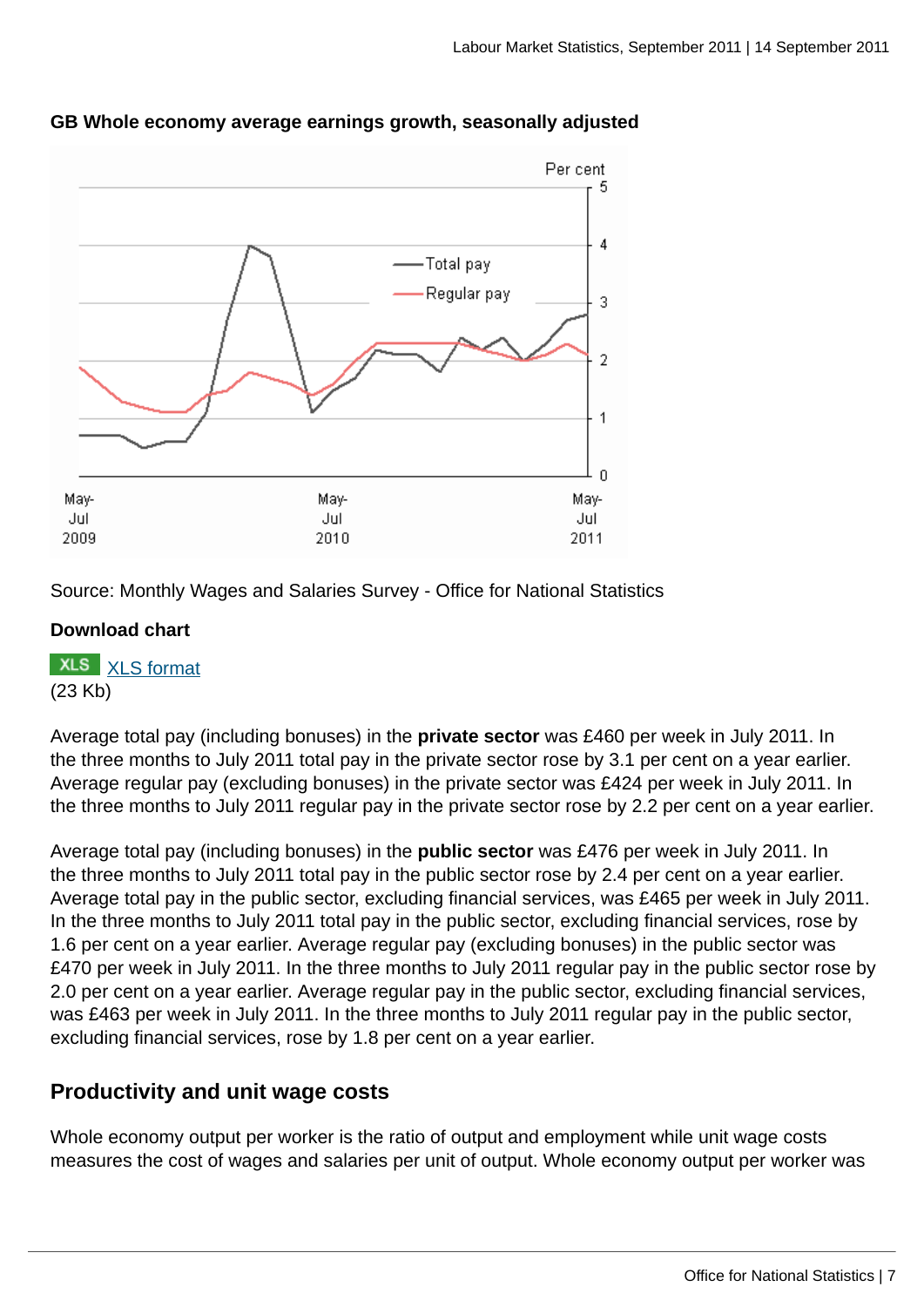0.3 per cent higher in the first quarter of 2011 compared with a year earlier. Whole economy unit wage costs rose by 0.6 per cent over the same period.





#### Source: Office for National Statistics

#### **Download chart**

**XLS** [XLS format](http://www.ons.gov.uk:80/ons/rel/lms/labour-market-statistics/september-2011/productivity-chart-data.xls) (21.5 Kb)

### **Labour disputes (not seasonally adjusted)**

Labour disputes measures disputes (ie, strikes) connected with terms and conditions of employment. In July 2011, there were 3,000 working days lost from 13 stoppages. In the twelve months to July 2011, there were 419,000 working days lost from 120 stoppages.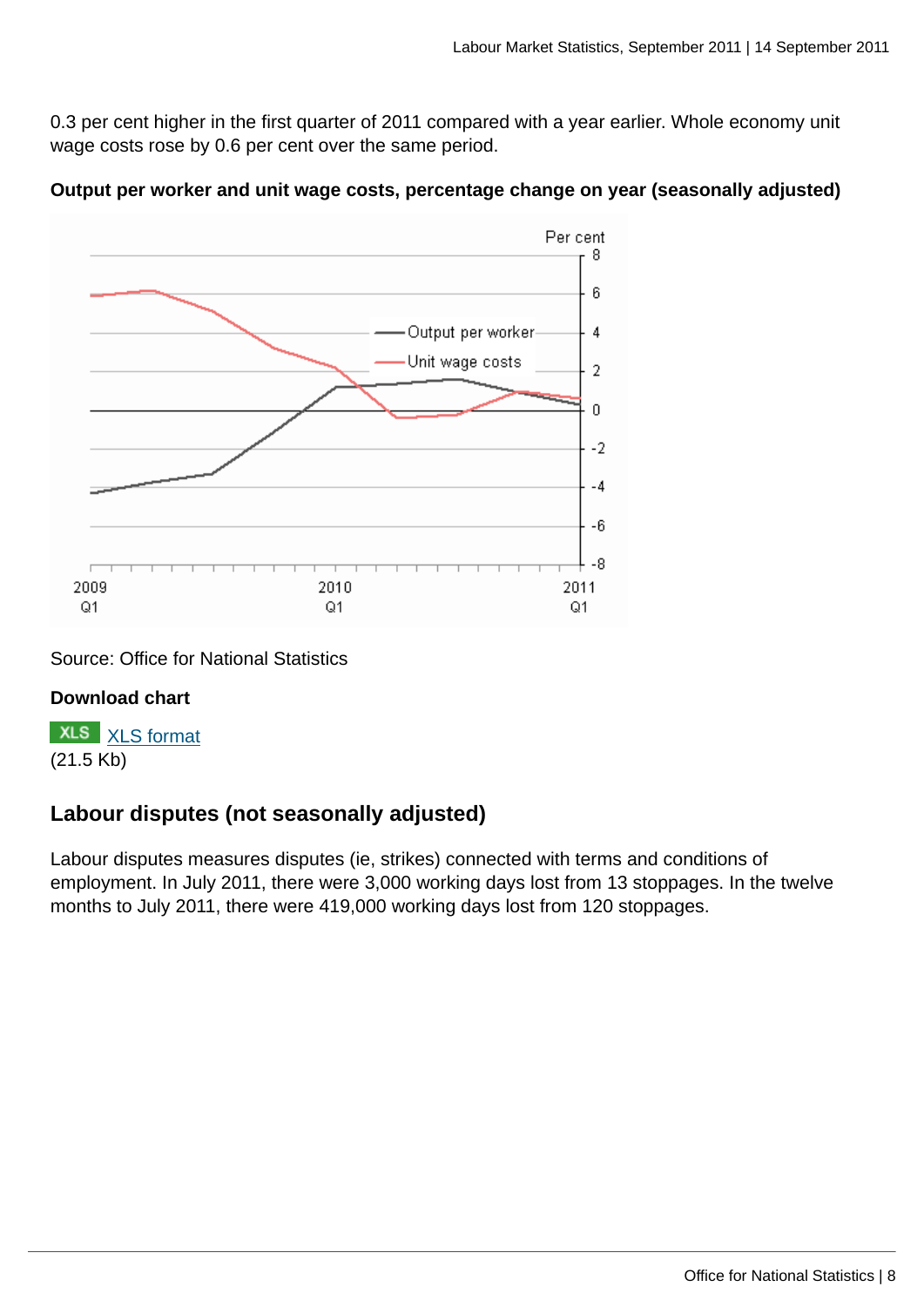

#### **Working days lost cumulative 12 months totals, not seasonally adjusted**

Source: Labour Disputes Statistics - Office for National Statistics

#### **Download chart**

**XLS** [XLS format](http://www.ons.gov.uk:80/ons/rel/lms/labour-market-statistics/september-2011/labour-disputes-chart-spreadsheet.xls) (23 Kb)

### **Unemployment**

Unemployment measures people without a job who have been actively seeking work and are available to start work if a job is offered. The unemployment rate was 7.9 per cent in the three months to July 2011, up 0.3 percentage points from the three months to April 2011 and up 0.1 percentage point from a year earlier. Unemployment rates are calculated, in accordance with international guidelines, as the percentage of all economically active people in the relevant population group.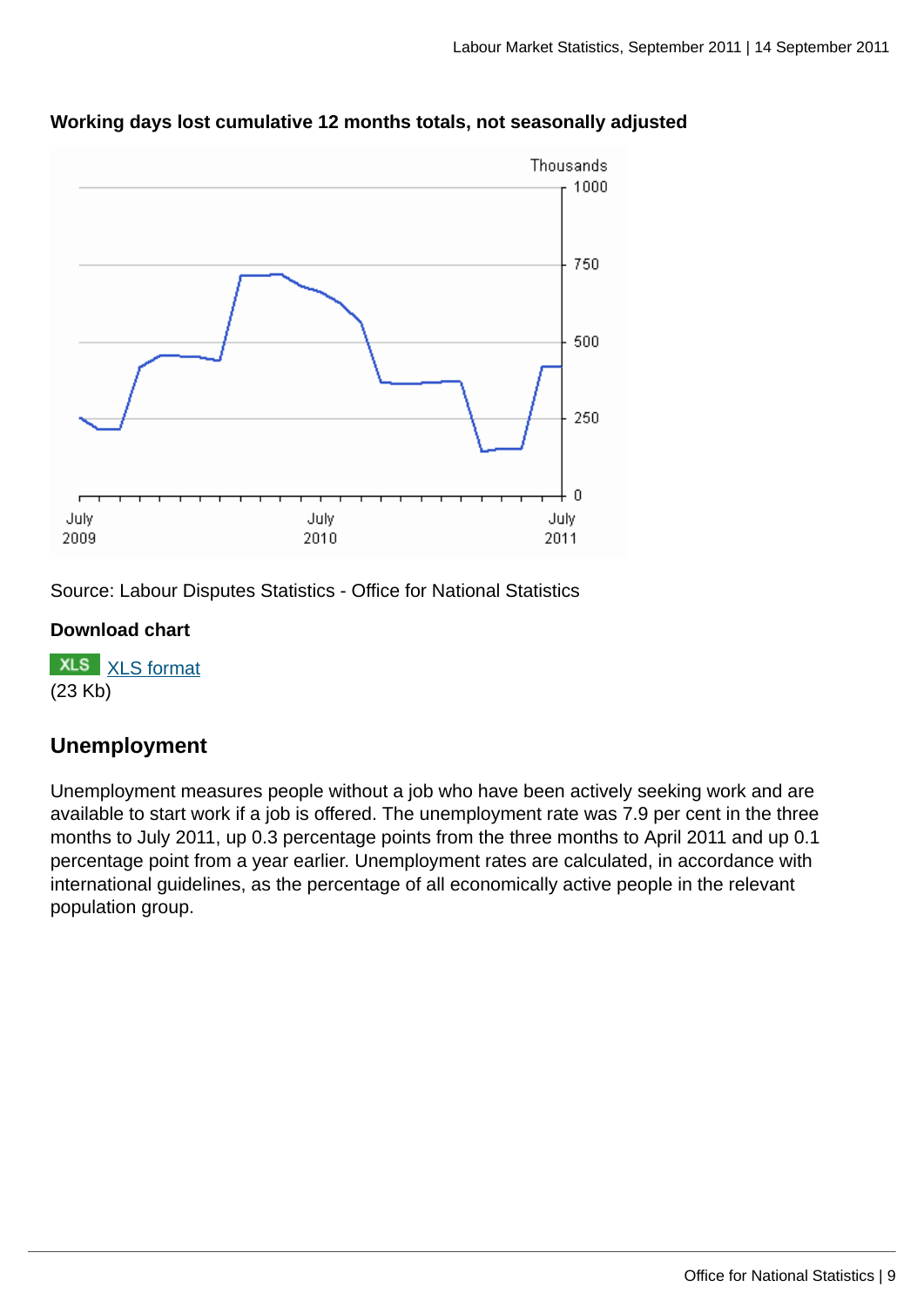

### **Unemployment rate (aged 16+), seasonally adjusted**

Source: Labour Force Survey - Office for National Statistics

#### **Download chart**

### **XLS** [XLS format](http://www.ons.gov.uk:80/ons/rel/lms/labour-market-statistics/september-2011/unemployment-chart-data.xls) (23 Kb)

The number of unemployed people was 2.51 million in the three months to July 2011, up 80,000 from the three months to April 2011 and up 44,000 from a year earlier. The number of unemployed men was 1.45 million in the three months to July 2011, up 39,000 from the three months to April 2011. The number of unemployed women was 1.06 million in the three months to July 2011, up 41,000 from the three months to April 2011. The number of people unemployed for over one year was 849,000 in the three months to July 2011, up 20,000 from the three months to April 2011. The number of people unemployed for over two years was 415,000 in the three months to July 2011, up 30,000 from the three months to April 2011.

### **Youth unemployment**

The unemployment rate for 16 to 24 year olds was 20.8 per cent of the economically active population in the three months to July 2011, up 1.6 percentage points from the three months to April 2011. There were 973,000 unemployed 16 to 24 year olds in the three months to July 2011, up 78,000 from the three months to April 2011.

The number of unemployed 16 to 17 year olds increased by 1,000 on the quarter to reach 203,000 and the number of unemployed 18 to 24 year olds rose by 77,000 on the quarter to reach 769,000.

In accordance with international guidelines, people in full-time education are included in the youth unemployment estimates if they are looking for employment and are available to work. Excluding people in full-time education, there were 709,000 unemployed 16 to 24 year olds in the three months to July 2011, up 91,000 from the three months to April 2011. The unemployment rate for 16 to 24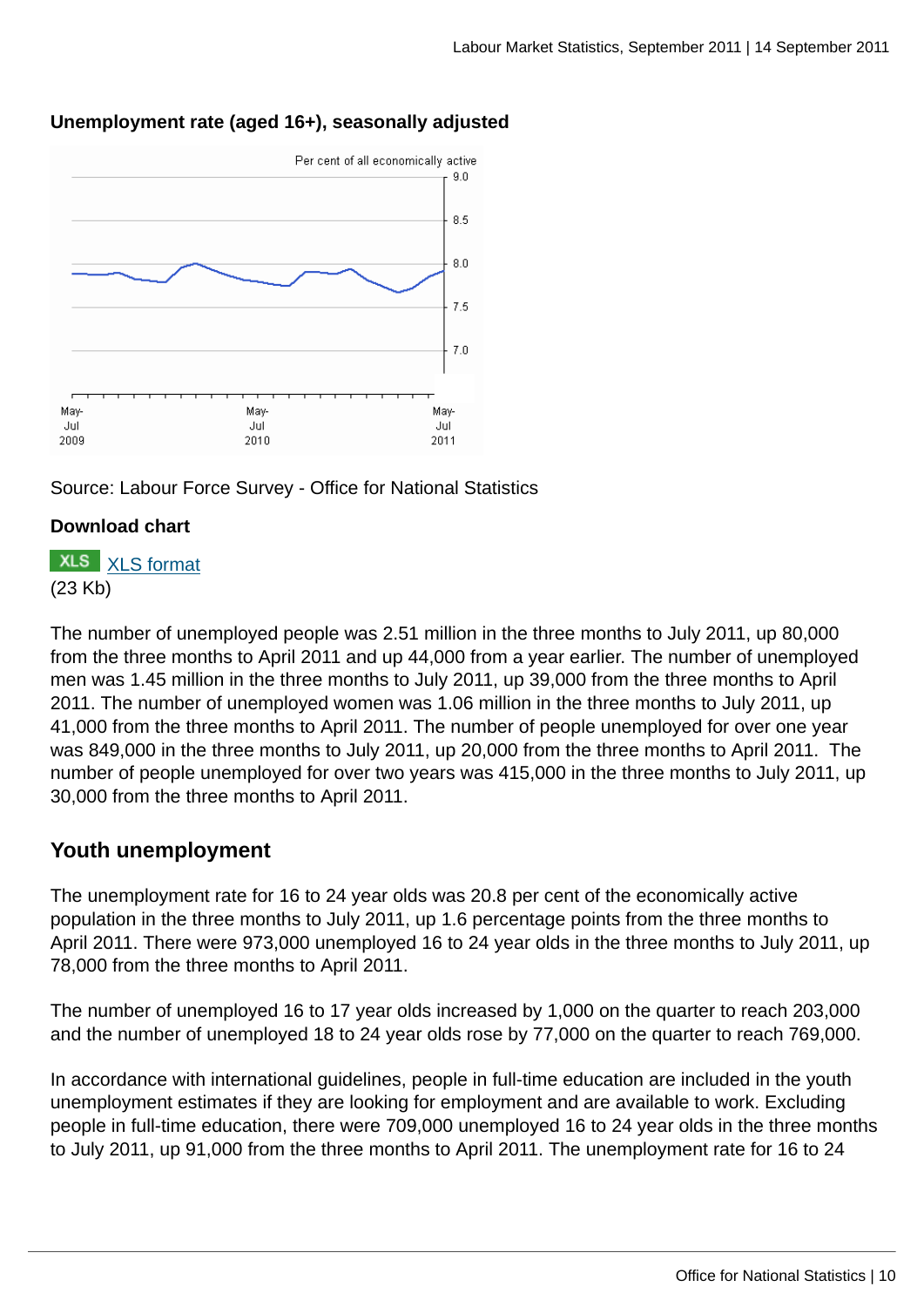year olds not in full-time education was 19.9 per cent of the economically active population, up 2.2 percentage points from the three months to April 2011.

### **Economic inactivity**

Economically inactive people are people who are not in work but who do not meet the internationally accepted definition of unemployment because they have not been seeking work and/or they are unable to start work. The economic inactivity rate for those aged from 16 to 64 was 23.3 per cent in the three months to July 2011, unchanged on the three months to April 2011 but up 0.2 percentage points from a year earlier. The number of economically inactive people aged from 16 to 64 rose by 11,000 over the quarter and by 112,000 over the year, to reach 9.38 million in the three months to July 2011.



#### **Economic inactivity rate (aged 16 to 64), seasonally adjusted**

Source: Labour Force Survey - Office for National Statistics

#### **Download chart**

**XLS** [XLS format](http://www.ons.gov.uk:80/ons/rel/lms/labour-market-statistics/september-2011/inactivity-chart-data.xls) (23 Kb)

### **Claimant count**

The claimant count measures the number of people claiming Jobseeker's Allowance and differs from unemployment (which measures people who meet the internationally agreed definition of unemployment). The claimant count in August 2011 was 1.58 million, up 20,300 on the previous month and up 114,800 on a year earlier. The claimant count rate was 4.9 per cent, up 0.1 percentage point on the previous month and up 0.4 percentage points from a year earlier.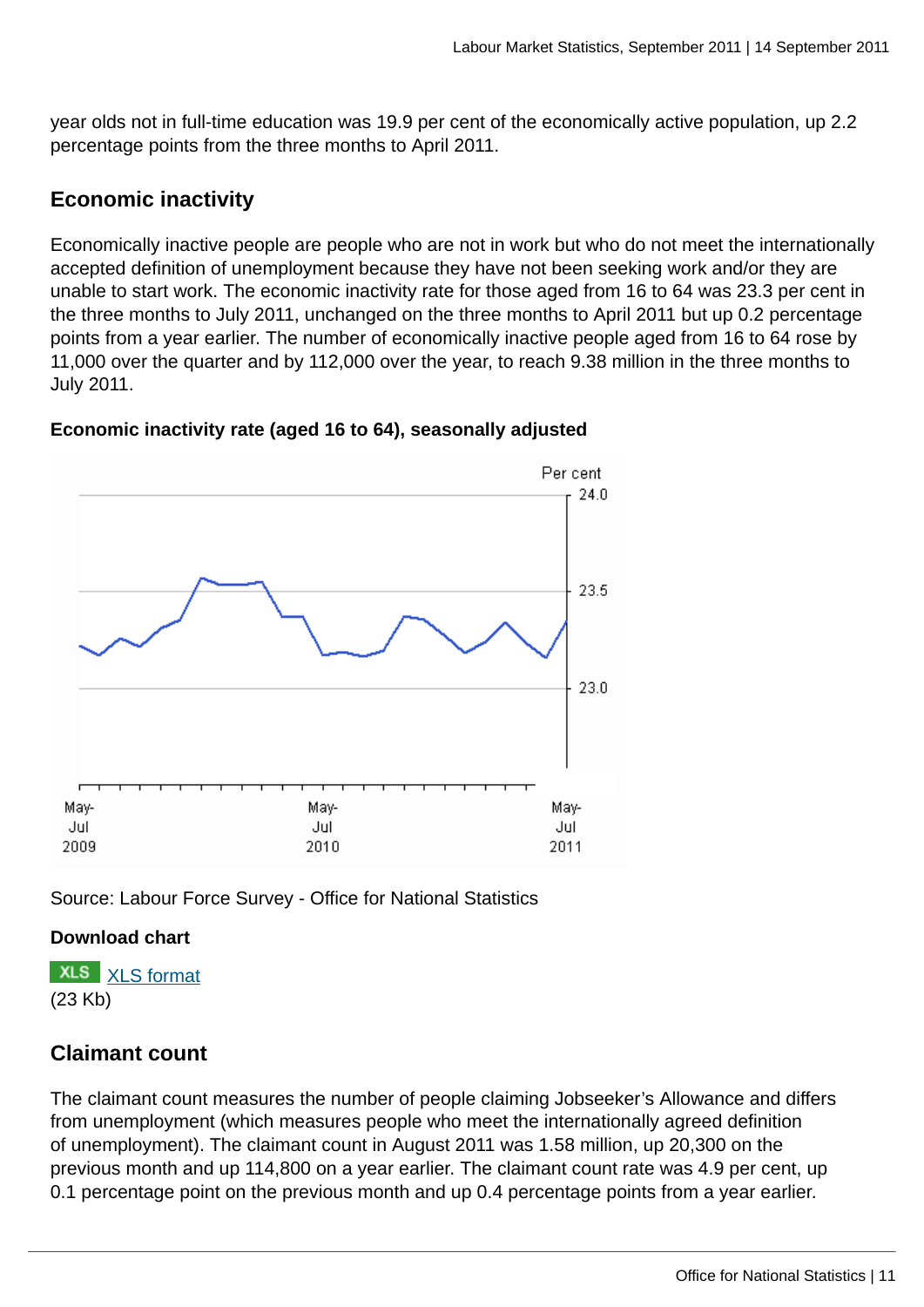A comparison between the claimant count (which measures the number of people claiming Jobseeker's Allowance) and unemployment (which measures people who meet the internationally agreed definition of unemployment) is available in an [article on the website](http://www.ons.gov.uk:80/ons/rel/lms/labour-market-statistics/september-2011/unemployment---claimant-count-article.html).



#### **Claimant count, seasonally adjusted**

Source: Work and Pensions, Office for National Statistics

#### **Download chart**

**XLS** [XLS format](http://www.ons.gov.uk:80/ons/rel/lms/labour-market-statistics/september-2011/claimant-count-data.xls) (22.5 Kb)

### **Redundancies**

Redundancies measures the number of people who have been made redundant or have taken voluntary redundancy. In the three months to July 2011, 162,000 people had become redundant in the three months before the Labour Force Survey interviews, up 47,000 from the three months to April 2011 and up 21,000 from a year earlier. The redundancy rate was 6.5 per 1,000 employees, up 1.8 from the previous quarter and up 0.8 from a year earlier.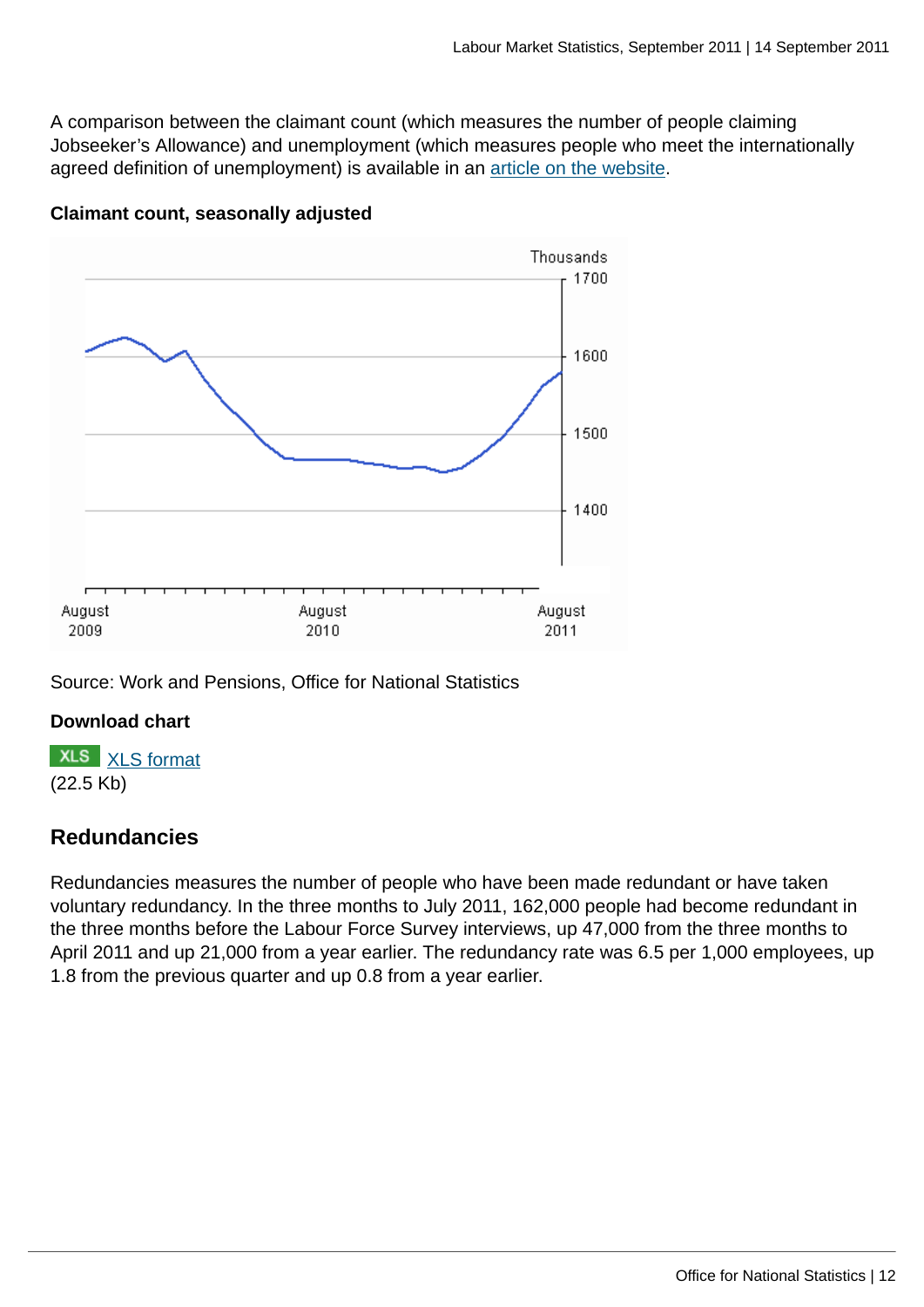

#### **Redundancies, seasonally adjusted**



#### **Download chart**

**XLS** [XLS format](http://www.ons.gov.uk:80/ons/rel/lms/labour-market-statistics/september-2011/redundancies-chart-data.xls) (22.5 Kb)

### **Jobs**

Workforce jobs measures the number of filled jobs in the economy. It differs from the number of people in employment as some people have more than one job. A comparison between estimates of employment and jobs is available in an [article on the website \(35.3 Kb Pdf\).](http://www.ons.gov.uk:80/ons/rel/lms/labour-market-statistics/september-2011/lfs-wfj-reconciliation.pdf) There were 31.16 million workforce jobs in June 2011, down 102,000 over the quarter and down 41,000 on a year earlier. The sector showing the largest decrease in jobs over the quarter was public administration, etc which decreased by 44,000 to reach 1.66 million.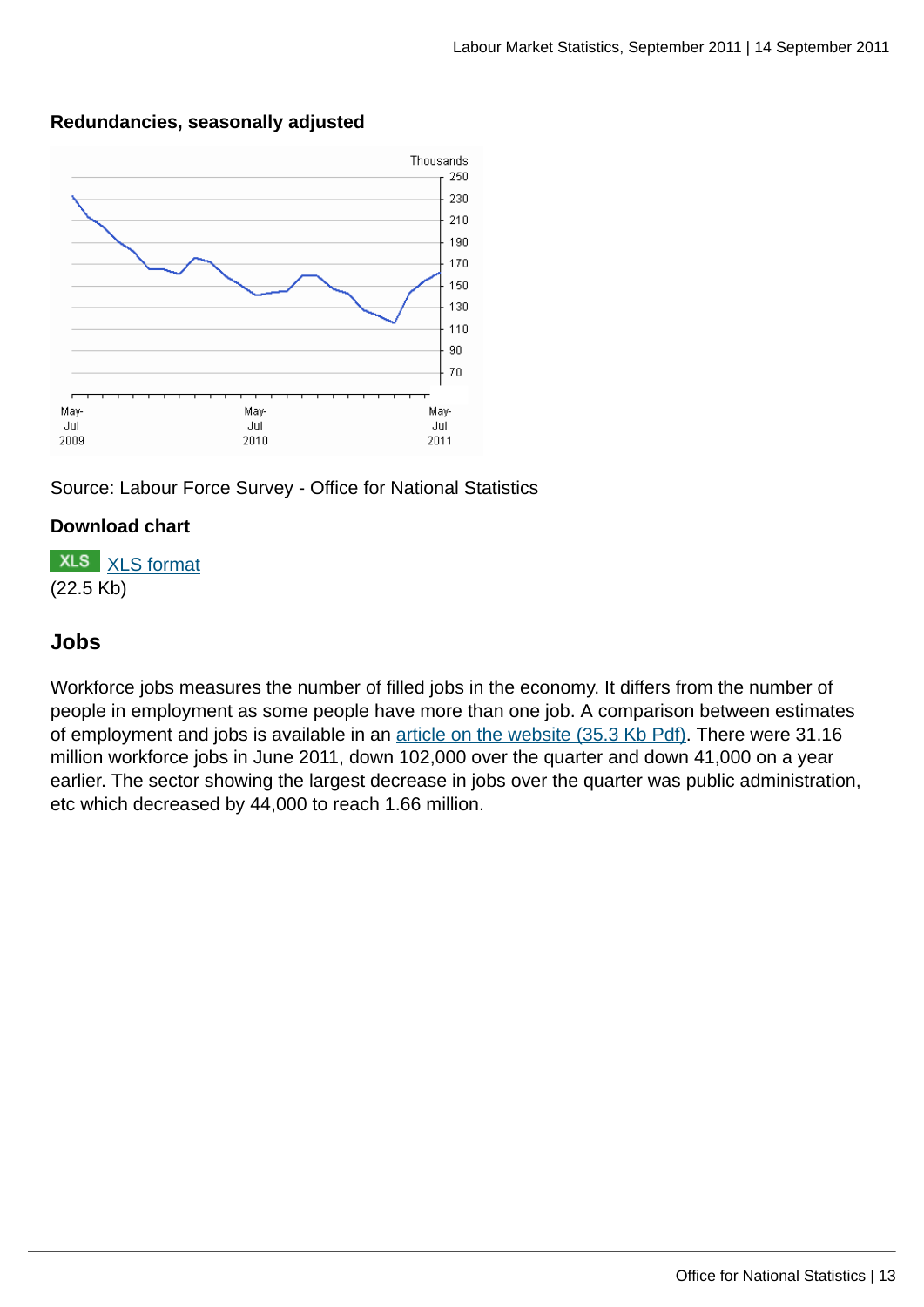

#### **Workforce jobs changes on quarter between March and June 2011, seasonally adjusted**

Source: Office for National Statistics

#### **Download chart**

**XLS** [XLS format](http://www.ons.gov.uk:80/ons/rel/lms/labour-market-statistics/september-2011/wfj-chart-spreadshet.xls) (21.5 Kb)

#### **Vacancies**

Vacancies are defined as positions for which employers are actively seeking to recruit outside their business or organisation. There were 453,000 job vacancies in the three months to August 2011, down 6,000 on the three months to May 2011 and down 11,000 on a year earlier.

There were 1.7 vacancies per 100 employee jobs in the three months to August 2011, unchanged on both the previous quarter and the year.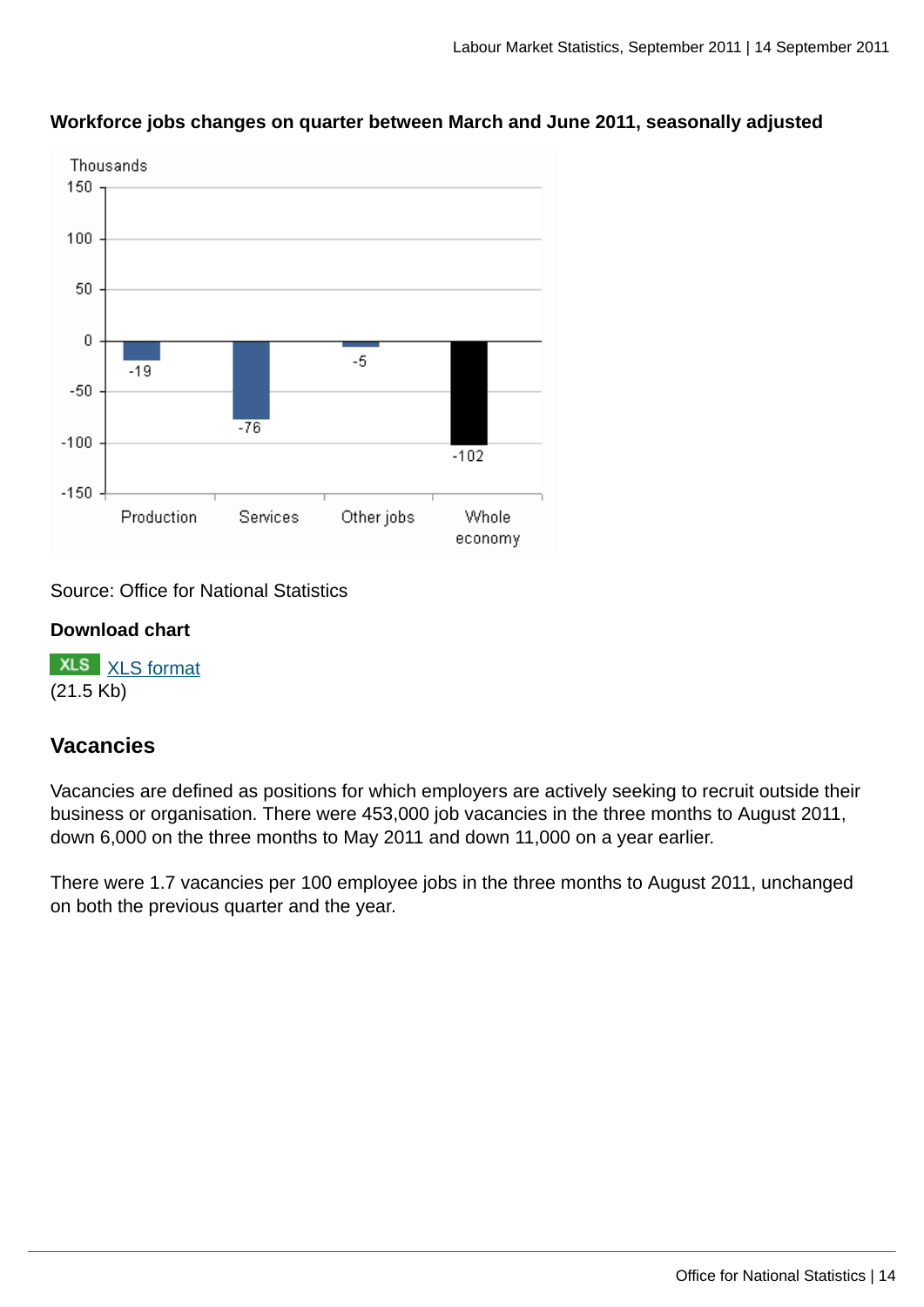#### **Vacancies, seasonally adjusted**



Source: Vacancy Survey - Office for National Statistics

#### **Download chart**



#### **Data tables**

[Data table A01 \(2.45 Mb ZIP\)](http://www.ons.gov.uk:80/ons/rel/lms/labour-market-statistics/september-2011/table-a01.zip) is a multi-worksheet spreadsheet containing all of the tables which appeared in the old style Labour Market Statistical Bulletin pdf files as published by ONS before the introduction of the new website on 27 August 2011. The [Index of Data tables](http://www.ons.gov.uk:80/ons/rel/lms/labour-market-statistics/september-2011/index-of-data-tables.html) lists all of the regularly published labour market spreadsheets. These spreadsheets can be accessed from hyperlinks within this [Index.](http://www.ons.gov.uk:80/ons/rel/lms/labour-market-statistics/september-2011/index-of-data-tables.html)

#### **Statistical contacts**

**Richard Clegg +44 (0)1633 455400** (Briefing)

**Nick Palmer +44 (0)1633 455839** (Labour Force Survey)

**Bob Watson +44 (0)1633 455070** (Claimant count, vacancies and benefits)

**David Matthews +44 (0)1633 456756** (Workforce jobs & public sector employment)

**Eric Crane +44 (0)1633 455092** (Earnings)

**Ainslie Restieaux +44 (0)1633 456299** (Productivity)

**James Scruton +44 (0)1633 456724** (Labour disputes)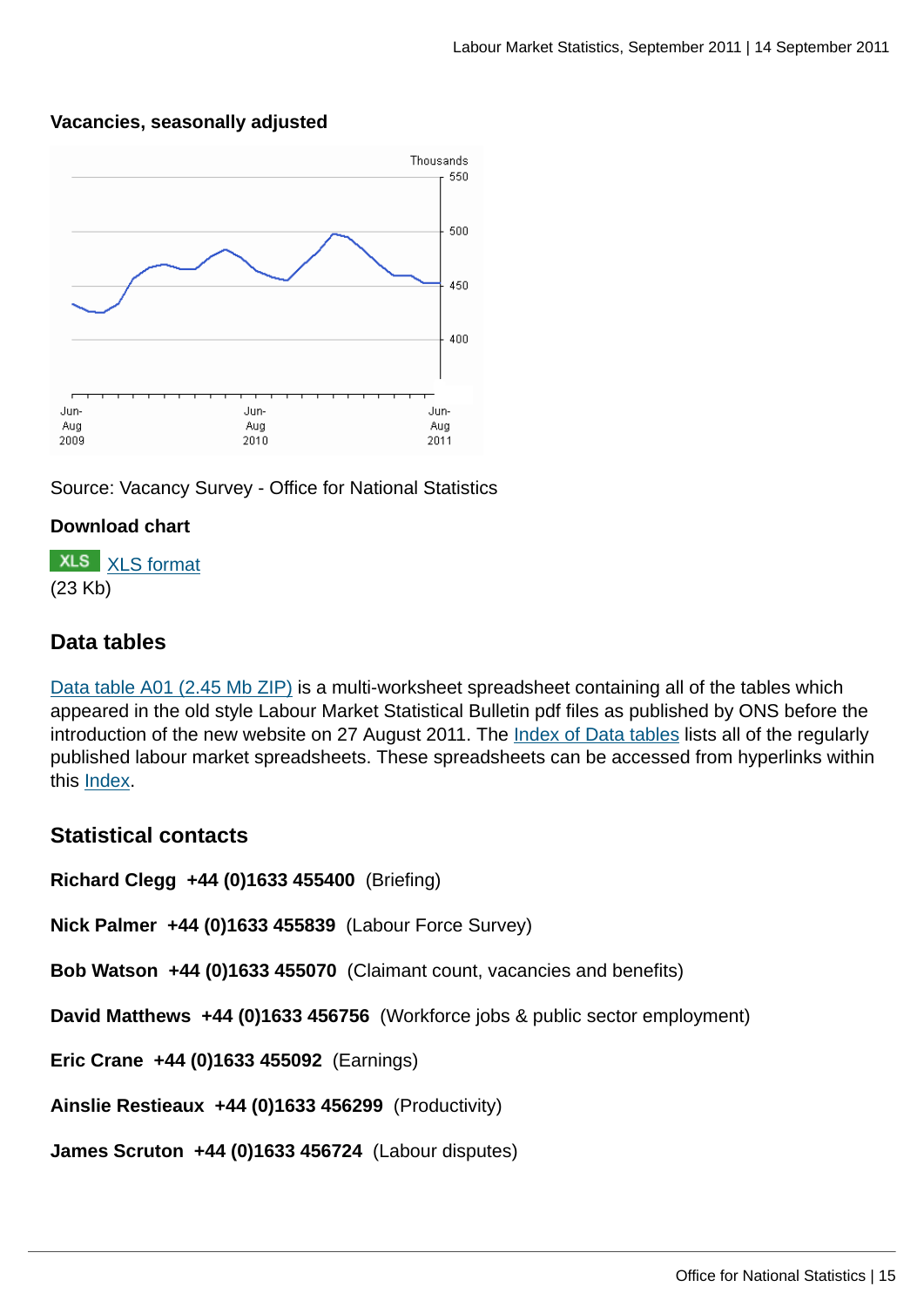Email: [labour.market@ons.gsi.gov.uk](mailto:labour.market@ons.gsi.gov.uk)

#### **Background notes**

- 1. In this month's Statistical Bulletin, estimates for May-July 2011 are published for the first time for the Labour Force Survey and for Average Weekly Earnings. Estimates for June-August are published for Vacancies, August for the Claimant Count and July for Labour Disputes. Estimates for June 2011 are published for the first time for workforce jobs and for public sector employment in this month's Statistical Bulletin.
- 2. In next month's Statistical Bulletin the Productivity tables, published at Worksheet 17 of [Table A01 \(2.45 Mb ZIP\)](http://www.ons.gov.uk:80/ons/rel/lms/labour-market-statistics/september-2011/table-a01.zip) and at [Table PROD01 \(89 Kb Excel sheet\)](http://www.ons.gov.uk:80/ons/rel/lms/labour-market-statistics/september-2011/table-prod01.xls), will be improved. From next month's release these tables will provide an industrial breakdown following the latest internationally agreed industrial classification (SIC 2007). Currently the industrial classification follows SIC 2003. This improvement will bring the Productivity tables into line with the Labour Force Survey, Workforce Jobs and Vacancies tables.
- 3. Regional and local area labour market statistics are available from the [Regional Labour Market](http://www.ons.gov.uk:80/ons/rel/subnational-labour/regional-labour-market-statistics/september-2011.html) [Statistical Bulletin](http://www.ons.gov.uk:80/ons/rel/subnational-labour/regional-labour-market-statistics/september-2011.html) and the associated data tables and from the [NOMIS® website](http://www.ons.gov.uk:80/ons/external-links/nomis.html).
- 4. A number of videos relating to labour market statistics are available on the [ONS You Tube](http://www.youtube.com/user/onsstats) [channel](http://www.youtube.com/user/onsstats). A number of stories relating to labour market statistics are available from the [NOMIS®](https://www.nomisweb.co.uk/published/stories/contents.asp) [website](https://www.nomisweb.co.uk/published/stories/contents.asp).
- 5. One indication of the reliability of the key indicators in this Statistical Bulletin can be obtained by monitoring the size of revisions. Data tables **EMP17** (340 Kb Excel sheet), [UNEM04 \(1.26](http://www.ons.gov.uk:80/ons/rel/lms/labour-market-statistics/september-2011/table-unem04.xls) [Mb Excel sheet\)](http://www.ons.gov.uk:80/ons/rel/lms/labour-market-statistics/september-2011/table-unem04.xls), [JOBS05 \(294 Kb Excel sheet\)](http://www.ons.gov.uk:80/ons/rel/lms/labour-market-statistics/september-2011/jobs05.xls) and [CLA04 \(1.26 Mb Excel sheet\)](http://www.ons.gov.uk:80/ons/rel/lms/labour-market-statistics/september-2011/table-cla04.xls) record the size and pattern of revisions over the last five years. These indicators only report summary measures for revisions. The revised data itself may be subject to sampling or other sources of error. The ONS standard presentation is to show five years worth of revisions (60 observations for a monthly series, 20 for a quarterly series).
- 6. [Data table A11 \(49.5 Kb Excel sheet\)](http://www.ons.gov.uk:80/ons/rel/lms/labour-market-statistics/september-2011/table-a11.xls) shows sampling variabilities, calculated on not seasonally adjusted data, for the Labour Force Survey. These sampling variability ranges represent '95 per cent confidence intervals'. It is expected that in 95 per cent of samples the range would contain the true value.

The sampling variability of the three month average **vacancies** level (95 per cent confidence interval) is around +/- 1.5 per cent of that level.

The sampling variability of the whole economy single month **Average Weekly Earnings** growth rates (95 per cent confidence interval) are as follows:

- +/- 0.6 percentage points excluding bonuses.
- +/- 0.7 percentage points including bonuses (April to November)
- +/- 0.9 percentage points including bonuses (December to April)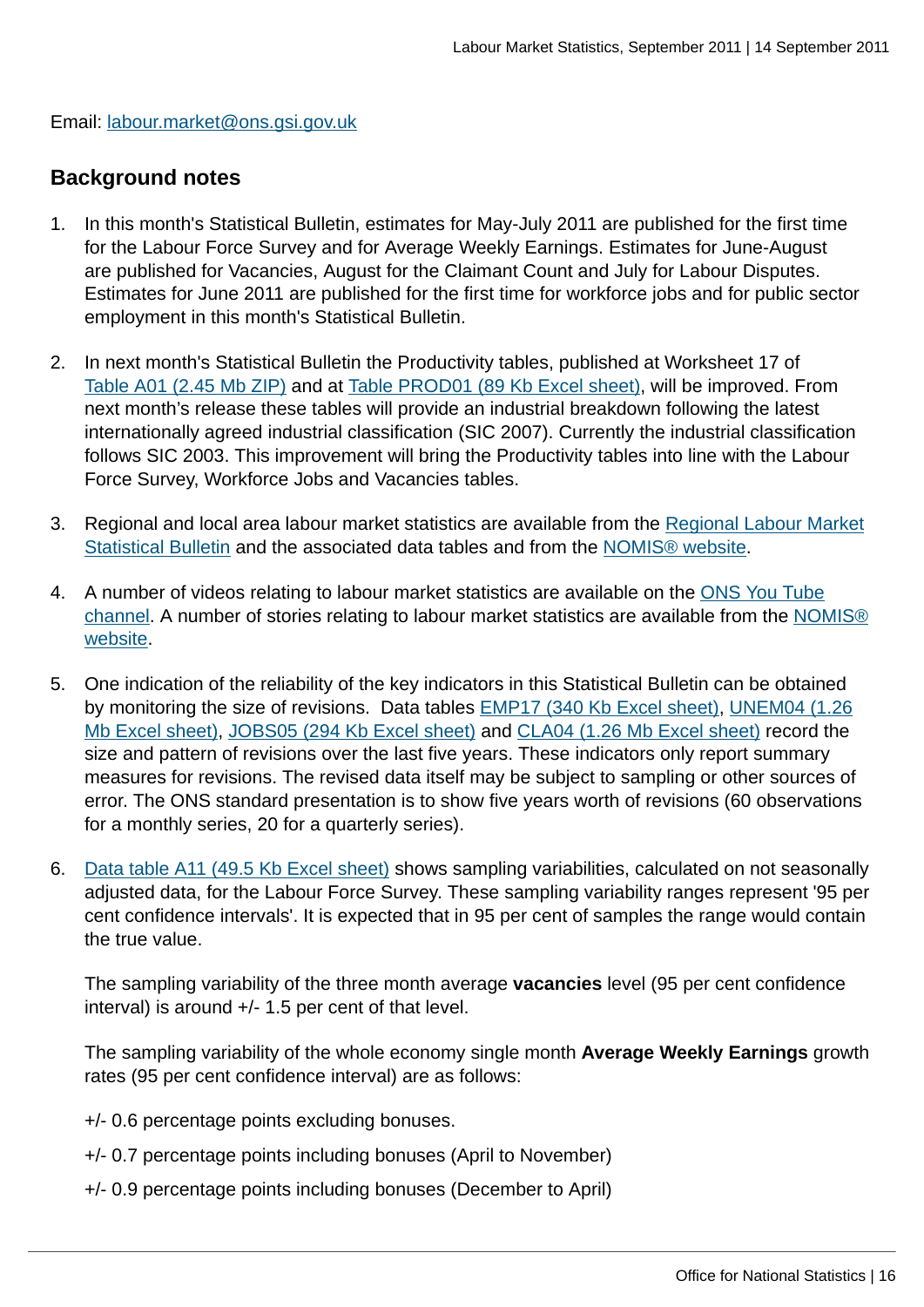- 7. Like many economic indicators, the labour market is affected by factors that tend to occur at around the same time every year; for example school leavers entering the labour market in July and whether Easter falls in March or April. In order to compare movements other than annual changes in labour market statistics, such as since the previous quarter or since the previous month, the data are seasonally adjusted to remove the effects of seasonal factors and the arrangement of the calendar. All estimates discussed in this Statistical Bulletin are seasonally adjusted except where otherwise stated.
- 8. Details of the policy governing the release of new data are available from the Media Relations Office (Tel. 0845 604 1858).

National Statistics are produced to high professional standards set out in the Code of Practice for Official Statistics. They undergo regular quality assurance reviews to ensure that they meet customer needs. They are produced free from any political interference.

© Crown Copyright 2011.

You may use or re-use this information (not including logos) free of charge in any format or medium, under the terms of the Open Government Licence. To view this licence, visit the [National Archives website](http://www.ons.gov.uk:80/ons/external-links/other-government-departments/national-archives/index.html) or write to the Information Policy Team, The National Archives, Kew, London TW9 4DU, or email [psi@nationalarchives.gov.uk](mailto:psi@nationalarchives.gov.uk)

9. Details of the policy governing the release of new data are available by visiting [www.statisticsauthority.gov.uk/assessment/code-of-practice/index.html](http://www.statisticsauthority.gov.uk/assessment/code-of-practice/index.html) or from the Media Relations Office email: [media.relations@ons.gsi.gov.uk](mailto:media.relations@ons.gsi.gov.uk)

These National Statistics are produced to high professional standards and released according to the arrangements approved by the UK Statistics Authority.

### **Copyright**

© Crown copyright 2011

You may use or re-use this information (not including logos) free of charge in any format or medium, under the terms of the Open Government Licence. To view this licence, visit www.nationalarchives.gov.uk/doc/open-government-licence/ or write to the Information Policy Team, The National Archives, Kew, London TW9 4DU, or email: [psi@nationalarchives.gsi.gov.uk](mailto:psi@nationalarchives.gsi.gov.uk).

This document is also available on our website at [www.ons.gov.uk.](http://www.ons.gov.uk/)

### **Statistical contacts**

**Name Phone Department Email** Richard Clegg +44 (0)1633 455400 Office for National [labour.market@ons.gsi.gov.uk](mailto:labour.market@ons.gsi.gov.uk) **Statistics**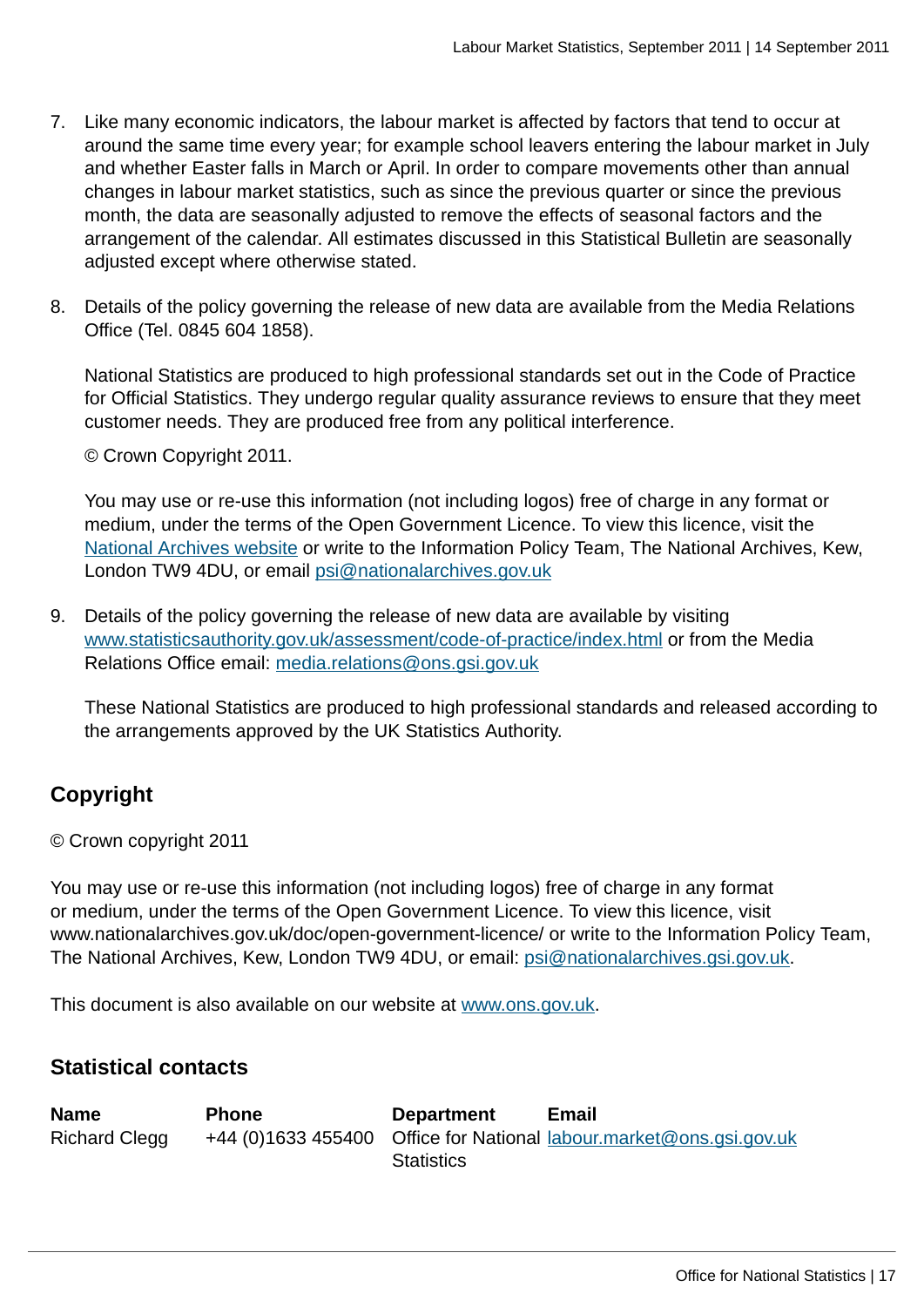**Next Publication Date:** 12 October 2011

**Issuing Body:** Office for National Statistics

**Media Contact Details:** Telephone: 0845 604 1858 (8.30am-5.30pm Weekdays)

Emergency out of hours (limited service): 07867 906553

Email: [media.relations@ons.gsi.gov.uk](mailto:media.relations@ons.gsi.gov.uk)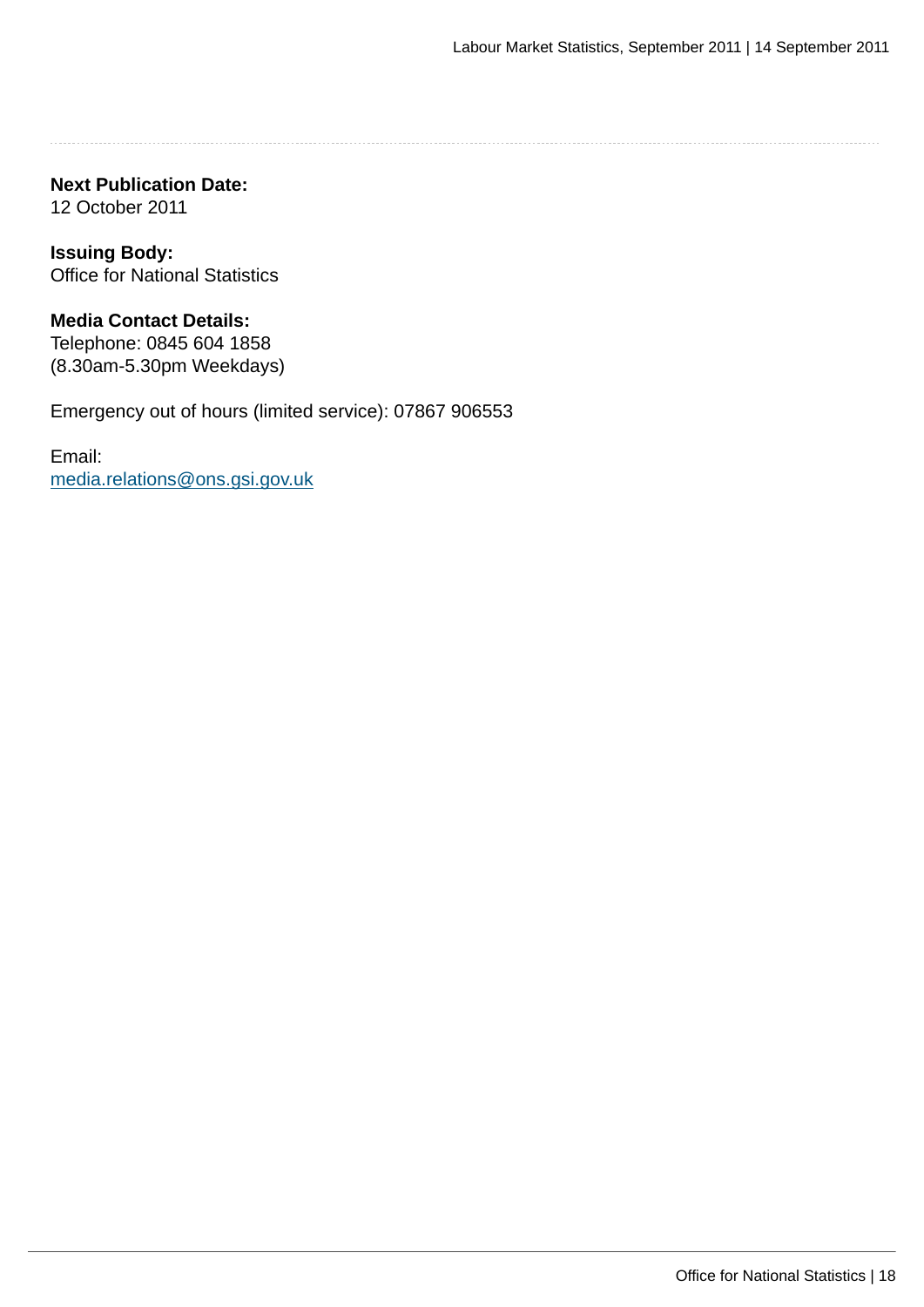### SUMMARY

### 1 Summary of headline  $LFS<sup>1</sup>$  indicators

United Kingdom (thousands) seasonally adjusted

|        |                               | Headline indicators                   |                      |                       |                      |                       |                       |                      |                      |
|--------|-------------------------------|---------------------------------------|----------------------|-----------------------|----------------------|-----------------------|-----------------------|----------------------|----------------------|
|        |                               | LFS household population <sup>1</sup> |                      |                       | Employment           | Unemployment          |                       | Inactivity           |                      |
|        |                               |                                       |                      | Level                 | Rate <sup>2</sup>    | Level                 | Rate <sup>3</sup>     | Level                | Rate <sup>4</sup>    |
|        |                               | All aged 16 &<br>over                 | All aged 16 to<br>64 | All aged 16 &<br>over | All aged 16 to<br>64 | All aged 16 &<br>over | All aged 16 &<br>over | All aged 16 to<br>64 | All aged 16 to<br>64 |
| People |                               | <b>MGSL</b>                           | LF <sub>2</sub> O    | <b>MGRZ</b>           | LF24                 | <b>MGSC</b>           | <b>MGSX</b>           | LF2M                 | LF <sub>2</sub> S    |
|        | May-Jul 2009                  | 49,424                                | 39,779               | 28,831                | 70.6                 | 2,469                 | 7.9                   | 9,237                | 23.2                 |
|        | May-Jul 2010                  | 49,817                                | 40,000               | 29,145                | 70.7                 | 2,466                 | 7.8                   | 9,267                | 23.2                 |
|        | Aug-Oct 2010                  | 49,911                                | 40,045               | 29,121                | 70.6                 | 2,499                 | 7.9                   | 9,288                | 23.2                 |
|        | Nov-Jan 2011                  | 50,002                                | 40,088               | 29,159                | 70.5                 | 2,518                 | 7.9                   | 9,329                | 23.3                 |
|        | Feb-Apr 2011                  | 50,095                                | 40,133               | 29,239                | 70.6                 | 2,430                 | 7.7                   | 9,368                | 23.3                 |
|        | May-Jul 2011                  | 50,187                                | 40,176               | 29,169                | 70.5                 | 2,510                 | 7.9                   | 9,380                | 23.3                 |
|        | Change on quarter<br>Change % | 92<br>0.2                             | 43<br>0.1            | $-69$<br>$-0.2$       | $-0.2$               | 80<br>3.3             | 0.3                   | 11<br>0.1            | 0.0                  |
|        |                               |                                       |                      |                       |                      |                       |                       |                      |                      |
|        | Change on year<br>Change %    | 370<br>0.7                            | 176<br>0.4           | 24<br>0.1             | $-0.3$               | 44<br>1.8             | 0.1                   | 112<br>1.2           | 0.2                  |
|        |                               |                                       |                      |                       |                      |                       |                       |                      |                      |
| Men    |                               | <b>MGSM</b>                           | <b>YBTG</b>          | <b>MGSA</b>           | <b>MGSV</b>          | <b>MGSD</b>           | <b>MGSY</b>           | <b>YBSO</b>          | <b>YBTM</b>          |
|        | May-Jul 2009                  | 24,094                                | 19,795               | 15,427                | 75.7                 | 1,527                 | 9.0                   | 3,298                | 16.7                 |
|        | May-Jul 2010                  | 24,309                                | 19,910               | 15,608                | 75.8                 | 1,451                 | 8.5                   | 3,376                | 17.0                 |
|        | Aug-Oct 2010                  | 24,360                                | 19,934               | 15,620                | 75.8                 | 1,458                 | 8.5                   | 3,377                | 16.9                 |
|        | Nov-Jan 2011                  | 24,411                                | 19,958               | 15,633                | 75.7                 | 1,477                 | 8.6                   | 3,391                | 17.0                 |
|        | Feb-Apr 2011                  | 24,463                                | 19,982               | 15,703                | 75.9                 | 1,412                 | 8.3                   | 3,412                | 17.1                 |
|        | May-Jul 2011                  | 24,514                                | 20,005               | 15,632                | 75.5                 | 1,451                 | 8.5                   | 3,457                | 17.3                 |
|        | Change on quarter             | 51                                    | 24                   | $-71$                 | $-0.4$               | 39                    | 0.2                   | 45                   | 0.2                  |
|        | Change %                      | 0.2                                   | 0.1                  | $-0.5$                |                      | 2.8                   |                       | 1.3                  |                      |
|        | Change on year                | 205                                   | 95                   | 24                    | $-0.3$               | 0                     | 0.0                   | 81                   | 0.3                  |
|        | Change %                      | 0.8                                   | 0.5                  | 0.2                   |                      | 0.0                   |                       | 2.4                  |                      |
| Women  |                               | <b>MGSN</b>                           | LF <sub>2</sub> P    | <b>MGSB</b>           | LF25                 | <b>MGSE</b>           | <b>MGSZ</b>           | LF <sub>2N</sub>     | LF2T                 |
|        | May-Jul 2009                  | 25,330                                | 19,984               | 13,404                | 65.6                 | 941                   | 6.6                   | 5,940                | 29.7                 |
|        | May-Jul 2010                  | 25,509                                | 20,090               | 13,537                | 65.6                 | 1,015                 | 7.0                   | 5,891                | 29.3                 |
|        | Aug-Oct 2010                  | 25,550                                | 20,111               | 13,501                | 65.4                 | 1,041                 | 7.2                   | 5,912                | 29.4                 |
|        | Nov-Jan 2011                  | 25,591                                | 20,130               | 13,526                | 65.4                 | 1,041                 | 7.1                   | 5,938                | 29.5                 |
|        | Feb-Apr 2011                  | 25,633                                | 20,151               | 13,536                | 65.4                 | 1,017                 | 7.0                   | 5,956                | 29.6                 |
|        | May-Jul 2011                  | 25,674                                | 20,171               | 13,537                | 65.4                 | 1,058                 | 7.3                   | 5,923                | 29.4                 |
|        | Change on quarter             | 41                                    | 20                   | $\overline{c}$        | 0.0                  | 41                    | 0.3                   | $-34$                | $-0.2$               |
|        | Change %                      | 0.2                                   | 0.1                  | 0.0                   |                      | 4.0                   |                       | $-0.6$               |                      |
|        | Change on year                | 165                                   | 80                   | 0                     | $-0.2$               | 43                    | 0.3                   | 31                   | 0.0                  |
|        | Change %                      | 0.6                                   | 0.4                  | 0.0                   |                      | 4.3                   |                       | 0.5                  |                      |

Source: Labour Force Survey

Labour market statistics enquiries: labour.market@ons.gov.uk

1. The Labour Force Survey (LFS) is a survey of the population of private households, student halls of residence and NHS accommodation.

2. The headline employment rate is the number of people aged 16 to 64 in employment divided by the population aged 16 to 64.

3. The headline unemployment rate is the number of unemployed people (aged 16+) divided by the economically active population (aged 16+). The economically active population is defined as those in employment plus those who are unemployed.

4. The headline inactivity rate is the number of economically inactive people aged 16 to 64 divided by the population aged 16 to 64.

#### **Note on headline employment, unemployment and inactivity rates**

The headline employment and inactivity rates are based on the population aged 16 to 64 but the headline unemployment rate is based on the economically active population aged 16 and over. The employment and inactivity rates for those aged 16 and over are affected by the inclusion of the retired population in the denominators and are therefore less meaningful than the rates for those aged from 16 to 64. However, for the unemployment rate for those aged 16 and over, no such effect occurs as the denominator for the unemployment rate is the economically active population which only includes people in work or actively seeking and able to work.

#### **Note on headline employment, unemployment and inactivity levels**

The headline employment and unemployment levels are for those aged 16 and over; they measure all people in work or actively seeking and able to work. However, the headline inactivity level is for those aged 16 to 64. The inactivity level for those aged 16 and over is less meaningful as it includes elderly people who have retired from the labour force.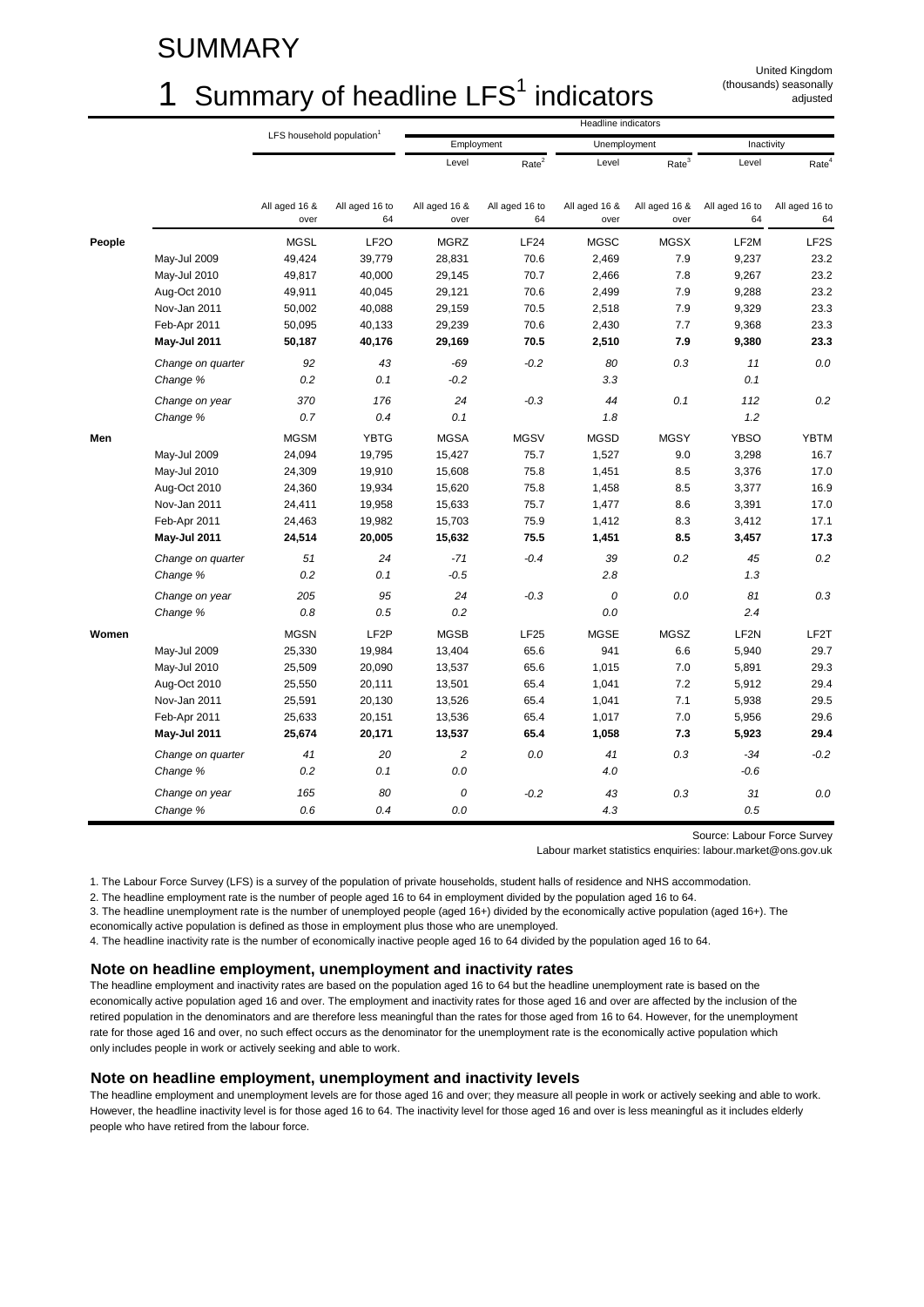### **SUMMARY** 2(1) Labour market status by age group

United Kingdom (thousands) seasonally adjusted

|                              |                    |              |                     | Aged 16 and over |                     |              |                   |              | Aged 16-64         |                  |                    |                   |
|------------------------------|--------------------|--------------|---------------------|------------------|---------------------|--------------|-------------------|--------------|--------------------|------------------|--------------------|-------------------|
|                              | Employment         |              | Unemployment        |                  | Inactivity          |              | Employment        |              | Unemployment       |                  | Inactivity         |                   |
|                              |                    |              |                     |                  |                     |              |                   |              |                    |                  |                    |                   |
|                              | Level              | Rate         | Level               | Rate             | Level               | Rate         | Level             | Rate         | Level              | Rate             | Level              | Rate              |
| People                       | <b>MGRZ</b>        | <b>MGSR</b>  | <b>MGSC</b>         | <b>MGSX</b>      | <b>MGSI</b>         | YBTC         | LF <sub>2</sub> G | LF24         | LF2I               | LF <sub>2Q</sub> | LF2M               | LF <sub>2</sub> S |
| May-Jul 2009<br>May-Jul 2010 | 28,831<br>29,145   | 58.3<br>58.5 | 2,469<br>2,466      | 7.9<br>7.8       | 18,124<br>18,206    | 36.7<br>36.5 | 28,095<br>28,285  | 70.6<br>70.7 | 2,446<br>2,448     | 8.0<br>8.0       | 9,237<br>9,267     | 23.2<br>23.2      |
| Aug-Oct 2010                 | 29,121             | 58.3         | 2,499               | 7.9              | 18,291              | 36.6         | 28,276            | 70.6         | 2,481              | 8.1              | 9,288              | 23.2              |
|                              |                    |              |                     |                  |                     |              |                   |              |                    |                  |                    |                   |
| Nov-Jan 2011                 | 29,159             | 58.3         | 2,518               | 7.9              | 18,325              | 36.6         | 28,261            | 70.5         | 2,498              | 8.1              | 9,329              | 23.3              |
| Feb-Apr 2011                 | 29,239             | 58.4         | 2,430               | 7.7              | 18,427              | 36.8         | 28,352            | 70.6         | 2,412              | 7.8              | 9,368              | 23.3              |
| May-Jul 2011                 | 29,169             | 58.1         | 2,510               | 7.9              | 18,508              | 36.9         | 28,307            | 70.5         | 2,489              | 8.1              | 9,380              | 23.3              |
| Change on quarter            | $-69$              | $-0.2$       | 80                  | 0.3              | 81                  | 0.1          | -45               | -0.2         | 77                 | 0.2              | 11                 | 0.0               |
| Change %                     | $-0.2$             |              | 3.3                 |                  | 0.4                 |              | $-0.2$            |              | 3.2                |                  | 0.1                |                   |
| Change on year               | 24                 | $-0.4$       | 44                  | 0.1              | 302                 | 0.3          | 22<br>0.1         | $-0.3$       | 41                 | 0.1              | 112                | 0.2               |
| Change %<br>Men              | 0.1<br><b>MGSA</b> | <b>MGSS</b>  | 1.8<br><b>MGSD</b>  | <b>MGSY</b>      | 1.7<br><b>MGSJ</b>  | <b>YBTD</b>  | <b>YBSF</b>       | <b>MGSV</b>  | 1.7<br><b>YBSI</b> | YBTJ             | 1.2<br><b>YBSO</b> | <b>YBTM</b>       |
| May-Jul 2009                 | 15,427             | 64.0         | 1,527               | 9.0              | 7,139               | 29.6         | 14,987            | 75.7         | 1,510              | 9.2              | 3,298              | 16.7              |
| May-Jul 2010                 | 15,608             | 64.2         | 1,451               | 8.5              | 7,250               | 29.8         | 15,096            | 75.8         | 1,438              | 8.7              | 3,376              | 17.0              |
| Aug-Oct 2010                 | 15,620             | 64.1         | 1,458               | 8.5              | 7,282               | 29.9         | 15,113            | 75.8         | 1,444              | 8.7              | 3,377              | 16.9              |
| Nov-Jan 2011                 | 15,633             | 64.0         | 1,477               | 8.6              | 7,301               | 29.9         | 15,103            | 75.7         | 1,463              | 8.8              | 3,391              | 17.0              |
|                              |                    |              |                     |                  |                     | 30.0         |                   |              |                    |                  |                    | 17.1              |
| Feb-Apr 2011                 | 15,703             | 64.2         | 1,412               | 8.3              | 7,347               |              | 15,170            | 75.9         | 1,400              | 8.4              | 3,412              |                   |
| May-Jul 2011                 | 15,632             | 63.8         | 1,451               | 8.5              | 7,430               | 30.3         | 15,111            | 75.5         | 1,438              | 8.7              | 3,457              | 17.3              |
| Change on quarter            | $-71$<br>$-0.5$    | $-0.4$       | 39<br>2.8           | 0.2              | 83<br>1.1           | 0.3          | -59<br>-0.4       | -0.4         | 38<br>2.7          | 0.2              | 45<br>1.3          | 0.2               |
| Change %                     |                    |              |                     |                  |                     |              |                   |              |                    |                  |                    |                   |
| Change on year<br>Change %   | 24<br>0.2          | $-0.4$       | 0<br>0.0            | 0.0              | 181<br>2.5          | 0.5          | 14<br>0.1         | $-0.3$       | 0<br>0.0           | 0.0              | 81<br>2.4          | 0.3               |
| Women                        | <b>MGSB</b>        | <b>MGST</b>  | <b>MGSE</b>         | <b>MGSZ</b>      | <b>MGSK</b>         | YBTE         | LF2H              | LF25         | LF <sub>2</sub> J  | LF <sub>2R</sub> | LF <sub>2N</sub>   | LF2T              |
| May-Jul 2009                 |                    | 52.9         | 941                 |                  | 10,985              | 43.4         | 13,108            | 65.6         | 936                |                  |                    | 29.7              |
| May-Jul 2010                 | 13,404<br>13,537   | 53.1         | 1,015               | 6.6<br>7.0       | 10,956              | 43.0         | 13,189            | 65.6         | 1,010              | 6.7<br>7.1       | 5,940<br>5,891     | 29.3              |
| Aug-Oct 2010                 | 13,501             | 52.8         | 1,041               | 7.2              | 11,008              | 43.1         | 13,162            | 65.4         | 1,037              | 7.3              | 5,912              | 29.4              |
| Nov-Jan 2011                 | 13,526             | 52.9         | 1,041               | 7.1              | 11,024              | 43.1         | 13,158            | 65.4         | 1,035              | 7.3              | 5,938              | 29.5              |
|                              |                    |              |                     |                  |                     |              |                   |              |                    |                  |                    |                   |
| Feb-Apr 2011                 | 13,536             | 52.8         | 1,017               | 7.0              | 11,080              | 43.2         | 13,182            | 65.4         | 1,013              | 7.1              | 5,956              | 29.6              |
| May-Jul 2011                 | 13,537             | 52.7         | 1,058               | 7.3              | 11,078              | 43.1         | 13,196            | 65.4         | 1,051              | 7.4              | 5,923              | 29.4              |
| Change on quarter            | 2                  | -0.1         | 41                  | 0.3              | $-2$                | $-0.1$       | 14                | 0.0          | 39                 | 0.2              | $-34$              | $-0.2$            |
| Change %                     | 0.0                |              | 4.0                 |                  | 0.0                 |              | 0.1               |              | 3.8                |                  | $-0.6$             |                   |
| Change on year<br>Change %   | 0<br>0.0           | $-0.3$       | 43<br>4.3           | 0.3              | 122<br>1.1          | 0.2          | 8<br>0.1          | -0.2         | 41<br>4.1          | 0.3              | 31<br>0.5          | 0.0               |
|                              |                    |              |                     |                  |                     |              |                   |              |                    |                  |                    |                   |
|                              |                    |              |                     |                  |                     |              |                   |              |                    |                  |                    |                   |
|                              | Employment         |              | Unemployment        | Aged 16-17       | Inactivity          |              | Employment        |              | Unemployment       | Aged 18-24       | Inactivity         |                   |
|                              |                    |              |                     |                  |                     |              |                   |              |                    |                  |                    |                   |
|                              | Level              | Rate         | Level               | Rate             | Level               | Rate         | Level             | Rate         | Level              | Rate             | Level              | Rate              |
| People                       | <b>YBTO</b>        | <b>YBUA</b>  | YBVH                | <b>YBVK</b>      | <b>YCAS</b>         | LWEX         | <b>YBTR</b>       | <b>YBUD</b>  | <b>YBVN</b>        | YBVQ             | <b>YCAV</b>        | <b>LWFA</b>       |
| May-Jul 2009                 | 413                | 26.6         | 219                 | 34.7             | 922                 | 59.3         | 3,413             | 59.1         | 725                | 17.5             | 1,633              | 28.3              |
| May-Jul 2010                 | 391                | 25.9         | 188                 | 32.5             | 933                 | 61.7         | 3,441             | 59.0         | 733                | 17.6             | 1,658              | 28.4              |
| Aug-Oct 2010                 | 371                | 24.6         | 208                 | 35.9             | 928                 | 61.6         | 3,417             | 58.6         | 741                | 17.8             | 1,675              | 28.7              |
| Nov-Jan 2011                 | 354                | 23.6         | 215                 | 37.8             | 930                 | 62.1         | 3,382             | 58.0         | 759                | 18.3             | 1,691              | 29.0              |
| Feb-Apr 2011                 | 362                | 24.2         | 203                 | 35.9             | 928                 | 62.2         | 3,385             | 58.0         | 692                | 17.0             | 1,755              | 30.1              |
| <b>May-Jul 2011</b>          | 347                | 23.4         | 203                 | 36.9             | 934                 | 62.9         | 3,345             | 57.3         | 769                | 18.7             | 1,718              | 29.5              |
| Change on quarter            | $-14$              | $-0.8$       | $\pmb{\mathcal{I}}$ | 1.0              | 6                   | 0.7          | -40               | $-0.7$       | 77                 | 1.7              | $-36$              | $-0.6$            |
| Change %                     | $-3.9$             |              | 0.3                 |                  | 0.7                 |              | $-1.2$            |              | 11.1               |                  | $-2.1$             |                   |
| Change on year               | $-44$              | $-2.5$       | 15                  | 4.4              | $\pmb{\mathcal{I}}$ | 1.2          | $-96$             | $-1.7$       | 36                 | 1.1              | 61                 | 1.0               |
| Change %                     | $-11.2$            |              | 7.9                 |                  | 0.1                 |              | $-2.8$            |              | 4.9                |                  | 3.7                |                   |
| Men                          | YBTP               | <b>YBUB</b>  | YBVI                | YBVL             | <b>YCAT</b>         | LWEY         | <b>YBTS</b>       | <b>YBUE</b>  | YBVO               | <b>YBVR</b>      | <b>YCAW</b>        | LWFB              |
|                              |                    |              |                     |                  |                     |              |                   |              |                    |                  |                    |                   |
| May-Jul 2009<br>May-Jul 2010 | 191<br>180         | 24.1<br>23.2 | 121<br>101          | 38.7<br>36.1     | 483<br>493          | 60.7<br>63.7 | 1,782<br>1,797    | 60.8<br>60.7 | 464<br>428         | 20.7<br>19.2     | 686<br>737         | 23.4<br>24.9      |
| Aug-Oct 2010                 | 168                | 21.8         | 106                 | 38.7             | 497                 | 64.5         | 1,808             | 61.0         | 434                | 19.4             | 721                | 24.3              |
|                              |                    |              |                     |                  |                     |              |                   |              |                    |                  |                    |                   |
| Nov-Jan 2011                 | 164                | 21.3         | 118                 | 41.8             | 486                 | 63.3         | 1,781             | 60.1         | 441                | 19.9             | 740                | 25.0              |
| Feb-Apr 2011                 | 162                | 21.2         | 106                 | 39.5             | 496                 | 65.0         | 1,790             | 60.4         | 425                | 19.2             | 748                | 25.3              |
| May-Jul 2011                 | 150                | 19.8         | 106                 | 41.4             | 504                 | 66.3         | 1,754             | 59.2         | 452                | 20.5             | 757                | 25.5              |
| Change on quarter            | $-11$              | $-1.4$       | $\pmb{\mathcal{I}}$ | 1.9              | $\overline{7}$      | 1.3          | $-36$             | $-1.2$       | 28                 | 1.3              | 9                  | 0.3               |
| Change %                     | $-7.0$             |              | 0.5                 |                  | 1.5                 |              | $-2.0$            |              | 6.5                |                  | 1.2                |                   |
| Change on year               | $-30$              | $-3.5$       | 5                   | 5.4              | 11                  | 2.6          | $-42$             | $-1.5$       | 24                 | 1.3              | 20                 | 0.6               |
| Change %                     | $-16.4$            |              | 4.7                 |                  | 2.2                 |              | $-2.4$            |              | 5.7                |                  | 2.7                |                   |
| Women                        | <b>YBTQ</b>        | <b>YBUC</b>  | YBVJ                | YBVM             | <b>YCAU</b>         | LWEZ         | YBTT              | <b>YBUF</b>  | YBVP               | <b>YBVS</b>      | <b>YCAX</b>        | <b>LWFC</b>       |
| May-Jul 2009                 | 222                | 29.2         | 98                  | 30.7             | 439                 | 57.8         | 1,631             | 57.4         | 261                | 13.8             | 947                | 33.4              |
| May-Jul 2010                 | 211                | 28.6         | 87                  | 29.2             | 440                 | 59.6         | 1,644             | 57.3         | 305                | 15.7             | 920                | 32.1              |
| Aug-Oct 2010                 | 203                | 27.6         | 102                 | 33.4             | 430                 | 58.5         | 1,609             | 56.1         | 307                | 16.0             | 954                | 33.2              |
| Nov-Jan 2011                 | 190                | 25.9         | 97                  | 33.9             | 445                 | 60.8         | 1,600             | 55.8         | 318                | 16.6             | 951                | 33.1              |
| Feb-Apr 2011                 | 200                | 27.5         | 97                  | 32.7             | 431                 | 59.2         | 1,595             | 55.6         | 267                | 14.4             | 1,006              | 35.1              |
| May-Jul 2011                 | 197                | 27.2         | 97                  | 33.0             | 430                 | 59.4         | 1,591             | 55.4         | 317                | 16.6             | 961                | 33.5              |
| Change on quarter            | $-3$               | $-0.2$       | 0                   | 0.3              | $-1$                | 0.2          | -5                | $-0.2$       | 49                 | 2.3              | $-45$              | $-1.6$            |
| Change %                     | $-1.4$             |              | $0.2\,$             |                  | $-0.2$              |              | $-0.3$            |              | 18.5               |                  | $-4.5$             |                   |

*Change % -6.7 11.7 -2.3 -3.3 3.8 4.4*

Source: Labour Force Survey

Labour market statistics enquiries: labour.market@ons.gov.uk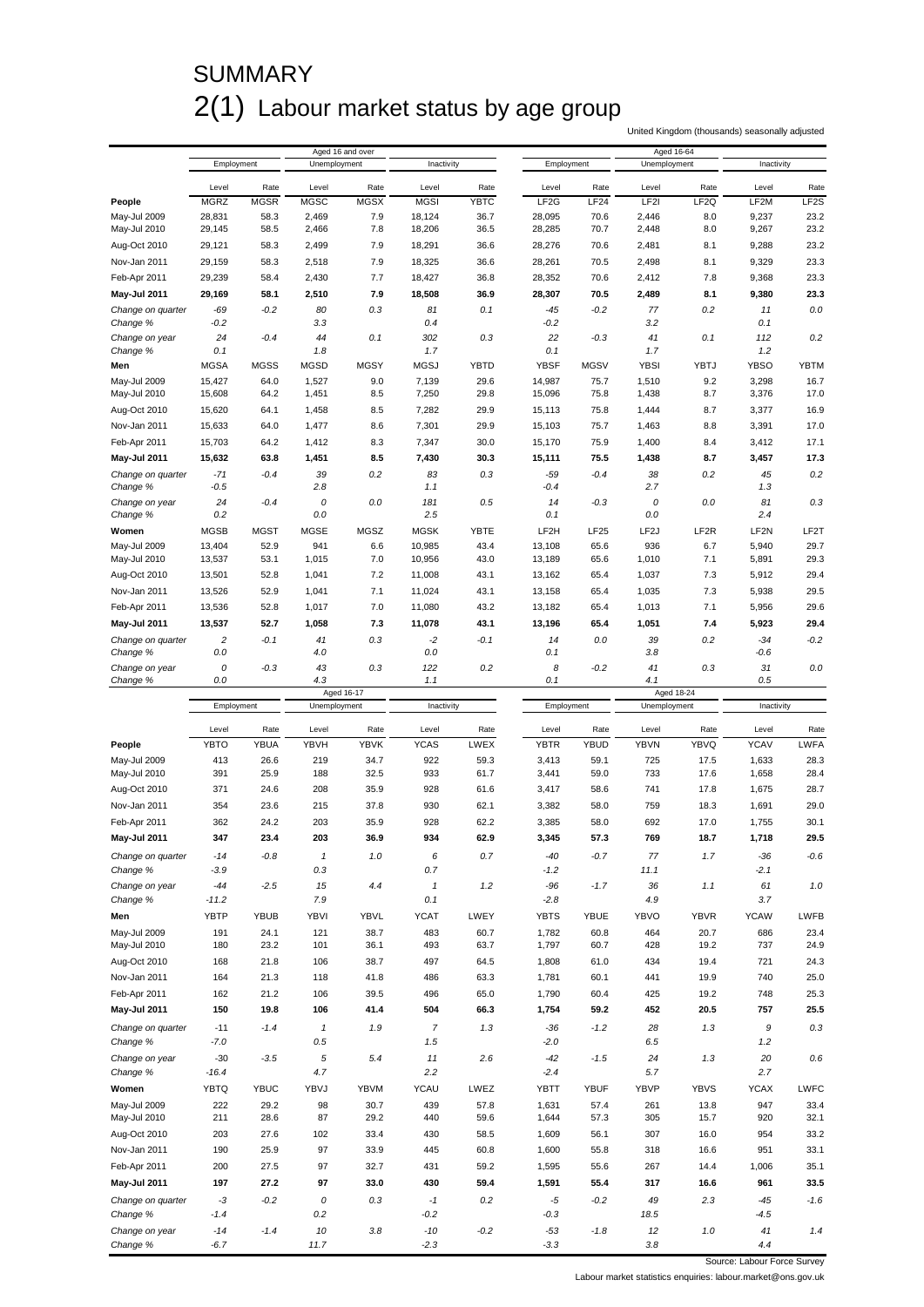### **SUMMARY** 2(2) Labour market status by age group

Aged 25-34 Aged 35-49 Level Rate Level Rate Level Rate Level Rate Level Rate Level Rate **People** YBTU YBUG YCGM YCGP YCAY LWFD YBTX YBUJ YCGS YCGV YCBB LWFG May-Jul 2009 6,151 77.7 534 8.0 1,227 15.5 10,879 81.2 617 5.4 1,902 14.2 May-Jul 2010 6,377 78.7 525 7.6 1,205 14.9 10,783 80.9 629 5.5 1,910 14.3 Aug-Oct 2010 6,401 78.5 523 7.5 1,231 15.1 10,776 81.1 636 5.6 1,880 14.1 Nov-Jan 2011 6,453 78.7 525 7.5 1,225 14.9 10,740 81.0 628 5.5 1,895 14.3 Feb-Apr 2011 6,493 78.7 541 7.7 1,218 14.8 10,743 81.2 596 5.3 1,894 14.3 **May-Jul 2011 6,520 78.6 554 7.8 1,226 14.8 10,722 81.2 603 5.3 1,879 14.2** *Change on quarter 27 -0.1 13 0.1 9 0.0 -22 0.0 7 0.1 -15 -0.1 Change % 0.4 2.3 0.7 -0.2 1.2 -0.8 Change on year 142 -0.1 29 0.2 21 -0.1 -61 0.3 -26 -0.2 -32 -0.1 Change % 2.2 5.5 1.8 -0.6 -4.1 -1.7* **Men** YBTV YBUH YCGN YCGQ YCAZ LWFE YBTY YBUK YCGT YCGW YCBC LWFH May-Jul 2009 3,363 84.4 327 8.9 296 7.4 5,726 86.6 351 5.8 532 8.0 May-Jul 2010 3,504 85.6 309 8.1 279 6.8 5,667 86.2 345 5.7 563 8.6 Aug-Oct 2010 3,542 86.0 297 7.7 278 6.8 5,673 86.5 356 5.9 533 8.1 Nov-Jan 2011 3,555 85.8 298 7.7 290 7.0 5,659 86.4 355 5.9 535 8.2 Feb-Apr 2011 3,565 85.5 298 7.7 306 7.3 5,699 87.2 321 5.3 515 7.9 **May-Jul 2011 3,565 85.0 320 8.2 308 7.4 5,704 87.5 318 5.3 500 7.7** *Change on quarter 0 -0.5 23 0.5 2 0.0 5 0.2 -2 0.0 -16 -0.2 Change % 0.0 7.6 0.7 0.1 -0.7 -3.0 Change on year 61 -0.6 11 0.1 30 0.5 36 1.3 -26 -0.4 -63 -0.9 Change % 1.7 3.6 10.6 0.6 -7.6 -11.3* **Women** YBTW YBUI YCGO YCGR YCBA LWFF YBTZ YBUL YCGU YCGX YCBD LWFI May-Jul 2009 2,788 71.0 206 6.9 931 23.7 5,153 75.9 266 4.9 1,370 20.2 May-Jul 2010 2,873 71.6 216 7.0 926 23.1 5,115 75.8 284 5.3 1,347 20.0 Aug-Oct 2010 2,859 70.8 225 7.3 953 23.6 5,104 75.8 280 5.2 1,346 20.0 Nov-Jan 2011 2,898 71.4 227 7.3 935 23.0 5,081 75.7 273 5.1 1,360 20.3 Feb-Apr 2011 2,928 71.7 244 7.7 911 22.3 5,044 75.3 275 5.2 1,379 20.6 **May-Jul 2011 2,954 72.0 234 7.3 918 22.4 5,018 75.1 285 5.4 1,379 20.6** *Change on quarter 26 0.2 -10 -0.4 7 0.0 -26 -0.2 10 0.2 0 0.1 Change % 0.9 -4.2 0.7 -0.5 3.5 0.0 Change on year 81 0.4 18 0.3 -8 -0.7 -97 -0.7 0 0.1 32 0.7 Change % 2.8 8.2 -0.9 -1.9 0.1 2.4* Employment Unemployment Inactivity Employment Unemployment Inactivity

|                     |             |                  |              | Aged 50-64        |                   |                   |                |             |                | Age 65+     |                  |             |
|---------------------|-------------|------------------|--------------|-------------------|-------------------|-------------------|----------------|-------------|----------------|-------------|------------------|-------------|
|                     | Employment  |                  | Unemployment |                   | Inactivity        |                   | Employment     |             | Unemployment   |             | Inactivity       |             |
|                     | Level       | Rate             | Level        | Rate              | Level             | Rate              | Level          | Rate        | Level          | Rate        | Level            | Rate        |
| People              | LF26        | LF2U             | LF28         | LF <sub>2</sub> E | LF <sub>2</sub> A | LF <sub>2</sub> W | LFK4           | LFK6        | K5HU           | K5HW        | LFL4             | LFL6        |
| May-Jul 2009        | 7,240       | 65.0             | 351          | 4.6               | 3,553             | 31.9              | 736            | 7.6         | 23             | 3.0         | 8,887            | 92.1        |
| May-Jul 2010        | 7,293       | 65.0             | 373          | 4.9               | 3,561             | 31.7              | 861            | 8.8         | 18             | 2.1         | 8,938            | 91.0        |
| Aug-Oct 2010        | 7,310       | 64.9             | 374          | 4.9               | 3,575             | 31.8              | 845            | 8.6         | 18             | 2.1         | 9,002            | 91.3        |
| Nov-Jan 2011        | 7,333       | 64.9             | 371          | 4.8               | 3,588             | 31.8              | 898            | 9.1         | 20             | 2.2         | 8,996            | 90.7        |
| Feb-Apr 2011        | 7,368       | 65.1             | 381          | 4.9               | 3,574             | 31.6              | 887            | 8.9         | 18             | 1.9         | 9,058            | 90.9        |
| <b>May-Jul 2011</b> | 7,373       | 64.9             | 360          | 4.7               | 3,622             | 31.9              | 862            | 8.6         | 21             | 2.3         | 9,128            | 91.2        |
| Change on quarter   | 5           | $-0.1$           | $-21$        | $-0.3$            | 48                | 0.3               | $-25$          | $-0.3$      | 3              | 0.4         | 70               | 0.3         |
| Change %            | 0.1         |                  | $-5.4$       |                   | 1.3               |                   | $-2.8$         |             | 17.1           |             | 0.8              |             |
| Change on year      | 80          | 0.0              | $-13$        | $-0.2$            | 61                | 0.2               | $\overline{c}$ | $-0.2$      | $\overline{c}$ | 0.3         | 190              | 0.1         |
| Change %            | 1.1         |                  | $-3.5$       |                   | 1.7               |                   | 0.2            |             | 13.4           |             | 2.1              |             |
| Men                 | <b>MGUX</b> | <b>YBUN</b>      | <b>MGVM</b>  | <b>MGXF</b>       | <b>MGWB</b>       | <b>LWFK</b>       | <b>MGVA</b>    | <b>YBUQ</b> | <b>MGVP</b>    | <b>MGXI</b> | <b>MGWE</b>      | <b>LWFN</b> |
| May-Jul 2009        | 3,924       | 71.7             | 247          | 5.9               | 1,300             | 23.8              | 441            | 10.2        | 17             | 3.7         | 3.841            | 89.4        |
| May-Jul 2010        | 3,948       | 71.7             | 255          | 6.1               | 1,303             | 23.7              | 512            | 11.6        | 13             | 2.5         | 3,874            | 88.1        |
| Aug-Oct 2010        | 3,924       | 71.1             | 251          | 6.0               | 1,347             | 24.4              | 507            | 11.4        | 14             | 2.7         | 3,905            | 88.2        |
| Nov-Jan 2011        | 3,944       | 71.2             | 251          | 6.0               | 1,341             | 24.2              | 530            | 11.9        | 14             | 2.5         | 3,910            | 87.8        |
| Feb-Apr 2011        | 3,954       | 71.2             | 251          | 6.0               | 1,346             | 24.2              | 533            | 11.9        | 13             | 2.3         | 3,935            | 87.8        |
| <b>May-Jul 2011</b> | 3,937       | 70.7             | 241          | 5.8               | 1,388             | 24.9              | 522            | 11.6        | 14             | 2.5         | 3,973            | 88.1        |
| Change on quarter   | $-17$       | $-0.5$           | $-10$        | $-0.2$            | 42                | 0.7               | $-12$          | $-0.3$      | $\mathbf{1}$   | 0.2         | 38               | 0.3         |
| Change %            | $-0.4$      |                  | $-4.2$       |                   | 3.1               |                   | $-2.2$         |             | 6.8            |             | 1.0              |             |
| Change on year      | $-11$       | $-1.0$           | $-14$        | $-0.3$            | 84                | 1.3               | 10             | $-0.1$      | 0              | 0.0         | 100              | 0.1         |
| Change %            | $-0.3$      |                  | $-5.6$       |                   | 6.5               |                   | 1.9            |             | 3.4            |             | 2.6              |             |
| Women               | <b>LF27</b> | LF <sub>2V</sub> | <b>LF29</b>  | LF <sub>2F</sub>  | LF2B              | LF <sub>2</sub> X | LFK5           | LFK7        | K5HV           | K5HX        | LFL <sub>5</sub> | LFL7        |
| May-Jul 2009        | 3,316       | 58.5             | 104          | 3.0               | 2,253             | 39.7              | 296            | 5.5         | $\star$        |             | 5,045            | 94.4        |
| May-Jul 2010        | 3,345       | 58.5             | 118          | 3.4               | 2,257             | 39.5              | 349            | 6.4         | ×              | $\star$     | 5,065            | 93.5        |
| Aug-Oct 2010        | 3,387       | 59.0             | 123          | 3.5               | 2,228             | 38.8              | 339            | 6.2         | ۸              | $\star$     | 5,097            | 93.7        |
| Nov-Jan 2011        | 3,388       | 58.9             | 120          | 3.4               | 2,247             | 39.0              | 368            | 6.7         |                |             | 5,086            | 93.1        |
| Feb-Apr 2011        | 3,414       | 59.1             | 129          | 3.7               | 2,229             | 38.6              | 354            | 6.5         | $\star$        | $\star$     | 5,123            | 93.5        |
| May-Jul 2011        | 3,436       | 59.4             | 119          | 3.4               | 2,234             | 38.6              | 341            | 6.2         | ٠              | $\star$     | 5,155            | 93.7        |
| Change on quarter   | 22          | 0.2              | $-10$        | $-0.3$            | 6                 | 0.0               | $-13$          | $-0.3$      | $\star$        |             | 32               | 0.2         |
| Change %            | 0.6         |                  | $-7.9$       |                   | 0.3               |                   | $-3.6$         |             |                |             | 0.6              |             |
| Change on year      | 91          | 0.9              | $\mathbf{1}$ | $-0.1$            | $-23$             | $-0.9$            | -8             | $-0.2$      |                |             | 90               | 0.2         |
| Change %            | 2.7         |                  | 1.0          |                   | $-1.0$            |                   | $-2.2$         |             |                |             | 1.8              |             |

Source: Labour Force Survey

Labour market statistics enquiries: labour.market@ons.gov.uk

United Kingdom (thousands) seasonally adjusted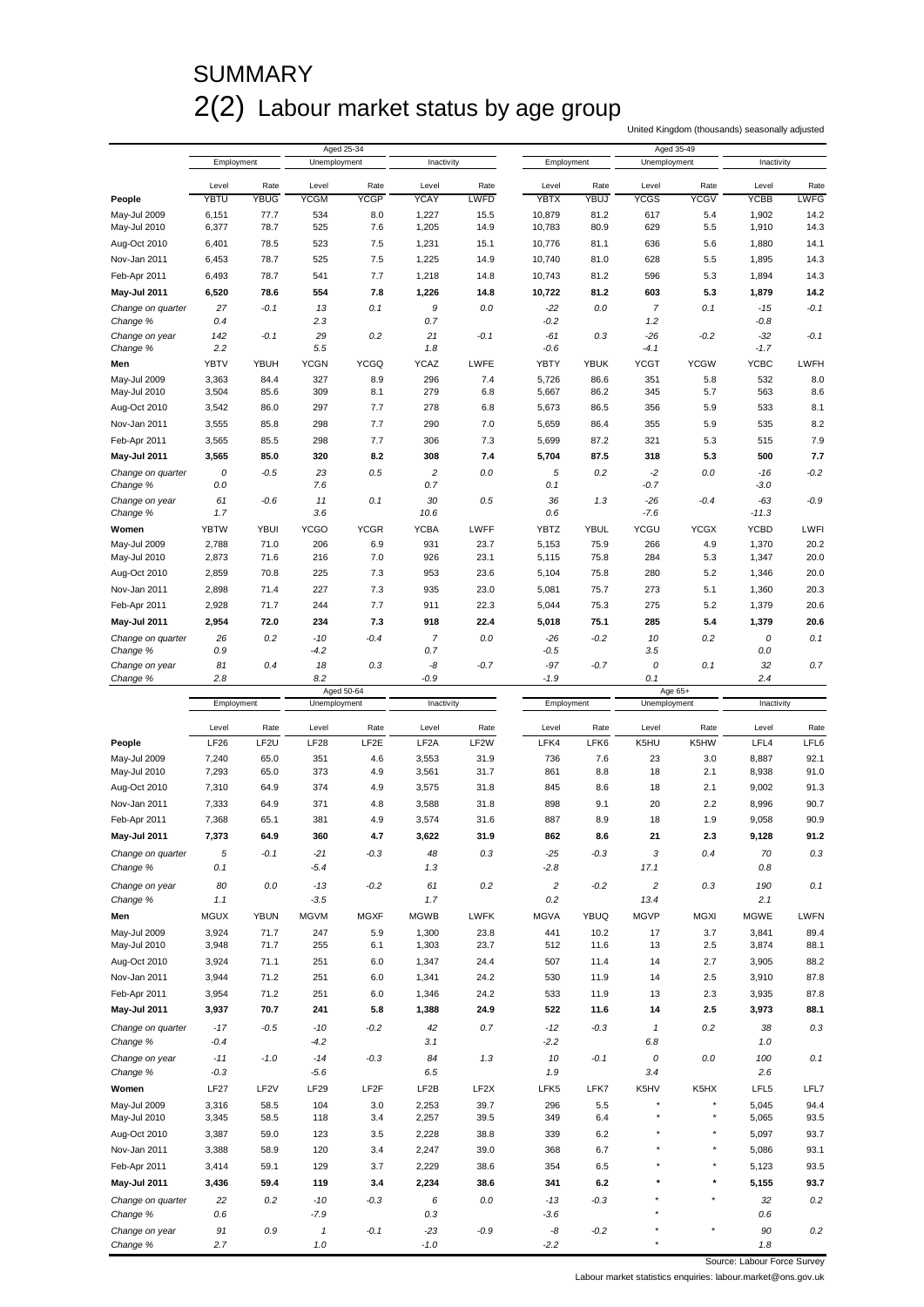### EMPLOYMENT AND JOBS 3 Full-time, part-time & temporary workers

United Kingdom (thousands of people aged 16 and over), seasonally adjusted

|                               |                      |                                | Full-time and part-time workers                     |                                        |                                                                   |                                         |                                         |                                    |                                                                |                                                     |                                                     |                                            |
|-------------------------------|----------------------|--------------------------------|-----------------------------------------------------|----------------------------------------|-------------------------------------------------------------------|-----------------------------------------|-----------------------------------------|------------------------------------|----------------------------------------------------------------|-----------------------------------------------------|-----------------------------------------------------|--------------------------------------------|
|                               | Total                | Employees                      | Self<br>employed                                    | Unpaid<br>family<br>workers            | Government<br>supported<br>training &<br>employment<br>programmes | Total<br>people<br>working<br>full-time | Total<br>people<br>working<br>part-time | Employees<br>working full-<br>time | Employees<br>working<br>part-time                              | Self-<br>employed<br>people<br>working<br>full-time | Self-<br>employed<br>people<br>working<br>part-time | Total<br>workers<br>with<br>second<br>jobs |
|                               | $\mathbf{1}$         | $\overline{2}$                 | 3                                                   | $\overline{4}$                         | 5<br><b>MGRW</b>                                                  | 6<br><b>YCBE</b>                        | $\overline{7}$                          | 8                                  | 9                                                              | 10                                                  | 11                                                  | 12                                         |
| People                        | <b>MGRZ</b>          | <b>MGRN</b>                    | <b>MGRQ</b>                                         | <b>MGRT</b>                            |                                                                   |                                         | <b>YCBH</b>                             | <b>YCBK</b>                        | <b>YCBN</b>                                                    | <b>YCBQ</b>                                         | YCBT                                                | <b>YCBW</b>                                |
| May-Jul 2009                  | 28,831               | 24,809                         | 3,830                                               | 88                                     | 104                                                               | 21,266                                  | 7,566                                   | 18,342                             | 6,467                                                          | 2,871                                               | 959                                                 | 1,111                                      |
| May-Jul 2010                  | 29,145               | 24,951                         | 3,959                                               | 99                                     | 137                                                               | 21,217                                  | 7,928                                   | 18,230                             | 6,722                                                          | 2,925                                               | 1,034                                               | 1,124                                      |
| Aug-Oct 2010                  | 29,121               | 24,918                         | 3,971                                               | 104                                    | 128                                                               | 21,170                                  | 7,951                                   | 18,188                             | 6,730                                                          | 2,927                                               | 1,043                                               | 1,112                                      |
| Nov-Jan 2011                  | 29,159               | 24,947                         | 3,986                                               | 98                                     | 128                                                               | 21,238                                  | 7,922                                   | 18,287                             | 6,661                                                          | 2,899                                               | 1,087                                               | 1,152                                      |
| Feb-Apr 2011                  | 29,239               | 25,049                         | 3,983                                               | 90                                     | 117                                                               | 21,286                                  | 7,953                                   | 18,368                             | 6,681                                                          | 2,874                                               | 1,108                                               | 1,145                                      |
| May-Jul 2011                  | 29,169               | 25,019                         | 3,973                                               | 88                                     | 90                                                                | 21,339                                  | 7,831                                   | 18,404                             | 6,615                                                          | 2,898                                               | 1,075                                               | 1,131                                      |
| Change on quarter<br>Change % | $-69$<br>$-0.2$      | $-30$<br>$-0.1$                | $-10$<br>$-0.2$                                     | $-2$<br>$-2.2$                         | $-28$<br>$-23.6$                                                  | 53<br>0.2                               | $-122$<br>$-1.5$                        | 35<br>0.2                          | $-65$<br>$-1.0$                                                | 24<br>0.8                                           | $-34$<br>$-3.0$                                     | $-14$<br>$-1.2$                            |
| Change on year                | 24                   | 68                             | 14                                                  | $-11$                                  | $-47$                                                             | 122                                     | $-97$                                   | 174                                | $-106$                                                         | $-27$                                               | 41                                                  | 8                                          |
| Change %                      | 0.1                  | 0.3                            | 0.4                                                 | $-11.0$                                | $-34.4$                                                           | 0.6                                     | $-1.2$                                  | 1.0                                | $-1.6$                                                         | $-0.9$                                              | 4.0                                                 | 0.7                                        |
| Men                           | <b>MGSA</b>          | <b>MGRO</b>                    | <b>MGRR</b>                                         | <b>MGRU</b>                            | <b>MGRX</b>                                                       | <b>YCBF</b>                             | <b>YCBI</b>                             | <b>YCBL</b>                        | <b>YCBO</b>                                                    | <b>YCBR</b>                                         | <b>YCBU</b>                                         | <b>YCBX</b>                                |
| May-Jul 2009                  | 15,427               | 12,591                         | 2,741                                               | 36                                     | 60                                                                | 13,569                                  | 1,858                                   | 11,199                             | 1,391                                                          | 2,337                                               | 404                                                 | 480                                        |
| May-Jul 2010                  | 15,608               | 12,679                         | 2,800                                               | 43                                     | 86                                                                | 13,593                                  | 2,015                                   | 11,194                             | 1,485                                                          | 2,362                                               | 438                                                 | 469                                        |
| Aug-Oct 2010                  | 15,620               | 12,688                         | 2,806                                               | 45                                     | 81                                                                | 13,567                                  | 2,053                                   | 11,176                             | 1,511                                                          | 2,358                                               | 448                                                 | 463                                        |
| Nov-Jan 2011                  | 15,633               | 12,727                         | 2,793                                               | 33                                     | 80                                                                | 13.610                                  | 2,023                                   | 11,245                             | 1,483                                                          | 2,337                                               | 456                                                 | 489                                        |
| Feb-Apr 2011                  | 15,703               | 12,794                         | 2,810                                               | 27                                     | 72                                                                | 13,643                                  | 2,060                                   | 11,292                             | 1,502                                                          | 2,331                                               | 479                                                 | 483                                        |
| May-Jul 2011                  | 15,632               | 12,727                         | 2,820                                               | 35                                     | 50                                                                | 13,611                                  | 2,021                                   | 11,252                             | 1,475                                                          | 2,341                                               | 479                                                 | 496                                        |
| Change on quarter             | $-71$                | $-67$                          | 10                                                  | 8                                      | $-22$                                                             | $-32$                                   | $-39$                                   | $-40$                              | $-26$                                                          | 10                                                  | $-1$                                                | 13                                         |
| Change %                      | $-0.5$               | $-0.5$                         | 0.3                                                 | 29.1                                   | $-30.5$                                                           | $-0.2$                                  | $-1.9$                                  | -0.4                               | $-1.8$                                                         | 0.4                                                 | $-0.1$                                              | 2.7                                        |
| Change on year                | 24                   | 48                             | 19                                                  | $-7$                                   | $-36$                                                             | 18                                      | 6                                       | 58                                 | $-10$                                                          | $-21$                                               | 40                                                  | 27                                         |
| Change %                      | 0.2                  | 0.4                            | 0.7                                                 | $-17.3$                                | $-41.6$                                                           | 0.1                                     | 0.3                                     | 0.5                                | $-0.7$                                                         | $-0.9$                                              | 9.2                                                 | 5.7                                        |
| Women                         | <b>MGSB</b>          | <b>MGRP</b>                    | <b>MGRS</b>                                         | <b>MGRV</b>                            | <b>MGRY</b>                                                       | <b>YCBG</b>                             | <b>YCBJ</b>                             | <b>YCBM</b>                        | <b>YCBP</b>                                                    | <b>YCBS</b>                                         | <b>YCBV</b>                                         | <b>YCBY</b>                                |
| May-Jul 2009                  | 13,404               | 12,219                         | 1,089                                               | 53                                     | 44                                                                | 7.696                                   | 5.708                                   | 7.142                              | 5,076                                                          | 533                                                 | 555                                                 | 630                                        |
| May-Jul 2010                  | 13,537               | 12,272                         | 1,158                                               | 56                                     | 51                                                                | 7,624                                   | 5,914                                   | 7,036                              | 5,236                                                          | 562                                                 | 596                                                 | 654                                        |
| Aug-Oct 2010                  | 13,501               | 12,231                         | 1,164                                               | 59                                     | 47                                                                | 7,603                                   | 5,898                                   | 7,012                              | 5,219                                                          | 569                                                 | 595                                                 | 649                                        |
| Nov-Jan 2011                  | 13,526               | 12,220                         | 1,193                                               | 65                                     | 48                                                                | 7,627                                   | 5,899                                   | 7,042                              | 5,178                                                          | 562                                                 | 631                                                 | 663                                        |
| Feb-Apr 2011                  | 13,536               | 12,255                         | 1,173                                               | 63                                     | 45                                                                | 7,643                                   | 5,892                                   | 7,076                              | 5,179                                                          | 544                                                 | 629                                                 | 662                                        |
| <b>May-Jul 2011</b>           | 13,537               | 12,292                         | 1,153                                               | 53                                     | 40                                                                | 7,728                                   | 5,810                                   | 7,152                              | 5,140                                                          | 557                                                 | 596                                                 | 635                                        |
| Change on quarter             | $\overline{c}$       | 37                             | $-20$                                               | $-10$                                  | -6                                                                | 84                                      | $-83$                                   | 76                                 | $-39$                                                          | 13                                                  | $-33$                                               | $-26$                                      |
| Change %                      | 0.0                  | 0.3                            | $-1.7$                                              | $-15.9$                                | $-12.6$                                                           | 1.1                                     | $-1.4$                                  | 1.1                                | $-0.8$                                                         | 2.5                                                 | $-5.2$                                              | $-4.0$                                     |
| Change on year                | 0                    | 20                             | -5                                                  | -3                                     | $-11$                                                             | 104                                     | $-104$                                  | 116                                | $-96$                                                          | -6                                                  | $\mathbf{1}$                                        | $-19$                                      |
| Change %                      | 0.0                  | 0.2                            | $-0.4$                                              | $-6.2$                                 | $-22.3$                                                           | 1.4                                     | $-1.8$                                  | 1.6                                | $-1.8$                                                         | $-1.0$                                              | 0.1                                                 | $-3.0$                                     |
|                               |                      |                                | Temporary employees (reasons for temporary working) |                                        |                                                                   |                                         |                                         |                                    | Part-time workers (reasons for working part-time) <sup>2</sup> |                                                     |                                                     |                                            |
|                               | Total as %<br>of all | Could not<br>find<br>permanent | % that could<br>not find                            | Did not<br>want<br>permanent permanent | Had a<br>contract with<br>period of                               | Some<br>other                           |                                         | Could not<br>find full-            | % that<br>could not<br>find full-                              | Did not<br>want full-                               |                                                     | III or Student or                          |

|                              | Total                    | Total as %<br>of all<br>employees | find<br>permanent<br>job | not find<br>permanent<br>job | want<br>permanent<br>job | contract with<br>period of<br>training | Some<br>other<br>reason | Total <sup>3</sup> | Could not<br>find full-<br>time job | could not<br>find full-<br>time job | Did not<br>want full-<br>time job | III or<br>disabled | Student or<br>at school |
|------------------------------|--------------------------|-----------------------------------|--------------------------|------------------------------|--------------------------|----------------------------------------|-------------------------|--------------------|-------------------------------------|-------------------------------------|-----------------------------------|--------------------|-------------------------|
|                              | 13                       | 14                                | 15                       | 16                           | 17                       | 18                                     | 19                      | 20                 | 21                                  | 22                                  | 23                                | 24                 | 25                      |
| People                       | <b>YCBZ</b>              | <b>YCCC</b>                       | <b>YCCF</b>              | <b>YCCI</b>                  | <b>YCCL</b>              | <b>YCCO</b>                            | <b>YCCR</b>             | <b>YCCU</b>        | <b>YCCX</b>                         | <b>YCDA</b>                         | <b>YCDD</b>                       | <b>YCDG</b>        | <b>YCDJ</b>             |
| May-Jul 2009                 | 1,430                    | 5.8<br>6.3                        | 442<br>570               | 30.9<br>36.2                 | 372<br>383               | 84<br>81                               | 532<br>541              | 7,427              | 972<br>1.117                        | 13.1<br>14.4                        | 5,138                             | 178<br>167         | 1,087                   |
| May-Jul 2010<br>Aug-Oct 2010 | 1,575<br>1,578           | 6.3                               | 589                      | 37.3                         | 364                      | 92                                     | 533                     | 7,756<br>7,771     | 1,159                               | 14.9                                | 5,260<br>5,265                    | 163                | 1,170<br>1,131          |
| Nov-Jan 2011                 | 1,554                    | 6.2                               | 580                      | 37.3                         | 336                      | 94                                     | 544                     | 7,749              | 1,167                               | 15.1                                | 5,298                             | 165                | 1,066                   |
| Feb-Apr 2011                 | 1,595                    | 6.4                               | 580                      | 36.3                         | 358                      | 93                                     | 564                     | 7,792              | 1,214                               | 15.6                                | 5,274                             | 185                | 1,066                   |
| May-Jul 2011                 | 1,561                    | 6.2                               | 579                      | 37.1                         | 351                      | 86                                     | 545                     | 7,690              | 1,284                               | 16.7                                | 5,145                             | 179                | 1,023                   |
| Change on quarter            | $-35$                    | $-0.1$                            | $-1$                     | 0.7                          | $-7$                     | -8                                     | $-19$                   | $-102$             | 70                                  | 1.1                                 | $-129$                            | $-6$               | $-44$                   |
| Change %                     | $-2.2$                   |                                   | $-0.2$                   |                              | $-2.0$                   | $-8.0$                                 | $-3.3$                  | $-1.3$             | 5.8                                 |                                     | $-2.4$                            | $-3.2$             | $-4.1$                  |
| Change on year               | $-14$                    | $-0.1$                            | 8                        | 0.9                          | $-32$                    | 5                                      | $\overline{4}$          | $-66$              | 167                                 | 2.3                                 | $-115$                            | 12                 | $-147$                  |
| Change %                     | $-0.9$                   |                                   | 1.5                      |                              | $-8.3$                   | 5.8                                    | 0.8                     | $-0.8$             | 15.0                                |                                     | $-2.2$                            | 6.9                | $-12.6$                 |
| Men                          | <b>YCCA</b>              | <b>YCCD</b>                       | <b>YCCG</b>              | <b>YCCJ</b>                  | <b>YCCM</b>              | <b>YCCP</b>                            | <b>YCCS</b>             | <b>YCCV</b>        | <b>YCCY</b>                         | <b>YCDB</b>                         | <b>YCDE</b>                       | <b>YCDH</b>        | <b>YCDK</b>             |
| May-Jul 2009                 | 689                      | 5.5                               | 233                      | 33.8                         | 155                      | 45                                     | 256                     | 1,795              | 442                                 | 24.6                                | 790                               | 72                 | 474                     |
| May-Jul 2010                 | 764                      | 6.0                               | 304                      | 39.8                         | 163                      | 41                                     | 256                     | 1,923              | 486                                 | 25.3                                | 843                               | 69                 | 511                     |
| Aug-Oct 2010                 | 756                      | 6.0                               | 315                      | 41.6                         | 150                      | 49                                     | 242                     | 1,959              | 514                                 | 26.3                                | 862                               | 71                 | 497                     |
| Nov-Jan 2011                 | 737                      | 5.8                               | 301                      | 40.8                         | 145                      | 52                                     | 239                     | 1,939              | 505                                 | 26.0                                | 873                               | 73                 | 471                     |
| Feb-Apr 2011                 | 770                      | 6.0                               | 313                      | 40.7                         | 147                      | 51                                     | 259                     | 1,982              | 545                                 | 27.5                                | 874                               | 83                 | 460                     |
| May-Jul 2011                 | 767                      | 6.0                               | 310                      | 40.3                         | 154                      | 47                                     | 256                     | 1,953              | 583                                 | 29.8                                | 858                               | 72                 | 421                     |
| Change on quarter            | $-2$                     | 0.0                               | $-4$                     | $-0.4$                       | $\overline{7}$           | $-3$                                   | $-2$                    | $-28$              | 38                                  | 2.4                                 | $-16$                             | $-11$              | $-39$                   |
| Change %                     | $-0.3$                   |                                   | $-1.2$                   |                              | 4.8                      | $-6.8$                                 | $-0.9$                  | $-1.4$             | 7.0                                 |                                     | $-1.8$                            | $-13.8$            | $-8.5$                  |
| Change on year               | $\overline{\mathcal{L}}$ | 0.0                               | 6                        | 0.6                          | -8                       | 6                                      | $\mathcal{O}$           | 30                 | 97                                  | 4.6                                 | 15                                | $\overline{c}$     | $-91$                   |
| Change %                     | 0.5                      |                                   | 1.9                      |                              | $-5.2$                   | 13.7                                   | 0.2                     | 1.6                | 19.9                                |                                     | 1.8                               | 3.3                | $-17.7$                 |
| Women                        | <b>YCCB</b>              | <b>YCCE</b>                       | <b>YCCH</b>              | <b>YCCK</b>                  | <b>YCCN</b>              | <b>YCCQ</b>                            | <b>YCCT</b>             | <b>YCCW</b>        | <b>YCCZ</b>                         | <b>YCDC</b>                         | <b>YCDF</b>                       | <b>YCDI</b>        | <b>YCDL</b>             |
| May-Jul 2009                 | 740                      | 6.1                               | 209                      | 28.2                         | 218                      | 38                                     | 276                     | 5,632              | 530                                 | 9.4                                 | 4,348                             | 106                | 614                     |
| May-Jul 2010                 | 811                      | 6.6                               | 266                      | 32.8                         | 220                      | 40                                     | 285                     | 5,832              | 630                                 | 10.8                                | 4,417                             | 98                 | 658                     |
| Aug-Oct 2010                 | 821                      | 6.7                               | 274                      | 33.4                         | 214                      | 43                                     | 290                     | 5,813              | 645                                 | 11.1                                | 4,403                             | 92                 | 634                     |
| Nov-Jan 2011                 | 817                      | 6.7                               | 279                      | 34.2                         | 191                      | 42                                     | 305                     | 5,811              | 663                                 | 11.4                                | 4,425                             | 92                 | 595                     |
| Feb-Apr 2011                 | 825<br>793               | 6.7<br>6.5                        | 266<br>269               | 32.3                         | 211<br>197               | 43<br>39                               | 305<br>289              | 5,810              | 669                                 | 11.5<br>12.2                        | 4,400                             | 101<br>107         | 606                     |
| May-Jul 2011                 |                          |                                   |                          | 33.9                         |                          |                                        |                         | 5,736              | 701                                 |                                     | 4,287                             |                    | 602                     |
| Change on quarter            | $-32$                    | $-0.3$                            | 3                        | 1.6                          | $-14$                    | $-4$                                   | $-16$                   | $-74$              | 32                                  | 0.7                                 | $-113$                            | 6                  | $-4$                    |
| Change %                     | $-3.9$                   |                                   | 1.0                      |                              | $-6.8$                   | $-9.5$                                 | $-5.4$                  | $-1.3$             | 4.8                                 |                                     | $-2.6$                            | 5.5                | $-0.7$                  |
| Change on year               | $-18$                    | $-0.2$                            | 3                        | 1.1                          | $-23$                    | $-1$                                   | $\overline{4}$          | $-96$              | 71                                  | 1.4                                 | $-130$                            | 9                  | $-56$                   |
| Change %                     | $-2.2$                   |                                   | 1.0                      |                              | $-10.6$                  | $-2.3$                                 | 1.4                     | $-1.6$             | 11.2                                |                                     | $-2.9$                            | 9.4                | $-8.6$                  |

Relationship between columns: 1= 2+3+4+5; 1=6+7; 2=8+9; 3=10+11; 13=15+17+18+19; 20=9+11 ;14=13/2; 16=15/13; 22=21/20 Source: Labour Force Survey

Labour market statistics enquiries: labour.market@ons.gov.uk

1. The split between full-time and part-time employment is based on respondents' self-classification.<br>2. These series cover Employees and Self-employed only. These series include some temporary employees recorded in column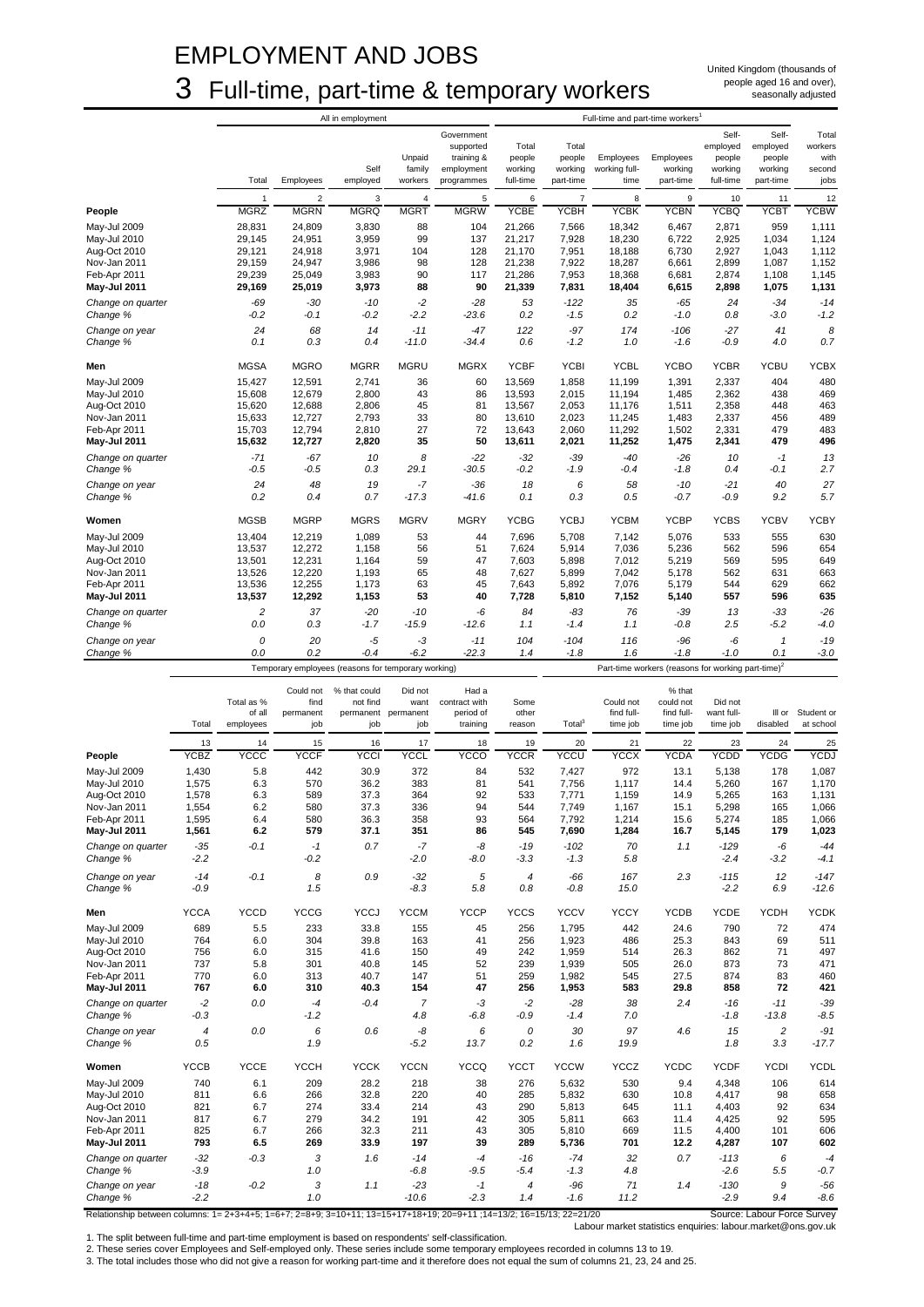### EMPLOYMENT AND JOBS

#### 4 Public and private sector employment

United Kingdom (thousands of people aged 16 and over), seasonally adjusted

|                   | Public sector <sup>1</sup> |                | Private sector <sup>2</sup> |          | Total<br>employment <sup>3</sup> |  |  |
|-------------------|----------------------------|----------------|-----------------------------|----------|----------------------------------|--|--|
|                   | (000s)                     | $(\%)$         | (000s)                      | (%)      | (000s)                           |  |  |
|                   |                            | $\overline{2}$ | 3                           | 4        | 5                                |  |  |
|                   | G7AU                       | G9BZ           | G7K5                        | G9C2     | G7GO                             |  |  |
| <b>Jun 09</b>     | 6,288                      | 21.8           | 22,543                      | 78.2     | 28,831                           |  |  |
| Sep 09            | 6,319                      | 21.9           | 22,573                      | 78.1     | 28,892                           |  |  |
| Dec 09            | 6,327                      | 21.9           | 22,515                      | 78.1     | 28,842                           |  |  |
| Mar 10            | 6,305                      | 21.8           | 22,557                      | 78.2     | 28,862                           |  |  |
| <b>Jun 10</b>     | $6,277$ (r)                | 21.5           | 22,868<br>(r)               | 78.5     | 29,145                           |  |  |
| Sep 10            | 6,240                      | 21.4           | 22,881                      | 78.6     | 29,121                           |  |  |
| Dec 10            | 6,186                      | 21.2           | 22,973                      | 78.8     | 29,159                           |  |  |
| Mar 11            | $6,148$ (r)                | 21.0 (r)       | $23,091$ (r)                | 79.0 (r) | 29,239                           |  |  |
| <b>Jun 11</b>     | 6,037                      | 20.7           | 23,132                      | 79.3     | 29,169                           |  |  |
| Change on quarter | $-111$                     | $-0.3$         | 41                          | 0.3      | $-69$                            |  |  |
| Change %          | $-1.8$                     |                | 0.2                         |          | $-0.2$                           |  |  |
| Change on year    | $-240$                     | $-0.8$         | 264                         | 0.8      | 24                               |  |  |
| Change %          | $-3.8$                     |                | 1.2                         |          | 0.1                              |  |  |

Enquiries 01633 456756 Source: Labour Force Survey (LFS) and returns from public sector organisations Relationship between columns: 2 = 1/5\*100; 3 = 5-1; 4 = 3/5\*100 See footnotes under table 4(2)

### 4(1) Public sector employment by industry

|                   | Construction | HM Forces <sup>4</sup> | Police<br>(including<br>civilians) | Public<br>administration | Of which: Civil<br>Service <sup>5</sup> | Education | National<br>Health<br>Service | Other health<br>and social<br>work | Other (including<br>financial<br>corporations) | Total public<br>sector<br>employment <sup>16</sup> |
|-------------------|--------------|------------------------|------------------------------------|--------------------------|-----------------------------------------|-----------|-------------------------------|------------------------------------|------------------------------------------------|----------------------------------------------------|
|                   |              | 2                      | 3                                  |                          | 5                                       | 6         |                               | 8                                  | q                                              | 10                                                 |
|                   | G7ER         | G7EU                   | G7EX                               | G7F2                     | G7D6                                    | G7F5      | G7FG                          | G7FJ                               | G7FM                                           | G7AU                                               |
| <b>Jun 09</b>     | 50           | 197                    | 294                                | 1,220                    | 527                                     | 1,633     | 1,572                         | 374                                | 949                                            | 6,288                                              |
| Sep 09            | 47           | 200                    | 296                                | 1,230                    | 534                                     | 1,631     | 1,598                         | 387                                | 930                                            | 6,319                                              |
| Dec 09            | 48           | 198                    | 295                                | 1,225                    | 533                                     | 1,652     | 1,614                         | 383                                | 913                                            | 6,327                                              |
| Mar 10            | 47           | 198                    | 295                                | 1,223                    | 528                                     | 1,648     | 1,605                         | 379                                | 904                                            | 6,305                                              |
| Jun 10 (r)        | 46           | 197                    | 292                                | 1,212                    | 522                                     | 1,661     | 1,596                         | 377                                | 894                                            | 6,277                                              |
| Sep 10            | 46           | 196                    | 290                                | 1,191                    | 514                                     | 1,652     | 1,597                         | 377                                | 888                                            | 6,240                                              |
| Dec 10            | 44           | 195                    | 288                                | 1,186                    | 506                                     | 1,636     | 1,596                         | 373                                | 874                                            | 6,186                                              |
| Mar 11 (r)        | 43           | 193                    | 282                                | 1,175                    | 513                                     | 1,622     | 1,591                         | 371                                | 871                                            | 6,148                                              |
| <b>Jun 11</b>     | 42           | 193                    | 278                                | 1,132                    | 489                                     | 1,606     | 1,565                         | 364                                | 857                                            | 6,037                                              |
| Change on quarter | $-1$         | 0                      | $-4$                               | $-43$                    | $-24$                                   | $-16$     | $-26$                         | $-7$                               | $-14$                                          | $-111$                                             |
| Change %          | $-2.3$       | 0.0                    | $-1.4$                             | $-3.7$                   | $-4.7$                                  | $-1.0$    | $-1.6$                        | $-1.9$                             | $-1.6$                                         | $-1.8$                                             |
| Change on year    | $-4$         | $-4$                   | $-14$                              | $-80$                    | $-33$                                   | $-55$     | $-31$                         | $-13$                              | $-37$                                          | $-240$                                             |
| Change %          | $-8.7$       | $-2.0$                 | $-4.8$                             | $-6.6$                   | $-6.3$                                  | $-3.3$    | $-1.9$                        | $-3.4$                             | $-4.1$                                         | $-3.8$                                             |

United Kingdom (thousands of people aged 16 and over), seasonally adjusted

See footnotes under table 4(2)

#### 4(2) Public sector employment including and excluding financial corporations

|                   | Public sector |                           |                         |
|-------------------|---------------|---------------------------|-------------------------|
|                   | excluding     | Publicly owned            | Total public            |
|                   | financial     | financial                 | sector                  |
|                   | corporations  | corporations <sup>7</sup> | employment <sup>1</sup> |
|                   | K8PE          | K8PD                      | G7AU                    |
| <b>Jun 09</b>     | 6,056         | 232                       | 6,288                   |
| Sep 09            | 6,089         | 230                       | 6,319                   |
| Dec 09            | 6,103         | 224                       | 6,327                   |
| Mar 10            | 6,087         | 218                       | 6,305                   |
| Jun 10 (r)        | 6,058         | 219                       | 6,277                   |
| Sep 10            | 6,019         | 221                       | 6,240                   |
| Dec 10            | 5,973         | 213                       | 6,186                   |
| Mar 11 (r)        | 5,935         | 213                       | 6,148                   |
| <b>Jun 11</b>     | 5,830         | 207                       | 6,037                   |
| Change on quarter | $-105$        | $-6$                      | $-111$                  |
| Change %          | $-1.8$        | $-2.8$                    | $-1.8$                  |
| Change on year    | $-228$        | $-12$                     | $-240$                  |
| Change %          | $-3.8$        | $-5.5$                    | $-3.8$                  |

Enquiries 01633 456756 Source: returns from public sector organisations

1. This series includes publicly owned financial corporations. Royal Bank of Scotland Group plc and Lloyds Banking Group plc are classified to the public sector from 13 October 2008. They are<br>therefore included in the publ

2. Estimated as the difference between LFS total employment and the data from public sector organisations.

3. LFS employment data for March refer to February-April, June refers to May-July, September refers to August-October and December refers to November-January.

4. This series excludes locally engaged staff stationed outside the United Kingdom.

5. This series excludes the Northern Ireland Civil Service.

6. This series does not exactly equal the sum of columns 1 to 4 and 6 to 9 because each series is independently seasonally adjusted.

7. This series includes publicly owned financial corporations, excluding insurance and pension funding, as defined by Section 64 of Standard Industrial Classification 2007.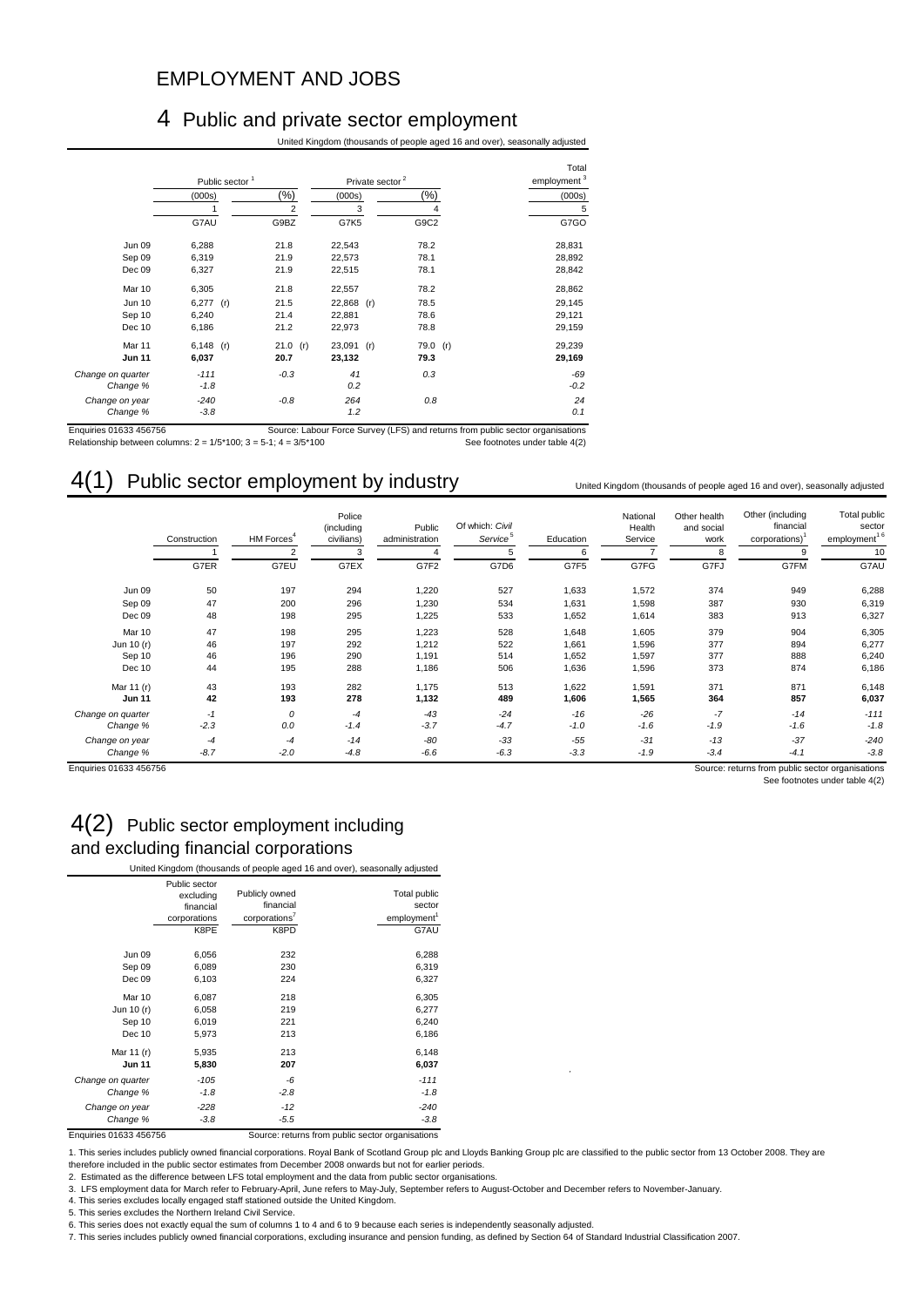### EMPLOYMENT AND JOBS 5 Workforce jobs United Kingdom (thousands), seasonally adjusted

|                   |             | Workforce jobs Employee jobs | Self-<br>employment<br>jobs <sup>1</sup> | <b>HM Forces</b> | Government-<br>supported<br>trainees <sup>1</sup> |
|-------------------|-------------|------------------------------|------------------------------------------|------------------|---------------------------------------------------|
|                   | 1           | $\overline{2}$               | 3                                        | $\overline{4}$   | 5                                                 |
|                   | <b>DYDC</b> | <b>BCAJ</b>                  | <b>DYZN</b>                              | <b>LOJX</b>      | LOJU                                              |
| <b>Jun 09</b>     | 31.466      | 27,048                       | 4,176                                    | 197              | 46                                                |
| Sep 09            | 31,341      | 26,876                       | 4,218                                    | 199              | 47                                                |
| Dec 09            | 31,240      | 26,776                       | 4,218                                    | 198              | 47                                                |
|                   |             |                              |                                          |                  |                                                   |
| Mar 10            | 31,242      | 26,689                       | 4,305                                    | 199              | 49                                                |
| <b>Jun 10</b>     | 31,201      | 26,615                       | 4,341                                    | 198              | 47                                                |
| Sep 10            | 31,182      | 26,605                       | 4,338                                    | 197              | 43                                                |
| Dec 10            | 31,233      | 26,618                       | 4,377                                    | 195              | 44                                                |
|                   |             |                              |                                          |                  |                                                   |
| Mar 11 (r)        | 31,262      | 26,698                       | 4,340                                    | 194              | 31                                                |
| <b>Jun 11</b>     | 31,160      | 26,596                       | 4,341                                    | 193              | 30                                                |
|                   |             |                              |                                          |                  |                                                   |
| Change on quarter | $-102$      | $-103$                       | 1                                        | $-1$             | $\Omega$                                          |
| Change %          | $-0.3$      | $-0.4$                       | 0.0                                      | $-0.3$           | $-0.9$                                            |
| Change on year    | $-41$       | $-20$                        | $\Omega$                                 | -5               | $-17$                                             |
| Change %          | $-0.1$      | $-0.1$                       | 0.0                                      | $-2.3$           | $-36.1$                                           |

Relationship between columns:  $1=2+3+4+5$  See footnotes under table 6

6 Workforce jobs by industry

Standard Industrial Classification (2007) United Kingdom (thousands), seasonally adjusted Microsoft Development Control of the United Kingdom (thousands), seasonally adjusted

| SIC 2007 sections | All jobs<br>$A-S$ | Agriculture,<br>forestry &<br>fishing<br>Α | Mining &<br>quarrying<br>B | Manufacturing<br>C | Electricity, gas,<br>steam & air<br>conditioning<br>supply<br>D | Water supply,<br>sewerage,<br>waste &<br>remediation<br>activities<br>Е | Construction<br>F | Wholesale &<br>retail trade;<br>repair of motor<br>vehicles and<br>motor cycles<br>G | Transport &<br>storage<br>н | Accommod-<br>ation & food<br>service<br>activities | Information &<br>communication |
|-------------------|-------------------|--------------------------------------------|----------------------------|--------------------|-----------------------------------------------------------------|-------------------------------------------------------------------------|-------------------|--------------------------------------------------------------------------------------|-----------------------------|----------------------------------------------------|--------------------------------|
|                   | <b>DYDC</b>       | JWR5                                       | JWR6                       | JWR7               | JWR8                                                            | JWR9                                                                    | JWS2              | JWS3                                                                                 | JWS4                        | JWS5                                               | JWS6                           |
|                   |                   |                                            |                            |                    |                                                                 |                                                                         |                   |                                                                                      |                             |                                                    |                                |
| <b>Jun 09</b>     | 31,466            | 405                                        | 62                         | 2,640              | 112                                                             | 165                                                                     | 2,240             | 4,871                                                                                | 1,518                       | 1,960                                              | 1,175                          |
| Sep 09            | 31,341            | 418                                        | 63                         | 2,618              | 123                                                             | 164                                                                     | 2,168             | 4,814                                                                                | 1,519                       | 1,939                                              | 1,155                          |
| Dec 09            | 31,240            | 402                                        | 62                         | 2,609              | 120                                                             | 161                                                                     | 2,180             | 4,760                                                                                | 1,497                       | 1,916                                              | 1,161                          |
| Mar 10            | 31,242            | 429                                        | 63                         | 2,570              | 138                                                             | 158                                                                     | 2,110             | 4,751                                                                                | 1,459                       | 1,889                                              | 1,131                          |
| Jun 10            | 31,201            | 463                                        | 60                         | 2,557              | 143                                                             | 158                                                                     | 2,158             | 4,755                                                                                | 1,477                       | 1,904                                              | 1,114                          |
| Sep 10            | 31,182            | 460                                        | 62                         | 2,535              | 132                                                             | 153                                                                     | 2,137             | 4,759                                                                                | 1,472                       | 1,927                                              | 1,124                          |
| Dec 10            | 31,233            | 473                                        | 62                         | 2,554              | 135                                                             | 159                                                                     | 2,129             | 4,791                                                                                | 1,457                       | 1,898                                              | 1,137                          |
| Mar 11 (r)        | 31,262            | 437                                        | 59                         | 2,545              | 148                                                             | 170                                                                     | 2,095             | 4,799                                                                                | 1,494                       | 1,894                                              | 1,174                          |
| <b>Jun 11</b>     | 31,160            | 434                                        | 58                         | 2,534              | 138                                                             | 173                                                                     | 2,093             | 4,760                                                                                | 1,493                       | 1,953                                              | 1,174                          |
| Change on quarter | $-102$            | -3                                         | $-1$                       | $-11$              | $-10$                                                           | 3                                                                       | $-2$              | $-38$                                                                                | $-2$                        | 58                                                 | $-1$                           |
| Change %          | $-0.3$            | $-0.7$                                     | $-2.5$                     | $-0.4$             | $-7.0$                                                          | 1.9                                                                     | $-0.1$            | $-0.8$                                                                               | $-0.1$                      | 3.1                                                | 0.0                            |
| Change on year    | $-41$             | $-29$                                      | $-2$                       | $-23$              | $-5$                                                            | 15                                                                      | -66               | 5                                                                                    | 16                          | 49                                                 | 60                             |
| Change %          | $-0.1$            | $-6.3$                                     | $-3.5$                     | $-0.9$             | $-3.6$                                                          | 9.7                                                                     | $-3.0$            | 0.1                                                                                  | 1.1                         | 2.6                                                | 5.3                            |

| SIC 2007 sections | Financial &<br>insurance<br>activities<br>K | Real estate<br>activities<br>L | Professional<br>scientific &<br>technical<br>activities<br>M | Administrative &<br>support service<br>N | Public admin &<br>defence;<br>compulsory<br>activities social security <sup>2</sup><br>$\circ$ | Education<br>P | Human health<br>& social work<br>activities<br>Q | Arts.<br>entertainment<br>& recreation<br>R | Other service<br>activities<br>S | <b>Total services</b><br>$G-S$ |
|-------------------|---------------------------------------------|--------------------------------|--------------------------------------------------------------|------------------------------------------|------------------------------------------------------------------------------------------------|----------------|--------------------------------------------------|---------------------------------------------|----------------------------------|--------------------------------|
|                   | JWS7                                        | JWS8                           | JWS9                                                         | JWT2                                     | JWT3                                                                                           | JWT4           | JWT5                                             | JWT6                                        | JWT7                             | JWT8                           |
| <b>Jun 09</b>     | 1,180                                       | 454                            | 2,315                                                        | 2,319                                    | 1,769                                                                                          | 2,712          | 3,887                                            | 844                                         | 839                              | 25,843                         |
| Sep 09            | 1,136                                       | 456                            | 2,341                                                        | 2,285                                    | 1,779                                                                                          | 2,718          | 3,956                                            | 834                                         | 851                              | 25,785                         |
| Dec 09            | 1,133                                       | 445                            | 2,346                                                        | 2,298                                    | 1,776                                                                                          | 2,735          | 3,967                                            | 818                                         | 852                              | 25,705                         |
| Mar 10            | 1,095                                       | 457                            | 2,427                                                        | 2,366                                    | 1,778                                                                                          | 2,720          | 4,016                                            | 848                                         | 836                              | 25,773                         |
| Jun 10            | 1,125                                       | 452                            | 2,356                                                        | 2,320                                    | 1,757                                                                                          | 2,719          | 4,027                                            | 850                                         | 806                              | 25,662                         |
| Sep 10            | 1,135                                       | 443                            | 2,350                                                        | 2,322                                    | 1,735                                                                                          | 2,715          | 4,060                                            | 868                                         | 791                              | 25,701                         |
| Dec 10            | 1,136                                       | 416                            | 2,362                                                        | 2,343                                    | 1,720                                                                                          | 2,672          | 4,102                                            | 869                                         | 818                              | 25,721                         |
| Mar 11 (r)        | 1,139                                       | 426                            | 2,373                                                        | 2,317                                    | 1,700                                                                                          | 2,682          | 4,084                                            | 882                                         | 842                              | 25,807                         |
| <b>Jun 11</b>     | 1,125                                       | 414                            | 2,402                                                        | 2,311                                    | 1,657                                                                                          | 2,657          | 4,080                                            | 888                                         | 819                              | 25,731                         |
| Change on quarter | $-14$                                       | $-12$                          | 29                                                           | -6                                       | $-44$                                                                                          | $-26$          | $-4$                                             | 6                                           | $-23$                            | $-76$                          |
| Change %          | $-1.2$                                      | $-2.8$                         | 1.2                                                          | $-0.3$                                   | $-2.6$                                                                                         | $-1.0$         | $-0.1$                                           | 0.7                                         | $-2.8$                           | $-0.3$                         |
| Change on year    | 0                                           | $-38$                          | 46                                                           | -9                                       | $-100$                                                                                         | $-62$          | 53                                               | 39                                          | 12                               | 69                             |
| Change %          | 0.0                                         | $-8.5$                         | 1.9                                                          | $-0.4$                                   | $-5.7$                                                                                         | $-2.3$         | 1.3                                              | 4.5                                         | 1.5                              | 0.3                            |

Workforce jobs enquiries 01633 456776 Sources: Employer surveys, Labour Force Survey and administrative sources

1. Workforce Jobs figures are a measure of jobs rather than people. For this reason estimates of self-employment jobs and government supported trainee jobs differ from estimates of<br>people in self-employment and in governm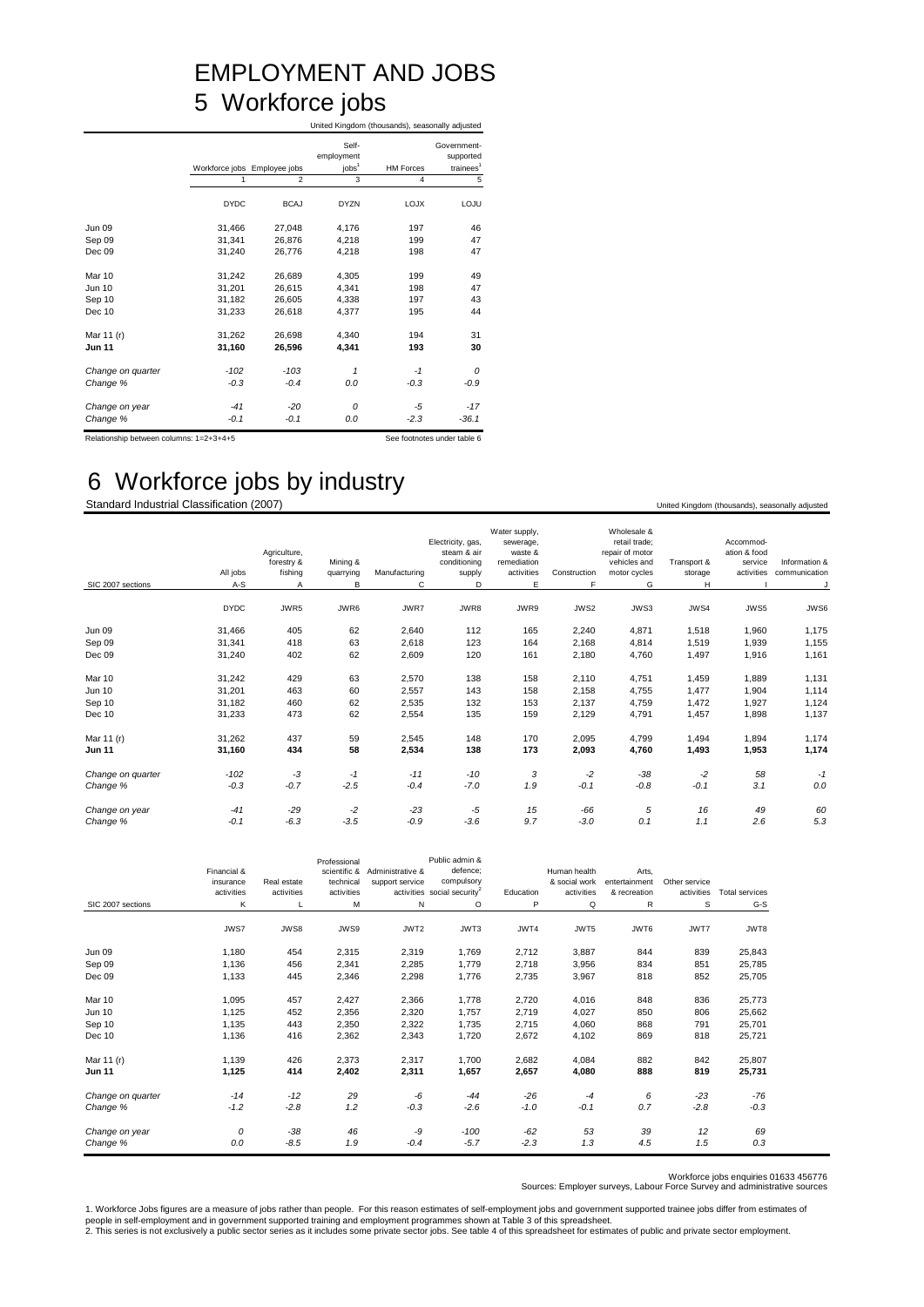### EMPLOYMENT AND JOBS 7 Actual weekly hours worked

United Kingdom (hours worked by people aged 16 and over), seasonally adjusted

|                     |                                |                          | Average (mean) actual weekly hours worked |                      |                             |
|---------------------|--------------------------------|--------------------------|-------------------------------------------|----------------------|-----------------------------|
|                     | Total weekly                   |                          | Full-time                                 | Part-time            |                             |
|                     | hours (millions) <sup>12</sup> | All workers <sup>1</sup> | workers <sup>3</sup>                      | workers <sup>3</sup> | Second Jobs                 |
| People              | <b>YBUS</b>                    | <b>YBUV</b>              | YBUY                                      | <b>YBVB</b>          | YBVE                        |
| May-Jul 2009        | 907.6                          | 31.5                     | 36.7                                      | 15.4                 | 9.9                         |
| May-Jul 2010        | 921.3                          | 31.7                     | 37.1                                      | 15.8                 | 9.5                         |
| Aug-Oct 2010        | 918.8                          | 31.6                     | 37.1                                      | 15.7                 | 9.7                         |
| Nov-Jan 2011        | 925.4                          | 31.8                     | 37.4                                      | 15.7                 | 9.6                         |
| Feb-Apr 2011        | 910.9                          | 31.2                     | 36.7                                      | 15.5                 | 9.6                         |
| May-Jul 2011        | 914.2                          | 31.4                     | 36.8                                      | 15.6                 | 9.4                         |
| Change on quarter   | 3.3                            | 0.2                      | 0.1                                       | 0.1                  | $-0.2$                      |
| Change %            | 0.4                            | 0.5                      | 0.4                                       | 0.6                  | $-2.0$                      |
| Change on year      | $-7.0$                         | $-0.3$                   | $-0.2$                                    | $-0.2$               | $-0.1$                      |
| Change %            | $-0.8$                         | $-0.9$                   | $-0.7$                                    | $-1.0$               | $-1.3$                      |
| Men                 | <b>YBUT</b>                    | <b>YBUW</b>              | <b>YBUZ</b>                               | <b>YBVC</b>          | <b>YBVF</b>                 |
| May-Jul 2009        | 555.5                          | 36.1                     | 38.5                                      | 15.4                 | 10.6                        |
| May-Jul 2010        | 564.9                          | 36.3                     | 38.9                                      | 15.9                 | 10.8                        |
| Aug-Oct 2010        | 565.0                          | 36.2                     | 39.0                                      | 15.5                 | 11.3                        |
| Nov-Jan 2011        | 571.0                          | 36.6                     | 39.3                                      | 15.4                 | 11.1                        |
| Feb-Apr 2011        | 560.1                          | 35.7                     | 38.5                                      | 15.1                 | 10.8                        |
| <b>May-Jul 2011</b> | 562.5                          | 36.0                     | 38.8                                      | 15.1                 | 10.2                        |
| Change on quarter   | 2.4                            | 0.3                      | 0.3                                       | 0.1                  | $-0.6$                      |
| Change %            | 0.4                            | 0.8                      | 0.7                                       | 0.4                  | $-5.7$                      |
| Change on year      | $-2.4$                         | $-0.2$                   | $-0.1$                                    | $-0.7$               | $-0.6$                      |
| Change %            | $-0.4$                         | $-0.6$                   | $-0.3$                                    | $-4.7$               | $-5.3$                      |
| Women               | YBUU                           | <b>YBUX</b>              | YBVA                                      | YBVD                 | YBVG                        |
| May-Jul 2009        | 352.1                          | 26.3                     | 33.5                                      | 15.4                 | 9.4                         |
| May-Jul 2010        | 356.3                          | 26.4                     | 33.8                                      | 15.7                 | 8.6                         |
| Aug-Oct 2010        | 353.7                          | 26.2                     | 33.8                                      | 15.8                 | 8.7                         |
| Nov-Jan 2011        | 354.4                          | 26.2                     | 33.9                                      | 15.7                 | 8.5                         |
| Feb-Apr 2011        | 350.8                          | 26.0                     | 33.4                                      | 15.7                 | 8.7                         |
| <b>May-Jul 2011</b> | 351.7                          | 26.0                     | 33.4                                      | 15.8                 | 8.8                         |
| Change on quarter   | 0.9                            | 0.1                      | 0.0                                       | 0.1                  | 0.1                         |
| Change %            | 0.3                            | 0.2                      | $-0.1$                                    | 0.6                  | 1.0                         |
| Change on year      | $-4.6$                         | $-0.4$                   | $-0.5$                                    | 0.1                  | 0.2                         |
| Change %            | $-1.3$                         | $-1.3$                   | $-1.4$                                    | 0.3                  | 1.7                         |
|                     |                                |                          |                                           |                      | Source: Labour Force Survey |

1. Main and second job. Labour market statistics enquiries: labour.market@ons.gov.uk

2. Total actual weekly hours worked including paid and unpaid overtime.

3. Main job only. The split between full-time and part-time employment is based on respondents' self-classification.

## $7(1)$  Usual weekly hours of work<sup>1</sup>

United Kingdom, seasonally adjusted

|                     |        | All in Employment (%) |        |        | Employees (%) |        | Self-Employed (%) |       |
|---------------------|--------|-----------------------|--------|--------|---------------|--------|-------------------|-------|
|                     | People | Men                   | Women  | People | Men           | Women  | People            | Men   |
| <b>May-Jul 2010</b> |        |                       |        |        |               |        |                   |       |
| Less than 6 Hours   | 1.5    | 0.8                   | 2.3    | 1.2    | 0.7           | 1.7    | 3.0               | 1.4   |
| 6 up to 15 hours    | 7.0    | 3.7                   | 10.9   | 6.8    | 3.5           | 10.2   | 8.0               | 4.2   |
| 16 up to 30 hours   | 19.7   | 9.4                   | 31.5   | 19.6   | 8.2           | 31.3   | 20.0              | 14.3  |
| 31 up to 45 hours   | 52.5   | 58.4                  | 45.8   | 54.9   | 61.9          | 47.7   | 38.1              | 43.1  |
| Over 45 hours       | 19.3   | 27.7                  | 9.6    | 17.5   | 25.7          | 9.0    | 30.8              | 37.0  |
| Total (thousands)   | 29,145 | 15,608                | 13,537 | 24,951 | 12,679        | 12,272 | 3,959             | 2,800 |
| Feb-Apr 2011        |        |                       |        |        |               |        |                   |       |
| Less than 6 Hours   | 1.6    | 1.0                   | 2.4    | 1.3    | 0.8           | 1.8    | 3.3               | 1.7   |
| 6 up to 15 hours    | 6.6    | 3.5                   | 10.3   | 6.3    | 3.2           | 9.6    | 8.7               | 4.7   |
| 16 up to 30 hours   | 20.0   | 9.7                   | 31.8   | 19.9   | 8.4           | 31.9   | 20.3              | 15.3  |
| 31 up to 45 hours   | 52.4   | 58.1                  | 45.8   | 54.7   | 61.4          | 47.8   | 37.7              | 42.7  |
| Over 45 hours       | 19.4   | 27.7                  | 9.7    | 17.8   | 26.2          | 9.0    | 30.0              | 35.5  |
| Total (thousands)   | 29,239 | 15,703                | 13,536 | 25,049 | 12,794        | 12,255 | 3,983             | 2,810 |
| May-Jul 2011        |        |                       |        |        |               |        |                   |       |
| Less than 6 Hours   | 1.6    | 0.9                   | 2.3    | 1.2    | 0.7           | 1.7    | 3.2               | 1.7   |
| 6 up to 15 hours    | 6.7    | 3.5                   | 10.4   | 6.3    | 3.1           | 9.7    | 8.6               | 5.1   |
| 16 up to 30 hours   | 19.7   | 9.6                   | 31.4   | 19.7   | 8.4           | 31.4   | 19.9              | 15.0  |
| 31 up to 45 hours   | 52.8   | 58.3                  | 46.5   | 55.2   | 61.7          | 48.5   | 38.4              | 43.1  |
| Over 45 hours       | 19.2   | 27.7                  | 9.4    | 17.6   | 26.0          | 8.8    | 29.9              | 35.1  |
| Total (thousands)   | 29,169 | 15,632                | 13,537 | 25,019 | 12,727        | 12,292 | 3,973             | 2,820 |

1. Total usual weekly hours worked by people aged 16 and over in main job including paid and unpaid overtime.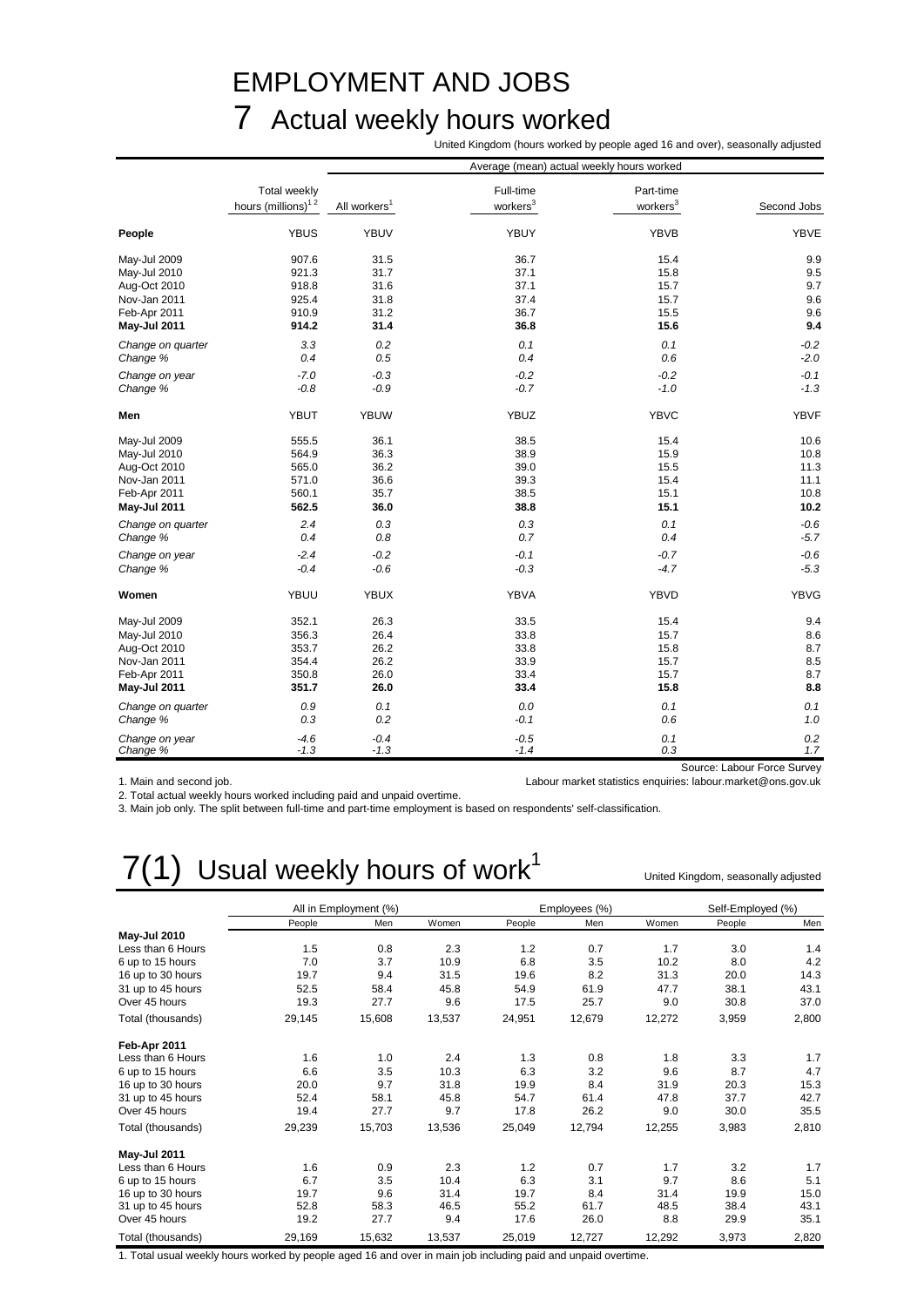### EMPLOYMENT AND JOBS  $8$  Employment levels<sup>1</sup> by country of birth and nationality

| Africa<br>Australia<br>excluding<br>and New<br>Total <sup>2</sup><br>EUI4 <sup>3</sup><br>EUAB <sup>4</sup><br>South Africa<br>Zealand<br><b>UK</b><br>Non UK<br><b>USA</b><br>South Africa<br>India<br><b>MGTM</b><br>JF6F<br>JF6G<br>JJR5<br>JJR7<br>JJR9<br>JJS5<br>JJR3<br>JJS3<br>JJS7<br>By country of birth<br>28,658<br>2,837<br>599<br>156<br>88<br>475<br>129<br>121<br>277<br>25,815<br>Apr - Jun 2005<br>28,923<br>25,712<br>3,210<br>635<br>264<br>102<br>540<br>137<br>137<br>337<br>Apr - Jun 2006<br>95<br>Apr - Jun 2007<br>29,096<br>25,607<br>3,479<br>678<br>447<br>526<br>143<br>140<br>315<br>Apr - Jun 2008<br>29,448<br>25,729<br>3,717<br>696<br>508<br>98<br>586<br>149<br>135<br>326<br>28,809<br>25,063<br>3,741<br>673<br>91<br>551<br>Apr - Jun 2009<br>518<br>150<br>131<br>337<br>3,693<br>Jul - Sep 2009<br>28,980<br>25,276<br>671<br>500<br>94<br>551<br>137<br>135<br>346<br>Oct - Dec 2009<br>28,975<br>25,236<br>3,732<br>662<br>478<br>101<br>543<br>145<br>142<br>371<br>3,709<br>Jan - Mar 2010<br>28,726<br>25,012<br>664<br>500<br>102<br>554<br>145<br>140<br>361<br>28,918<br>25,053<br>3,860<br>692<br>554<br>105<br>560<br>148<br>133<br>399<br>Apr - Jun 2010<br>29,295<br>3,901<br>660<br>92<br>130<br>397<br>Jul - Sep 2010<br>25,391<br>586<br>602<br>152<br>Oct - Dec 2010<br>29,194<br>25,278<br>3,911<br>639<br>619<br>92<br>590<br>162<br>118<br>370<br>Jan - Mar 2011<br>29,142<br>25,089<br>4,044<br>705<br>629<br>102<br>600<br>160<br>110<br>380<br>88<br>398<br>Apr - Jun 2011<br>29,159<br>25,003<br>4,149<br>718<br>661<br>628<br>151<br>111<br>289<br>26<br>107<br>$-17$<br>69<br>3<br>$-22$<br>241<br>$-50$<br>Change on year<br>$-1$<br>7.5<br>1.7<br>0.8<br>$-0.2$<br>3.8<br>19.4<br>$-15.8$<br>12.3<br>$-16.5$<br>$-0.3$<br>Change %<br>JF6H<br>JF6I<br>JJR4<br>JJR6<br>JJR8<br>JJS4<br>JJS8<br><b>MGTM</b><br>JJS2<br>JJS6<br>By nationality<br>28,658<br>27,049<br>1,605<br>489<br>142<br>71<br>172<br>68<br>90<br>110<br>Apr - Jun 2005<br>28,923<br>27,044<br>1,878<br>472<br>253<br>81<br>214<br>81<br>106<br>161<br>Apr - Jun 2006<br>29,096<br>529<br>69<br>71<br>Apr - Jun 2007<br>26,941<br>2,147<br>432<br>211<br>117<br>166<br>Apr - Jun 2008<br>29,448<br>27,138<br>2,306<br>542<br>499<br>73<br>228<br>68<br>104<br>172<br>65<br>Apr - Jun 2009<br>28,809<br>26,494<br>2,311<br>542<br>500<br>206<br>85<br>97<br>152<br>2,272<br>537<br>72<br>77<br>98<br>148<br>Jul - Sep 2009<br>28,980<br>26,702<br>482<br>206<br>28,975<br>26,671<br>2,297<br>469<br>77<br>216<br>82<br>98<br>163<br>Oct - Dec 2009<br>535<br>28,726<br>2,262<br>527<br>166<br>Jan - Mar 2010<br>26,459<br>490<br>81<br>213<br>69<br>95<br>28,918<br>26,502<br>2,414<br>75<br>65<br>100<br>199<br>Apr - Jun 2010<br>561<br>545<br>218<br>29,295<br>26,881<br>2,412<br>538<br>576<br>70<br>232<br>67<br>89<br>190<br>Jul - Sep 2010<br>Oct - Dec 2010<br>29,194<br>26,777<br>2,414<br>525<br>609<br>68<br>229<br>64<br>76<br>176<br>2,501<br>590<br>216<br>66<br>63<br>189<br>Jan - Mar 2011<br>29,142<br>26,636<br>614<br>74<br>29,159<br>26,573<br>2,580<br>595<br>651<br>65<br>219<br>64<br>70<br>188<br>Apr - Jun 2011 |                |     |    |     |    |     |       |   |      | United Kingdom (thousands of people aged 16 and over) not seasonally adjusted |       |                            |
|-------------------------------------------------------------------------------------------------------------------------------------------------------------------------------------------------------------------------------------------------------------------------------------------------------------------------------------------------------------------------------------------------------------------------------------------------------------------------------------------------------------------------------------------------------------------------------------------------------------------------------------------------------------------------------------------------------------------------------------------------------------------------------------------------------------------------------------------------------------------------------------------------------------------------------------------------------------------------------------------------------------------------------------------------------------------------------------------------------------------------------------------------------------------------------------------------------------------------------------------------------------------------------------------------------------------------------------------------------------------------------------------------------------------------------------------------------------------------------------------------------------------------------------------------------------------------------------------------------------------------------------------------------------------------------------------------------------------------------------------------------------------------------------------------------------------------------------------------------------------------------------------------------------------------------------------------------------------------------------------------------------------------------------------------------------------------------------------------------------------------------------------------------------------------------------------------------------------------------------------------------------------------------------------------------------------------------------------------------------------------------------------------------------------------------------------------------------------------------------------------------------------------------------------------------------------------------------------------------------------------------------------------------------------------------------------------------------------------------------------------------------------------------------------------------------------------------------------------------------------------------------------------------------------------------------------------------------------------------------------------------------------------------------------------------------------------------------------------------------------------------------------------------------------------------|----------------|-----|----|-----|----|-----|-------|---|------|-------------------------------------------------------------------------------|-------|----------------------------|
|                                                                                                                                                                                                                                                                                                                                                                                                                                                                                                                                                                                                                                                                                                                                                                                                                                                                                                                                                                                                                                                                                                                                                                                                                                                                                                                                                                                                                                                                                                                                                                                                                                                                                                                                                                                                                                                                                                                                                                                                                                                                                                                                                                                                                                                                                                                                                                                                                                                                                                                                                                                                                                                                                                                                                                                                                                                                                                                                                                                                                                                                                                                                                                               |                |     |    |     |    |     |       |   |      |                                                                               |       | Pakistan and<br>Bangladesh |
|                                                                                                                                                                                                                                                                                                                                                                                                                                                                                                                                                                                                                                                                                                                                                                                                                                                                                                                                                                                                                                                                                                                                                                                                                                                                                                                                                                                                                                                                                                                                                                                                                                                                                                                                                                                                                                                                                                                                                                                                                                                                                                                                                                                                                                                                                                                                                                                                                                                                                                                                                                                                                                                                                                                                                                                                                                                                                                                                                                                                                                                                                                                                                                               |                |     |    |     |    |     |       |   |      |                                                                               |       | JJS9                       |
|                                                                                                                                                                                                                                                                                                                                                                                                                                                                                                                                                                                                                                                                                                                                                                                                                                                                                                                                                                                                                                                                                                                                                                                                                                                                                                                                                                                                                                                                                                                                                                                                                                                                                                                                                                                                                                                                                                                                                                                                                                                                                                                                                                                                                                                                                                                                                                                                                                                                                                                                                                                                                                                                                                                                                                                                                                                                                                                                                                                                                                                                                                                                                                               |                |     |    |     |    |     |       |   |      |                                                                               |       |                            |
|                                                                                                                                                                                                                                                                                                                                                                                                                                                                                                                                                                                                                                                                                                                                                                                                                                                                                                                                                                                                                                                                                                                                                                                                                                                                                                                                                                                                                                                                                                                                                                                                                                                                                                                                                                                                                                                                                                                                                                                                                                                                                                                                                                                                                                                                                                                                                                                                                                                                                                                                                                                                                                                                                                                                                                                                                                                                                                                                                                                                                                                                                                                                                                               |                |     |    |     |    |     |       |   |      |                                                                               |       | 175                        |
|                                                                                                                                                                                                                                                                                                                                                                                                                                                                                                                                                                                                                                                                                                                                                                                                                                                                                                                                                                                                                                                                                                                                                                                                                                                                                                                                                                                                                                                                                                                                                                                                                                                                                                                                                                                                                                                                                                                                                                                                                                                                                                                                                                                                                                                                                                                                                                                                                                                                                                                                                                                                                                                                                                                                                                                                                                                                                                                                                                                                                                                                                                                                                                               |                |     |    |     |    |     |       |   |      |                                                                               |       | 196                        |
|                                                                                                                                                                                                                                                                                                                                                                                                                                                                                                                                                                                                                                                                                                                                                                                                                                                                                                                                                                                                                                                                                                                                                                                                                                                                                                                                                                                                                                                                                                                                                                                                                                                                                                                                                                                                                                                                                                                                                                                                                                                                                                                                                                                                                                                                                                                                                                                                                                                                                                                                                                                                                                                                                                                                                                                                                                                                                                                                                                                                                                                                                                                                                                               |                |     |    |     |    |     |       |   |      |                                                                               |       | 234                        |
|                                                                                                                                                                                                                                                                                                                                                                                                                                                                                                                                                                                                                                                                                                                                                                                                                                                                                                                                                                                                                                                                                                                                                                                                                                                                                                                                                                                                                                                                                                                                                                                                                                                                                                                                                                                                                                                                                                                                                                                                                                                                                                                                                                                                                                                                                                                                                                                                                                                                                                                                                                                                                                                                                                                                                                                                                                                                                                                                                                                                                                                                                                                                                                               |                |     |    |     |    |     |       |   |      |                                                                               |       | 246                        |
|                                                                                                                                                                                                                                                                                                                                                                                                                                                                                                                                                                                                                                                                                                                                                                                                                                                                                                                                                                                                                                                                                                                                                                                                                                                                                                                                                                                                                                                                                                                                                                                                                                                                                                                                                                                                                                                                                                                                                                                                                                                                                                                                                                                                                                                                                                                                                                                                                                                                                                                                                                                                                                                                                                                                                                                                                                                                                                                                                                                                                                                                                                                                                                               |                |     |    |     |    |     |       |   |      |                                                                               |       | 269                        |
|                                                                                                                                                                                                                                                                                                                                                                                                                                                                                                                                                                                                                                                                                                                                                                                                                                                                                                                                                                                                                                                                                                                                                                                                                                                                                                                                                                                                                                                                                                                                                                                                                                                                                                                                                                                                                                                                                                                                                                                                                                                                                                                                                                                                                                                                                                                                                                                                                                                                                                                                                                                                                                                                                                                                                                                                                                                                                                                                                                                                                                                                                                                                                                               |                |     |    |     |    |     |       |   |      |                                                                               |       | 240                        |
|                                                                                                                                                                                                                                                                                                                                                                                                                                                                                                                                                                                                                                                                                                                                                                                                                                                                                                                                                                                                                                                                                                                                                                                                                                                                                                                                                                                                                                                                                                                                                                                                                                                                                                                                                                                                                                                                                                                                                                                                                                                                                                                                                                                                                                                                                                                                                                                                                                                                                                                                                                                                                                                                                                                                                                                                                                                                                                                                                                                                                                                                                                                                                                               |                |     |    |     |    |     |       |   |      |                                                                               |       | 247                        |
|                                                                                                                                                                                                                                                                                                                                                                                                                                                                                                                                                                                                                                                                                                                                                                                                                                                                                                                                                                                                                                                                                                                                                                                                                                                                                                                                                                                                                                                                                                                                                                                                                                                                                                                                                                                                                                                                                                                                                                                                                                                                                                                                                                                                                                                                                                                                                                                                                                                                                                                                                                                                                                                                                                                                                                                                                                                                                                                                                                                                                                                                                                                                                                               |                |     |    |     |    |     |       |   |      |                                                                               |       | 232                        |
|                                                                                                                                                                                                                                                                                                                                                                                                                                                                                                                                                                                                                                                                                                                                                                                                                                                                                                                                                                                                                                                                                                                                                                                                                                                                                                                                                                                                                                                                                                                                                                                                                                                                                                                                                                                                                                                                                                                                                                                                                                                                                                                                                                                                                                                                                                                                                                                                                                                                                                                                                                                                                                                                                                                                                                                                                                                                                                                                                                                                                                                                                                                                                                               |                |     |    |     |    |     |       |   |      |                                                                               |       | 238<br>236                 |
|                                                                                                                                                                                                                                                                                                                                                                                                                                                                                                                                                                                                                                                                                                                                                                                                                                                                                                                                                                                                                                                                                                                                                                                                                                                                                                                                                                                                                                                                                                                                                                                                                                                                                                                                                                                                                                                                                                                                                                                                                                                                                                                                                                                                                                                                                                                                                                                                                                                                                                                                                                                                                                                                                                                                                                                                                                                                                                                                                                                                                                                                                                                                                                               |                |     |    |     |    |     |       |   |      |                                                                               |       |                            |
|                                                                                                                                                                                                                                                                                                                                                                                                                                                                                                                                                                                                                                                                                                                                                                                                                                                                                                                                                                                                                                                                                                                                                                                                                                                                                                                                                                                                                                                                                                                                                                                                                                                                                                                                                                                                                                                                                                                                                                                                                                                                                                                                                                                                                                                                                                                                                                                                                                                                                                                                                                                                                                                                                                                                                                                                                                                                                                                                                                                                                                                                                                                                                                               |                |     |    |     |    |     |       |   |      |                                                                               |       | 249<br>250                 |
|                                                                                                                                                                                                                                                                                                                                                                                                                                                                                                                                                                                                                                                                                                                                                                                                                                                                                                                                                                                                                                                                                                                                                                                                                                                                                                                                                                                                                                                                                                                                                                                                                                                                                                                                                                                                                                                                                                                                                                                                                                                                                                                                                                                                                                                                                                                                                                                                                                                                                                                                                                                                                                                                                                                                                                                                                                                                                                                                                                                                                                                                                                                                                                               |                |     |    |     |    |     |       |   |      |                                                                               |       | 290                        |
|                                                                                                                                                                                                                                                                                                                                                                                                                                                                                                                                                                                                                                                                                                                                                                                                                                                                                                                                                                                                                                                                                                                                                                                                                                                                                                                                                                                                                                                                                                                                                                                                                                                                                                                                                                                                                                                                                                                                                                                                                                                                                                                                                                                                                                                                                                                                                                                                                                                                                                                                                                                                                                                                                                                                                                                                                                                                                                                                                                                                                                                                                                                                                                               |                |     |    |     |    |     |       |   |      |                                                                               |       |                            |
|                                                                                                                                                                                                                                                                                                                                                                                                                                                                                                                                                                                                                                                                                                                                                                                                                                                                                                                                                                                                                                                                                                                                                                                                                                                                                                                                                                                                                                                                                                                                                                                                                                                                                                                                                                                                                                                                                                                                                                                                                                                                                                                                                                                                                                                                                                                                                                                                                                                                                                                                                                                                                                                                                                                                                                                                                                                                                                                                                                                                                                                                                                                                                                               |                |     |    |     |    |     |       |   |      |                                                                               |       | 52                         |
|                                                                                                                                                                                                                                                                                                                                                                                                                                                                                                                                                                                                                                                                                                                                                                                                                                                                                                                                                                                                                                                                                                                                                                                                                                                                                                                                                                                                                                                                                                                                                                                                                                                                                                                                                                                                                                                                                                                                                                                                                                                                                                                                                                                                                                                                                                                                                                                                                                                                                                                                                                                                                                                                                                                                                                                                                                                                                                                                                                                                                                                                                                                                                                               |                |     |    |     |    |     |       |   |      |                                                                               |       | 22.1                       |
|                                                                                                                                                                                                                                                                                                                                                                                                                                                                                                                                                                                                                                                                                                                                                                                                                                                                                                                                                                                                                                                                                                                                                                                                                                                                                                                                                                                                                                                                                                                                                                                                                                                                                                                                                                                                                                                                                                                                                                                                                                                                                                                                                                                                                                                                                                                                                                                                                                                                                                                                                                                                                                                                                                                                                                                                                                                                                                                                                                                                                                                                                                                                                                               |                |     |    |     |    |     |       |   |      |                                                                               |       | JJT2                       |
|                                                                                                                                                                                                                                                                                                                                                                                                                                                                                                                                                                                                                                                                                                                                                                                                                                                                                                                                                                                                                                                                                                                                                                                                                                                                                                                                                                                                                                                                                                                                                                                                                                                                                                                                                                                                                                                                                                                                                                                                                                                                                                                                                                                                                                                                                                                                                                                                                                                                                                                                                                                                                                                                                                                                                                                                                                                                                                                                                                                                                                                                                                                                                                               |                |     |    |     |    |     |       |   |      |                                                                               |       | 51                         |
|                                                                                                                                                                                                                                                                                                                                                                                                                                                                                                                                                                                                                                                                                                                                                                                                                                                                                                                                                                                                                                                                                                                                                                                                                                                                                                                                                                                                                                                                                                                                                                                                                                                                                                                                                                                                                                                                                                                                                                                                                                                                                                                                                                                                                                                                                                                                                                                                                                                                                                                                                                                                                                                                                                                                                                                                                                                                                                                                                                                                                                                                                                                                                                               |                |     |    |     |    |     |       |   |      |                                                                               |       | 60                         |
|                                                                                                                                                                                                                                                                                                                                                                                                                                                                                                                                                                                                                                                                                                                                                                                                                                                                                                                                                                                                                                                                                                                                                                                                                                                                                                                                                                                                                                                                                                                                                                                                                                                                                                                                                                                                                                                                                                                                                                                                                                                                                                                                                                                                                                                                                                                                                                                                                                                                                                                                                                                                                                                                                                                                                                                                                                                                                                                                                                                                                                                                                                                                                                               |                |     |    |     |    |     |       |   |      |                                                                               |       | 76                         |
|                                                                                                                                                                                                                                                                                                                                                                                                                                                                                                                                                                                                                                                                                                                                                                                                                                                                                                                                                                                                                                                                                                                                                                                                                                                                                                                                                                                                                                                                                                                                                                                                                                                                                                                                                                                                                                                                                                                                                                                                                                                                                                                                                                                                                                                                                                                                                                                                                                                                                                                                                                                                                                                                                                                                                                                                                                                                                                                                                                                                                                                                                                                                                                               |                |     |    |     |    |     |       |   |      |                                                                               |       | 89                         |
|                                                                                                                                                                                                                                                                                                                                                                                                                                                                                                                                                                                                                                                                                                                                                                                                                                                                                                                                                                                                                                                                                                                                                                                                                                                                                                                                                                                                                                                                                                                                                                                                                                                                                                                                                                                                                                                                                                                                                                                                                                                                                                                                                                                                                                                                                                                                                                                                                                                                                                                                                                                                                                                                                                                                                                                                                                                                                                                                                                                                                                                                                                                                                                               |                |     |    |     |    |     |       |   |      |                                                                               |       | 101                        |
|                                                                                                                                                                                                                                                                                                                                                                                                                                                                                                                                                                                                                                                                                                                                                                                                                                                                                                                                                                                                                                                                                                                                                                                                                                                                                                                                                                                                                                                                                                                                                                                                                                                                                                                                                                                                                                                                                                                                                                                                                                                                                                                                                                                                                                                                                                                                                                                                                                                                                                                                                                                                                                                                                                                                                                                                                                                                                                                                                                                                                                                                                                                                                                               |                |     |    |     |    |     |       |   |      |                                                                               |       | 83                         |
|                                                                                                                                                                                                                                                                                                                                                                                                                                                                                                                                                                                                                                                                                                                                                                                                                                                                                                                                                                                                                                                                                                                                                                                                                                                                                                                                                                                                                                                                                                                                                                                                                                                                                                                                                                                                                                                                                                                                                                                                                                                                                                                                                                                                                                                                                                                                                                                                                                                                                                                                                                                                                                                                                                                                                                                                                                                                                                                                                                                                                                                                                                                                                                               |                |     |    |     |    |     |       |   |      |                                                                               |       | 88                         |
|                                                                                                                                                                                                                                                                                                                                                                                                                                                                                                                                                                                                                                                                                                                                                                                                                                                                                                                                                                                                                                                                                                                                                                                                                                                                                                                                                                                                                                                                                                                                                                                                                                                                                                                                                                                                                                                                                                                                                                                                                                                                                                                                                                                                                                                                                                                                                                                                                                                                                                                                                                                                                                                                                                                                                                                                                                                                                                                                                                                                                                                                                                                                                                               |                |     |    |     |    |     |       |   |      |                                                                               |       | 81                         |
|                                                                                                                                                                                                                                                                                                                                                                                                                                                                                                                                                                                                                                                                                                                                                                                                                                                                                                                                                                                                                                                                                                                                                                                                                                                                                                                                                                                                                                                                                                                                                                                                                                                                                                                                                                                                                                                                                                                                                                                                                                                                                                                                                                                                                                                                                                                                                                                                                                                                                                                                                                                                                                                                                                                                                                                                                                                                                                                                                                                                                                                                                                                                                                               |                |     |    |     |    |     |       |   |      |                                                                               |       | 85                         |
|                                                                                                                                                                                                                                                                                                                                                                                                                                                                                                                                                                                                                                                                                                                                                                                                                                                                                                                                                                                                                                                                                                                                                                                                                                                                                                                                                                                                                                                                                                                                                                                                                                                                                                                                                                                                                                                                                                                                                                                                                                                                                                                                                                                                                                                                                                                                                                                                                                                                                                                                                                                                                                                                                                                                                                                                                                                                                                                                                                                                                                                                                                                                                                               |                |     |    |     |    |     |       |   |      |                                                                               |       | 80                         |
|                                                                                                                                                                                                                                                                                                                                                                                                                                                                                                                                                                                                                                                                                                                                                                                                                                                                                                                                                                                                                                                                                                                                                                                                                                                                                                                                                                                                                                                                                                                                                                                                                                                                                                                                                                                                                                                                                                                                                                                                                                                                                                                                                                                                                                                                                                                                                                                                                                                                                                                                                                                                                                                                                                                                                                                                                                                                                                                                                                                                                                                                                                                                                                               |                |     |    |     |    |     |       |   |      |                                                                               |       |                            |
|                                                                                                                                                                                                                                                                                                                                                                                                                                                                                                                                                                                                                                                                                                                                                                                                                                                                                                                                                                                                                                                                                                                                                                                                                                                                                                                                                                                                                                                                                                                                                                                                                                                                                                                                                                                                                                                                                                                                                                                                                                                                                                                                                                                                                                                                                                                                                                                                                                                                                                                                                                                                                                                                                                                                                                                                                                                                                                                                                                                                                                                                                                                                                                               |                |     |    |     |    |     |       |   |      |                                                                               |       | 88                         |
|                                                                                                                                                                                                                                                                                                                                                                                                                                                                                                                                                                                                                                                                                                                                                                                                                                                                                                                                                                                                                                                                                                                                                                                                                                                                                                                                                                                                                                                                                                                                                                                                                                                                                                                                                                                                                                                                                                                                                                                                                                                                                                                                                                                                                                                                                                                                                                                                                                                                                                                                                                                                                                                                                                                                                                                                                                                                                                                                                                                                                                                                                                                                                                               |                |     |    |     |    |     |       |   |      |                                                                               |       | 81                         |
|                                                                                                                                                                                                                                                                                                                                                                                                                                                                                                                                                                                                                                                                                                                                                                                                                                                                                                                                                                                                                                                                                                                                                                                                                                                                                                                                                                                                                                                                                                                                                                                                                                                                                                                                                                                                                                                                                                                                                                                                                                                                                                                                                                                                                                                                                                                                                                                                                                                                                                                                                                                                                                                                                                                                                                                                                                                                                                                                                                                                                                                                                                                                                                               |                |     |    |     |    |     |       |   |      |                                                                               |       | 105                        |
|                                                                                                                                                                                                                                                                                                                                                                                                                                                                                                                                                                                                                                                                                                                                                                                                                                                                                                                                                                                                                                                                                                                                                                                                                                                                                                                                                                                                                                                                                                                                                                                                                                                                                                                                                                                                                                                                                                                                                                                                                                                                                                                                                                                                                                                                                                                                                                                                                                                                                                                                                                                                                                                                                                                                                                                                                                                                                                                                                                                                                                                                                                                                                                               | Change on year | 241 | 71 | 166 | 34 | 106 | $-10$ | 0 | $-1$ | $-30$                                                                         | $-11$ | 21                         |
| 0.3<br>6.9<br>$-5.7$<br>Change %<br>0.8<br>6.0<br>19.5<br>$-13.9$<br>0.2<br>$-1.8$<br>$-30.1$                                                                                                                                                                                                                                                                                                                                                                                                                                                                                                                                                                                                                                                                                                                                                                                                                                                                                                                                                                                                                                                                                                                                                                                                                                                                                                                                                                                                                                                                                                                                                                                                                                                                                                                                                                                                                                                                                                                                                                                                                                                                                                                                                                                                                                                                                                                                                                                                                                                                                                                                                                                                                                                                                                                                                                                                                                                                                                                                                                                                                                                                                 |                |     |    |     |    |     |       |   |      |                                                                               |       | 24.5                       |

Source: Labour Force Survey Labour market statistics enquiries: labour.market@ons.gov.uk

1. Those aged 16 and over.

2. This series is the not seasonally adjusted equivalent of the total employment series MGRZ appearing at Table 1 of this spreadsheet. The series does not equal the sum of the "UK " and "Non-UK" series<br>because the total in

3. Austria, Belgium, Denmark, Finland, France, Germany, Greece, Ireland, Italy, Luxembourg, Netherlands, Portugal, Spain and Sweden.<br>4. Czech Republic, Estonia, Hungary, Latvia, Lithuania, Poland, Slovak Republic, Slovenia

### $8(1)$  Employment rates<sup>1</sup> by country of birth and nationality

| x<br>$\overline{\phantom{a}}$ |                    |      |        |                  |                   |                  |                                     |                  | United Kingdom not seasonally adjusted |                  |                            |  |
|-------------------------------|--------------------|------|--------|------------------|-------------------|------------------|-------------------------------------|------------------|----------------------------------------|------------------|----------------------------|--|
|                               | Total <sup>2</sup> | UK   | Non UK | $EU14^3$         | EUAB <sup>4</sup> | <b>USA</b>       | Africa<br>excluding<br>South Africa | South Africa     | Australia<br>and New<br>Zealand        | India            | Pakistan and<br>Bangladesh |  |
| By country of birth           | LF9D               | LFM6 | LFM7   | LFM8             | LFM9              | LFN <sub>2</sub> | LFN3                                | LFN4             | LFN <sub>5</sub>                       | LFN6             | LFN7                       |  |
| Apr - Jun 2005                | 72.7               | 73.7 | 64.5   | 70.5             | 79.8              | 75.0             | 62.1                                | 78.8             | 83.8                                   | 68.5             | 40.4                       |  |
| Apr - Jun 2006                | 72.6               | 73.4 | 66.8   | 73.4             | 82.2              | 73.0             | 64.9                                | 78.7             | 85.2                                   | 71.4             | 44.0                       |  |
| Apr - Jun 2007                | 72.4               | 73.2 | 67.1   | 73.1             | 81.4              | 72.4             | 63.9                                | 84.0             | 85.4                                   | 69.5             | 47.0                       |  |
| Apr - Jun 2008                | 72.7               | 73.4 | 68.0   | 74.0             | 84.0              | 73.5             | 66.0                                | 86.5             | 83.8                                   | 68.4             | 45.0                       |  |
| Apr - Jun 2009                | 70.6               | 71.4 | 66.0   | 71.9             | 81.5              | 69.9             | 58.6                                | 80.8             | 85.1                                   | 65.6             | 48.5                       |  |
| Jul - Sep 2009                | 70.9               | 71.6 | 66.6   | 72.2             | 82.5              | 70.3             | 59.3                                | 76.8             | 84.6                                   | 68.1             | 44.8                       |  |
| Oct - Dec 2009                | 70.7               | 71.5 | 66.3   | 71.0             | 83.1              | 73.2             | 60.2                                | 76.6             | 85.5                                   | 68.8             | 45.7                       |  |
| Jan - Mar 2010                | 70.0               | 70.7 | 65.7   | 70.5             | 81.0              | 69.4             | 61.9                                | 75.5             | 85.0                                   | 69.1             | 45.4                       |  |
| Apr - Jun 2010                | 70.3               | 70.9 | 66.5   | 70.4             | 82.7              | 68.7             | 60.9                                | 78.9             | 80.9                                   | 72.8             | 46.6                       |  |
| Jul - Sep 2010                | 71.1               | 71.6 | 67.8   | 70.6             | 82.3              | 69.9             | 62.2                                | 79.6             | 83.7                                   | 73.8             | 46.2                       |  |
| Oct - Dec 2010                | 70.7               | 71.2 | 67.3   | 71.1             | 82.6              | 67.9             | 62.8                                | 80.8             | 87.2                                   | 71.8             | 48.0                       |  |
| Jan - Mar 2011                | 70.4               | 71.0 | 67.3   | 71.4             | 81.7              | 69.2             | 61.6                                | 81.7             | 83.8                                   | 71.1             | 48.6                       |  |
| Apr - Jun 2011                | 70.4               | 71.0 | 67.2   | 72.9             | 82.1              | 69.4             | 61.2                                | 82.9             | 84.1                                   | 71.4             | 49.4                       |  |
| Change on year                | 0.1                | 0.1  | 0.7    | 2.5              | $-0.6$            | 0.7              | 0.4                                 | 4.1              | 3.1                                    | $-1.4$           | 2.8                        |  |
| By nationality                | LF9D               | LFN8 | LFN9   | LFO <sub>2</sub> | LFO <sub>3</sub>  | LFO <sub>4</sub> | LFO <sub>5</sub>                    | LFO <sub>6</sub> | LFO7                                   | LFO <sub>8</sub> | LFO <sub>9</sub>           |  |
| Apr - Jun 2005                | 72.7               | 73.3 | 63.0   | 69.2             | 81.5              | 77.2             | 52.5                                | 78.7             | 83.4                                   | 66.8             | 35.0                       |  |
| Apr - Jun 2006                | 72.6               | 73.0 | 67.2   | 71.0             | 82.7              | 72.7             | 59.5                                | 87.3             | 89.6                                   | 74.7             | 44.4                       |  |
| Apr - Jun 2007                | 72.4               | 72.9 | 67.5   | 72.1             | 81.9              | 74.9             | 56.7                                | 89.4             | 87.6                                   | 72.0             | 43.8                       |  |
| Apr - Jun 2008                | 72.7               | 73.1 | 68.3   | 72.9             | 84.2              | 77.1             | 57.6                                | 88.8             | 87.4                                   | 72.6             | 42.9                       |  |
| Apr - Jun 2009                | 70.6               | 71.0 | 66.2   | 70.8             | 82.1              | 69.4             | 50.6                                | 85.1             | 85.7                                   | 64.7             | 48.8                       |  |
| Jul - Sep 2009                | 70.9               | 71.2 | 67.8   | 71.3             | 83.0              | 71.3             | 52.7                                | 82.3             | 87.1                                   | 67.2             | 45.5                       |  |
| Oct - Dec 2009                | 70.7               | 71.1 | 66.8   | 69.4             | 83.8              | 76.8             | 53.8                                | 80.6             | 85.2                                   | 63.4             | 46.8                       |  |
| Jan - Mar 2010                | 70.0               | 70.4 | 65.6   | 69.1             | 82.2              | 69.7             | 56.8                                | 75.6             | 81.1                                   | 64.5             | 45.2                       |  |
| Apr - Jun 2010                | 70.3               | 70.6 | 66.8   | 69.6             | 83.0              | 66.7             | 56.5                                | 77.5             | 80.3                                   | 69.5             | 48.1                       |  |
| Jul - Sep 2010                | 71.1               | 71.4 | 68.3   | 70.2             | 82.5              | 69.3             | 57.7                                | 84.2             | 82.1                                   | 71.7             | 46.5                       |  |
| Oct - Dec 2010                | 70.7               | 71.0 | 67.9   | 70.6             | 83.1              | 64.2             | 60.2                                | 86.4             | 90.8                                   | 69.0             | 49.2                       |  |
| Jan - Mar 2011                | 70.4               | 70.7 | 67.8   | 71.8             | 82.4              | 65.3             | 57.2                                | 89.5             | 86.1                                   | 70.7             | 46.9                       |  |
| Apr - Jun 2011                | 70.4               | 70.7 | 67.6   | 72.2             | 82.6              | 67.8             | 55.1                                | 89.5             | 89.1                                   | 71.2             | 50.4                       |  |
| Change on year                | 0.1                | 0.1  | 0.8    | 2.6              | $-0.5$            | 1.1              | $-1.4$                              | 12.0             | 8.9                                    | 1.7              | 2.2                        |  |

1. People aged from 16 to 64.

Source: Labour Force Survey Labour market statistics enquiries: labour.market@ons.gov.uk

2. This series is the not seasonally adjusted equivalent of the 16-64 employment rate series LF24 appearing at Table 1 of this spreadsheet Bulletin. It includes people who did not state their country of birth or nationality. 3. Austria, Belgium, Denmark, Finland, France, Germany, Greece, Ireland, Italy, Luxembourg, Netherlands, Portugal, Spain and Sweden.

4. Czech Republic, Estonia, Hungary, Latvia, Lithuania, Poland, Slovak Republic, Slovenia.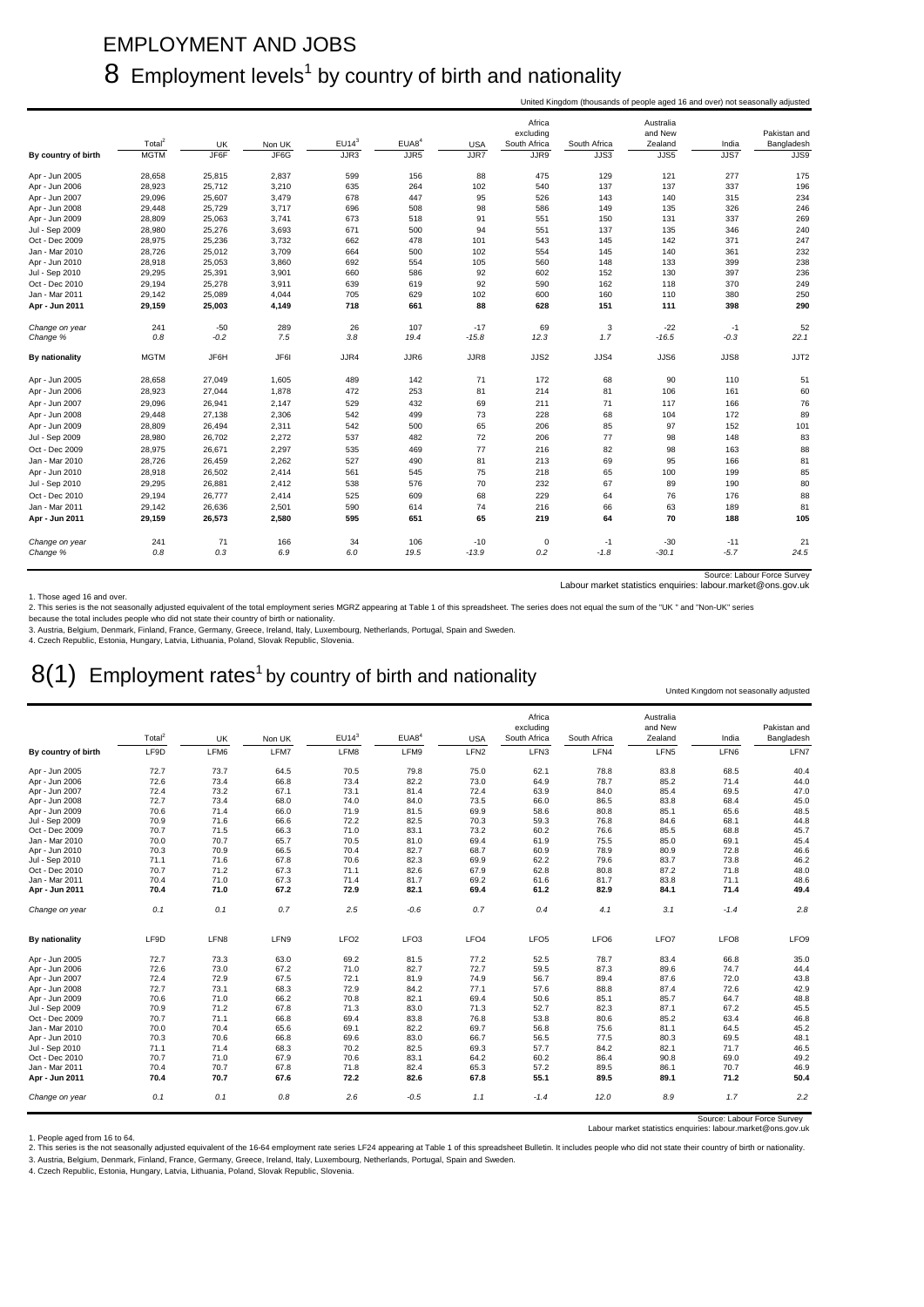### UNEMPLOYMENT  $9(1)$  Unemployment by age and duration United Kingdom (thousands), seasonally adjusted

|                               |                            |                |                | All aged 16 & over    |                |              |                |                   |                  |                   | All aged 16-64   |                |              |                |
|-------------------------------|----------------------------|----------------|----------------|-----------------------|----------------|--------------|----------------|-------------------|------------------|-------------------|------------------|----------------|--------------|----------------|
|                               |                            |                | Up to 6        | Over 6 and up         | All over       | % over 12    | All over 24    |                   |                  | Up to 6           | Over 6 and up    | All over       | % over 12    | All over 24    |
|                               | All                        | $Rate(\%)$     | months         | to 12 months          | 12 months      | months       | months         | All               | $Rate(\%)^1$     | months            | to 12 months     | 12 months      | months       | months         |
|                               | $\overline{1}$             | $\overline{2}$ | 3              | 4                     | 5              | 6            | $\overline{7}$ | 8                 | 9                | 10                | 11               | 12             | 13           | 14             |
| People                        | <b>MGSC</b>                | <b>MGSX</b>    | <b>YBWF</b>    | <b>YBWG</b>           | <b>YBWH</b>    | YBWI         | <b>YBWL</b>    | LF2I              | LF <sub>2Q</sub> | LF <sub>2</sub> Y | LF32             | LF34           | <b>LF36</b>  | LF38           |
| May-Jul 2009                  | 2,469                      | 7.9            | 1,398          | 492                   | 579            | 23.4         | 245            | 2,446             | 8.0              | 1,387             | 488              | 571            | 23.3         | 240            |
| May-Jul 2010                  | 2,466                      | 7.8            | 1,188          | 481                   | 798            | 32.3         | 321            | 2,448             | 8.0              | 1,180             | 478              | 790            | 32.3         | 315            |
| Aug-Oct 2010<br>Nov-Jan 2011  | 2,499                      | 7.9            | 1,199          | 463                   | 836<br>844     | 33.5<br>33.5 | 333<br>346     | 2,481             | 8.1              | 1,193             | 459<br>449       | 828<br>837     | 33.4<br>33.5 | 328            |
| Feb-Apr 2011                  | 2,518<br>2,430             | 7.9<br>7.7     | 1,222<br>1,171 | 451<br>430            | 829            | 34.1         | 385            | 2,498<br>2,412    | 8.1<br>7.8       | 1,213<br>1,165    | 428              | 819            | 33.9         | 339<br>381     |
| May-Jul 2011                  | 2,510                      | 7.9            | 1,224          | 437                   | 849            | 33.8         | 415            | 2,489             | 8.1              | 1,217             | 435              | 838            | 33.7         | 411            |
|                               |                            |                |                |                       |                |              |                |                   |                  |                   |                  |                |              |                |
| Change on quarter<br>Change % | 80<br>3.3                  | 0.3            | 53<br>4.5      | $\overline{7}$<br>1.5 | 20<br>2.5      | $-0.3$       | 30<br>7.8      | 77<br>3.2         | 0.2              | 52<br>4.4         | 6<br>1.5         | 19<br>2.3      | $-0.3$       | 30<br>7.9      |
|                               |                            |                |                |                       |                |              |                |                   |                  |                   |                  |                |              |                |
| Change on year<br>Change %    | 44<br>1.8                  | 0.1            | 37<br>3.1      | $-45$<br>$-9.3$       | 51<br>6.4      | 1.5          | 94<br>29.4     | 41<br>1.7         | 0.1              | 37<br>3.1         | $-44$<br>$-9.1$  | 48<br>6.1      | 1.4          | 96<br>30.6     |
|                               |                            |                |                |                       |                |              |                |                   |                  |                   |                  |                |              |                |
| Men                           | <b>MGSD</b>                | <b>MGSY</b>    | <b>MGYK</b>    | <b>MGYM</b>           | <b>MGYO</b>    | YBWJ         | <b>YBWM</b>    | <b>YBSI</b>       | YBTJ             | <b>YBWP</b>       | <b>YBWS</b>      | <b>YBWV</b>    | <b>YBWY</b>  | YBXB           |
| May-Jul 2009                  | 1,527                      | 9.0            | 825            | 318                   | 383            | 25.1         | 172            | 1,510             | 9.2              | 817               | 315              | 378            | 25.0         | 169            |
| May-Jul 2010                  | 1,451                      | 8.5            | 623            | 281                   | 546            | 37.6         | 226            | 1,438             | 8.7              | 618               | 279              | 541            | 37.6         | 222            |
| Aug-Oct 2010<br>Nov-Jan 2011  | 1,458<br>1,477             | 8.5<br>8.6     | 641<br>649     | 258<br>261            | 559<br>567     | 38.3<br>38.4 | 239<br>241     | 1,444<br>1,463    | 8.7<br>8.8       | 637<br>646        | 254<br>259       | 553<br>557     | 38.3<br>38.1 | 235<br>235     |
| Feb-Apr 2011                  | 1,412                      | 8.3            | 613            | 246                   | 553            | 39.2         | 278            | 1,400             | 8.4              | 609               | 244              | 547            | 39.1         | 274            |
| <b>May-Jul 2011</b>           | 1,451                      | 8.5            | 646            | 252                   | 554            | 38.2         | 296            | 1,438             | 8.7              | 641               | 250              | 547            | 38.0         | 293            |
|                               |                            |                | 32             |                       | 0              |              |                |                   |                  |                   |                  |                |              |                |
| Change on quarter<br>Change % | 39<br>2.8                  | 0.2            | 5.3            | 6<br>2.5              | 0.1            | $-1.0$       | 18<br>6.5      | 38<br>2.7         | 0.2              | 32<br>5.3         | 6<br>2.6         | $-1$<br>$-0.1$ | $-1.1$       | 19<br>6.9      |
|                               |                            |                |                |                       |                |              |                |                   |                  |                   |                  |                |              |                |
| Change on year                | 0<br>$0.0\,$               | 0.0            | 22<br>3.6      | $-29$<br>$-10.5$      | 8<br>1.4       | 0.5          | 69<br>30.6     | 0<br>0.0          | 0.0              | 23<br>3.7         | $-29$<br>$-10.3$ | 6<br>1.0       | 0.4          | 72<br>32.3     |
| Change %                      |                            |                |                |                       |                |              |                |                   |                  |                   |                  |                |              |                |
| Women                         | <b>MGSE</b>                | <b>MGSZ</b>    | <b>MGYL</b>    | <b>MGYN</b>           | <b>MGYP</b>    | <b>YBWK</b>  | <b>YBWN</b>    | LF <sub>2</sub> J | LF <sub>2R</sub> | LF <sub>2</sub> Z | LF33             | LF35           | LF37         | LF39           |
| May-Jul 2009                  | 941                        | 6.6            | 572            | 173                   | 195            | 20.8         | 73             | 936               | 6.7              | 570               | 173              | 193            | 20.6         | 71             |
| May-Jul 2010                  | 1,015                      | 7.0            | 564            | 200                   | 251            | 24.8         | 94             | 1,010             | 7.1              | 562               | 200              | 249            | 24.6         | 93             |
| Aug-Oct 2010                  | 1,041                      | 7.2            | 558            | 206                   | 277            | 26.6         | 94             | 1,037             | 7.3              | 556               | 206              | 275            | 26.6         | 93             |
| Nov-Jan 2011<br>Feb-Apr 2011  | 1,041                      | 7.1            | 574<br>558     | 190                   | 278<br>275     | 26.7<br>27.1 | 105<br>108     | 1,035             | 7.3              | 567               | 189<br>185       | 279            | 27.0         | 104            |
| May-Jul 2011                  | 1,017<br>1,058             | 7.0<br>7.3     | 579            | 184<br>185            | 295            | 27.9         | 120            | 1,013<br>1,051    | 7.1<br>7.4       | 556<br>576        | 185              | 271<br>291     | 26.8<br>27.7 | 106<br>118     |
|                               |                            |                |                |                       |                |              |                |                   |                  |                   |                  |                |              |                |
| Change on quarter             | 41<br>4.0                  | 0.3            | 21<br>3.7      | 0<br>0.3              | 20<br>7.2      | 0.8          | 12<br>11.0     | 39<br>3.8         | 0.2              | 19<br>3.5         | 0<br>$-0.1$      | 20<br>7.3      | 0.9          | 11<br>10.6     |
| Change %                      |                            |                |                |                       |                |              |                |                   |                  |                   |                  |                |              |                |
| Change on year                | 43<br>4.3                  | 0.3            | 15<br>2.6      | $-15$<br>$-7.6$       | 44<br>17.4     | 3.1          | 25<br>26.7     | 41<br>4.1         | 0.3              | 14<br>2.5         | $-15$<br>$-7.6$  | 42<br>17.0     | 3.1          | 25             |
| Change %                      |                            |                |                | $16 - 17$             |                |              |                |                   |                  |                   | 18-24            |                |              | 26.7           |
|                               |                            |                | Up to 6        | Over 6 and up         | All over       | % over 12    | All over 24    |                   |                  | Up to 6           | Over 6 and up    | All over       | % over 12    | All over 24    |
|                               | All                        | $Rate(\%)$     | months         | to 12 months          | 12 months      | months       | months         | All               | $Rate(\%)^1$     | months            | to 12 months     | 12 months      | months       | months         |
|                               |                            |                |                |                       |                |              |                |                   |                  |                   |                  |                |              |                |
|                               | 15                         | 16             | 17             | 18                    | 19             | 20           | 21             | 22                | 23               | 24                | 25               | 26             | 27           | 28             |
| People                        | YBVH                       | <b>YBVK</b>    | <b>YBXD</b>    | YBXG                  | YBXJ           | <b>YBXM</b>  | YBXP           | <b>YBVN</b>       | <b>YBVQ</b>      | <b>YBXS</b>       | <b>YBXV</b>      | YBXY           | YBYB         | YBYE           |
| May-Jul 2009                  | 219                        | 34.7           | 156            | 42                    | 21             | 9.4          |                | 725               | 17.5             | 419               | 151              | 156            | 21.5         | 56             |
| May-Jul 2010                  | 188                        | 32.5           | 130            | 37                    | 21             | 11.3         |                | 733               | 17.6             | 412               | 128              | 194            | 26.4         | 73             |
| Aug-Oct 2010                  | 208                        | 35.9           | 136            | 41                    | 31             | 14.7         |                | 741               | 17.8             | 408               | 133              | 199            | 26.9         | 68             |
| Nov-Jan 2011                  | 215                        | 37.8           | 149            | 37                    | 29             | 13.3         |                | 759               | 18.3             | 417               | 143              | 199            | 26.3         | 71             |
| Feb-Apr 2011                  | 203                        | 35.9           | 141            | 38                    | 25             | 12.2         |                | 692               | 17.0             | 386               | 122              | 184            | 26.6         | 83             |
| May-Jul 2011                  | 203                        | 36.9           | 139            | 38                    | 27             | 13.1         |                | 769               | 18.7             | 417               | 133              | 219            | 28.5         | 93             |
| Change on quarter             | $\mathbf{1}$               | 1.0            | $-2$           | 0                     | $\overline{c}$ | 0.9          |                | 77                | 1.7              | 31                | 11               | 35             | 1.8          | 10             |
| Change %                      | 0.3                        |                | $-1.1$         | 0.9                   | 7.8            |              |                | 11.1              |                  | 8.0               | 9.4              | 18.8           |              | 12.4           |
|                               |                            |                | 9              | $\mathbf{1}$          | 5              |              |                |                   |                  | 5                 | 6                |                |              |                |
| Change on year                | 15                         | 4.4            |                |                       |                | 1.7          |                | 36                | 1.1              |                   |                  | 25             | 2.0          | 20             |
| Change %                      | 7.9                        |                | 7.0            | 1.8                   | 24.5           |              |                | 4.9               |                  | 1.3               | 4.4              | 13.0           |              | 27.7           |
| Men                           | YBVI                       | <b>YBVL</b>    | YBXE           | <b>YBXH</b>           | <b>YBXK</b>    | <b>YBXN</b>  | <b>YBXQ</b>    | <b>YBVO</b>       | <b>YBVR</b>      | <b>YBXT</b>       | <b>YBXW</b>      | YBXZ           | <b>YBYC</b>  | YBYF           |
| May-Jul 2009                  | 121                        | 38.7           | 80             | 26                    | 15             | 12.5         |                | 464               | 20.7             | 251               | 103              | 110            | 23.7         | 44             |
| May-Jul 2010                  | 101                        | 36.1           | 68             | 20                    | 13             | 12.7         |                | 428               | 19.2             | 209               | 80               | 139            | 32.5         | 55             |
| Aug-Oct 2010                  | 106                        | 38.7           | 66             | 23                    | 16             | 15.6         |                | 434               | 19.4             | 228               | 72               | 134            | 30.9         | 49             |
| Nov-Jan 2011                  | 118                        | 41.8           | 78             | 21                    | 19             | 15.8         |                | 441               | 19.9             | 224               | 87               | 131            | 29.7         | 43             |
| Feb-Apr 2011                  | 106<br>106                 | 39.5<br>41.4   | 72<br>68       | 19<br>21              | 15<br>17       | 14.2<br>16.5 |                | 425<br>452        | 19.2<br>20.5     | 217<br>225        | 79<br>85         | 128<br>143     | 30.2<br>31.5 | 59<br>65       |
| May-Jul 2011                  |                            |                |                |                       |                |              |                |                   |                  |                   |                  |                |              |                |
| Change on quarter             | $\boldsymbol{\mathcal{I}}$ | 1.9            | $-4$           | $\sqrt{2}$            | $\overline{c}$ | 2.3          |                | 28                | 1.3              | 8                 | 5                | 14             | 1.3          | 6              |
| Change %                      | 0.5                        |                | $-5.3$         | 9.8                   | 16.5           |              |                | 6.5               |                  | 3.7               | 6.6              | 11.2           |              | 11.0           |
| Change on year                | $\sqrt{5}$                 | 5.4            | $-1$           | $\mathbf{1}$          | 5              | 3.8          |                | 24                | 1.3              | 16                | 5                | 3              | $-1.0$       | 11             |
| Change %                      | 4.7                        |                | $-1.0$         | 4.3                   | 36.3           |              |                | 5.7               |                  | 7.8               | 6.0              | 2.5            |              | 19.8           |
| Women                         | YBVJ                       | <b>YBVM</b>    | <b>YBXF</b>    | <b>YBXI</b>           | <b>YBXL</b>    | YBXO         | <b>YBXR</b>    | YBVP              | <b>YBVS</b>      | YBXU              | <b>YBXX</b>      | YBYA           | YBYD         | YBYG           |
| May-Jul 2009                  | 98                         | 30.7           | 76             | 17                    | $\star$        | ۸            |                | 261               | 13.8             | 168               | 48               | 46             | 17.5         | 12             |
| May-Jul 2010                  | 87                         | 29.2           | 61             | 17                    | $\star$        | $^\star$     |                | 305               | 15.7             | 203               | 48               | 55             | 17.9         | 18             |
| Aug-Oct 2010                  | 102                        | 33.4           | 70             | 18                    | 14             | 13.9         |                | 307               | 16.0             | 181               | 61               | 65             | 21.3         | 19             |
| Nov-Jan 2011                  | 97                         | 33.9           | 71             | 16                    | 10             | 10.3         |                | 318               | 16.6             | 193               | 57               | 68             | 21.5         | 28             |
| Feb-Apr 2011                  | 97                         | 32.7           | 69             | 18                    | 10             | 9.9          |                | 267               | 14.4             | 169               | 42               | 56             | 20.9         | 23             |
| May-Jul 2011                  | 97                         | 33.0           | 71             | 17                    | $\star$        | $\star$      |                | 317               | 16.6             | 192               | 48               | 76             | 24.1         | 27             |
| Change on quarter             | 0                          | 0.3            | $\sqrt{2}$     | $-2$                  |                | $\star$      |                | 49                | 2.3              | 23                | 6                | 20             | 3.1          | $\overline{4}$ |
| Change %                      | 0.2                        |                | 3.3            | $-8.4$                |                |              |                | 18.5              |                  | 13.6              | 14.7             | 36.3           |              | 15.8           |
| Change on year                |                            | 3.8            | 10             | 0                     |                |              |                | 12                | 1.0              | $-11$             | $\mathbf{1}$     | 22             | 6.2          | 9              |
| Change %                      | 10<br>11.7                 |                | 15.9           | $-1.1$                |                |              | $^\star$       | 3.8               |                  | $-5.3$            | 1.6              | 39.9           |              | 51.4           |

Relationship between columns: 1=3+4+5; 8=10+11+12; 15=17+18+19; 22=24+25+26. Source: Labour Force Survey Source: Labour Force Survey

1. Denominator = economically active for that age group. Labour market statistics enquiries: labour.market@ons.gov.uk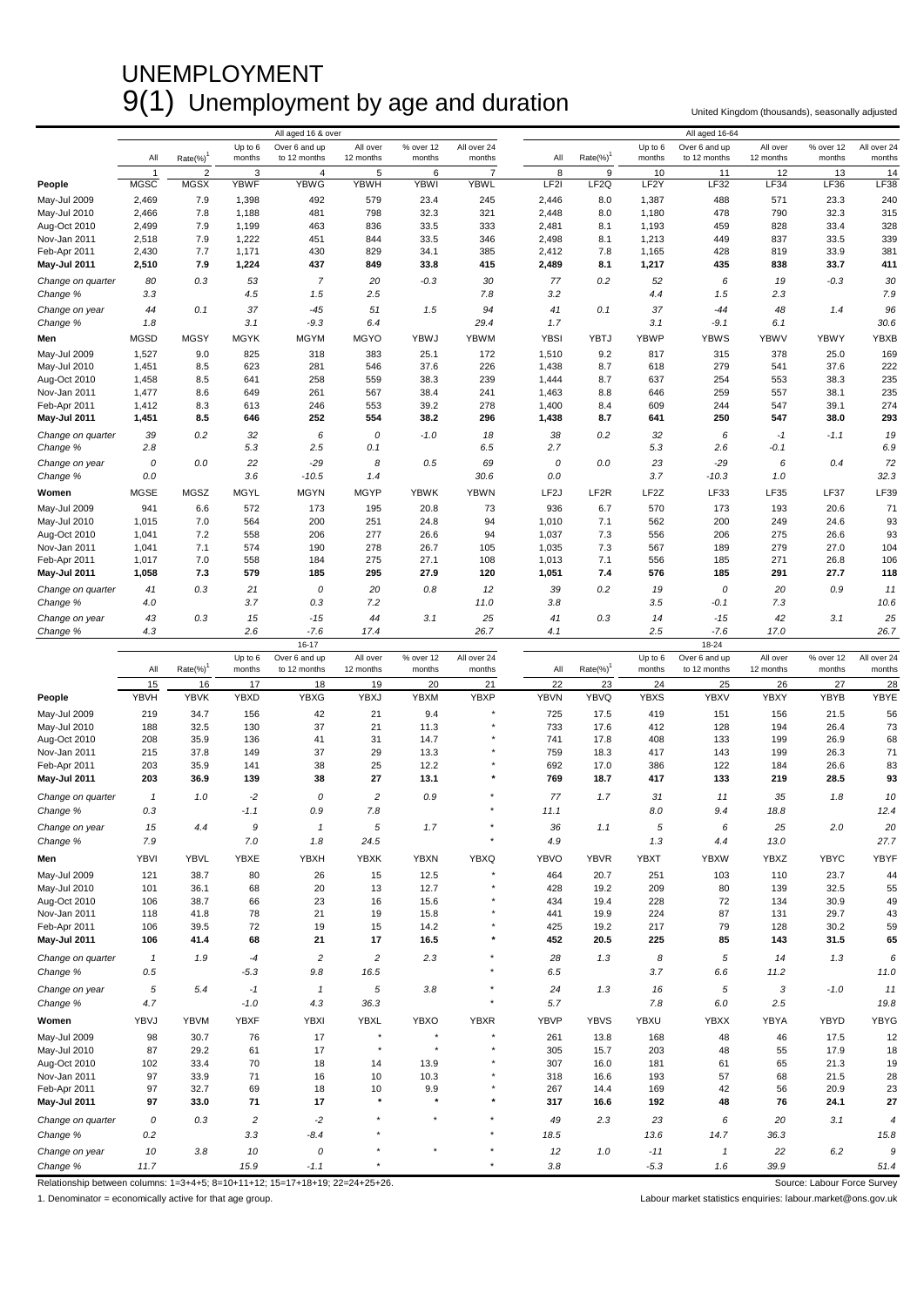### UNEMPLOYMENT 9(2) Unemployment by age and duration United Kingdom (thousands), seasonally adjusted

|                            |                |                |                       | 25-49            |                |             |                |             |              |             | 50 and over    |                |             |              |
|----------------------------|----------------|----------------|-----------------------|------------------|----------------|-------------|----------------|-------------|--------------|-------------|----------------|----------------|-------------|--------------|
|                            |                |                | Up to $6$             | Over 6 and up    | All over       | % over 12   | All over 24    |             |              | Up to 6     | Over 6 and up  | All over       | % over 12   | All over 24  |
|                            | All            | $Rate(\%)^1$   | months                | to 12 months     | 12 months      | months      | months         | All         | $Rate(\%)^1$ | months      | to 12 months   | 12 months      | months      | months       |
|                            | $\overline{1}$ | $\overline{2}$ | 3                     | $\overline{4}$   | 5              | 6           | $\overline{7}$ | 8           | 9            | 10          | 11             | 12             | 13          | 14           |
| People                     | <b>MGVI</b>    | <b>MGXB</b>    | YBYH                  | <b>YBYK</b>      | <b>YBYN</b>    | <b>YBYQ</b> | <b>YBYT</b>    | <b>YBVT</b> | <b>YBVW</b>  | <b>YBYW</b> | <b>YBYZ</b>    | <b>YBZC</b>    | <b>YBZF</b> | <b>YBZI</b>  |
| May-Jul 2009               | 1,151          | 6.3            | 634                   | 226              | 291            | 25.3        | 133            | 373         | 4.5          | 189         | 73             | 111            | 29.8        | 55           |
| May-Jul 2010               | 1,154          | 6.3            | 496                   | 243              | 415            | 36.0        | 171            | 391         | 4.6          | 150         | 74             | 167            | 42.8        | 76           |
| Aug-Oct 2010               | 1,159          | 6.3            | 502                   | 221              | 436            | 37.6        | 187            | 392         | 4.6          | 153         | 68             | 171            | 43.5        | 76           |
| Nov-Jan 2011               | 1,153          | 6.3            | 508                   | 199              | 446            | 38.7        | 196            | 391         | 4.5          | 148         | 72             | 170            | 43.6        | 78           |
| Feb-Apr 2011               | 1,137          | 6.2            | 487                   | 205              | 445            | 39.1        | 204            | 398         | 4.6          | 157         | 66             | 175            | 44.0        | 95           |
| May-Jul 2011               | 1,157          | 6.3            | 512                   | 199              | 445            | 38.5        | 218            | 380         | 4.4          | 156         | 66             | 158            | 41.7        | 101          |
| Change on quarter          | 20             | 0.1            | 25                    | $-5$             | 0              | $-0.7$      | 14             | $-18$       | $-0.2$       | $-1$        | 0              | $-17$          | $-2.3$      | 6            |
| Change %                   | 1.8            |                | 5.1                   | $-2.5$           | 0.1            |             | 6.6            | $-4.4$      |              | $-0.7$      | $-0.1$         | $-9.5$         |             | 6.7          |
| Change on year             | 3              | 0.0            | 16                    | $-43$            | 30             | 2.5         | 47             | $-11$       | $-0.2$       | 6           | -8             | -9             | $-1.1$      | 25           |
| Change %                   | 0.3            |                | 3.3                   | $-17.7$          | 7.2            |             | 27.5           | $-2.7$      |              | 4.1         | $-10.5$        | $-5.3$         |             | 33.2         |
| Men                        | <b>MGVJ</b>    | <b>MGXC</b>    | <b>YBYI</b>           | YBYL             | <b>YBYO</b>    | <b>YBYR</b> | YBYU           | YBVU        | <b>YBVX</b>  | <b>YBYX</b> | YBZA           | <b>YBZD</b>    | <b>YBZG</b> | YBZJ         |
| May-Jul 2009               | 678            | 6.9            | 369                   | 135              | 175            | 25.8        | 85             | 264         | 5.7          | 125         | 55             | 83             | 31.6        | 43           |
| May-Jul 2010               | 654            | 6.7            | 247                   | 131              | 276            | 42.2        | 116            | 268         | 5.7          | 99          | 51             | 119            | 44.2        | 55           |
| Aug-Oct 2010               | 653            | 6.6            | 253                   | 116              | 284            | 43.4        | 133            | 266         | 5.7          | 95          | 46             | 125            | 47.2        | 55           |
| Nov-Jan 2011               | 653            | 6.6            | 253                   | 107              | 292            | 44.8        | 138            | 265         | 5.6          | 94          | 47             | 124            | 47.0        | 58           |
| Feb-Apr 2011               | 618            | 6.3            | 231                   | 103              | 284            | 46.0        | 147            | 264         | 5.6          | 93          | 45             | 126            | 47.8        | 70           |
| May-Jul 2011               | 639            | 6.4            | 256                   | 102              | 280            | 43.9        | 152            | 254         | 5.4          | 97          | 44             | 114            | 44.7        | 75           |
| Change on quarter          | 20             | 0.2            | 25                    | 0                | $-4$           | $-2.1$      | 5              | $-10$       | $-0.2$       | 3           | $-1$           | $-12$          | $-3.0$      | 5            |
| Change %                   | 3.3            |                | 10.8                  | $-0.4$           | $-1.4$         |             | 3.5            | $-3.6$      |              | 3.6         | $-1.4$         | $-9.8$         |             | 7.3          |
| Change on year             | $-15$          | $-0.2$         | 9                     | $-28$            | $\overline{4}$ | 1.7         | 36             | $-14$       | $-0.3$       | $-2$        | $-7$           | $-5$           | 0.5         | 20           |
| Change %                   | $-2.3$         |                | 3.6                   | $-21.7$          | 1.6            |             | 31.2           | $-5.1$      |              | $-2.3$      | $-13.2$        | $-4.1$         |             | 36.3         |
| Women                      | <b>MGVK</b>    | <b>MGXD</b>    | YBYJ                  | <b>YBYM</b>      | <b>YBYP</b>    | <b>YBYS</b> | <b>YBYV</b>    | <b>YBVV</b> | <b>YBVY</b>  | <b>YBYY</b> | YBZB           | <b>YBZE</b>    | <b>YBZH</b> | <b>YBZK</b>  |
| May-Jul 2009               | 473            | 5.6            | 265                   | 91               | 116            | 24.6        | 48             | 109         | 2.9          | 64          | 18             | 28             | 25.4        | 12           |
| May-Jul 2010               | 500            | 5.9            | 249                   | 112              | 139            | 27.9        | 55             | 123         | 3.2          | 51          | 23             | 49             | 39.7        | 21           |
| Aug-Oct 2010               | 506            | 6.0            | 249                   | 105              | 152            | 30.1        | 53             | 126         | 3.3          | 58          | 23             | 45             | 36.0        | 21           |
| Nov-Jan 2011               | 500            | 5.9            | 255                   | 92               | 154            | 30.7        | 58             | 126         | 3.2          | 55          | 25             | 46             | 36.5        | 19           |
| Feb-Apr 2011               | 519            | 6.1            | 256                   | 102              | 161            | 31.0        | 57             | 134         | 3.4          | 64          | 22             | 49             | 36.5        | 25           |
| May-Jul 2011               | 518            | 6.1            | 256                   | 97               | 165            | 31.8        | 66             | 126         | 3.2          | 59          | 22             | 45             | 35.4        | 26           |
| Change on quarter          | $\Omega$       | 0.0            | 0                     | $-5$             | 4              | 0.9         | 8              | -8          | $-0.2$       | $-4$        | $\mathbf{1}$   | $-4$           | $-1.0$      | $\mathbf{1}$ |
| Change %                   | $-0.1$         |                | 0.0                   | $-4.7$           | 2.7            |             | 14.6           | $-6.0$      |              | $-6.9$      | 2.6            | $-8.7$         |             | 5.3          |
| Change on year<br>Change % | 18<br>3.6      | 0.2            | $\overline{7}$<br>2.9 | $-15$<br>$-13.1$ | 25<br>18.3     | 3.9         | 11<br>19.6     | 3<br>2.6    | 0.0          | 8<br>16.3   | $-1$<br>$-4.7$ | $-4$<br>$-8.3$ | $-4.2$      | 5<br>25.1    |
|                            |                |                |                       |                  |                |             |                |             |              |             |                |                |             |              |

Relationship between columns: 1=3+4+5; 8=10+11+12.<br>
1. Denominator = economically active for that age group.<br>
1. Denominator = economically active for that age group.<br>
Uabour market statistics enquiries: labour market @ons

Labour market statistics enquiries: labour.market@ons.gov.uk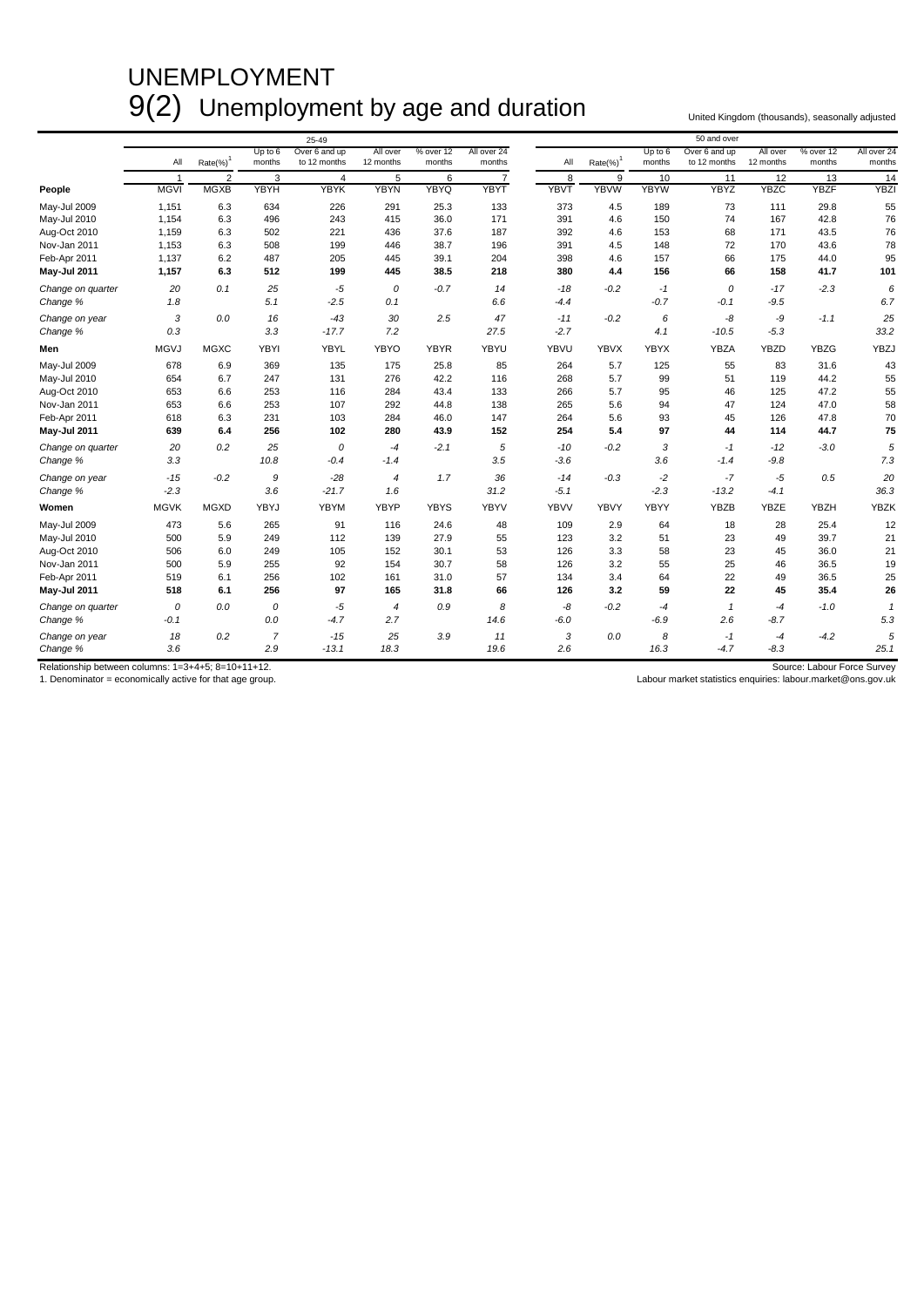### CLAIMANT COUNT

### $10$  Claimant count<sup>1</sup> levels and rates

United Kingdom (thousands) seasonally adjusted

|        |                 | Claimant count (all aged 18+) |               | Inflows: all aged 18+<br>(standardised) | Outflows: all aged<br>18+ (standardised) | Claimant count (all aged 16+)<br>(not seasonally adjusted) |               |
|--------|-----------------|-------------------------------|---------------|-----------------------------------------|------------------------------------------|------------------------------------------------------------|---------------|
|        |                 | Level                         | Rate $(\%)^2$ | Level                                   | Level                                    | Level                                                      | Rate $(\%)^2$ |
|        |                 | <b>BCJD</b>                   | <b>BCJE</b>   | <b>DPRD</b>                             | <b>DPRE</b>                              | <b>BCJA</b>                                                | <b>BCJB</b>   |
| People | 2010            |                               |               |                                         |                                          |                                                            |               |
|        | August #        | 1,466.1                       | 4.6           | 325.3                                   | 324.5                                    | 1,456.0                                                    | 4.5           |
|        | September       | 1,468.0                       | 4.6           | 325.9                                   | 322.6                                    | 1,439.6                                                    | 4.5           |
|        | October#        | 1,462.8                       | 4.6           | 328.3                                   | 325.7                                    | 1,416.8                                                    | 4.4           |
|        | November        | 1,460.0                       | 4.5           | 326.1                                   | 329.2                                    | 1,413.3                                                    | 4.4           |
|        | December        | 1,454.6                       | 4.5           | 324.6                                   | 333.7                                    | 1,425.2                                                    | 4.4           |
|        | 2011            |                               |               |                                         |                                          |                                                            |               |
|        |                 | 1,458.3                       |               |                                         |                                          |                                                            | 4.7           |
|        | January #       |                               | 4.5           | 324.4                                   | 341.5                                    | 1,505.1                                                    |               |
|        | February        | 1,449.8                       | 4.5           | 323.9                                   | 328.3                                    | 1,538.2                                                    | 4.8           |
|        | March           | 1,456.2                       | 4.5           | 327.4                                   | 324.7                                    | 1,526.9                                                    | 4.8           |
|        | April #         | 1,473.1                       | 4.6           | 331.1                                   | 314.4                                    | 1,520.8                                                    | 4.7           |
|        | May             | 1,495.6                       | 4.7           | 309.1                                   | 291.5                                    | 1,504.9                                                    | 4.7           |
|        | June            | 1,526.9                       | 4.8           | 323.6                                   | 298.3                                    | 1,493.1                                                    | 4.6           |
|        | July #<br>(r)   | 1,560.6                       | 4.9           | 320.3                                   | 288.5                                    | 1,541.8                                                    | 4.8           |
|        | (p)<br>August   | 1,580.9                       | 4.9           | 321.9                                   | 297.5                                    | 1,576.8                                                    | 4.9           |
|        | Change on month | 20.3                          | 0.1           | 1.6                                     | 9.0                                      | 35.0                                                       | 0.1           |
|        | Change %        | 1.3                           |               | 0.5                                     | 3.1                                      | 2.3                                                        |               |
|        | Change on year  | 114.8                         | 0.4           | $-3.4$                                  | $-27.0$                                  | 120.8                                                      | 0.4           |
|        | Change %        | 7.8                           |               | $-1.0$                                  | $-8.3$                                   | 8.3                                                        |               |
|        |                 | <b>DPAE</b>                   | <b>DPAH</b>   | GDZX                                    | <b>GEYR</b>                              | <b>DPAA</b>                                                | <b>DPAC</b>   |
| Men    | 2010            |                               |               |                                         |                                          |                                                            |               |
|        | August #        | 1,040.1                       | 6.0           | 222.3                                   | 225.0                                    | 1,016.5                                                    | 5.9           |
|        | September       | 1,037.8                       | 6.0           | 221.9                                   | 223.3                                    | 1,001.9                                                    | 5.8           |
|        | October#        | 1,030.0                       | 5.9           | 222.7                                   | 225.2                                    | 987.9                                                      | 5.7           |
|        | November        | 1,022.0                       | 5.9           | 218.2                                   | 227.3                                    | 986.5                                                      | 5.7           |
|        | December        | 1,013.0                       | 5.8           | 217.5                                   | 229.1                                    | 1,001.8                                                    | 5.8           |
|        | 2011            |                               | 5.8           | 214.1                                   | 234.6                                    |                                                            | 6.1           |
|        | January #       | 1,008.3                       |               |                                         |                                          | 1,050.7                                                    |               |
|        | February        | 992.6                         | 5.7           | 212.4                                   | 223.5                                    | 1,062.8                                                    | 6.1           |
|        | March           | 991.1                         | 5.7           | 216.0                                   | 219.9                                    | 1,048.7                                                    | 6.0           |
|        | April #         | 997.9                         | 5.7           | 219.0                                   | 213.1                                    | 1,034.2                                                    | 6.0           |
|        | May             | 1,011.2                       | 5.8           | 203.0                                   | 194.4                                    | 1,020.4                                                    | 5.9           |
|        | June            | 1,029.8                       | 5.9           | 213.1                                   | 198.7                                    | 1,007.5                                                    | 5.8           |
|        | July #<br>(r)   | 1,049.5                       | 6.0           | 210.6                                   | 190.8                                    | 1,027.2                                                    | 5.9           |
|        | (p)<br>August   | 1,061.7                       | 6.1           | 211.2                                   | 196.6                                    | 1,042.3                                                    | 6.0           |
|        | Change on month | 12.2                          | 0.1           | 0.6                                     | 5.8                                      | 15.1                                                       | 0.1           |
|        | Change %        | 1.2                           |               | 0.3                                     | 3.0                                      | 1.5                                                        |               |
|        |                 |                               |               |                                         |                                          |                                                            |               |
|        | Change on year  | 21.6                          | 0.1           | $-11.1$                                 | $-28.4$                                  | 25.8                                                       | 0.1           |
|        | Change %        | 2.1                           |               | $-5.0$                                  | $-12.6$                                  | 2.5                                                        |               |
|        |                 | <b>DPAF</b>                   | <b>DPAI</b>   | GEYS                                    | <b>GEYT</b>                              | <b>DPAB</b>                                                | <b>DPAD</b>   |
| Women  | 2010            |                               |               |                                         |                                          |                                                            |               |
|        | August #        | 426.0                         | 2.9           | 103.0                                   | 99.5                                     | 439.5                                                      | 3.0           |
|        | September       | 430.2                         | 2.9           | 104.0                                   | 99.3                                     | 437.7                                                      | 3.0           |
|        | October #       | 432.8                         | 2.9           | 105.6                                   | 100.5                                    | 428.9                                                      | 2.9           |
|        | November        | 438.0                         | 3.0           | 107.9                                   | 101.9                                    | 426.8                                                      | 2.9           |
|        | December        | 441.6                         | 3.0           | 107.1                                   | 104.6                                    | 423.3                                                      | 2.9           |
|        | 2011            |                               |               |                                         |                                          |                                                            |               |
|        | January #       | 450.0                         | 3.0           | 110.3                                   | 106.9                                    | 454.3                                                      | 3.1           |
|        | February        | 457.2                         | 3.1           | 111.5                                   | 104.8                                    | 475.4                                                      | 3.2           |
|        | March           | 465.1                         | 3.1           | 111.4                                   | 104.8                                    | 478.3                                                      | 3.2           |
|        | April #         | 475.2                         | 3.2           | 112.1                                   | 101.3                                    | 486.6                                                      | 3.3           |
|        | May             | 484.4                         | 3.3           | 106.1                                   | 97.1                                     | 484.5                                                      | 3.3           |
|        | June            | 497.1                         | 3.4           | 110.5                                   | 99.6                                     | 485.5                                                      | 3.3           |
|        | July #<br>(r)   | 511.1                         | 3.5           | 109.7                                   | 97.7                                     | 514.6                                                      | $3.5\,$       |
|        | (p)<br>August   | 519.2                         | 3.5           | 110.7                                   | 100.9                                    | 534.5                                                      | 3.6           |
|        | Change on month | 8.1                           | 0.1           | 1.0                                     | 3.2                                      | 19.9                                                       | 0.1           |
|        | Change %        | 1.6                           |               | 0.9                                     | 3.3                                      | 3.9                                                        |               |
|        | Change on year  | 93.2                          | 0.6           | 7.7                                     | 1.4                                      | 95.0                                                       | 0.6           |
|        |                 |                               |               |                                         |                                          |                                                            |               |
|        | Change %        | 21.9                          |               | $7.5\,$                                 | 1.4                                      | 21.6                                                       |               |

1. The claimant count measures the number of people claiming Jobseeker's Allowance. Source: Jobcentre Plus administrative system

The level measures the number of claimants on the second Thursday of each month (the "count date"). The flows figures are collected for 4 or 5 week periods between count dates; the figures are then standardised to a 4  $^{\prime\prime}_3$  week month. The levels and flows are independently seasonally adjusted. For these reasons, movements in the flows do not tally exactly with movements in the levels.

2. Denominator = Claimant count + Workforce jobs.

More detailed estimates are available from Nomis® at: [http://www.nomisweb.co.uk](http://www.nomisweb.co.uk/)

# Months where there are 5 weeks between count dates; the rest are 4 week periods. Labour market statistics enquiries: labour.market@ons.gov.uk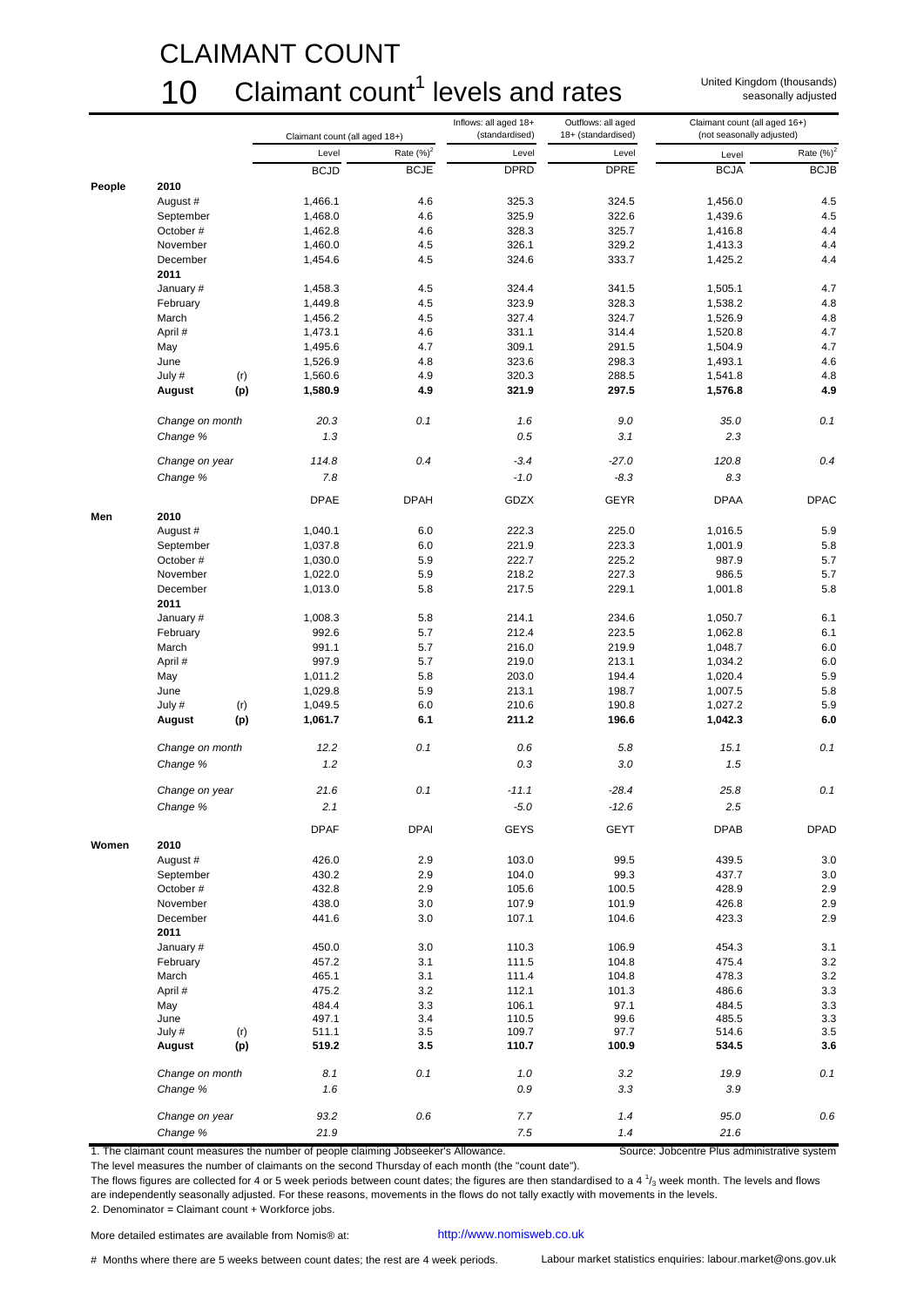### CLAIMANT COUNT

### 10(1)

### Lone Parent<sup>1</sup> Claimants of Jobseeker's Allowance by Age of Youngest Child<sup>2</sup> (Experimental Statistics)

Great Britain sonally adiusted

|                 |                                |                    |             | Experimental Statistics <sup>3</sup> |           |             |
|-----------------|--------------------------------|--------------------|-------------|--------------------------------------|-----------|-------------|
|                 |                                | Lone Parents       |             | Age of Youngest Child                |           |             |
|                 | <b>Claimant Count</b>          | on Claimant        |             |                                      |           |             |
|                 | (all aged $16+$ ) <sup>4</sup> | Count <sup>5</sup> | Age 0-6     | Age 7-9                              | Age 10-11 | Age 12-15   |
|                 | <b>BCJG</b>                    | JD9Z               | <b>JDA2</b> | JDA3                                 | JDA4      | <b>JDA5</b> |
| People 2010     |                                |                    |             |                                      |           |             |
| July            | 1,384,000                      | 72,230             | 7,010       | 2,100                                | 20,400    | 42,720      |
| August #        | 1,397,000                      | 76,210             | 6,895       | 2,110                                | 24,705    | 42.500      |
| September       | 1,381,100                      | 78,145             | 6,890       | 2,250                                | 26,895    | 42,110      |
| October#        | 1,359,300                      | 76,755             | 6,840       | 2,570                                | 26,800    | 40,545      |
| November        | 1,356,400                      | 80,680             | 6,860       | 7,275                                | 26,675    | 39,865      |
| December        | 1,368,300                      | 85,320             | 6,770       | 12,835                               | 26,305    | 39,415      |
| 2011            |                                |                    |             |                                      |           |             |
| January #       | 1,445,400                      | 97,050             | 6,905       | 22,765                               | 27,460    | 39,920      |
| February        | 1,477,700                      | 106,255            | 6,980       | 32,015                               | 27,620    | 39,645      |
| March           | 1,467,000                      | 112,600            | 7,230       | 39,055                               | 27,340    | 38,975      |
| April #         | 1,461,600                      | 118,195            | 7,360       | 44,875                               | 27,200    | 38,760      |
| May             | 1,446,300                      | 118,655            | 7,380       | 46,270                               | 26,900    | 38,100      |
| June            | 1.434.400                      | 118,775            | 7,360       | 47,320                               | 26,615    | 37,480      |
| July #          | 1,481,200                      | 121,950            | 7,655       | 49,605                               | 26,775    | 37,915      |
| Change on month |                                | 3,175              | 295         | 2,285                                | 160       | 435         |
| Change %        |                                | 2.7                | 4.0         | 4.8                                  | 0.6       | 1.2         |
| Change on year  |                                | 49,720             | 645         | 47,505                               | 6,375     | $-4,805$    |
| Change %        |                                | 68.8               | 9.2         | 2,262.1                              | 31.3      | $-11.2$     |

Source: Jobcentre Plus administrative system and HM Revenue & Customs child benefit data

Labour market statistics enquiries: labour.market@ons.gov.uk

1. Lone Parents are defined as those claiming Child Benefit for at least one child aged under 16 at the Jobseeker's Allowance (JSA) count date (second Thursday of the month) who have their marital status recorded as single, widowed, divorced or separated. 2. Age of youngest child relates to the age of the youngest child at the JSA count date.

3. These figures are experimental statistics and may be subject to retrospective changes as and when the Department for Work and Pensions (DWP) receive updated Child Benefit data.

4. The number of people claiming JSA in Great Britain. These figures are different from the figures at table 10 (series BCJA) which relate to the UK. Series BCJA (shown at Table 10) and BCJG (shown above) also include clerical claims which are not used in producing the subsequent lone parent series and are therefore slightly different to JSA figures published by the DWP on similar tables in their publications.

5. Some JSA claimants have their marital status coded as "not known". Such claimants who are claiming Child Benefit for at least one child aged under 16 may be lone parents but are not recorded as such in the above table.

The estimates for Lone Parent claimants shown in the above table are produced a month later than the Claimant Count estimates shown at table 10.

From 24 November 2008 most lone parents with older children are no longer entitled to Income Support if they are only claiming it because they are a lone parent. Instead those able to work may be entitled to claim Jobseeker's Allowance. This change has been introduced for most lone parents with (i) a youngest child aged 12 or over from 24 November 2008, (ii) a youngest child aged 10 or over from 26 October 2009, (iii) a youngest child aged 7 or over from 25 October 2010.

Further estimates of lone parents claiming JSA are available from DWP at

<http://statistics.dwp.gov.uk/asd/>

# Months where there are 5 weeks between count dates. All the rest are 4 week periods.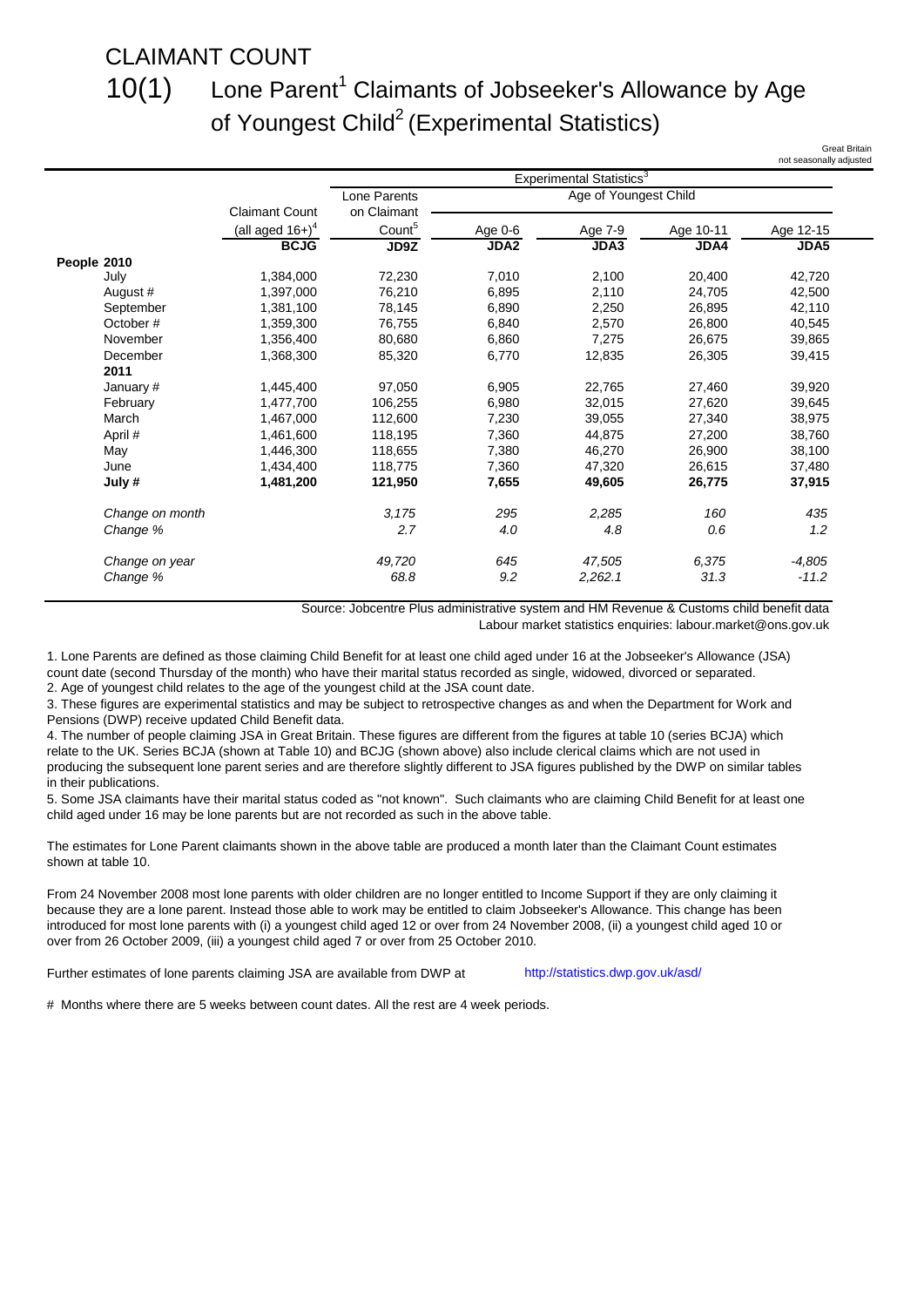### CLAIMANT COUNT  $11(1)$  Claimant count<sup>1</sup> by age and duration<sup>2</sup>

United Kingdom (thousands), seasonally adjusted

|                             |                           |                                             |                    | All aged 18 and over             |                       |                                          |                |                                                        |                     | 18-24                            |                       |                                          |                       |
|-----------------------------|---------------------------|---------------------------------------------|--------------------|----------------------------------|-----------------------|------------------------------------------|----------------|--------------------------------------------------------|---------------------|----------------------------------|-----------------------|------------------------------------------|-----------------------|
|                             | All claimants<br>aged 18+ | Computerised<br>claims: All<br>aged $18+^2$ | Up to 6<br>months  | Over 6 and<br>up to 12<br>months | All over 12<br>months | Percentage<br>claiming over<br>12 months | months         | All<br>All over 24 computerised<br>claims <sup>2</sup> | Up to $6$<br>months | Over 6 and<br>up to 12<br>months | All over 12<br>months | Percentage<br>claiming over<br>12 months | All over 24<br>months |
|                             | $\overline{1}$            | $\overline{2}$                              | $\mathbf{3}$       | $\overline{4}$                   | 5                     | 6                                        | $\overline{7}$ | 8                                                      | 9                   | 10                               | 11                    | 12                                       | 13                    |
| People                      | <b>BCJD</b>               | <b>AGLX</b>                                 | <b>AGLZ</b>        | <b>AGMC</b>                      | <b>AGMD</b>           | <b>AGMY</b>                              | <b>AGMZ</b>    | <b>AGNA</b>                                            | <b>AGNB</b>         | <b>AGNC</b>                      | <b>AGND</b>           | <b>AGNE</b>                              | <b>AGNF</b>           |
| 2010                        |                           |                                             |                    |                                  |                       |                                          |                |                                                        |                     |                                  |                       |                                          |                       |
| August #                    | 1,466.1                   | 1,461.2                                     | 931.7              | 266.7                            | 262.8                 | 18.0                                     | 51.6           | 414.5                                                  | 331.4               | 57.1                             | 26.0                  | 6.3                                      | 2.4                   |
| September                   | 1,468.0                   | 1,463.7                                     | 943.7              | 259.9                            | 260.1                 | 17.8                                     | 53.7           | 415.7                                                  | 336.0               | 54.4                             | 25.3                  | 6.1                                      | 2.6                   |
| October#                    | 1,462.8                   | 1,458.0                                     | 952.7              | 251.9                            | 253.4                 | 17.4                                     | 55.0           | 414.1                                                  | 339.1               | 51.2                             | 23.8                  | 5.7                                      | 2.7                   |
| November                    | 1,460.0                   | 1,454.9                                     | 959.6              | 249.9                            | 245.4                 | 16.9                                     | 55.6           | 414.7                                                  | 341.9               | 50.7                             | 22.1                  | 5.3                                      | 3.0                   |
| December<br>2011            | 1,454.6                   | 1,449.3                                     | 963.2              | 248.2                            | 237.9                 | 16.4                                     | 56.0           | 410.3                                                  | 338.8               | 50.3                             | 21.2                  | 5.2                                      | 3.4                   |
| January #                   | 1,458.3                   | 1,452.6                                     | 966.3              | 255.1                            | 231.2                 | 15.9                                     | 57.0           | 415.1                                                  | 342.0               | 53.0                             | 20.1                  | 4.8                                      | 3.9                   |
| February                    | 1,449.8                   | 1,444.4                                     | 959.4              | 259.1                            | 225.9                 | 15.6                                     | 57.0           | 412.1                                                  | 338.5               | 54.4                             | 19.2                  | 4.7                                      | 4.2                   |
| March                       | 1,456.2                   | 1,451.3                                     | 966.0              | 264.0                            | 221.3                 | 15.2                                     | 57.1           | 415.1                                                  | 339.6               | 57.7                             | 17.8                  | 4.3                                      | 4.3                   |
| April #                     | 1,473.1                   | 1,468.4                                     | 980.2              | 270.8                            | 217.4                 | 14.8                                     | 57.9           | 423.2                                                  | 345.0               | 61.4                             | 16.8                  | 4.0                                      | 4.6                   |
| May                         | 1,495.6                   | 1,491.0                                     | 993.4              | 281.0                            | 216.6                 | 14.5                                     | 59.0           | 430.3                                                  | 349.2               | 64.6                             | 16.5                  | 3.8                                      | 4.8                   |
| June<br>July #<br>(r)       | 1,526.9<br>1,560.6        | 1,522.6<br>1,556.3                          | 1,008.5<br>1,008.0 | 294.5<br>319.4                   | 219.6<br>228.9        | 14.4<br>14.7                             | 60.8<br>62.9   | 441.1<br>459.1                                         | 355.5<br>358.3      | 68.8<br>82.0                     | 16.8<br>18.8          | 3.8<br>4.1                               | 4.9<br>5.1            |
| August<br>(p)               | 1,580.9                   | 1,576.7                                     | 1,006.6            | 332.5                            | 237.6                 | 15.1                                     | 65.3           | 467.9                                                  | 358.5               | 88.2                             | 21.2                  | 4.5                                      | 5.3                   |
|                             |                           |                                             |                    |                                  |                       |                                          |                |                                                        |                     |                                  |                       |                                          |                       |
| Change on month             | 20.3                      | 20.4                                        | $-1.4$             | 13.1                             | 8.7                   | 0.4                                      | 2.4            | 8.8                                                    | 0.2                 | 6.2                              | 2.4                   | 0.4                                      | 0.2                   |
| Change %                    | 1.3                       | 1.3                                         | $-0.1$             | 4.1                              | 3.8                   |                                          | 3.8            | 1.9                                                    | 0.1                 | 7.6                              | 12.8                  |                                          | 3.9                   |
| Change on year              | 114.8                     | 115.5                                       | 74.9               | 65.8                             | $-25.2$               | $-2.9$                                   | 13.7           | 53.4                                                   | 27.1                | 31.1                             | $-4.8$                | $-1.7$                                   | 2.9                   |
| Change %                    | 7.8                       | 7.9                                         | 8.0                | 24.7                             | $-9.6$                |                                          | 26.6           | 12.9                                                   | 8.2                 | 54.5                             | $-18.5$               |                                          | 120.8                 |
| Men                         | <b>DPAE</b>               | <b>AGNG</b>                                 | <b>AGXK</b>        | <b>ELNP</b>                      | <b>ELON</b>           | <b>GBHG</b>                              | <b>IKBS</b>    | <b>JLGC</b>                                            | <b>JLGD</b>         | <b>JLGE</b>                      | <b>JLGF</b>           | <b>JLGG</b>                              | <b>JLGH</b>           |
| 2010                        |                           |                                             |                    |                                  |                       |                                          |                |                                                        |                     |                                  |                       |                                          |                       |
| August #                    | 1,040.1                   | 1,036.6                                     | 640.6              | 191.6                            | 204.4                 | 19.7                                     | 41.6           | 283.1                                                  | 224.4               | 39.9                             | 18.8                  | 6.6                                      | 1.7                   |
| September                   | 1,037.8                   | 1,034.6                                     | 648.0              | 185.6                            | 201.0                 | 19.4                                     | 43.3           | 283.7                                                  | 227.4               | 37.9                             | 18.4                  | 6.5                                      | 1.8                   |
| October#<br>November        | 1,030.0<br>1,022.0        | 1,026.4<br>1,018.4                          | 652.4<br>653.5     | 179.3<br>177.6                   | 194.7<br>187.3        | 19.0<br>18.4                             | 44.5<br>45.0   | 282.2<br>282.1                                         | 229.1<br>230.4      | 35.8<br>35.5                     | 17.3<br>16.2          | 6.1<br>5.7                               | 1.9<br>2.1            |
| December                    | 1,013.0                   | 1,009.3                                     | 652.7              | 176.1                            | 180.5                 | 17.9                                     | 45.4           | 278.2                                                  | 227.6               | 35.1                             | 15.5                  | 5.6                                      | 2.4                   |
| 2011                        |                           |                                             |                    |                                  |                       |                                          |                |                                                        |                     |                                  |                       |                                          |                       |
| January #                   | 1,008.3                   | 1,004.1                                     | 649.7              | 179.5                            | 174.9                 | 17.4                                     | 46.1           | 281.5                                                  | 229.8               | 36.9                             | 14.8                  | 5.3                                      | 2.8                   |
| February                    | 992.6                     | 988.9                                       | 637.4              | 181.5                            | 170.0                 | 17.2                                     | 46.1           | 277.5                                                  | 225.6               | 37.7                             | 14.2                  | 5.1                                      | 3.0                   |
| March<br>April #            | 991.1<br>997.9            | 987.5<br>994.5                              | 637.4<br>643.6     | 184.8<br>189.4                   | 165.3<br>161.5        | 16.7<br>16.2                             | 45.9<br>46.3   | 278.6<br>283.8                                         | 225.6<br>229.4      | 39.8<br>42.1                     | 13.2<br>12.3          | 4.7<br>4.3                               | 3.1<br>3.3            |
| May                         | 1,011.2                   | 1,008.1                                     | 653.0              | 194.5                            | 160.6                 | 15.9                                     | 47.0           | 288.6                                                  | 232.5               | 44.1                             | 12.0                  | 4.2                                      | 3.5                   |
| June                        | 1,029.8                   | 1,026.8                                     | 662.8              | 201.7                            | 162.3                 | 15.8                                     | 48.3           | 295.6                                                  | 236.8               | 46.7                             | 12.1                  | 4.1                                      | 3.6                   |
| July #<br>(r)               | 1,049.5                   | 1,046.7                                     | 662.4              | 216.3                            | 168.0                 | 16.1                                     | 49.9           | 307.9                                                  | 238.5               | 55.9                             | 13.5                  | 4.4                                      | 3.8                   |
| August<br>(p)               | 1,061.7                   | 1,058.8                                     | 663.1              | 222.1                            | 173.6                 | 16.4                                     | 51.3           | 313.1                                                  | 238.0               | 60.1                             | 15.0                  | 4.8                                      | 3.9                   |
| Change on month             | 12.2                      | 12.1                                        | 0.7                | 5.8                              | 5.6                   | 0.3                                      | 1.4            | 5.2                                                    | $-0.5$              | 4.2                              | 1.5                   | 0.4                                      | 0.1                   |
| Change %                    | 1.2                       | 1.2                                         | 0.1                | 2.7                              | 3.3                   |                                          | 2.8            | 1.7                                                    | $-0.2$              | 7.5                              | 11.1                  |                                          | 2.6                   |
| Change on year              | 21.6                      | 22.2                                        | 22.5               | 30.5                             | $-30.8$               | $-3.3$                                   | 9.7            | 30.0                                                   | 13.6                | 20.2                             | $-3.8$                | $-1.8$                                   | 2.2                   |
| Change %                    | 2.1                       | 2.1                                         | 3.5                | 15.9                             | $-15.1$               |                                          | 23.3           | 10.6                                                   | 6.1                 | 50.6                             | $-20.2$               |                                          | 129.4                 |
| Women                       | <b>DPAF</b>               | JLGI                                        | <b>JLGK</b>        | <b>JLGJ</b>                      | JLGL                  | <b>JLGM</b>                              | <b>JLGN</b>    | <b>JLGO</b>                                            | <b>JLGP</b>         | <b>JLGQ</b>                      | <b>JLGR</b>           | <b>JLGS</b>                              | <b>JLGT</b>           |
| 2010                        |                           |                                             |                    |                                  |                       |                                          |                |                                                        |                     |                                  |                       |                                          |                       |
| August #                    | 426.0                     | 424.6                                       | 291.1              | 75.1                             | 58.4                  | 13.8                                     | 10.0           | 131.4                                                  | 107.0               | 17.2                             | 7.2                   | 5.5                                      | 0.7                   |
| September<br>October #      | 430.2<br>432.8            | 429.1<br>431.6                              | 295.7<br>300.3     | 74.3<br>72.6                     | 59.1<br>58.7          | 13.8<br>13.6                             | 10.4<br>10.5   | 132.0<br>131.9                                         | 108.6<br>110.0      | 16.5<br>15.4                     | 6.9                   | 5.2<br>4.9                               | 0.8<br>$0.8\,$        |
| November                    | 438.0                     | 436.5                                       | 306.1              | 72.3                             | 58.1                  | 13.3                                     | 10.6           | 132.6                                                  | 111.5               | 15.2                             | 6.5<br>5.9            | 4.4                                      | 0.9                   |
| December                    | 441.6                     | 440.0                                       | 310.5              | 72.1                             | 57.4                  | 13.0                                     | 10.6           | 132.1                                                  | 111.2               | 15.2                             | 5.7                   | 4.3                                      | 1.0                   |
| 2011<br>January #           | 450.0                     | 448.5                                       | 316.6              | 75.6                             | 56.3                  | 12.6                                     | 10.9           | 133.6                                                  | 112.2               | 16.1                             | 5.3                   | 4.0                                      | 1.1                   |
| February                    | 457.2                     | 455.5                                       | 322.0              | 77.6                             | 55.9                  | 12.3                                     | 10.9           | 134.6                                                  | 112.9               | 16.7                             | 5.0                   | 3.7                                      | 1.2                   |
| March                       | 465.1                     | 463.8                                       | 328.6              | 79.2                             | 56.0                  | 12.1                                     | 11.2           | 136.5                                                  | 114.0               | 17.9                             | 4.6                   | 3.4                                      | 1.2                   |
| April #                     | 475.2                     | 473.9                                       | 336.6              | 81.4                             | 55.9                  | 11.8                                     | 11.6           | 139.4                                                  | 115.6               | 19.3                             | 4.5                   | 3.2                                      | 1.3                   |
| May                         | 484.4                     | 482.9                                       | 340.4              | 86.5                             | 56.0                  | 11.6                                     | 12.0           | 141.7                                                  | 116.7               | 20.5                             | 4.5                   | 3.2                                      | $1.3$                 |
| June                        | 497.1                     | 495.8                                       | 345.7              | 92.8                             | 57.3                  | 11.6                                     | 12.5           | 145.5                                                  | 118.7               | 22.1                             | 4.7                   | 3.2                                      | $1.3$                 |
| July #<br>(r)               | 511.1                     | 509.6                                       | 345.6              | 103.1                            | 60.9                  | 12.0                                     | 13.0           | 151.2                                                  | 119.8               | 26.1                             | 5.3                   | 3.5                                      | 1.3                   |
| August<br>(p)               | 519.2                     | 517.9                                       | 343.5              | 110.4                            | 64.0                  | 12.4                                     | 14.0           | 154.8                                                  | 120.5               | 28.1                             | 6.2                   | 4.0                                      | $1.4$                 |
| Change on month<br>Change % | 8.1<br>1.6                | 8.3<br>1.6                                  | $-2.1$<br>$-0.6$   | 7.3<br>7.1                       | 3.1<br>5.1            | 0.4                                      | 1.0<br>7.7     | 3.6<br>2.4                                             | 0.7<br>0.6          | 2.0<br>7.7                       | $0.9\,$<br>17.0       | 0.5                                      | 0.1<br>7.7            |
| Change on year              | 93.2                      | 93.3                                        | 52.4               | 35.3                             | 5.6                   | $-1.4$                                   | 4.0            | 23.4                                                   | 13.5                | 10.9                             | $-1.0$                | $-1.5$                                   | $0.7\,$               |
| Change %                    | 21.9                      | 22.0                                        | 18.0               | 47.0                             | 9.6                   |                                          | 40.0           | 17.8                                                   | 12.6                | 63.4                             | $-13.9$               |                                          | 100.0                 |

Relationship between columns:  $2=3+4+5$ ; 6= 5/2; 8= 9+10+11; 12= 11/8. Source: Jobcentre Plus administrative system

1. The number of people claiming Jobseeker's Allowance. Labour market statistics enquiries: labour.market@ons.gov.uk

2. Only computerised claims are analysed by age and duration on a monthly basis. The figures in column 2 onwards therefore differ from the figures in column 1 and in table 10. The differences reflect numbers of clerically processed claims, which currently amount to less than 1 per cent of the total claimant count, and minor effects of rounding.

# Months where there are 5 weeks between count dates. All the rest are 4 week periods.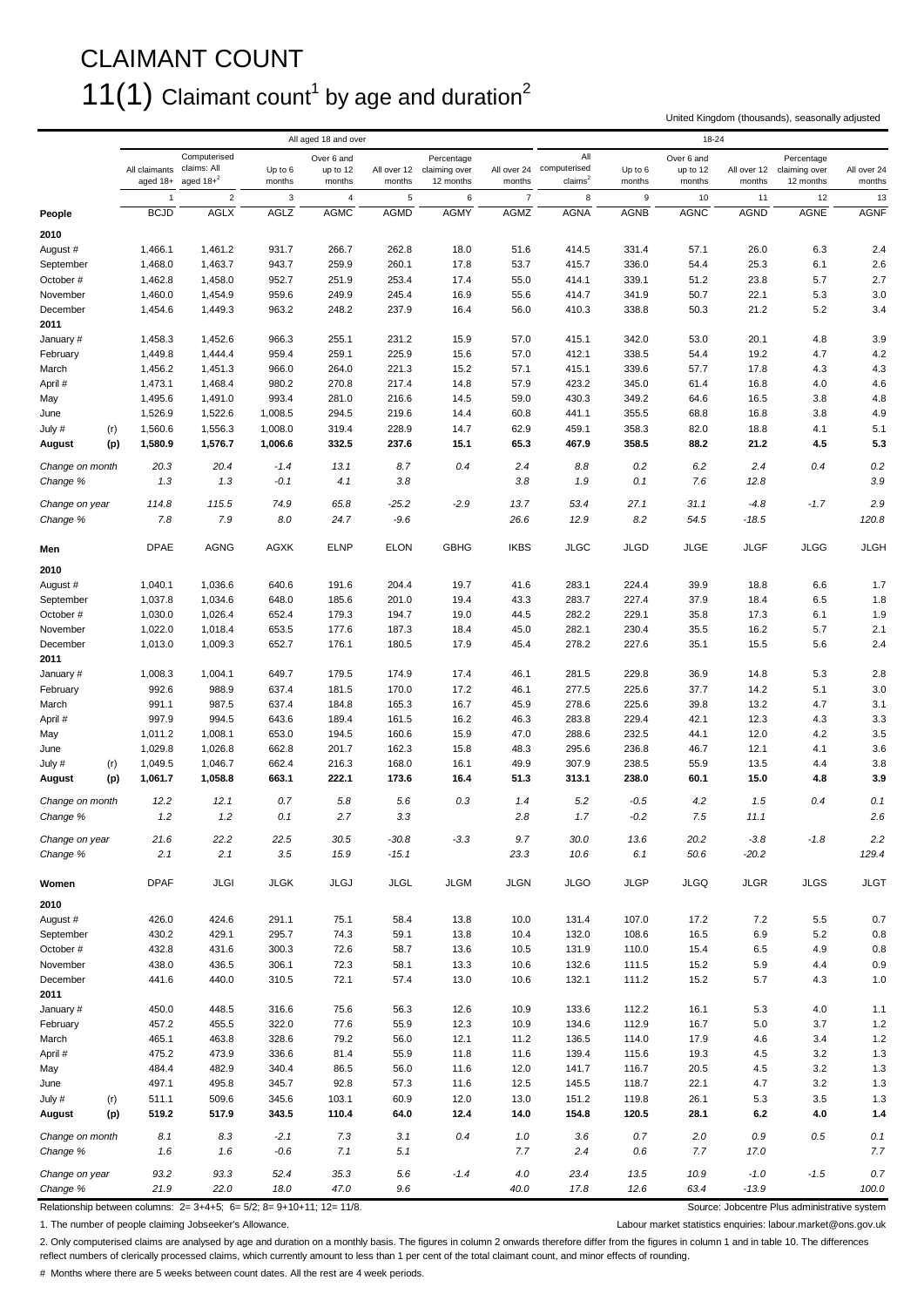### CLAIMANT COUNT  $11(2)$  Claimant count<sup>1</sup> by age and duration<sup>2</sup>

United Kingdom (thousands), seasonally adjusted

|                             |     |                                            |                   | 25-49                            |                       |                                          |                |                                                        |                   | 50 and over                      |                       |                                          |                       |
|-----------------------------|-----|--------------------------------------------|-------------------|----------------------------------|-----------------------|------------------------------------------|----------------|--------------------------------------------------------|-------------------|----------------------------------|-----------------------|------------------------------------------|-----------------------|
|                             |     | All<br>computerised<br>claims <sup>2</sup> | Up to 6<br>months | Over 6 and<br>up to 12<br>months | All over 12<br>months | Percentage<br>claiming over<br>12 months | months         | All<br>All over 24 computerised<br>claims <sup>2</sup> | Up to 6<br>months | Over 6 and<br>up to 12<br>months | All over 12<br>months | Percentage<br>claiming over<br>12 months | All over 24<br>months |
|                             |     | 14                                         | 15                | 16                               | 17                    | 18                                       | 19             | 20                                                     | 21                | 22                               | 23                    | 24                                       | 25                    |
| People                      |     | <b>JLGU</b>                                | JLGV              | <b>JLGW</b>                      | <b>JLGX</b>           | <b>JLGY</b>                              | <b>JLGZ</b>    | <b>JLHA</b>                                            | <b>JLHB</b>       | JLHC                             | <b>JLHD</b>           | <b>JLHE</b>                              | JLHF                  |
| 2010                        |     |                                            |                   |                                  |                       |                                          |                |                                                        |                   |                                  |                       |                                          |                       |
| August #                    |     | 821.7                                      | 477.4             | 165.5                            | 178.8                 | 21.8                                     | 34.9           | 225.0                                                  | 122.9             | 44.1                             | 58.0                  | 25.8                                     | 14.3                  |
| September                   |     | 822.6                                      | 482.6             | 162.7                            | 177.3                 | 21.6                                     | 36.3           | 225.4                                                  | 125.1             | 42.8                             | 57.5                  | 25.5                                     | 14.8                  |
| October#                    |     | 819.0                                      | 486.9             | 159.0                            | 173.1                 | 21.1                                     | 37.0           | 224.9                                                  | 126.7             | 41.7                             | 56.5                  | 25.1                                     | 15.3                  |
| November<br>December        |     | 816.4<br>815.3                             | 490.2<br>495.6    | 157.9<br>156.5                   | 168.3<br>163.2        | 20.6<br>20.0                             | 37.3<br>37.4   | 223.8<br>223.7                                         | 127.5<br>128.8    | 41.3<br>41.4                     | 55.0<br>53.5          | 24.6<br>23.9                             | 15.3<br>15.2          |
| 2011                        |     |                                            |                   |                                  |                       |                                          |                |                                                        |                   |                                  |                       |                                          |                       |
| January #                   |     | 816.0                                      | 497.4             | 159.8                            | 158.8                 | 19.5                                     | 37.6           | 221.5                                                  | 126.9             | 42.3                             | 52.3                  | 23.6                                     | 15.5                  |
| February                    |     | 812.2                                      | 495.1             | 161.6                            | 155.5                 | 19.1                                     | 37.5           | 220.1                                                  | 125.8             | 43.1                             | 51.2                  | 23.3                                     | 15.3                  |
| March                       |     | 815.7                                      | 499.7             | 162.8                            | 153.2                 | 18.8                                     | 37.6           | 220.5                                                  | 126.7             | 43.5                             | 50.3                  | 22.8                                     | 15.2                  |
| April #                     |     | 822.7                                      | 506.6             | 164.9                            | 151.2                 | 18.4                                     | 38.0           | 222.5                                                  | 128.6             | 44.5                             | 49.4                  | 22.2                                     | 15.3                  |
| May                         |     | 834.6                                      | 513.7             | 170.2                            | 150.7                 | 18.1                                     | 38.6           | 226.1                                                  | 130.5             | 46.2                             | 49.4                  | 21.8                                     | 15.6                  |
| June                        |     | 850.5                                      | 520.0             | 177.8                            | 152.7                 | 18.0                                     | 39.9           | 231.0                                                  | 133.0             | 47.9                             | 50.1                  | 21.7                                     | 16.0                  |
| July #                      | (r) | 862.2                                      | 515.7             | 188.3                            | 158.2                 | 18.3                                     | 41.3           | 235.0                                                  | 134.0             | 49.1                             | 51.9                  | 22.1                                     | 16.5                  |
| August                      | (p) | 870.2                                      | 513.3             | 194.1                            | 162.8                 | 18.7                                     | 42.8           | 238.6                                                  | 134.8             | 50.2                             | 53.6                  | 22.5                                     | 17.2                  |
| Change on month             |     | 8.0                                        | $-2.4$            | 5.8                              | 4.6                   | 0.4                                      | 1.5            | 3.6                                                    | 0.8               | 1.1                              | 1.7                   | 0.4                                      | 0.7                   |
| Change %                    |     | 0.9                                        | $-0.5$            | 3.1                              | 2.9                   |                                          | 3.6            | 1.5                                                    | 0.6               | 2.2                              | 3.3                   |                                          | 4.2                   |
|                             |     |                                            |                   |                                  |                       |                                          |                |                                                        |                   |                                  |                       |                                          |                       |
| Change on year<br>Change %  |     | 48.5<br>5.9                                | 35.9<br>7.5       | 28.6<br>17.3                     | $-16.0$<br>$-8.9$     | $-3.1$                                   | 7.9<br>22.6    | 13.6<br>6.0                                            | 11.9<br>9.7       | 6.1<br>13.8                      | $-4.4$<br>-7.6        | $-3.3$                                   | 2.9<br>20.3           |
|                             |     |                                            |                   |                                  |                       |                                          |                |                                                        |                   |                                  |                       |                                          |                       |
| Men                         |     | AGMA                                       | <b>JLHG</b>       | <b>JLHH</b>                      | JLHI                  | JLHJ                                     | <b>JLHK</b>    | JLHL                                                   | <b>JLHM</b>       | <b>JLHN</b>                      | <b>JLHO</b>           | JLHP                                     | <b>JLHQ</b>           |
| 2010                        |     |                                            |                   |                                  |                       |                                          |                |                                                        |                   |                                  |                       |                                          |                       |
| August #                    |     | 596.4                                      | 333.3             | 121.0                            | 142.1                 | 23.8                                     | 28.8           | 157.1                                                  | 82.9              | 30.7                             | 43.5                  | 27.7                                     | 11.1                  |
| September<br>October#       |     | 594.1<br>588.5                             | 336.3<br>338.2    | 118.1<br>114.8                   | 139.7<br>135.5        | 23.5<br>23.0                             | 30.0<br>30.7   | 156.8<br>155.7                                         | 84.3<br>85.1      | 29.6<br>28.7                     | 42.9<br>41.9          | 27.4<br>26.9                             | 11.5<br>11.9          |
| November                    |     | 581.9                                      | 337.6             | 113.7                            | 130.6                 | 22.4                                     | 31.0           | 154.4                                                  | 85.5              | 28.4                             | 40.5                  | 26.2                                     | 11.9                  |
| December                    |     | 577.0                                      | 338.7             | 112.5                            | 125.8                 | 21.8                                     | 31.1           | 154.1                                                  | 86.4              | 28.5                             | 39.2                  | 25.4                                     | 11.9                  |
| 2011                        |     |                                            |                   |                                  |                       |                                          |                |                                                        |                   |                                  |                       |                                          |                       |
| January #                   |     | 570.8                                      | 335.3             | 113.5                            | 122.0                 | 21.4                                     | 31.2           | 151.8                                                  | 84.6              | 29.1                             | 38.1                  | 25.1                                     | 12.1                  |
| February                    |     | 561.6                                      | 328.7             | 114.3                            | 118.6                 | 21.1                                     | 31.1           | 149.8                                                  | 83.1              | 29.5                             | 37.2                  | 24.8                                     | 12.0                  |
| March                       |     | 559.7                                      | 328.7             | 115.2                            | 115.8                 | 20.7                                     | 31.0           | 149.2                                                  | 83.1              | 29.8                             | 36.3                  | 24.3                                     | 11.8                  |
| April #                     |     | 560.9                                      | 330.5             | 116.7                            | 113.7                 | 20.3                                     | 31.2           | 149.8                                                  | 83.7              | 30.6                             | 35.5                  | 23.7                                     | 11.8                  |
| May                         |     | 567.8                                      | 336.0             | 118.8                            | 113.0                 | 19.9                                     | 31.5           | 151.7                                                  | 84.5              | 31.6                             | 35.6                  | 23.5                                     | 12.0                  |
| June<br>July #              | (r) | 576.9<br>582.6                             | 340.4<br>338.2    | 122.4<br>127.1                   | 114.1<br>117.3        | 19.8<br>20.1                             | 32.5<br>33.5   | 154.3<br>156.2                                         | 85.6<br>85.7      | 32.6<br>33.3                     | 36.1<br>37.2          | 23.4<br>23.8                             | 12.2<br>12.6          |
| August                      | (p) | 587.3                                      | 338.9             | 128.2                            | 120.2                 | 20.5                                     | 34.4           | 158.4                                                  | 86.2              | 33.8                             | 38.4                  | 24.2                                     | 13.0                  |
|                             |     |                                            |                   |                                  |                       |                                          |                |                                                        |                   |                                  |                       |                                          |                       |
| Change on month             |     | 4.7                                        | 0.7               | 1.1                              | 2.9                   | 0.3                                      | 0.9            | 2.2                                                    | 0.5               | 0.5                              | 1.2                   | 0.4                                      | 0.4                   |
| Change %                    |     | 0.8                                        | 0.2               | 0.9                              | 2.5                   |                                          | 2.7            | 1.4                                                    | 0.6               | 1.5                              | 3.2                   |                                          | 3.2                   |
| Change on year              |     | $-9.1$                                     | $5.6\,$           | 7.2                              | $-21.9$               | $-3.4$                                   | 5.6            | 1.3                                                    | 3.3               | 3.1                              | $-5.1$                | $-3.4$                                   | 1.9                   |
| Change %                    |     | $-1.5$                                     | 1.7               | 6.0                              | $-15.4$               |                                          | 19.4           | $0.8\,$                                                | 4.0               | 10.1                             | $-11.7$               |                                          | 17.1                  |
| Women                       |     | <b>JLHR</b>                                | <b>JLHS</b>       | JLHT                             | JLHU                  | JLHV                                     | <b>JLHW</b>    | <b>JLHX</b>                                            | JLHY              | JLHZ                             | JLIA                  | JLIB                                     | JLIC                  |
| 2010                        |     |                                            |                   |                                  |                       |                                          |                |                                                        |                   |                                  |                       |                                          |                       |
| August #                    |     | 225.3                                      | 144.1             | 44.5                             | 36.7                  | 16.3                                     | 6.1            | 67.9                                                   | 40.0              | 13.4                             | 14.5                  | 21.4                                     | 3.2                   |
| September                   |     | 228.5                                      | 146.3             | 44.6                             | 37.6                  | 16.5                                     | 6.3            | 68.6                                                   | 40.8              | 13.2                             | 14.6                  | 21.3                                     | 3.3                   |
| October #                   |     | 230.5                                      | 148.7             | 44.2                             | 37.6                  | 16.3                                     | 6.3            | 69.2                                                   | 41.6              | 13.0                             | 14.6                  | 21.1                                     | 3.4                   |
| November                    |     | 234.5<br>238.3                             | 152.6<br>156.9    | 44.2<br>44.0                     | 37.7<br>37.4          | 16.1<br>15.7                             | 6.3            | 69.4<br>69.6                                           | 42.0              | 12.9<br>12.9                     | 14.5<br>14.3          | 20.9<br>20.5                             | 3.4                   |
| December<br>2011            |     |                                            |                   |                                  |                       |                                          | 6.3            |                                                        | 42.4              |                                  |                       |                                          | 3.3                   |
| January #                   |     | 245.2                                      | 162.1             | 46.3                             | 36.8                  | 15.0                                     | 6.4            | 69.7                                                   | 42.3              | 13.2                             | 14.2                  | 20.4                                     | 3.4                   |
| February                    |     | 250.6                                      | 166.4             | 47.3                             | 36.9                  | 14.7                                     | 6.4            | 70.3                                                   | 42.7              | 13.6                             | 14.0                  | 19.9                                     | 3.3                   |
| March                       |     | 256.0                                      | 171.0             | 47.6                             | 37.4                  | 14.6                                     | 6.6            | 71.3                                                   | 43.6              | 13.7                             | 14.0                  | 19.6                                     | 3.4                   |
| April #                     |     | 261.8                                      | 176.1             | 48.2                             | 37.5                  | 14.3                                     | 6.8            | 72.7                                                   | 44.9              | 13.9                             | 13.9                  | 19.1                                     | 3.5                   |
| May                         |     | 266.8                                      | 177.7             | 51.4                             | 37.7                  | 14.1                                     | 7.1            | 74.4                                                   | 46.0              | 14.6                             | 13.8                  | 18.5                                     | 3.6                   |
| June                        |     | 273.6                                      | 179.6             | 55.4                             | 38.6                  | 14.1                                     | 7.4            | 76.7                                                   | 47.4              | 15.3                             | 14.0                  | 18.3                                     | 3.8                   |
| July #                      | (r) | 279.6                                      | 177.5             | 61.2                             | 40.9                  | 14.6                                     | 7.8            | 78.8                                                   | 48.3              | 15.8                             | 14.7                  | 18.7                                     | $3.9\,$               |
| August                      | (p) | 282.9                                      | 174.4             | 65.9                             | 42.6                  | 15.1                                     | 8.4            | 80.2                                                   | 48.6              | 16.4                             | 15.2                  | 19.0                                     | 4.2                   |
| Change on month<br>Change % |     | 3.3<br>1.2                                 | $-3.1$<br>$-1.7$  | 4.7<br>7.7                       | 1.7<br>4.2            | 0.4                                      | $0.6\,$<br>7.7 | 1.4<br>1.8                                             | $0.3\,$<br>0.6    | 0.6<br>3.8                       | 0.5<br>3.4            | 0.3                                      | $0.3\,$<br>7.7        |
|                             |     |                                            |                   |                                  |                       |                                          |                |                                                        |                   |                                  |                       |                                          |                       |
| Change on year<br>Change %  |     | 57.6<br>25.6                               | 30.3<br>21.0      | 21.4                             | 5.9                   | $-1.2$                                   | 2.3<br>37.7    | 12.3                                                   | 8.6<br>21.5       | 3.0                              | 0.7<br>4.8            | $-2.4$                                   | 1.0<br>31.3           |
|                             |     |                                            |                   | 48.1                             | 16.1                  |                                          |                | 18.1                                                   |                   | 22.4                             |                       |                                          |                       |

Relationship between columns: 14 = 15+16+17; 18 = 17/14; 20 = 21+22+23; 24 = 23/20. Source: Jobcentre Plus administrative system

1. The number of people claiming Jobseeker's Allowance. Labour market statistics enquiries: labour.market@ons.gov.uk

2. Only computerised claims are analysed by age and duration on a monthly basis. The figures in column 2 onwards therefore differ from the figures in column 1 and in table 10. The differences reflect numbers of clerically processed claims, which currently amount to less than 1 per cent of the total claimant count, and minor effects of rounding.

# Months where there are 5 weeks between count dates. All the rest are 4 week periods.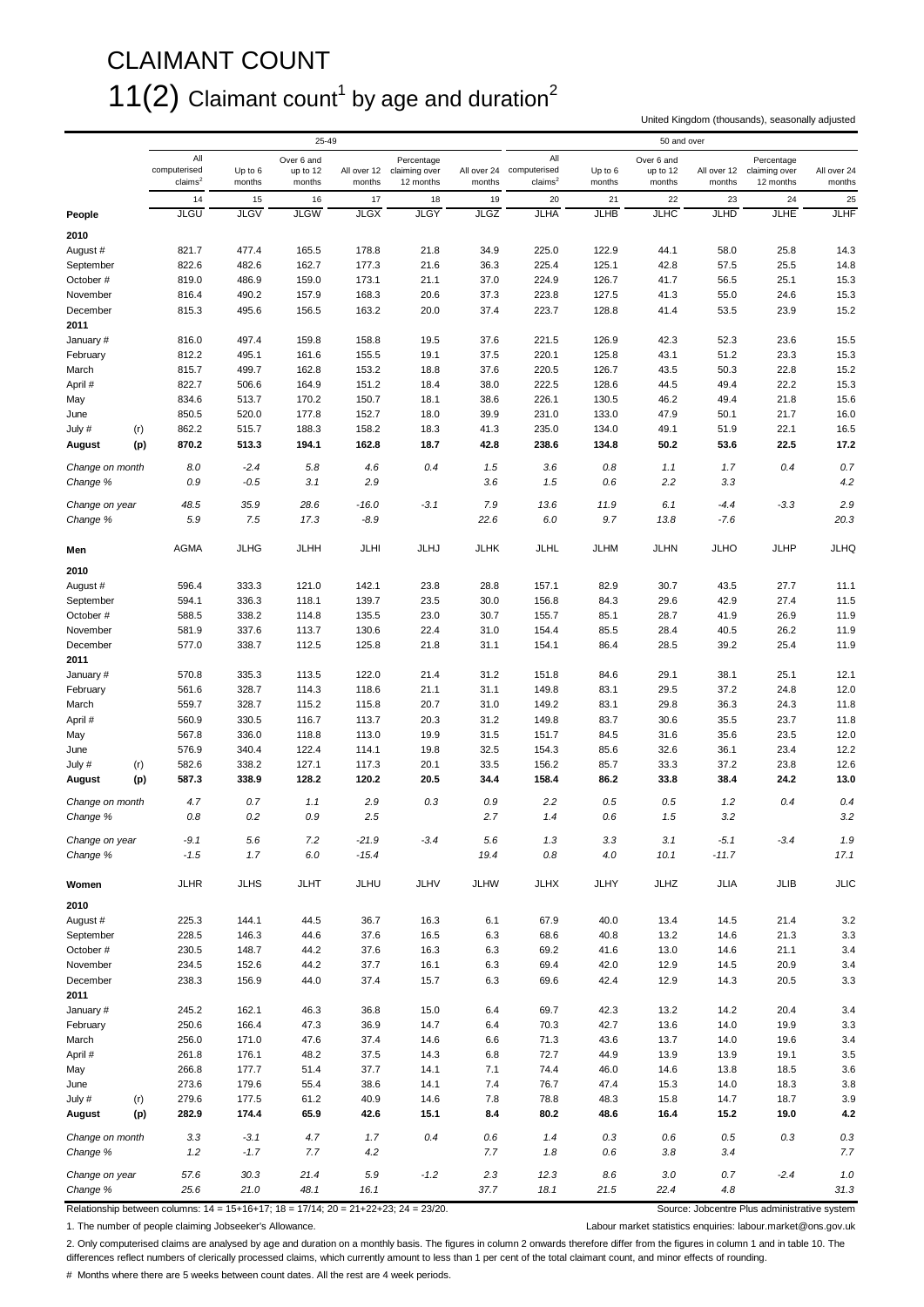### ECONOMIC ACTIVITY AND INACTIVITY

### 12 Economic activity by age United Kingdom (thousands), seasonally adjusted

|        |                                          | All aged    |                   |                |                 |             |                 |                   |                  |
|--------|------------------------------------------|-------------|-------------------|----------------|-----------------|-------------|-----------------|-------------------|------------------|
|        |                                          | 16 & over   | $16 - 64$         | $16 - 17$      | $18 - 24$       | $25 - 34$   | 35 - 49         | $50 - 64$         | $65+$            |
|        |                                          |             | $\overline{2}$    | 3              | $\overline{4}$  | 5           | 6               | $\overline{7}$    | 8                |
|        | <b>Economically active levels</b>        |             |                   |                |                 |             |                 |                   |                  |
|        |                                          |             |                   |                |                 |             |                 |                   |                  |
| People |                                          | <b>MGSF</b> | LF <sub>2</sub> K | YBZL           | <b>YBZO</b>     | <b>YBZR</b> | YBZU            | LF3A              | LFK8             |
|        | May-Jul 2009                             | 31,300      | 30,541            | 632            | 4,138           | 6,685       | 11,496          | 7,590             | 759              |
|        | May-Jul 2010                             | 31,612      | 30,733            | 580            | 4,174           | 6,902       | 11,411          | 7,666             | 879              |
|        | Aug-Oct 2010                             | 31,620      | 30,757            | 578            | 4,157           | 6,924       | 11,413          | 7,684             | 863              |
|        | Nov-Jan 2011                             | 31,677      | 30,759            | 569            | 4,141           | 6,979       | 11,367          | 7,703             | 918              |
|        | Feb-Apr 2011                             | 31,669      | 30,764            | 564            | 4,078           | 7,034       | 11,339          | 7,749             | 905              |
|        | May-Jul 2011                             | 31,679      | 30,796            | 551            | 4,114           | 7,074       | 11,325          | 7,733             | 883              |
|        |                                          |             |                   |                |                 |             |                 |                   |                  |
|        | Change on quarter                        | 11          | 32                | $-13$          | 37              | 39          | $-14$           | $-16$             | $-22$            |
|        | Change %                                 | 0.0         | 0.1               | $-2.4$         | 0.9             | 0.6         | -0.1            | $-0.2$            | $-2.4$           |
|        | Change on year                           | 68          | 63                | $-29$          | $-60$           | 171         | $-87$           | 67                | $\overline{4}$   |
|        | Change %                                 | 0.2         | 0.2               | $-5.0$         | $-1.4$          | 2.5         | $-0.8$          | 0.9               | 0.5              |
|        |                                          |             |                   |                |                 |             |                 |                   |                  |
| Men    |                                          | <b>MGSG</b> | <b>YBSL</b>       | <b>YBZM</b>    | YBZP            | <b>YBZS</b> | <b>YBZV</b>     | YBZY              | <b>YCAE</b>      |
|        | May-Jul 2009                             | 16,955      | 16,497            | 312            | 2,246           | 3,691       | 6,077           | 4,171             | 458              |
|        | May-Jul 2010                             | 17,059      | 16,534            | 281            | 2,224           | 3,813       | 6,012           | 4,203             | 525              |
|        | Aug-Oct 2010                             | 17,078      | 16,557            | 273            | 2,241           | 3,839       | 6,029           | 4,175             | 521              |
|        | Nov-Jan 2011                             | 17,110      | 16,566            | 281            | 2,223           | 3,853       | 6,014           | 4,195             | 544              |
|        | Feb-Apr 2011                             | 17,115      | 16,569            | 267            | 2,215           | 3,862       | 6,020           | 4,205             | 546              |
|        | May-Jul 2011                             | 17,084      | 16,549            | 256            | 2,207           | 3,886       | 6,022           | 4,178             | 535              |
|        |                                          |             |                   |                |                 |             |                 |                   |                  |
|        | Change on quarter                        | $-32$       | $-21$             | $-11$          | -8              | 23          | $\overline{c}$  | $-27$             | $-11$            |
|        | Change %                                 | $-0.2$      | $-0.1$            | $-4.0$         | $-0.4$          | 0.6         | 0.0             | $-0.7$            | $-2.0$           |
|        | Change on year                           | 24          | 14                | $-25$          | $-18$           | 72          | 10              | $-25$             | 10               |
|        | Change %                                 | 0.1         | 0.1               | $-8.8$         | $-0.8$          | 1.9         | 0.2             | $-0.6$            | 1.9              |
|        |                                          |             |                   |                |                 |             |                 |                   |                  |
| Women  |                                          | <b>MGSH</b> | LF2L              | <b>YBZN</b>    | <b>YBZQ</b>     | <b>YBZT</b> | <b>YBZW</b>     | LF3B              | LFK9             |
|        | May-Jul 2009                             | 14,345      | 14,044            | 320            | 1,892           | 2,994       | 5,419           | 3,419             | 301              |
|        | May-Jul 2010                             | 14,553      | 14,199            | 299            | 1,949           | 3,089       | 5,399           | 3,463             | 354              |
|        | Aug-Oct 2010                             | 14,542      | 14,199            | 305            | 1,916           | 3,085       | 5,384           | 3,509             | 342              |
|        | Nov-Jan 2011                             | 14,567      | 14,193            | 287            | 1,918           | 3,125       | 5,354           | 3,508             | 374              |
|        | Feb-Apr 2011                             | 14,553      | 14,195            | 297            | 1,863           | 3,172       | 5,319           | 3,544             | 359              |
|        | May-Jul 2011                             | 14,596      | 14,248            | 294            | 1,908           | 3,188       | 5,303           | 3,555             | 348              |
|        | Change on quarter                        | 43          | 53                | $-3$           | 45              | 16          | $-17$           | 12                | $-11$            |
|        | Change %                                 | 0.3         | 0.4               | $-0.9$         | 2.4             | 0.5         | $-0.3$          | 0.3               | $-3.0$           |
|        |                                          |             |                   |                |                 |             |                 |                   |                  |
|        | Change on year                           | 43<br>0.3   | 49<br>0.3         | $-4$<br>$-1.4$ | $-42$<br>$-2.1$ | 99<br>3.2   | $-97$<br>$-1.8$ | 93<br>2.7         | $-6$<br>$-1.6$   |
|        | Change %                                 |             |                   |                |                 |             |                 |                   |                  |
|        | Economic activity rates (%) <sup>1</sup> |             |                   |                |                 |             |                 |                   |                  |
| People |                                          | <b>MGWG</b> | <b>LF22</b>       | <b>YCAG</b>    | <b>YCAJ</b>     | <b>YCAM</b> | <b>YCAP</b>     | LF <sub>2</sub> C | LFL <sub>2</sub> |
|        |                                          |             |                   |                |                 |             |                 |                   |                  |
|        | May-Jul 2009                             | 63.3        | 76.8              | 40.7           | 71.7            | 84.5        | 85.8            | 68.1              | 7.9              |
|        | May-Jul 2010                             | 63.5        | 76.8              | 38.3           | 71.6            | 85.1        | 85.7            | 68.3              | 9.0              |
|        | Aug-Oct 2010                             | 63.4        | 76.8              | 38.4           | 71.3            | 84.9        | 85.9            | 68.2              | 8.7              |
|        | Nov-Jan 2011                             | 63.4        | 76.7              | 37.9           | 71.0            | 85.1        | 85.7            | 68.2              | 9.3              |
|        | Feb-Apr 2011                             | 63.2        | 76.7              | 37.8           | 69.9            | 85.2        | 85.7            | 68.4              | 9.1              |
|        | May-Jul 2011                             | 63.1        | 76.7              | 37.1           | 70.5            | 85.2        | 85.8            | 68.1              | 8.8              |
|        | Change on quarter                        | $-0.1$      | $0.0\,$           | $-0.7$         | 0.6             | $0.0\,$     | 0.1             | $-0.3$            | $-0.3$           |
|        | Change on year                           | $-0.3$      | $-0.2$            | $-1.2$         | $-1.0$          | 0.1         | 0.1             | $-0.2$            | $-0.1$           |
|        |                                          |             |                   |                |                 |             |                 |                   |                  |
| Men    |                                          | <b>MGWH</b> | <b>MGSP</b>       | <b>YCAH</b>    | <b>YCAK</b>     | <b>YCAN</b> | <b>YCAQ</b>     | <b>MGWQ</b>       | <b>MGWT</b>      |
|        | May-Jul 2009                             | 70.4        | 83.3              | 39.3           | 76.6            | 92.6        | 92.0            | 76.2              | 10.6             |
|        | May-Jul 2010                             | 70.2        | 83.0              | 36.3           | 75.1            | 93.2        | 91.4            | 76.3              | 11.9             |
|        |                                          |             |                   |                |                 |             |                 |                   |                  |
|        | Aug-Oct 2010                             | 70.1        | 83.1              | 35.5           | 75.7            | 93.2        | 91.9            | 75.6              | 11.8             |
|        | Nov-Jan 2011                             | 70.1        | 83.0              | 36.7           | 75.0            | 93.0        | 91.8            | 75.8              | 12.2             |
|        | Feb-Apr 2011                             | 70.0        | 82.9              | 35.0           | 74.7            | 92.7        | 92.1            | 75.8              | 12.2             |
|        | May-Jul 2011                             | 69.7        | 82.7              | 33.7           | 74.5            | 92.6        | 92.3            | 75.1              | 11.9             |
|        | Change on quarter                        | $-0.3$      | $-0.2$            | $-1.3$         | $-0.3$          | $0.0\,$     | $0.2\,$         | $-0.7$            | $-0.3$           |
|        | Change on year                           | $-0.5$      | $-0.3$            | $-2.6$         | $-0.6$          | -0.5        | 0.9             | $-1.3$            | $-0.1$           |
|        |                                          |             |                   |                |                 |             |                 |                   |                  |
| Women  |                                          | <b>MGWI</b> | LF23              | <b>YCAI</b>    | <b>YCAL</b>     | <b>YCAO</b> | <b>YCAR</b>     | LF <sub>2</sub> D | LFL3             |
|        | May-Jul 2009                             | 56.6        | 70.3              | 42.2           | 66.6            | 76.3        | 79.8            | 60.3              | 5.6              |
|        | May-Jul 2010                             | 57.0        | 70.7              | 40.4           | 67.9            | 76.9        | 80.0            | 60.5              | 6.5              |
|        | Aug-Oct 2010                             | 56.9        | 70.6              | 41.5           | 66.8            | 76.4        | 80.0            | 61.2              | 6.3              |
|        | Nov-Jan 2011                             | 56.9        | 70.5              | 39.2           | 66.9            | 77.0        | 79.7            | 61.0              | 6.9              |
|        | Feb-Apr 2011                             | 56.8        | 70.4              | 40.8           | 64.9            | 77.7        | 79.4            | 61.4              | 6.5              |
|        | May-Jul 2011                             | 56.9        | 70.6              | 40.6           | 66.5            | 77.6        | 79.4            | 61.4              | 6.3              |
|        |                                          |             |                   |                |                 |             |                 |                   |                  |
|        | Change on quarter                        | 0.1         | Q.2               | $-0.2$         | 1.6             | 0.0         | $-0.1$          | 0.0               | $-0.2$           |
|        | Change on year                           | $-0.2$      | $0.0\,$           | $0.2\,$        | $-1.4$          | 0.7         | $-0.7$          | $0.9\,$           | $-0.2$           |

Relationship between columns:  $1 = 2+8$ ;  $2=3+4+5+6+7$ .<br>1. Denominator = all persons in the relevant age group.

1. Denominator = all persons in the relevant age group. Labour market statistics enquiries: labour.market@ons.gov.uk

Source: Labour Force Survey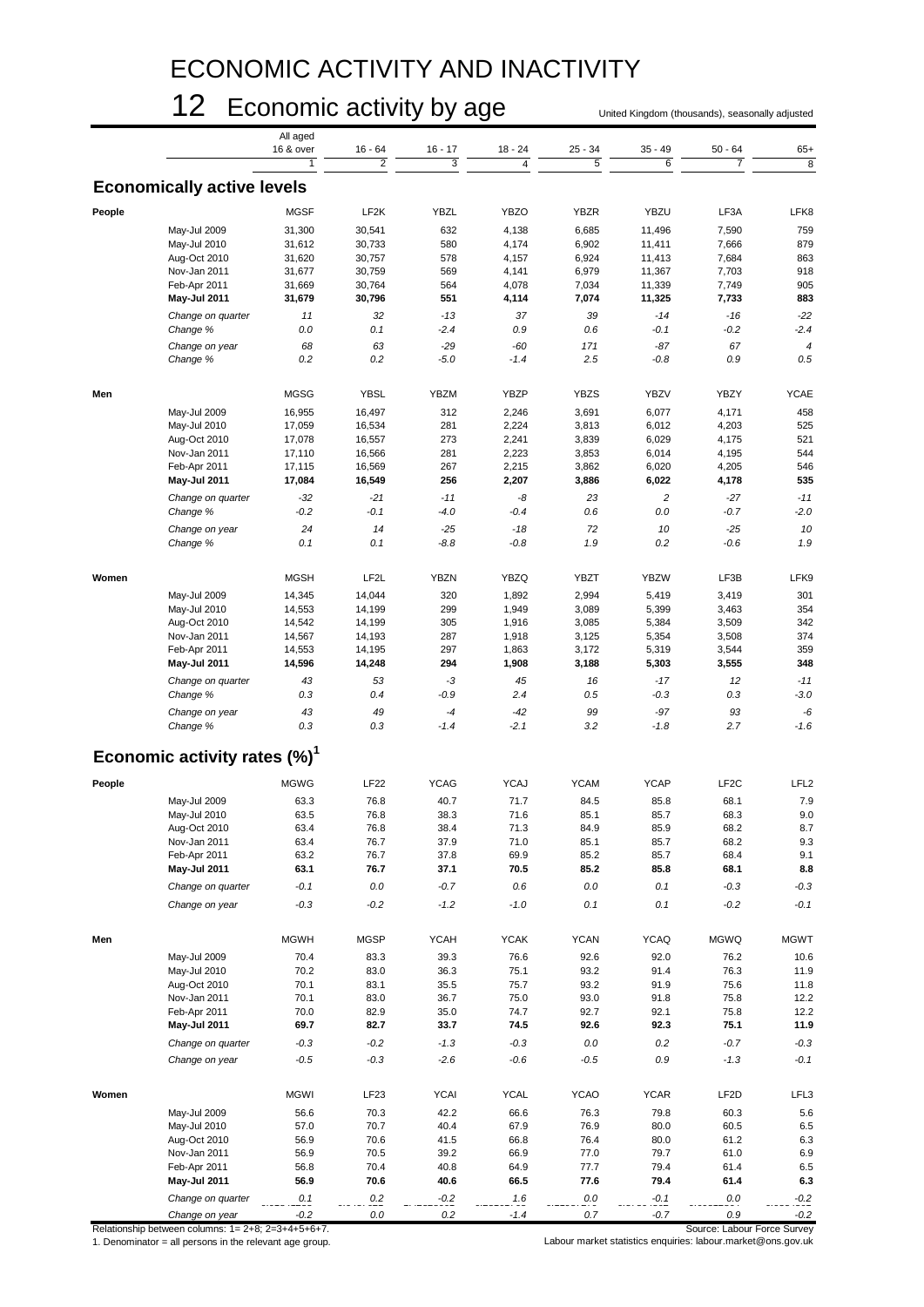### ECONOMIC ACTIVITY AND INACTIVITY 13 Economic inactivity: reasons United Kingdom (thousands), seasonally adjusted

|                               | All aged<br>16-64 |                |                                |                   | Economic inactivity by reason (aged 16 to 64)              |                        |                |                       | Wanting/not wanting a job<br>(aged 16 to 64) |                          |
|-------------------------------|-------------------|----------------|--------------------------------|-------------------|------------------------------------------------------------|------------------------|----------------|-----------------------|----------------------------------------------|--------------------------|
|                               |                   | Student        | Looking after<br>family / home | Temporary<br>sick | Long-term sick                                             | Discouraged            | Retired        | Other                 | Does not want<br>a job                       | Wants a job <sup>1</sup> |
|                               | 1                 | $\overline{2}$ | 3                              | $\overline{4}$    | 5                                                          | 6                      | $\overline{7}$ | 8                     | 9                                            | 10                       |
| People                        | LF <sub>2</sub> M | LF63           | LF65                           | LF67              | LF69                                                       | LFL8                   | LF6B           | LF6D                  | LFL9                                         | LFM <sub>2</sub>         |
| May-Jul 2009                  | 9,237             | 2,147          | 2,362                          | 175               | 2,142                                                      | 69                     | 1,522          | 820                   | 6,970                                        | 2,267                    |
| May-Jul 2010                  | 9,267             | 2,210          | 2,285                          | 176               | 2,214                                                      | 67                     | 1,506          | 809                   | 6,914                                        | 2,354                    |
| Aug-Oct 2010                  | 9,288             | 2,222          | 2,259                          | 176               | 2,200                                                      | 67                     | 1,534          | 830                   | 6,923                                        | 2,365                    |
| Nov-Jan 2011<br>Feb-Apr 2011  | 9,329<br>9,368    | 2,210<br>2,290 | 2,292<br>2,303                 | 165<br>171        | 2,183<br>2,164                                             | 78<br>84               | 1,562<br>1,543 | 839<br>813            | 6,969<br>7,049                               | 2,360<br>2,319           |
| <b>May-Jul 2011</b>           | 9,380             | 2,244          | 2,349                          | 166               | 2,161                                                      | 78                     | 1,575          | 807                   | 7,032                                        | 2,348                    |
| Change on quarter             | 11                | $-46$          | 46                             | $-5$              | -3                                                         | -6                     | 32             | -6                    | $-18$                                        | 29                       |
| Change %                      | 0.1               | $-2.0$         | 2.0                            | $-3.2$            | $-0.1$                                                     | $-7.1$                 | 2.1            | $-0.8$                | $-0.3$                                       | 1.2                      |
| Change on year<br>Change %    | 112<br>1.2        | 34<br>1.5      | 64<br>2.8                      | $-10$<br>$-5.7$   | $-53$<br>$-2.4$                                            | 12<br>17.4             | 68<br>4.5      | $-2$<br>$-0.2$        | 118<br>1.7                                   | -6<br>$-0.2$             |
| Men                           | <b>YBSO</b>       | <b>BEEX</b>    | <b>BEAQ</b>                    | <b>BEDI</b>       | <b>BEDL</b>                                                | <b>YCFP</b>            | <b>BEDR</b>    | <b>BEDU</b>           | <b>YBWA</b>                                  | <b>YBWD</b>              |
| May-Jul 2009                  | 3,298             | 1,083          | 209                            | 79                | 1,119                                                      | 35                     | 425            | 347                   | 2,355                                        | 943                      |
| May-Jul 2010                  | 3,376             | 1,118          | 205                            | 91                | 1,136                                                      | 41                     | 447            | 338                   | 2,332                                        | 1,044                    |
| Aug-Oct 2010                  | 3,377             | 1,110          | 197                            | 78                | 1,138                                                      | 34                     | 469            | 350                   | 2,345                                        | 1,032                    |
| Nov-Jan 2011                  | 3,391             | 1,092          | 197                            | 70                | 1,160                                                      | 48                     | 468            | 357                   | 2,387                                        | 1,004                    |
| Feb-Apr 2011                  | 3,412             | 1,143          | 198                            | 79                | 1,142                                                      | 48                     | 460            | 342                   | 2,425                                        | 987                      |
| <b>May-Jul 2011</b>           | 3,457             | 1,157          | 205                            | 75                | 1,155                                                      | 45                     | 485            | 334                   | 2,456                                        | 1,001                    |
| Change on quarter             | 45                | 13             | $\overline{7}$                 | $-4$              | 13                                                         | $-2$                   | 25             | -8                    | 30                                           | 14                       |
| Change %                      | 1.3               | 1.2            | 3.5                            | $-5.0$            | 1.1                                                        | -4.6                   | 5.4            | $-2.2$                | 1.2                                          | 1.5                      |
| Change on year<br>Change %    | 81<br>2.4         | 39<br>3.5      | 0<br>$-0.1$                    | $-16$<br>$-17.6$  | 20<br>1.7                                                  | $\overline{4}$<br>10.4 | 38<br>8.4      | $-4$<br>-1.1          | 124<br>5.3                                   | $-43$<br>$-4.1$          |
| Women                         | LF <sub>2N</sub>  | <b>LF64</b>    | <b>LF66</b>                    | <b>LF68</b>       | LF6A                                                       | LFM3                   | LF6C           | LF6E                  | LFM4                                         | LFM <sub>5</sub>         |
| May-Jul 2009                  | 5,940             | 1,063          | 2,154                          | 96                | 1,023                                                      | 34                     | 1,096          | 474                   | 4,615                                        | 1,325                    |
| May-Jul 2010                  | 5,891             | 1,093          | 2,080                          | 85                | 1,079                                                      | 26                     | 1,059          | 471                   | 4,582                                        | 1,309                    |
| Aug-Oct 2010                  | 5,912             | 1,111          | 2,062                          | 97                | 1,062                                                      | 33                     | 1,065          | 480                   | 4,578                                        | 1,333                    |
| Nov-Jan 2011                  | 5,938             | 1,118          | 2,096                          | 96                | 1,023                                                      | 30                     | 1,094          | 482                   | 4,581                                        | 1,356                    |
| Feb-Apr 2011                  | 5,956             | 1,147          | 2,105                          | 92                | 1,021                                                      | 37                     | 1,083          | 471                   | 4,624                                        | 1,332                    |
| <b>May-Jul 2011</b>           | 5,923<br>$-34$    | 1,087<br>-60   | 2,144<br>39                    | 91<br>$-1$        | 1,006<br>$-16$                                             | 33<br>$-4$             | 1,090<br>7     | 473                   | 4,576<br>-48                                 | 1,347<br>14              |
| Change on quarter<br>Change % | $-0.6$            | $-5.2$         | 1.9                            | $-1.6$            | $-1.5$                                                     | $-10.4$                | 0.6            | $\mathbf{1}$<br>0.2   | $-1.0$                                       | 1.1                      |
| Change on year<br>Change %    | 31<br>0.5         | -5<br>$-0.5$   | 64<br>3.1                      | 6<br>7.2          | $-73$<br>$-6.8$                                            | $\overline{7}$<br>28.6 | 31<br>2.9      | $\overline{c}$<br>0.4 | -6<br>$-0.1$                                 | 37<br>2.9                |
|                               |                   |                |                                |                   |                                                            |                        |                |                       |                                              |                          |
|                               |                   |                |                                |                   | Percentage of economically inactive aged from 16 to 64 (%) |                        |                |                       |                                              |                          |
| People                        | LF6V              | LF6X           | LF6Z                           | LF73              | <b>LF75</b>                                                | LF77                   | <b>LF79</b>    | LF7B                  | LF7D                                         | LF7F                     |
| May-Jul 2009                  | 100               | 23.2           | 25.6                           | 1.9               | 23.2                                                       | 0.7                    | 16.5           | 8.9                   | 75.5                                         | 24.5                     |
| May-Jul 2010                  | 100               | 23.9           | 24.7                           | 1.9               | 23.9                                                       | 0.7                    | 16.3           | 8.7                   | 74.6                                         | 25.4                     |
| Aug-Oct 2010                  | 100               | 23.9           | 24.3                           | 1.9               | 23.7                                                       | 0.7                    | 16.5           | 8.9                   | 74.5                                         | 25.5                     |
| Nov-Jan 2011                  | 100               | 23.7           | 24.6                           | 1.8               | 23.4                                                       | 0.8                    | 16.7           | 9.0                   | 74.7                                         | 25.3                     |
| Feb-Apr 2011<br>May-Jul 2011  | 100<br>100        | 24.4<br>23.9   | 24.6<br>25.0                   | 1.8<br>1.8        | 23.1<br>23.0                                               | 0.9<br>0.8             | 16.5<br>16.8   | 8.7<br>8.6            | 75.2<br>75.0                                 | 24.8<br>25.0             |
| Men                           | <b>BEBP</b>       | <b>BEEH</b>    | <b>BEEK</b>                    | <b>BEEN</b>       | <b>BEEQ</b>                                                | <b>BEET</b>            | <b>BEEW</b>    | <b>BEEZ</b>           | <b>BEAS</b>                                  | <b>BEGT</b>              |
| May-Jul 2009                  | 100               | 32.8           | 6.3                            | 2.4               | 33.9                                                       | 1.1                    | 12.9           | 10.5                  | 71.4                                         | 28.6                     |
| May-Jul 2010                  | 100               | 33.1           | 6.1                            | 2.7               | 33.6                                                       | 1.2                    | 13.2           | 10.0                  | 69.1                                         | 30.9                     |
| Aug-Oct 2010                  | 100               | 32.9           | 5.8                            | 2.3               | 33.7                                                       | 1.0                    | 13.9           | 10.4                  | 69.4                                         | 30.6                     |
| Nov-Jan 2011                  | 100               | 32.2           | 5.8                            | 2.1               | 34.2                                                       | 1.4                    | 13.8           | 10.5                  | 70.4                                         | 29.6                     |
| Feb-Apr 2011                  | 100               | 33.5           | 5.8                            | 2.3               | 33.5                                                       | 1.4                    | 13.5           | 10.0                  | 71.1                                         | 28.9                     |
| May-Jul 2011                  | 100               | 33.5           | 5.9                            | $2.2\,$           | 33.4                                                       | 1.3                    | 14.0           | 9.7                   | 71.0                                         | 29.0                     |
| Women                         | LF6W              | LF6Y           | <b>LF72</b>                    | <b>LF74</b>       | <b>LF76</b>                                                | LF78                   | LF7A           | LF7C                  | LF7E                                         | LF7G                     |
| May-Jul 2009                  | 100               | 17.9           | 36.3                           | 1.6               | 17.2                                                       | 0.6                    | 18.5           | 8.0                   | 77.7                                         | 22.3                     |
| May-Jul 2010                  | 100               | 18.5           | 35.3                           | 1.4               | 18.3                                                       | 0.4                    | 18.0           | 8.0                   | 77.8                                         | 22.2                     |
| Aug-Oct 2010<br>Nov-Jan 2011  | 100<br>100        | 18.8<br>18.8   | 34.9<br>35.3                   | 1.6<br>1.6        | 18.0<br>17.2                                               | 0.6<br>0.5             | 18.0<br>18.4   | 8.1<br>8.1            | 77.4<br>77.2                                 | 22.6<br>22.8             |
| Feb-Apr 2011                  | 100               | 19.3           | 35.3                           | 1.5               | 17.1                                                       | 0.6                    | 18.2           | 7.9                   | 77.6                                         | 22.4                     |
| <b>May-Jul 2011</b>           | 100               | 18.4           | 36.2                           | 1.5               | 17.0                                                       | 0.6                    | 18.4           | 8.0                   | 77.3                                         | 22.7                     |

Relationship between columns : 1=2+3+4+5+6+7+8; 1=9+10. Source: Labour Force Survey

Labour market statistics enquiries: labour.market@ons.gov.uk

1. This series comprises those who say they would like a regular paid job, but who do not meet the internationally agreed definition of unemployment because they have not been looking for work in the last four weeks and/or they were unable to start working within two weeks.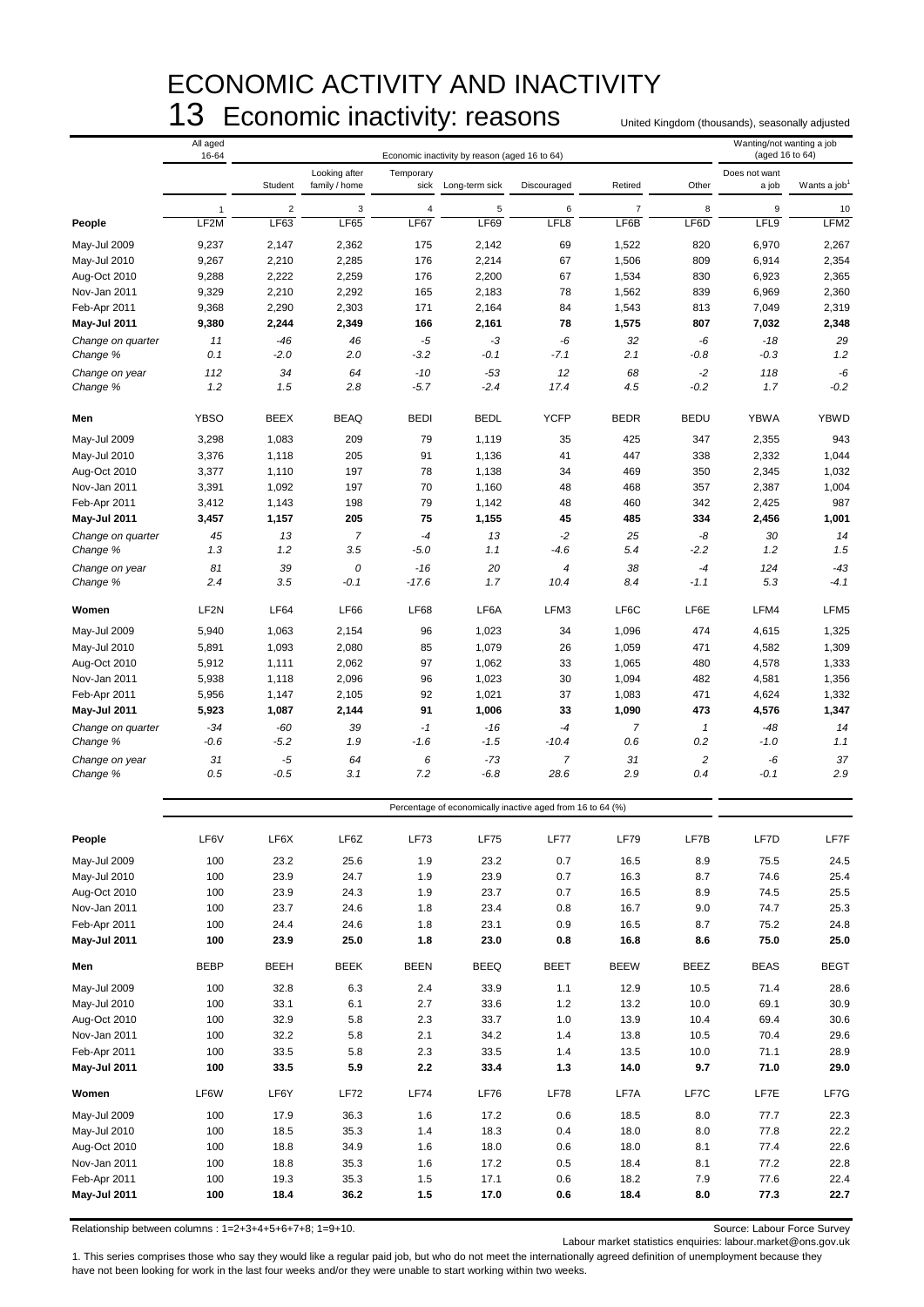### ECONOMIC ACTIVITY AND INACTIVITY

### 14 Educational status, economic activity and inactivity of people aged from 16 to 24

|                | May to July 2011 |                           |                   |                            |                          |                |                |                                               |                          | United Kingdom (thousands) seasonally adjusted |                |                                               |                          |
|----------------|------------------|---------------------------|-------------------|----------------------------|--------------------------|----------------|----------------|-----------------------------------------------|--------------------------|------------------------------------------------|----------------|-----------------------------------------------|--------------------------|
|                |                  |                           | All aged 16 to 24 |                            |                          |                |                | In full-time education (FTE)                  |                          |                                                |                | Not in full-time education (FTE) <sup>1</sup> |                          |
|                |                  | Total                     | Employed          | Unemployed                 | Economically<br>inactive | Total          |                | Employed <sup>2</sup> Unemployed <sup>2</sup> | Economically<br>inactive | Total                                          | Employed       | Unemployed                                    | Economically<br>inactive |
|                |                  | $\mathbf{1}$              | $\overline{2}$    | 3                          | $\overline{4}$           | 5              | 6              | $\overline{7}$                                | 8                        | 9                                              | 10             | 11                                            | 12                       |
| Levels         |                  |                           |                   |                            |                          |                |                |                                               |                          |                                                |                |                                               |                          |
| People         |                  |                           |                   |                            |                          |                |                |                                               |                          |                                                |                |                                               |                          |
|                | 16-17            | 1,485                     | 347               | 203                        | 934                      | 1,230          | 256            | 133                                           | 842                      | 255                                            | 92             | 71                                            | 92                       |
|                | 18-24<br>16-24   | 5,833<br>7,318            | 3,345<br>3,692    | 769<br>973                 | 1,718<br>2,653           | 1,775<br>3,005 | 579<br>835     | 131<br>264                                    | 1,065<br>1,907           | 4,058<br>4,312                                 | 2,766<br>2,857 | 638<br>709                                    | 653<br>746               |
| Men            |                  |                           |                   |                            |                          |                |                |                                               |                          |                                                |                |                                               |                          |
|                | $16 - 17$        | 760                       | 150               | 106                        | 504                      | 611            | 103            | 58                                            | 450                      | 149                                            | 47             | 48                                            | 54                       |
|                | 18-24            | 2,964                     | 1,754             | 452                        | 757                      | 877            | 244            | 69                                            | 563                      | 2,087                                          | 1,510          | 383                                           | 194                      |
|                | 16-24            | 3,724                     | 1,905             | 559                        | 1,261                    | 1,488          | 347            | 127                                           | 1,013                    | 2,236                                          | 1,557          | 431                                           | 248                      |
| Women          |                  |                           |                   |                            |                          |                |                |                                               |                          |                                                |                |                                               |                          |
|                | 16-17            | 725                       | 197               | 97                         | 430                      | 619            | 153            | 75                                            | 392                      | 105                                            | 44             | 23                                            | 38                       |
|                | 18-24<br>16-24   | 2,869<br>3,594            | 1,591<br>1,788    | 317<br>414                 | 961<br>1,392             | 898<br>1,518   | 335<br>488     | 62<br>136                                     | 502<br>894               | 1,971<br>2,076                                 | 1,256<br>1,300 | 255<br>278                                    | 460<br>498               |
|                |                  |                           |                   |                            |                          |                |                |                                               |                          |                                                |                |                                               |                          |
| People         |                  | <b>Changes on quarter</b> |                   |                            |                          |                |                |                                               |                          |                                                |                |                                               |                          |
|                | $16 - 17$        | -7                        | $-14$             | $\boldsymbol{\mathcal{I}}$ | 6                        | $\mathbf{1}$   | $-19$          | -8                                            | 28                       | -8                                             | $\sqrt{5}$     | 9                                             | $-22$                    |
|                | 18-24            | 0                         | $-40$             | $77\,$                     | $-36$                    | $-79$          | $-10$          | $-5$                                          | $-63$                    | 79                                             | $-30$          | 82                                            | 27                       |
|                | 16-24            | -7                        | $-55$             | 78                         | $-30$                    | $-77$          | $-29$          | $-13$                                         | $-35$                    | 71                                             | $-25$          | 91                                            | 5                        |
| Men            |                  |                           |                   |                            |                          |                |                |                                               |                          |                                                |                |                                               |                          |
|                | $16 - 17$        | -4                        | $-11$             | $\boldsymbol{\mathcal{I}}$ | $\overline{7}$           | -4             | $-12$          | -8                                            | 15                       | $\mathbf{1}$                                   | 0              | 8                                             | -8                       |
|                | 18-24<br>16-24   | 0<br>-3                   | $-36$<br>$-47$    | 28<br>28                   | 9<br>16                  | -19<br>$-23$   | $-16$<br>$-28$ | $^{\text{{\small -4}}}$<br>$-11$              | $\mathbf{1}$<br>16       | 19<br>20                                       | $-20$<br>$-20$ | 31<br>40                                      | 8<br>0                   |
| Women          |                  |                           |                   |                            |                          |                |                |                                               |                          |                                                |                |                                               |                          |
|                | $16 - 17$        | -3                        | $-3$              | 0                          | $-1$                     | 5              | $-7$           | 0                                             | 13                       | -9                                             | 5              | $\mathbf{1}$                                  | $-14$                    |
|                | 18-24            | 0                         | $-5$              | 49                         | $-45$                    | $-60$          | 6              | $-1$                                          | $-64$                    | 60                                             | $-10$          | 51                                            | 19                       |
|                | 16-24            | -4                        | $-7$              | 50                         | $-46$                    | $-55$          | $-2$           | $-2$                                          | $-51$                    | 51                                             | -5             | 51                                            | 5                        |
| Rates $(\%)^3$ |                  |                           |                   |                            |                          |                |                |                                               |                          |                                                |                |                                               |                          |
| People         |                  |                           |                   |                            |                          |                |                |                                               |                          |                                                |                |                                               |                          |
|                | $16 - 17$        |                           | 23.4              | 36.9                       | 62.9                     |                | 20.8           | 34.2                                          | 68.4                     |                                                | 36.0           | 43.5                                          | 36.2                     |
|                | 18-24<br>16-24   |                           | 57.3<br>50.5      | 18.7<br>20.8               | 29.5<br>36.2             |                | 32.6<br>27.8   | 18.4<br>24.0                                  | 60.0<br>63.4             |                                                | 68.2<br>66.3   | 18.8<br>19.9                                  | 16.1<br>17.3             |
| Men            |                  |                           |                   |                            |                          |                |                |                                               |                          |                                                |                |                                               |                          |
|                | $16 - 17$        |                           | 19.8              | 41.4                       | 66.3                     |                | 16.8           | 36.1                                          | 73.6                     |                                                | 31.7           | 50.4                                          | 36.0                     |
|                | 18-24            |                           | 59.2              | 20.5                       | 25.5                     |                | 27.9           | 22.1                                          | 64.2                     |                                                | 72.3           | 20.2                                          | 9.3                      |
|                | 16-24            |                           | 51.1              | 22.7                       | 33.9                     |                | 23.3           | 26.8                                          | 68.1                     |                                                | 69.6           | 21.7                                          | 11.1                     |
| Women          |                  |                           |                   |                            |                          |                |                |                                               |                          |                                                |                |                                               |                          |
|                | $16 - 17$        |                           | 27.2              | 33.0                       | 59.4                     |                | 24.7           | 32.8                                          | 63.3                     |                                                | 42.1           | 33.7                                          | 36.4                     |
|                | 18-24<br>16-24   |                           | 55.4<br>49.8      | 16.6<br>18.8               | 33.5<br>38.7             |                | 37.3<br>32.1   | 15.5<br>21.8                                  | 55.9<br>58.9             |                                                | 63.7<br>62.6   | 16.9<br>17.6                                  | 23.3<br>24.0             |
|                |                  | <b>Changes on quarter</b> |                   |                            |                          |                |                |                                               |                          |                                                |                |                                               |                          |
| People         |                  |                           |                   |                            |                          |                |                |                                               |                          |                                                |                |                                               |                          |
|                | $16 - 17$        |                           | $-0.8$            | 1.0                        | 0.7                      |                | $-1.6$         | 0.3                                           | 2.2                      |                                                | 3.0            | 1.9                                           | $-7.2$                   |
|                | 18-24            |                           | $-0.7$            | $1.7\,$                    | $-0.6$                   |                | $0.8\,$        | $-0.3$                                        | $-0.9$                   |                                                | $-2.1$         | 2.2                                           | 0.4                      |
|                | 16-24            |                           | $-0.7$            | 1.6                        | $-0.4$                   |                | $-0.3$         | $-0.3$                                        | $0.5\,$                  |                                                | $-1.7$         | 2.2                                           | $-0.2$                   |
| Men            | $16 - 17$        |                           | $-1.4$            | 1.9                        | 1.3                      |                | $-1.8$         | $-0.4$                                        | 3.0                      |                                                | 0.0            | 4.6                                           | $-5.4$                   |
|                | 18-24            |                           | $-1.2$            | 1.3                        | 0.3                      |                | $-1.2$         | $0.2\,$                                       | 1.5                      |                                                | $-1.6$         | 1.5                                           | $0.3\,$                  |
|                | 16-24            |                           | $-1.2$            | 1.3                        | 0.5                      |                | $-1.5$         | $-0.2$                                        | 2.1                      |                                                | $-1.5$         | 1.8                                           | $-0.1$                   |
| Women          |                  |                           |                   |                            |                          |                |                |                                               |                          |                                                |                |                                               |                          |
|                | $16 - 17$        |                           | $-0.2$            | 0.3                        | 0.2                      |                | $-1.4$         | $0.9\,$                                       | 1.6                      |                                                | 7.4            | $-2.0$                                        | $-9.5$                   |
|                | 18-24            |                           | $-0.2$            | 2.3                        | $-1.6$                   |                | 2.9            | $-0.5$                                        | $-3.2$                   |                                                | $-2.5$         | 3.0                                           | 0.3                      |
|                | 16-24            |                           | $-0.2$            | 1.9                        | $-1.2$                   |                | 1.0            | $-0.1$                                        | $-1.2$                   |                                                | $-1.8$         | 2.8                                           | $-0.4$                   |

Relationship between columns: 1=5+9; 2=6+10; 3=7+11; 4=8+12. Source: Labour Force Survey

Labour market statistics enquiries: labour.market@ons.gov.uk

1. Not in full-time education includes people in part-time education and/or some form of training. Estimates of the number of young people who are not in employment, education or training ("NEET") cannot therefore be derived from this table.

2. People in full-time education are employed if they have a part-time job or unemployed if they are looking for part-time employment.

3. Denominator = all persons in the relevant age group for economically active, total in employment and economically inactive; economically active for unemployment.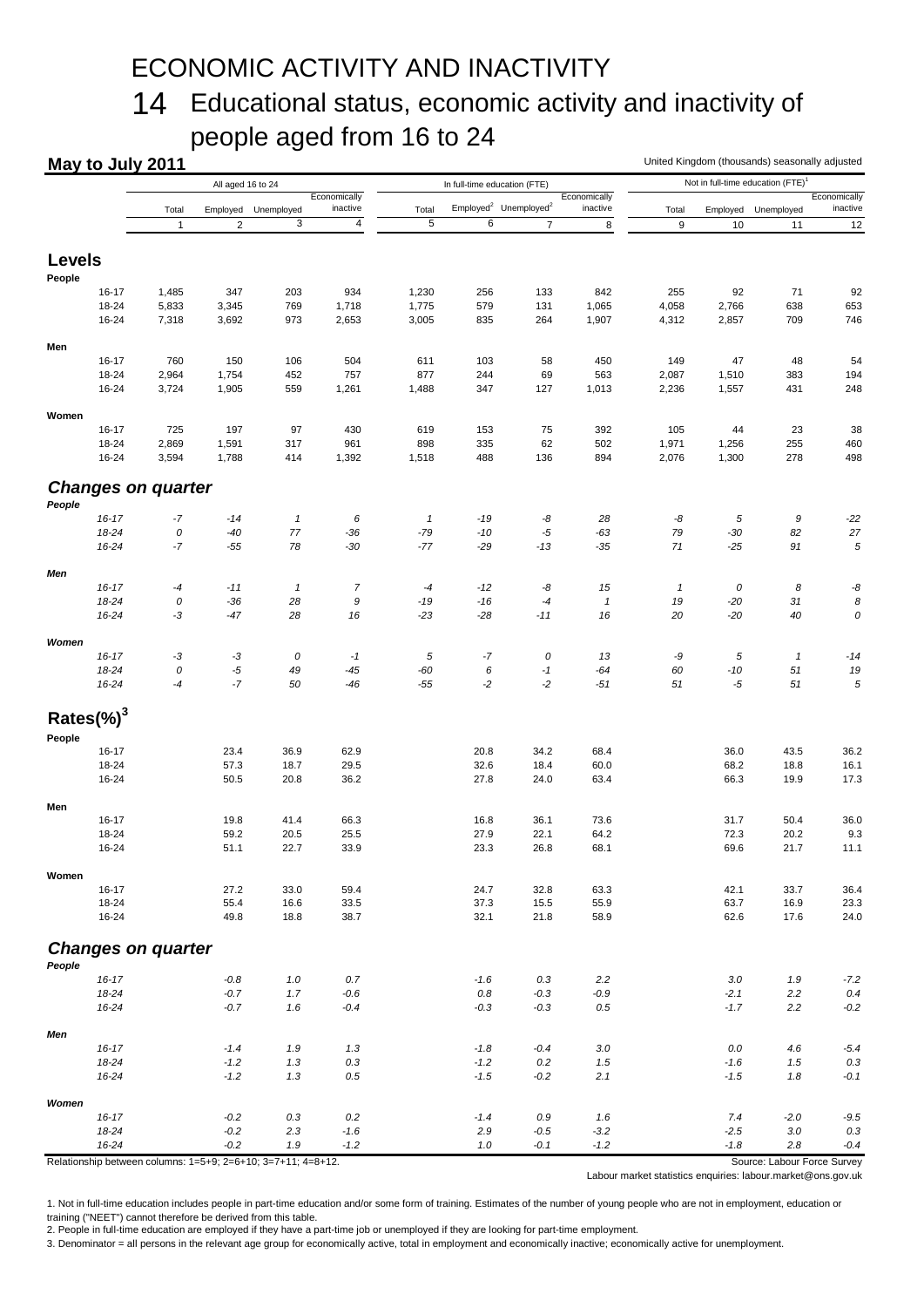### EARNINGS, PRODUCTIVITY & UNIT WAGE COSTS 15 Average Weekly Earnings - total pay<sup>1</sup>

Standard Industrial Classification (2007) Great Britain, seasonally adjusted **Single** month 3 month average<sup>3</sup> **Single** month 3 month average<sup>3</sup> **Single** month 3 month average<sup>3</sup> KAB9 KAC2 KAC3 KAC4 KAC5 KAC6 KAC7 KAC8 KAC9 Jul 09 441 0.3 0.7 439 -0.4 0.1 452 3.3 3.3 May 10 (r) 450 1.5 2.5 446 1.1 1.7 459 2.5 3.5 Jun 10 (r) 448 0.8 1.1 443 0.0 0.3 465 3.5 3.1 Jul 10 (r) 451 2.2 1.5 447 1.8 1.0 463 2.4 2.8 Aug 10 451 2.1 1.7 448 1.9 1.2 (r) 464 2.2 2.7 (r) Sep 10 453 2.2 2.2 (r) 449 2.0 1.9 467 2.4 2.3 Oct 10 452 2.0 2.1 449 2.0 2.0 468 2.6 2.4 Nov 10 454 2.1 2.1 450 2.0 2.0 470 2.4 2.5 Dec 10 455 1.2 1.8 448 1.1 1.7 467 2.2 2.4 Jan 11 456 3.9 2.4 452 4.2 2.4 472 2.4 2.3 Feb 11 449 1.5 2.2 452 0.9 2.0 472 2.2 2.3 Mar 11 477 2.0 2.4 465 1.8 2.3 476 2.2 2.3 Apr 11 459 2.5 2.0 456 2.6 1.8 473 2.2 2.2 May 11 (r) 461 2.5 2.3 457 2.5 2.3 468 2.1 2.1 Jun 11 (r) 462 3.1 2.7 459 3.7 2.9 476 2.3 2.2 **Jul 11 (p) 464 2.9 2.8 460 3.0 3.1 476 2.8 2.4** Single month 3 month average **Single** month 3 month average **Single** month 3 month average K5BZ K5C2 K5C3 K5C4 K5C5 K5C6 KAD8 KAD9 KAE2 Jul 09 429 0.8 1.1 558 -0.2 0.3 449 2.4 3.0 May 10 435 1.0 2.0 581 4.6 4.8 451 1.0 1.9 Jun 10 (r) 434 0.7 0.8 567 -0.1 1.5 458 2.2 1.7 Jul 10 (r) 436 1.6 1.1 576 3.1 2.5 457 1.9 1.7 Aug 10 438 2.1 1.5 (r) 579 3.5 2.2 (r) 458 1.8 1.9 Sep 10 441 2.3 2.0 586 4.7 3.8 461 2.2 2.0 Oct 10 441 2.4 2.2 587 4.5 4.3 462 2.3 2.1 Nov 10 442 2.5 2.4 589 4.0 4.4 463 2.3 2.3 Dec 10 439 1.7 2.2 583 2.2 3.6 461 2.1 2.2 Jan 11 439 4.2 2.8 585 10.4 5.4 465 2.4 2.3 Feb 11 442 1.3 2.4 600 1.8 4.6 465 2.0 2.2 Mar 11 454 2.6 2.7 609 6.7 6.1 465 2.3 2.2 Apr 11 447 3.0 2.3 605 5.5 4.6 464 1.8 2.1 May 11 447 (r) 2.7 2.8 606 4.3 5.5 458 1.7 1.9 Jun 11 (r) 450 3.7 3.1 614 8.2 6.0 464 1.3 1.6 **Jul 11 (p) 449 3.2 3.2 613 6.5 6.3 465 1.8 1.6** iole Economy  $(100\%)^2$ rivate secto<sup>-</sup>  $(78%)<sup>2 4 5</sup>$ ublic sect  $(22\%)^{245}$ Weekly Earnings (£) % changes year on year Weekly Earnings (£) % changes year on year % changes year on year % changes year on year Public sector excluding financial services  $(22\%)^2$ <sup>5</sup> Weekh Earnings (f) Weekly Earnings (£) % changes year on year Weekly Earnings (£) Weekly % changes year on year Weekly % changes year on year Weekly % changes year on year Manufacturing, SIC 2007 section C  $(9\%)^2$  Construction, SIC 2007 section F (5%)<sup>2</sup> Wholesaling, retailing, hotels & restaurants, SIC 2007 sections G & I (23%)<sup>2</sup> Services, SIC 2007 sections G-S (85%)<sup>2</sup> Finance and business services,  $SIC$  2007 sections  $K-N$  (20%)<sup>2</sup> **Weekly** Earnings (£) % changes year on year

|               |     | Weekly       | % changes year on year |                                 | Weekly       |                 | % changes year on year          |              | Weekly<br>% changes year on year |                                 |
|---------------|-----|--------------|------------------------|---------------------------------|--------------|-----------------|---------------------------------|--------------|----------------------------------|---------------------------------|
|               |     | Earnings (£) | Single<br>month        | 3 month<br>average <sup>3</sup> | Earnings (£) | Single<br>month | 3 month<br>average <sup>3</sup> | Earnings (£) | Single<br>month                  | 3 month<br>average <sup>3</sup> |
|               |     | K5CA         | K5CB                   | K5CC                            | K5CD         | K5CE            | K5CF                            | K5CG         | K5CH                             | K <sub>5Cl</sub>                |
| <b>Jul 09</b> |     | 497          | $-0.7$                 | 0.0                             | 533          | 0.1             | $-0.2$                          | 289          | 1.3                              | 0.8                             |
| May 10        |     | 521          | 4.3                    | 5.6                             | 536          | 0.6             | 1.9                             | 292          | 1.2                              | 4.7                             |
| <b>Jun 10</b> | (r) | 519          | 3.2                    | 3.8                             | 532          | 1.2             | 0.5                             | 293          | 1.6                              | 2.1                             |
| <b>Jul 10</b> | (r) | 522          | 4.9                    | 4.1                             | 529          | $-0.7$          | 0.3                             | 295          | 2.2                              | 1.6                             |
| Aug 10        |     | 525          | 4.2                    | 4.1                             | 531          | $-1.8$          | $-0.5(r)$                       | 295          | 1.9                              | 1.9                             |
| Sep 10        |     | 526          | 3.9                    | 4.3                             | 532          | 0.1             | $-0.8$                          | 295          | 1.6                              | 1.9                             |
| Oct 10        |     | 526          | 3.9                    | 4.0                             | 528          | $-2.1$          | $-1.3$                          | 295          | 1.2                              | 1.5                             |
| Nov 10        |     | 525          | 2.9                    | 3.5                             | 529          | $-2.2$          | $-1.4$                          | 295          | 1.2                              | 1.3                             |
| Dec 10        |     | 523          | 1.3                    | 2.7                             | 516          | $-4.7$          | $-3.0$                          | 295          | 1.1                              | 1.2                             |
| Jan 11        |     | 529          | 2.3                    | 2.1                             | 541          | $-0.5$          | $-2.5$                          | 297          | 1.2                              | 1.2                             |
| Feb 11        |     | 520          | 0.1                    | 1.2                             | 548          | 1.4             | $-1.3$                          | 295          | $-0.9$                           | 0.5                             |
| Mar 11        |     | 544          | 0.2                    | 0.9                             | 555          | $-1.6$          | $-0.3$                          | 302          | $-3.6$                           | $-1.2$                          |
| Apr 11        |     | 529          | 1.6                    | 0.6                             | 533          | $-0.9$          | $-0.4$                          | 298          | 0.8                              | $-1.3$                          |
| May 11        |     | 528          | 1.3                    | 1.0                             | 539          | 0.5             | $-0.7$                          | 300          | 2.7                              | $-0.1$                          |
| Jun 11        | (r) | 531          | 2.1                    | 1.7                             | 544          | 2.4             | 0.7                             | 302          | 3.1                              | 2.2                             |
| <b>Jul 11</b> | (p) | 530          | 1.7                    | 1.7                             | 543          | 2.5             | 1.8                             | 301          | 2.0                              | 2.6                             |

1. Estimates of total pay include bonuses but exclude arrears of pay.

Source: Monthly Wages & Salaries Survey

2. The figure in brackets is the percentage of whole economy employment in that sector or industry for the latest time period.

3. The three month average figures are the changes in the average seasonally adjusted values for the three months ending with the relevant month compared with the same period a year earlier.

4. From July 2009 Royal Bank of Scotland Group plc and Lloyds Banking Group plc are classified to the public sector; previously they are in the private sector.

5. From June 2010 English sixth form colleges are classified to the public sector; previously they are in the private sector.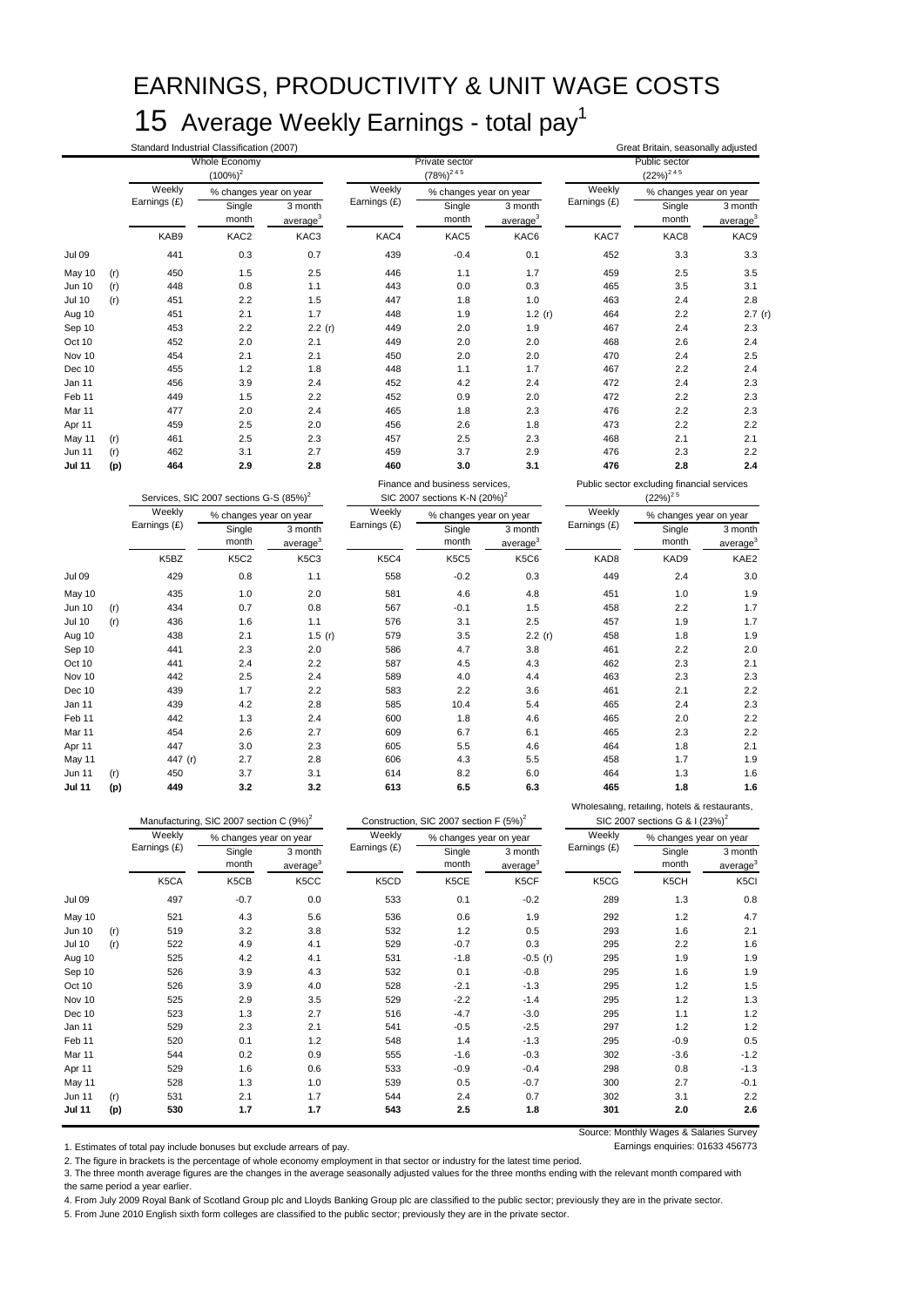### EARNINGS, PRODUCTIVITY & UNIT WAGE COSTS 15(1) Average Weekly Earnings - bonus pay

|                  |            |                               | Standard Industrial Classification (2007)           |                               |              |                                                    |                               |                         | Great Britain, seasonally adjusted            |                      |
|------------------|------------|-------------------------------|-----------------------------------------------------|-------------------------------|--------------|----------------------------------------------------|-------------------------------|-------------------------|-----------------------------------------------|----------------------|
|                  |            |                               | Whole Economy                                       |                               |              | Private sector                                     |                               |                         | Public sector<br>$(22\%)^{1.3.4}$             |                      |
|                  |            | Weekly                        | $(100\%)$ <sup>1</sup>                              |                               | Weekly       | $(78%)^{134}$                                      |                               | Weekly                  |                                               |                      |
|                  |            | Earnings (£)                  | % changes year on year<br>Single                    | 3 month                       | Earnings (£) | % changes year on year<br>Single                   | 3 month                       | Earnings (£)            | % changes year on year<br>Single              | 3 month              |
|                  |            |                               | month                                               | average <sup>2</sup>          |              | month                                              | average <sup>2</sup>          |                         | month                                         | average <sup>2</sup> |
|                  |            | KAF4                          | KAF5                                                | KAF6                          | KAF7         | KAF8                                               | KAF9                          | KAG2                    | KAG3                                          | KAG4                 |
| <b>Jul 09</b>    |            | 24                            | $-19.6$                                             | $-19.9$                       | 29           | $-16.8$                                            | $-19.2$                       | 3                       | $-33.7$                                       | $-25.8$              |
| May 10           | (r)        | 25                            | 3.6                                                 | 0.6                           | 34           | 23.6                                               | 8.2                           | $\mathbf{1}$            | $-73.3$                                       | $-6.8$               |
| Jun 10           | (r)        | 23                            | $-7.2$                                              | $-8.3$                        | 28           | $-12.4$                                            | $-3.3$                        | 5                       | 124.5                                         | $-6.6$               |
| <b>Jul 10</b>    | (r)        | 22                            | $-8.1$                                              | $-3.9$                        | 28           | $-4.7$                                             | 1.3                           | $\overline{\mathbf{c}}$ | $-25.1$                                       | $-3.1$               |
| Aug 10           |            | 23                            | $-5.2$                                              | $-6.8$ (r)                    | 28           | $-7.4$                                             | $-8.2(r)$                     | 4                       | 88.0                                          | 53.9 (r)             |
| Sep 10           |            | 24                            | 1.8                                                 | $-3.9$ (r)                    | 30           | 3.3                                                | $-3.0$ (r)                    | 4                       | $-28.3$                                       | $-1.5$ (r)           |
| Oct 10           |            | 24                            | 0.8                                                 | $-0.9$                        | 29           | 1.2                                                | $-1.1$                        | 4                       | 13.6                                          | 9.9                  |
| Nov 10           |            | 24                            | $-5.8$                                              | $-1.2$                        | 30           | $-5.7$                                             | $-0.5$                        | 4                       | 4.5                                           | $-6.9$               |
| Dec 10           |            | 22                            | $-10.2$                                             | $-5.2$                        | 28           | $-9.0$                                             | $-4.6$                        | $\overline{\mathbf{c}}$ | $-31.4$                                       | $-4.1$               |
| Jan 11           |            | 25                            | 27.6                                                | 1.9                           | 31           | 29.7                                               | 2.8                           | 3                       | $-51.6$                                       | $-30.6$              |
| Feb 11           |            | 24                            | $-3.8$                                              | 2.7                           | 30           | $-4.0$                                             | 3.5                           | 4                       | 10.7                                          | $-27.7$              |
| Mar 11           |            | 30<br>27                      | $-0.1$                                              | 5.8<br>2.3                    | 38<br>34     | 0.6                                                | 6.5<br>2.6                    | 4<br>4                  | $-26.6$<br>3.8                                | $-26.5$<br>$-6.4$    |
| Apr 11           |            | 26                            | 11.6<br>2.7                                         | 4.3                           | 34           | 12.2<br>0.6                                        | 4.0                           | 1                       | 6.1                                           | $-12.0$              |
| May 11<br>Jun 11 | (r)<br>(r) | 29                            | 25.6                                                | 13.0                          | 36           | 29.8                                               | 13.2                          | 5                       | $-1.6$                                        | 1.1                  |
| <b>Jul 11</b>    | (p)        | 30                            | 35.0                                                | 20.4                          | 36           | 29.8                                               | 18.8                          | 6                       | 141.8                                         | 38.8                 |
|                  |            |                               |                                                     |                               |              | Finance and business services,                     |                               |                         | Public sector excluding financial services    |                      |
|                  |            |                               | Services, SIC 2007 sections G-S (85%) <sup>1</sup>  |                               |              | SIC 2007 sections K-N (20%)                        |                               |                         | $(22\%)^{14}$                                 |                      |
|                  |            | Weekly                        | % changes year on year                              |                               | Weekly       | % changes year on year                             |                               | Weekly                  | % changes year on year                        |                      |
|                  |            | Earnings (£)                  | Single                                              | 3 month                       | Earnings (£) | Single                                             | 3 month                       | Earnings (£)            | Single                                        | 3 month              |
|                  |            |                               | month                                               | average <sup>2</sup>          |              | month                                              | average <sup>2</sup>          |                         | month                                         | average <sup>2</sup> |
|                  |            | K5CS                          | K5CT                                                | K5CU                          | K5CV         | K5CW                                               | K <sub>5</sub> C <sub>X</sub> | KAH3                    | KAH4                                          | KAH <sub>5</sub>     |
| <b>Jul 09</b>    |            | 25                            | $-19.8$                                             | $-19.4$                       | 64           | $-20.5$                                            | $-23.9$                       | $\boldsymbol{2}$        | $-43.8$                                       | $-29.9$              |
| May 10           | (r)        | 26                            | 3.1                                                 | $-0.8$                        | 87           | 50.6                                               | 12.9                          | 1                       | $-79.5$                                       | $-58.2$              |
| <b>Jun 10</b>    | (r)        | 24                            | $-7.2$                                              | $-8.6$                        | 62           | $-22.4$                                            | $-4.1$                        | 3                       | 34.1                                          | $-54.3$              |
| <b>Jul 10</b>    | (r)        | 22                            | $-8.7$                                              | $-4.3$                        | 60           | $-6.5$                                             | 3.5                           | 1                       | $-38.9$                                       | $-32.6$              |
| Aug 10           |            | 24                            | $-5.7$                                              | $-7.2(r)$                     | 61           | 0.6                                                | $-10.6$ (r)                   | 3                       | 93.3                                          | $21.8$ (r)           |
| Sep 10           |            | 25                            | $-0.3$                                              | $-4.9(r)$                     | 72           | 15.8                                               | 3.2(r)                        | 3                       | $-30.5$                                       | $-7.4$ (r)           |
| Oct 10           |            | 24                            | $-0.1$                                              | $-2.0$                        | 69           | 6.2                                                | 7.5                           | 3                       | 51.2                                          | 18.6                 |
| Nov 10           |            | 25                            | $-4.5$                                              | $-1.7$                        | 71           | 1.9                                                | 7.7                           | $\overline{\mathbf{c}}$ | $-2.4$                                        | $-2.3$               |
| Dec 10           |            | 23                            | $-12.6$                                             | $-5.9$                        | 60           | $-18.9$                                            | $-4.2$                        | $\overline{\mathbf{c}}$ | $-31.6$                                       | 3.3                  |
| Jan 11           |            | 24                            | 30.7                                                | 1.7                           | 65           | 44.0                                               | 3.8                           | $\overline{\mathbf{c}}$ | $-38.7$                                       | $-26.1$              |
| Feb 11           |            | 24                            | $-4.3$                                              | 1.8                           | 67           | $-3.7$                                             | 1.7                           | $\overline{\mathbf{c}}$ | 11.5                                          | $-23.1$              |
| Mar 11           |            | 31                            | 1.2                                                 | 6.7                           | 81           | 9.8                                                | 13.0                          | $\mathbf 2$             | $-55.1$                                       | $-33.3$              |
| Apr 11           |            | 27                            | 9.3                                                 | 2.0                           | 77           | 18.2                                               | 7.9                           | 1                       | 16.5                                          | $-21.4$              |
| May 11<br>Jun 11 | (r)        | 27<br>30                      | 2.0<br>25.0                                         | 3.9<br>11.8                   | 80<br>88     | $-8.0$<br>41.4                                     | 5.4<br>14.3                   | 1<br>$\mathbf 2$        | $-7.7$<br>$-49.2$                             | $-32.5$<br>$-28.0$   |
| <b>Jul 11</b>    | (r)<br>(p) | 31                            | 37.4                                                | 20.5                          | 89           | 49.4                                               | 23.2                          | $\overline{\mathbf{2}}$ | 4.5                                           | $-29.2$              |
|                  |            |                               |                                                     |                               |              |                                                    |                               |                         | Wholesaling, retailing, hotels & restaurants, |                      |
|                  |            |                               | Manufacturing, SIC 2007 section C (9%) <sup>1</sup> |                               |              | Construction, SIC 2007 section F (5%) <sup>1</sup> |                               |                         | SIC 2007 sections G & I (23%) <sup>1</sup>    |                      |
|                  |            | Weekly                        | % changes year on year                              |                               | Weekly       | % changes year on year                             |                               | Weekly                  | % changes year on year                        |                      |
|                  |            | Earnings (£)                  | Single                                              | 3 month                       | Earnings (£) | Single                                             | 3 month                       | Earnings (£)            | Single                                        | 3 month              |
|                  |            |                               | month                                               | average $2$                   |              | month                                              | average $^{2}$                |                         | month                                         | average $2$          |
|                  |            | K <sub>5</sub> D <sub>3</sub> | K <sub>5</sub> D <sub>4</sub>                       | K <sub>5</sub> D <sub>5</sub> | K5D6         | K5D7                                               | K5D8                          | K5D9                    | K5DA                                          | K <sub>5</sub> DB    |
| Jul 09           |            | 17                            | $-32.7$                                             | $-31.6$                       | 19           | $-15.6$                                            | $-21.8$                       | 16                      | $-11.5$                                       | $-11.1$              |
| May 10           | (r)        | 20                            | 6.7                                                 | 7.9                           | 17           | 0.2                                                | 3.0                           | 17                      | $-0.5$                                        | 32.2                 |
| <b>Jun 10</b>    | (r)        | 16                            | $-14.0$                                             | $-6.7$                        | 16           | $-18.7$                                            | $-19.7$                       | 15                      | $-10.8$                                       | 4.0                  |
| <b>Jul 10</b>    | (r)        | 21                            | 21.9                                                | 4.4                           | 16           | $-15.6$                                            | $-11.8$                       | 16                      | 2.1                                           | $-3.1$               |
| Aug 10           |            | 20                            | 3.9                                                 | 3.4 $(r)$                     | 14           | $-28.9$                                            | $-21.1(r)$                    | 16                      | $-12.2$                                       | $-7.2$ (r)           |
| Sep 10           |            | 21                            | 12.0                                                | 12.3 $(r)$                    | 19           | 16.7                                               | $-10.8$ (r)                   | 16                      | $-9.4$                                        | $-6.8$ (r)           |
| Oct 10           |            | 21                            | 31.5                                                | 15.0                          | 11           | $-46.0$                                            | $-22.0$                       | 16                      | $-2.9$                                        | -8.3                 |
| Nov 10           |            | 20                            | $-9.9$                                              | 9.0                           | 14           | $-28.8$                                            | $-22.0$                       | 16                      | $-6.5$                                        | $-6.3$               |
| Dec 10           |            | 21                            | 4.2                                                 | 6.4                           | 13           | $-34.1$                                            | $-36.4$                       | 18                      | 11.0                                          | 0.3                  |
| Jan 11           |            | 24                            | 29.9                                                | 6.9                           | 18           | $-9.9$                                             | $-24.3$                       | 17                      | $-1.6$                                        | 0.7                  |
| Feb 11           |            | 20                            | $-11.4$                                             | 6.4                           | 24           | 46.0                                               | $-2.3$                        | 17                      | $-15.2$                                       | $-2.8$               |
| Mar 11           |            | 23                            | $-6.8$                                              | 2.0                           | 27           | $-16.9$                                            | 0.0                           | 21                      | $-22.8$                                       | $-14.6$              |
| Apr 11           |            | 23                            | 15.8                                                | $-1.6$                        | 19           | 14.1                                               | 6.5                           | 18                      | $-10.1$                                       | $-16.7$              |
| May 11           |            | 22                            | 6.0                                                 | 4.1                           | 16           | $-4.9$                                             | $-6.1$                        | 18                      | 10.1 $(r)$                                    | $-10.2$              |

Source: Monthly Wages & Salaries Survey

Earnings enquiries: 01633 456773

1. The figure in brackets is the percentage of whole economy employment in that sector or industry for the latest time period.

2. The three month average figures are the changes in the average seasonally adjusted values for the three months ending with the relevant month compared with the same period a year earlier.

Jun 11 (r) 22 40.6 19.3 21 33.7 13.7 21 39.6 10.8 **Jul 11 (p) 22 3.9 14.9 14 -11.2 5.3 20 22.8 23.6**

3. From July 2009 Royal Bank of Scotland Group plc and Lloyds Banking Group plc are classified to the public sector; previously they are in the private sector.

4. From June 2010 English sixth form colleges are classified to the public sector; previously they are in the private sector.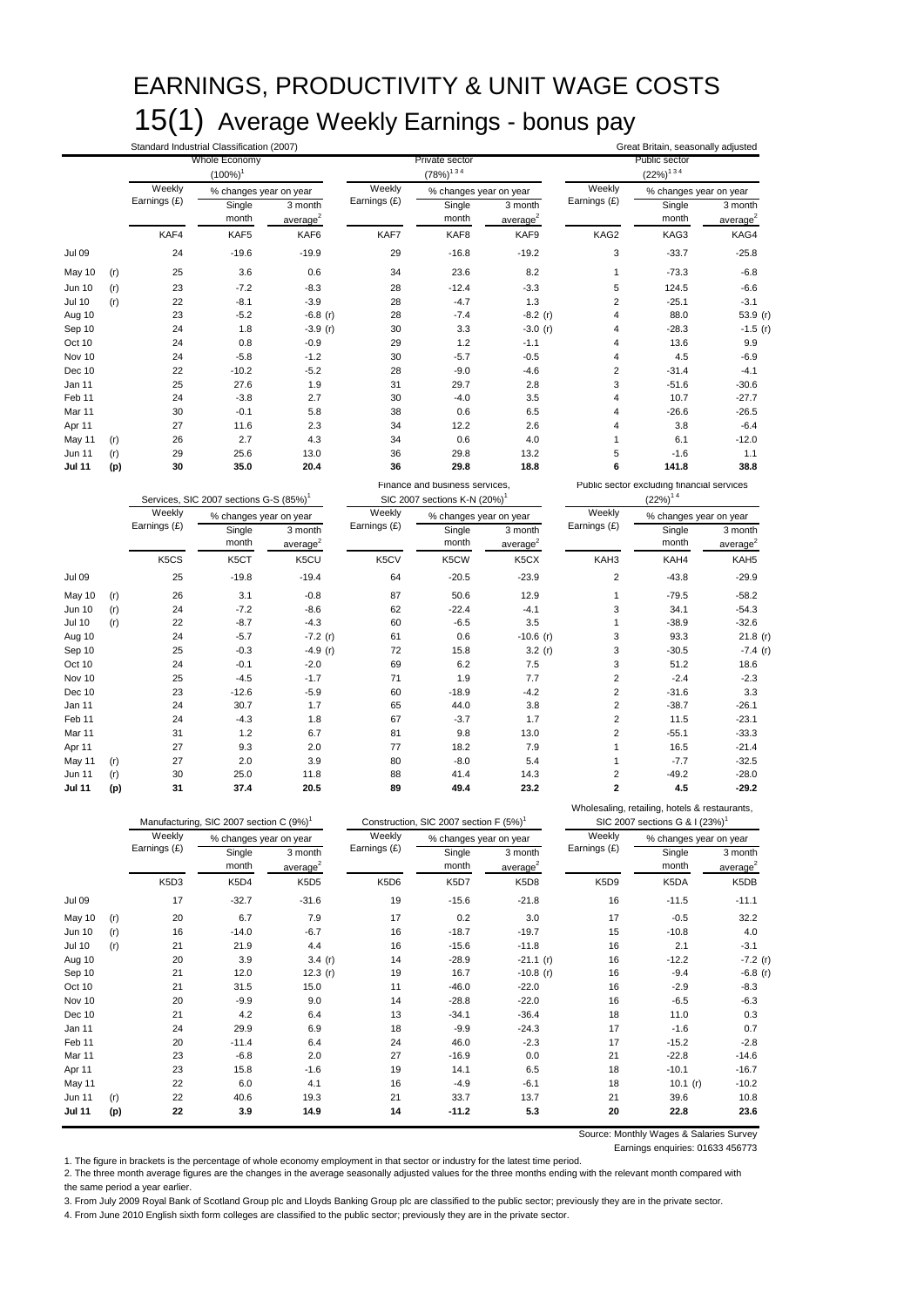### EARNINGS, PRODUCTIVITY & UNIT WAGE COSTS 16 Average Weekly Earnings - regular pay<sup>1</sup>

|                         |     |                        | Standard Industrial Classification (2007)           |                                           |                        |                                                    |                                                       |                                 | Great Britain, seasonally adjusted                                                          |                                 |  |
|-------------------------|-----|------------------------|-----------------------------------------------------|-------------------------------------------|------------------------|----------------------------------------------------|-------------------------------------------------------|---------------------------------|---------------------------------------------------------------------------------------------|---------------------------------|--|
|                         |     |                        | Whole Economy                                       |                                           |                        | Private sector                                     |                                                       | Public sector<br>$(22\%)^{245}$ |                                                                                             |                                 |  |
|                         |     | Weekly                 | $(100\%)^2$                                         |                                           | Weekly                 | $(78\%)^{245}$                                     |                                                       | Weekly                          |                                                                                             |                                 |  |
|                         |     | Earnings (£)           | % changes year on year                              |                                           | Earnings (£)           | % changes year on year                             |                                                       | Earnings (£)                    | % changes year on year                                                                      |                                 |  |
|                         |     |                        | Single<br>month                                     | 3 month<br>average <sup>3</sup>           |                        | Single<br>month                                    | 3 month<br>average <sup>3</sup>                       |                                 | Single<br>month                                                                             | 3 month<br>average <sup>3</sup> |  |
|                         |     | KAI7                   | KAI8                                                | KAI9                                      | KAJ2                   | KAJ3                                               | KAJ4                                                  | KAJ5                            | KAJ6                                                                                        | KAJ7                            |  |
| <b>Jul 09</b>           |     | 418                    | 1.4                                                 | 1.9                                       | 408                    | 0.6                                                | 1.3                                                   | 450                             | 3.8                                                                                         | 3.8                             |  |
|                         |     |                        |                                                     |                                           |                        |                                                    |                                                       |                                 |                                                                                             |                                 |  |
| May 10<br><b>Jun 10</b> |     | 424<br>425             | 1.2<br>1.4                                          | 1.6<br>1.4                                | 413<br>414             | 0.3<br>0.8                                         | 0.8<br>0.6                                            | 461<br>460                      | 3.5(r)<br>2.7                                                                               | 3.7<br>3.2                      |  |
| <b>Jul 10</b>           | (r) | 427                    | 2.3                                                 | 1.6                                       | 417                    | 2.1                                                | 1.1                                                   | 461                             | 2.4                                                                                         | 2.9                             |  |
| Aug 10                  |     | 428                    | 2.3                                                 | 2.0                                       | 418                    | 2.4                                                | 1.7                                                   | 460                             | 1.8                                                                                         | 2.3                             |  |
| Sep 10                  |     | 429                    | 2.2                                                 | 2.3(r)                                    | 418                    | 2.0                                                | 2.2(r)                                                | 463                             | 2.5                                                                                         | 2.3(r)                          |  |
| Oct 10                  |     | 429                    | 2.3                                                 | 2.3                                       | 419                    | 2.2                                                | 2.2                                                   | 464                             | 2.5                                                                                         | 2.3                             |  |
| Nov 10                  |     | 430                    | 2.5                                                 | 2.3                                       | 420                    | 2.4                                                | 2.2                                                   | 466                             | 2.4                                                                                         | 2.5                             |  |
| Dec 10                  |     | 430                    | 2.0                                                 | 2.3                                       | 419                    | 1.8                                                | 2.1                                                   | 467                             | 2.5                                                                                         | 2.5                             |  |
| Jan 11                  |     | 433                    | 2.3                                                 | 2.3                                       | 422                    | 2.1                                                | 2.1                                                   | 468                             | 2.5                                                                                         | 2.5                             |  |
| Feb 11                  |     | 432                    | 2.2                                                 | 2.2                                       | 421                    | 2.1                                                | 2.0                                                   | 468                             | 2.2                                                                                         | 2.4                             |  |
| Mar 11                  |     | 433                    | 1.8                                                 | 2.1                                       | 422                    | 1.4                                                | 1.9                                                   | 470                             | 2.8                                                                                         | 2.5                             |  |
| Apr 11                  |     | 433                    | 2.2                                                 | 2.0                                       | 422                    | 2.1                                                | 1.9                                                   | 469                             | 2.2                                                                                         | 2.4                             |  |
| May 11                  |     | 434                    | 2.5                                                 | 2.1                                       | 424                    | 2.6                                                | 2.1                                                   | 469 (r)                         | 1.8                                                                                         | 2.3                             |  |
| Jun 11                  | (r) | 434                    | 2.2                                                 | 2.3                                       | 423                    | 2.2                                                | 2.3                                                   | 470                             | 2.3                                                                                         | 2.1                             |  |
| Jul 11                  | (p) | 434                    | 1.7                                                 | 2.1                                       | 424                    | 1.8                                                | 2.2                                                   | 470                             | 1.9                                                                                         | 2.0                             |  |
|                         |     |                        |                                                     |                                           |                        | Finance and business services,                     |                                                       |                                 | Public sector excluding financial services                                                  |                                 |  |
|                         |     | Weekly                 | Services, SIC 2007 sections G-S (85%) <sup>2</sup>  |                                           | Weekly                 | SIC 2007 sections K-N (20%) <sup>2</sup>           |                                                       |                                 | $(22\%)^{2.5}$                                                                              |                                 |  |
|                         |     | Earnings (£)           | % changes year on year                              |                                           | Earnings (£)           | % changes year on year                             |                                                       | Weekly<br>Earnings (£)          | % changes year on year                                                                      |                                 |  |
|                         |     |                        | Single<br>month                                     | 3 month                                   |                        | Single<br>month                                    | 3 month                                               |                                 | Single<br>month                                                                             | 3 month                         |  |
|                         |     | K5DL                   | K5DM                                                | average <sup>3</sup><br>K <sub>5</sub> DN | K5DO                   | K5DP                                               | average <sup>3</sup><br>K <sub>5</sub> D <sub>Q</sub> | KAK6                            | KAK7                                                                                        | average <sup>3</sup><br>KAK8    |  |
|                         |     |                        |                                                     |                                           |                        |                                                    |                                                       |                                 |                                                                                             |                                 |  |
| Jul 09                  |     | 403                    | 1.8                                                 | 2.3                                       | 493                    | 1.5                                                | 2.6                                                   | 446                             | 3.0                                                                                         | 3.5                             |  |
| May 10                  |     | 409                    | 1.1                                                 | 1.4                                       | 504                    | 2.0                                                | 2.3                                                   | 456                             | 2.5(r)                                                                                      | 2.7                             |  |
| <b>Jun 10</b>           | (r) | 409                    | 1.3                                                 | 1.2                                       | 504                    | 1.9                                                | 1.9                                                   | 454                             | 1.5                                                                                         | 2.2                             |  |
| <b>Jul 10</b>           | (r) | 412                    | 2.1                                                 | 1.5                                       | 511                    | 3.6                                                | 2.5                                                   | 456                             | 2.2                                                                                         | 2.1                             |  |
| Aug 10<br>Sep 10        |     | 413<br>414             | 2.3<br>2.3                                          | 1.9<br>2.3(r)                             | 513<br>514             | 3.7<br>4.2                                         | 3.1(r)<br>3.8                                         | 454<br>458                      | 1.5<br>2.3                                                                                  | 1.8 $(r)$<br>2.0                |  |
| Oct 10                  |     | 414                    | 2.4                                                 | 2.4                                       | 517                    | 4.6                                                | 4.2                                                   | 459                             | 2.3                                                                                         | 2.0                             |  |
| Nov 10                  |     | 415                    | 2.6                                                 | 2.5                                       | 518                    | 4.2                                                | 4.3                                                   | 460                             | 2.3                                                                                         | 2.3                             |  |
| Dec 10                  |     | 416                    | 2.5                                                 | 2.5                                       | 523                    | 5.0                                                | 4.6                                                   | 461                             | 2.3                                                                                         | 2.3                             |  |
| Jan 11                  |     | 418                    | 2.7                                                 | 2.6                                       | 528                    | 5.5                                                | 4.9                                                   | 462                             | 2.4                                                                                         | 2.4                             |  |
| Feb 11                  |     | 418                    | 2.6                                                 | 2.6                                       | 526                    | 5.6                                                | 5.4                                                   | 462                             | 2.0                                                                                         | 2.3                             |  |
| Mar 11                  |     | 418                    | 2.2                                                 | 2.5                                       | 526                    | 3.8                                                | 4.9                                                   | 464                             | 2.6                                                                                         | 2.4                             |  |
| Apr 11                  |     | 419                    | 2.7                                                 | 2.5                                       | 528                    | 4.8                                                | 4.7                                                   | 462                             | 1.8                                                                                         | 2.2                             |  |
| May 11                  |     | 420                    | 2.8                                                 | 2.5                                       | 532                    | 5.4                                                | 4.7                                                   | 463                             | 1.6                                                                                         | 2.0                             |  |
| Jun 11                  | (r) | 420                    | 2.5                                                 | 2.7                                       | 530                    | 5.3                                                | 5.2                                                   | 463                             | 2.1                                                                                         | 1.8                             |  |
| Jul 11                  | (p) | 420                    | 1.9                                                 | 2.4                                       | 531                    | 3.8                                                | 4.8                                                   | 463                             | 1.7                                                                                         | 1.8                             |  |
|                         |     |                        | Manufacturing, SIC 2007 section C (9%) <sup>2</sup> |                                           |                        | Construction, SIC 2007 section F (5%) <sup>2</sup> |                                                       |                                 | Wholesaling, retailing, hotels & restaurants,<br>SIC 2007 sections G & I (23%) <sup>2</sup> |                                 |  |
|                         |     | Weekly<br>Earnings (£) | % changes year on year                              |                                           | Weekly<br>Earnings (£) | % changes year on year                             |                                                       | Weekly<br>Earnings (£)          | % changes year on year                                                                      |                                 |  |
|                         |     |                        | Single                                              | 3 month                                   |                        | Single                                             | 3 month                                               |                                 | Single                                                                                      | 3 month                         |  |
|                         |     |                        | month                                               | average <sup>3</sup>                      |                        | month                                              | average <sup>3</sup>                                  |                                 | month                                                                                       | average <sup>3</sup>            |  |
|                         |     | K5DU                   | K5DV                                                | K5DW                                      | K5DX                   | K5DY                                               | K5DZ                                                  | K5E2                            | K5E3                                                                                        | K5E4                            |  |
| <b>Jul 09</b>           |     | 481                    | 0.7                                                 | 1.4                                       | 513                    | 0.7                                                | 0.5                                                   | 273                             | 2.0                                                                                         | 1.5                             |  |
| May 10                  | (r) | 502                    | 4.2                                                 | 4.7                                       | 515                    | 0.4                                                | 1.0                                                   | 275                             | 1.2                                                                                         | 2.0                             |  |
| Jun 10                  |     | 502                    | 3.7                                                 | 4.1                                       | 517                    | 1.6                                                | 1.1                                                   | 278                             | 2.2(r)                                                                                      | 1.9                             |  |
| <b>Jul 10</b>           |     | 502                    | 4.4 $(r)$                                           | 4.1                                       | 511                    | $-0.3$                                             | 0.6                                                   | 279                             | 2.1                                                                                         | 1.9                             |  |
| Aug 10                  |     | 505                    | 4.3                                                 | 4.1                                       | 506                    | $-1.1$                                             | 0.0                                                   | 279                             | 2.6                                                                                         | 2.3                             |  |
| Sep 10                  |     | 505                    | 3.7                                                 | 4.1 $(r)$                                 | 512                    | $-0.5$                                             | $-0.7$                                                | 279                             | 2.0                                                                                         | 2.2                             |  |
| Oct 10<br>Nov 10        |     | 504                    | 3.3                                                 | 3.7                                       | 517                    | $-0.8$                                             | $-0.8$                                                | 278                             | 1.4                                                                                         | 2.0                             |  |
| Dec 10                  |     | 505<br>505             | 3.2<br>1.2                                          | 3.4<br>2.5                                | 516<br>507             | $-1.0$<br>$-2.7$                                   | $-0.8$<br>$-1.5$                                      | 279<br>277                      | 1.6<br>0.5                                                                                  | 1.7<br>1.1                      |  |
| Jan 11                  |     | 505                    | 1.5                                                 | 2.0                                       | 524                    | 0.0                                                | $-1.2$                                                | 279                             | 1.4                                                                                         | 1.1                             |  |
| Feb 11                  |     | 505                    | 1.0                                                 | 1.2                                       | 524                    | 0.3                                                | $-0.8$                                                | 278                             | 0.4                                                                                         | 0.8                             |  |
| Mar 11                  |     | 507                    | 0.6                                                 | 1.0                                       | 527                    | 0.5                                                | 0.3                                                   | 278                             | $-0.1$                                                                                      | 0.6                             |  |
| Apr 11                  |     | 506                    | 1.0                                                 | 0.9                                       | 516                    | $-1.2$                                             | $-0.1$                                                | 281                             | 1.6                                                                                         | 0.6                             |  |
| May 11                  | (r) | 508                    | $1.2$                                               | 0.9                                       | 519                    | 0.6                                                | 0.0                                                   | 281                             | 2.2                                                                                         | 1.2                             |  |
| Jun 11                  | (r) | 508                    | $1.2$                                               | 1.1                                       | 525                    | 1.4                                                | 0.3                                                   | 281                             | 1.1                                                                                         | 1.6                             |  |

1. Estimates of regular pay exclude bonuses and arrears of pay.

2. The figure in brackets is the percentage of whole economy employment in that sector or industry for the latest time period.

3. The three month average figures are the changes in the average seasonally adjusted values for the three months ending with the relevant month compared with the same period a year earlier.

**Jul 11 (p) 510 1.6 1.3 526 2.9 1.6 281 0.9 1.4**

Source: Monthly Wages & Salaries Survey

4. From July 2009 Royal Bank of Scotland Group plc and Lloyds Banking Group plc are classified to the public sector; previously they are in the private sector.

5. From June 2010 English sixth form colleges are classified to the public sector; previously they are in the private sector.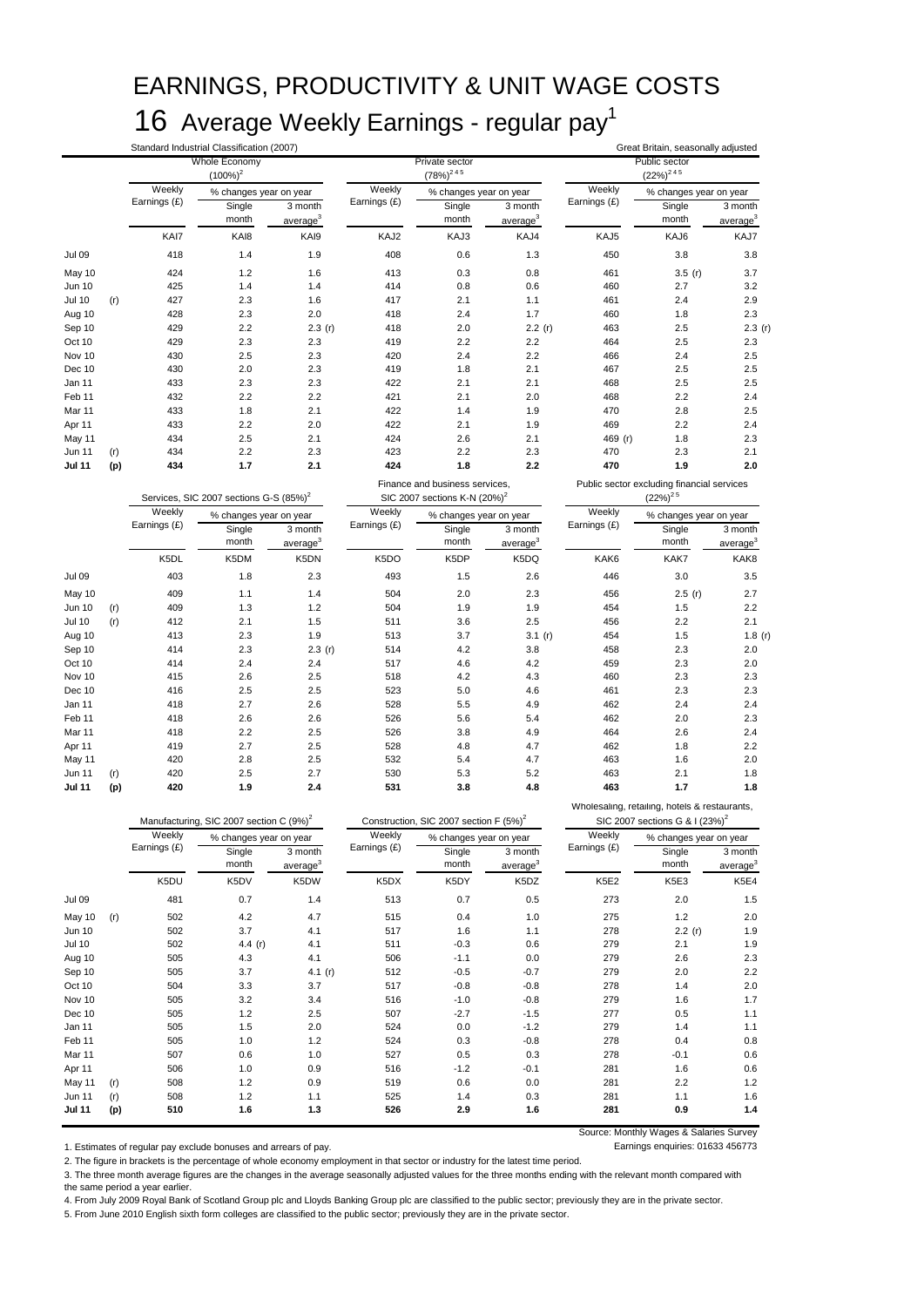### EARNINGS, PRODUCTIVITY & UNIT WAGE COSTS

### 17 Productivity and unit wage costs<sup>1</sup>

United Kingdom seasonally adjusted

|                    |                              | Whole Economy           |                   |                    | Manufacturing         |                   |                    | Services <sup>2</sup> |                    |
|--------------------|------------------------------|-------------------------|-------------------|--------------------|-----------------------|-------------------|--------------------|-----------------------|--------------------|
|                    | Unit<br>Wage<br>Costs        | Output<br>per<br>Worker | Output<br>per Job | Output<br>per Hour | Unit<br>Wage<br>Costs | Output<br>per Job | Output<br>per Hour | Output<br>per Job     | Output<br>per Hour |
| Indices (2006=100) |                              |                         |                   |                    |                       |                   |                    |                       |                    |
|                    | <b>LNNK</b>                  | A4YM                    | <b>LNNN</b>       | <b>LZVB</b>        | <b>LNNQ</b>           | <b>LNNX</b>       | LZVF               | GG5I                  | GGM4               |
| 2009 Q1            | 110.2                        | 97.9                    | 97.6              | 99.6               | 110.3                 | 97.0              | 99.3               | 99.4                  | 100.9              |
| 2009 Q2            | 111.5                        | 98.1                    | 97.9              | 99.2               | 110.0                 | 98.7              | 99.9               | 99.5                  | 100.2              |
| 2009 Q3            | 111.6                        | 98.1                    | 97.8              | 99.6               | 110.7                 | 98.0              | 99.5               | 99.1                  | 100.4              |
| 2009 Q4            | 111.6                        | 98.4                    | 98.2              | 100.0              | 111.0                 | 99.3              | 101.1              | 99.7                  | 100.9              |
| 2010 Q1            | 112.6                        | 99.1                    | 99.0              | 100.5              | 110.4                 | 102.9             | 102.5              | 100.1                 | 101.5              |
| 2010 Q2            | 111.0                        | 99.6                    | 99.3              | 100.7              | 106.5                 | 104.8             | 104.1              | 100.0                 | 101.3              |
| 2010 Q3            | 111.3                        | 99.6                    | 99.4              | 100.9              | 107.0                 | 105.3             | 104.6              | 100.1                 | 101.5              |
| 2010 Q4            | 112.7                        | 99.3                    | 99.1              | 100.4              | 105.8                 | 106.5             | 105.1              | 99.6                  | 101.3              |
| 2011 Q1            | 113.3                        | 99.4                    | 99.1              | 100.8              | 106.7                 | 107.4             | 104.7              | 99.6                  | 101.6              |
|                    | Percentage change on year    |                         |                   |                    |                       |                   |                    |                       |                    |
|                    | LOJE                         | A4YN                    | <b>LNNP</b>       | LZVD               | LOUW                  | LNNU              | LZVH               | GG5J                  | GGM <sub>5</sub>   |
| 2009 Q1            | 5.9                          | $-4.3$                  | $-4.5$            | $-2.1$             | 10.5                  | $-8.7$            | $-6.2$             | $-2.9$                | $-0.5$             |
| 2009 Q2            | 6.2                          | $-3.7$                  | $-3.8$            | $-3.2$             | 7.0                   | $-5.8$            | $-4.0$             | $-2.4$                | $-2.5$             |
| 2009 Q3            | 5.1                          | $-3.3$                  | $-3.4$            | $-1.9$             | 7.3                   | $-5.8$            | $-4.5$             | $-2.6$                | $-1.1$             |
| 2009 Q4            | 3.2                          | $-1.1$                  | $-1.1$            | 0.0                | 3.4                   | $-1.1$            | 0.0                | $-0.7$                | 0.2                |
| 2010 Q1            | 2.2                          | 1.2                     | 1.5               | 0.9                | 0.0                   | 6.0               | 3.2                | 0.7                   | 0.5                |
| 2010 Q2            | $-0.4$                       | 1.4                     | 1.4               | 1.5                | $-3.1$                | 6.2               | 4.2                | 0.5                   | 1.1                |
| 2010 Q3            | $-0.2$                       | 1.6                     | 1.7               | 1.3                | $-3.3$                | 7.4               | 5.1                | 1.0                   | 1.1                |
| 2010 Q4            | 1.0                          | 0.9                     | 0.9               | 0.4                | $-4.7$                | 7.2               | 4.0                | -0.1                  | 0.4                |
| 2011 Q1            | 0.6                          | 0.3                     | 0.0               | 0.3                | $-3.3$                | 4.4               | 2.2                | $-0.5$                | 0.2                |
|                    | Percentage change on quarter |                         |                   |                    |                       |                   |                    |                       |                    |
|                    | <b>DMWL</b>                  | A4YO                    | <b>DMWR</b>       | <b>TXBB</b>        | <b>DMWB</b>           | <b>DMWV</b>       | <b>TXBF</b>        | GG5K                  | GGM6               |
| 2009 Q1            | 1.9                          | $-1.6$                  | $-1.7$            | $-0.5$             | 2.8                   | $-3.4$            | $-1.7$             | $-1.0$                | 0.2                |
| 2009 Q2            | 1.1                          | 0.2                     | 0.3               | $-0.3$             | $-0.3$                | 1.7               | $0.6\,$            | 0.1                   | $-0.7$             |
| 2009 Q3            | 0.1                          | $-0.1$                  | $-0.1$            | 0.3                | 0.7                   | $-0.7$            | $-0.4$             | $-0.4$                | 0.2                |
| 2009 Q4            | 0.0                          | 0.4                     | 0.5               | 0.4                | 0.3                   | 1.2               | 1.6                | 0.6                   | 0.5                |
| 2010 Q1            | 1.0                          | 0.7                     | 0.8               | 0.5                | $-0.6$                | 3.7               | 1.4                | 0.4                   | 0.6                |
| 2010 Q2            | $-1.4$                       | 0.5                     | 0.3               | 0.2                | $-3.5$                | 1.9               | 1.6                | -0.1                  | $-0.2$             |
| 2010 Q3            | 0.3                          | 0.0                     | 0.1               | 0.2                | 0.5                   | 0.5               | 0.4                | 0.1                   | $0.2\,$            |
| 2010 Q4            | 1.2                          | $-0.3$                  | $-0.3$            | $-0.5$             | $-1.1$                | 1.1               | 0.5                | $-0.5$                | $-0.2$             |
| 2011 Q1            | 0.5                          | 0.1                     | $-0.1$            | 0.4                | 0.9                   | 0.9               | $-0.3$             | 0.0                   | 0.3                |

Sources: National Accounts, Index of Production, Index of Services, Labour Force Survey, Productivity Jobs and Productivity Hours and Monthly Wages and Salaries Survey

Productivity and Unit Wage Costs enquiries: 01633 456299

1. More detailed estimates are available in the Labour Productivity Statistical Bulletin.

2. The manufacturing and services series are as defined by Standard Industrial Classification 2003 (SIC 2003).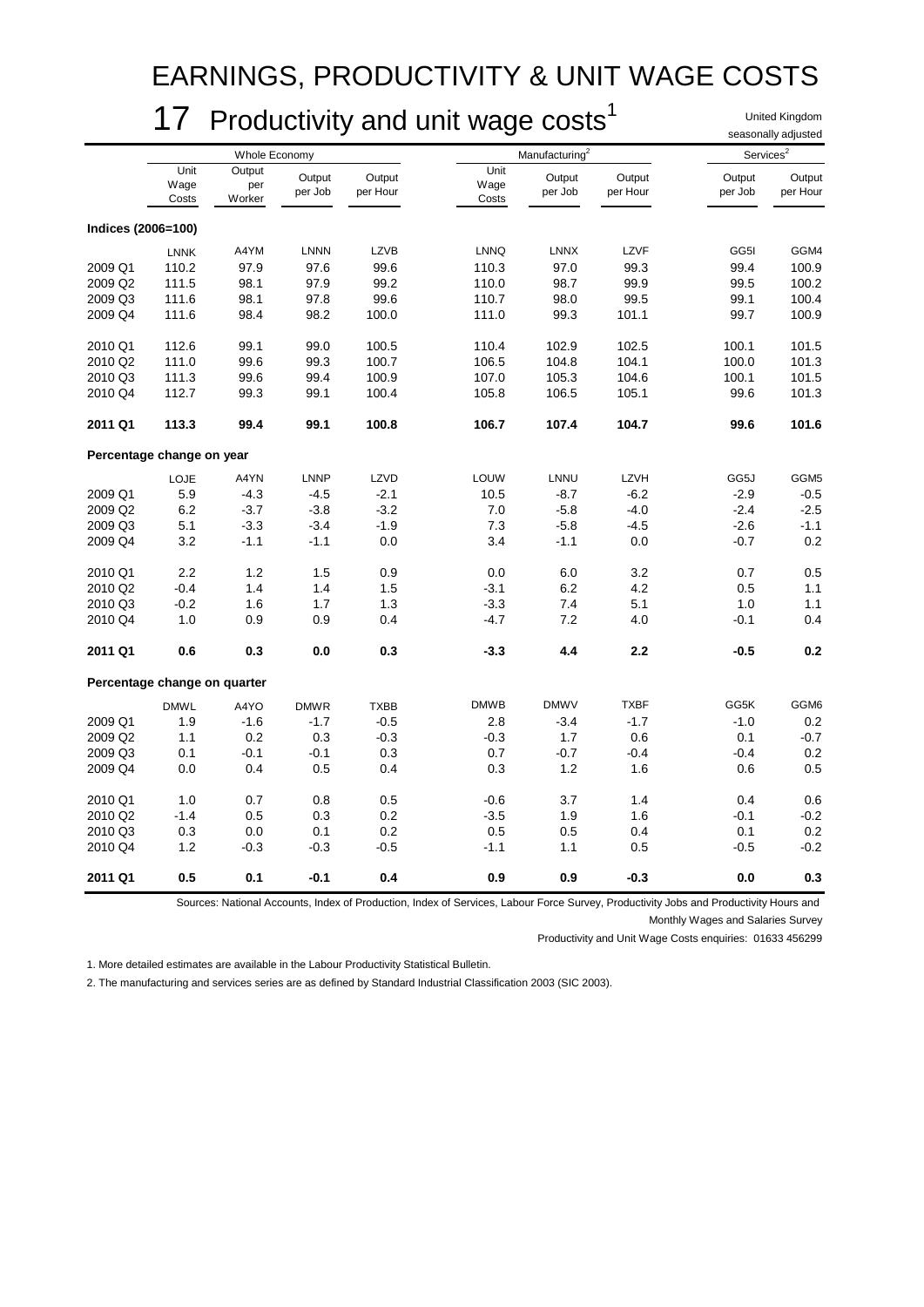### 18(1) Regional summary of labour market headline indicators<sup>1</sup>

Thousands, seasonally adjusted

#### **Headline estimates for May to July 2011**

|                             |            | Economically active |          | Employment    |          | Unemployment  | Economically inactive |               |
|-----------------------------|------------|---------------------|----------|---------------|----------|---------------|-----------------------|---------------|
|                             | Aged $16+$ | Aged 16-64          | Aged 16+ | Aged 16-64    | Aged 16+ | Aged 16+      | Aged 16-64            | Aged 16-64    |
|                             | Level      | Rate $(\%)^2$       | Level    | Rate $(\%)^2$ | Level    | Rate $(\%)^3$ | Level                 | Rate $(\%)^2$ |
|                             | 1          | $\overline{2}$      | 3        | 4             | 5        | 6             | $\overline{7}$        | 8             |
| North East                  | 1,270      | 74.0                | 1,134    | 65.9          | 136      | 10.7          | 437                   | 26.0          |
| North West<br>Yorkshire and | 3,414      | 75.0                | 3,132    | 68.7          | 282      | 8.3           | 1,107                 | 25.0          |
| The Humber                  | 2,667      | 75.5                | 2,424    | 68.5          | 243      | 9.1           | 841                   | 24.5          |
| East Midlands               | 2,339      | 78.3                | 2,153    | 71.9          | 186      | 8.0           | 625                   | 21.7          |
| <b>West Midlands</b>        | 2,630      | 74.4                | 2,391    | 67.5          | 239      | 9.1           | 881                   | 25.6          |
| East of England             | 3,027      | 79.9                | 2,835    | 74.7          | 192      | 6.3           | 740                   | 20.1          |
| London                      | 4,247      | 75.6                | 3,837    | 68.2          | 410      | 9.6           | 1,343                 | 24.4          |
| South East                  | 4.414      | 79.2                | 4.157    | 74.5          | 256      | 5.8           | 1,124                 | 20.8          |
| South West                  | 2,666      | 78.3                | 2,490    | 73.0          | 175      | 6.6           | 709                   | 21.7          |
| England                     | 26,672     | 76.8                | 24,552   | 70.6          | 2,120    | 7.9           | 7,807                 | 23.2          |
| Wales                       | 1,446      | 74.0                | 1,324    | 67.7          | 122      | 8.4           | 493                   | 26.0          |
| Scotland                    | 2,700      | 77.5                | 2,496    | 71.6          | 204      | 7.5           | 766                   | 22.5          |
| <b>Great Britain</b>        | 30,817     | 76.8                | 28,372   | 70.6          | 2,446    | 7.9           | 9,066                 | 23.2          |
| Northern Ireland            | 862        | 72.8                | 798      | 67.3          | 64       | 7.4           | 314                   | 27.2          |
| <b>United Kingdom</b>       | 31,679     | 76.7                | 29,169   | 70.5          | 2,510    | 7.9           | 9,380                 | 23.3          |

### **Change on quarter (change since February to April 2011)<sup>4</sup>**

|                             |          | Economically active |          | Employment   |                | Unemployment  | Economically inactive |               |
|-----------------------------|----------|---------------------|----------|--------------|----------------|---------------|-----------------------|---------------|
|                             | Aged 16+ | Aged 16-64          | Aged 16+ | Aged 16-64   | Aged $16+$     | Aged 16+      | Aged 16-64            | Aged 16-64    |
|                             | Level    | Rate $(\%)^2$       | Level    | Rate $(%)^2$ | Level          | Rate $(\%)^3$ | Level                 | Rate $(\%)^2$ |
| North East                  | 19       | 1.0                 |          | 0.0          | 18             | 1.3           | $-17$                 | $-1.0$        |
| North West<br>Yorkshire and | 9        | 0.2                 | 3        | 0.1          | 5              | 0.1           | -9                    | $-0.2$        |
| The Humber                  | 36       | 0.7                 | 31       | 0.5          | 6              | 0.1           | $-23$                 | $-0.7$        |
| East Midlands               | 34       | 0.4                 | 23       | 0.1          | 11             | 0.4           | $-11$                 | $-0.4$        |
| <b>West Midlands</b>        | $-27$    | $-0.5$              | $-31$    | $-0.7$       | 4              | 0.2           | 18                    | 0.5           |
| East of England             | $-21$    | $-0.5$              | $-22$    | $-0.4$       | 0              | 0.1           | 20                    | 0.5           |
| London                      | 4        | 0.0                 | $-22$    | $-0.5$       | 26             | 0.6           | 5                     | 0.0           |
| South East                  | $-41$    | $-0.5$              | $-43$    | $-0.5$       |                | 0.1           | 26                    | 0.5           |
| South West                  | $-18$    | $-0.4$              | $-20$    | $-0.5$       | $\overline{2}$ | 0.1           | 14                    | 0.4           |
| England                     | -5       | 0.0                 | $-78$    | $-0.2$       | 73             | 0.3           | 23                    | 0.0           |
| Wales                       | $-19$    | $-0.7$              | $-25$    | $-1.0$       | 7              | 0.6           | 13                    | 0.7           |
| Scotland                    | 20       | 0.6                 | 23       | 0.7          | $-3$           | $-0.2$        | $-19$                 | $-0.6$        |
| <b>Great Britain</b>        | $-4$     | 0.0                 | $-81$    | $-0.2$       | 77             | 0.3           | 17                    | 0.0           |
| Northern Ireland            | 15       | 0.5                 | 12       | 0.2          | 3              | 0.3           | $-6$                  | $-0.5$        |
| <b>United Kingdom</b>       | 11       | 0.0                 | -69      | $-0.2$       | 80             | 0.3           | 11                    | 0.0           |

#### **Change on year (change since May to July 2010)**

|                                       |             | Economically active |             | Employment    |                | Unemployment  |                | Economically inactive |  |
|---------------------------------------|-------------|---------------------|-------------|---------------|----------------|---------------|----------------|-----------------------|--|
|                                       | Aged 16+    | Aged 16-64          | Aged 16+    | Aged 16-64    | Aged 16+       | Aged 16+      | Aged 16-64     | Aged 16-64            |  |
|                                       | Level       | Rate $(\%)^2$       | Level       | Rate $(\%)^2$ | Level          | Rate $(\%)^3$ | Level          | Rate $(\%)^2$         |  |
| North East                            | $-12$       | $-1.1$              | $-30$       | $-2.1$        | 18             | 1.5           | 18             | 1.1                   |  |
| North West<br>Yorkshire and           | $-19$       | $-0.4$              | $-24$       | $-0.5$        | 4              | 0.2           | 17             | 0.4                   |  |
| The Humber                            | $-2$        | $-0.7$              | 0           | $-0.6$        | $-2$           | $-0.1$        | 28             | 0.7                   |  |
| East Midlands<br><b>West Midlands</b> | 68<br>$-58$ | 1.3<br>$-1.7$       | 51<br>$-70$ | 0.8<br>$-2.1$ | 17<br>12       | 0.5<br>0.6    | $-35$<br>61    | $-1.3$<br>1.7         |  |
| East of England                       | 21          | 0.8                 | 30          | 1.1           | -9             | $-0.3$        | $-24$          | $-0.8$                |  |
| London                                | 70          | 0.2                 | 41          | $-0.2$        | 29             | 0.5           | $\overline{7}$ | $-0.2$                |  |
| South East                            | $-10$       | $-0.5$              | 5           | $-0.3$        | $-16$          | $-0.3$        | 35             | 0.5                   |  |
| South West                            | $-21$       | $-0.7$              | $-36$       | $-1.2$        | 15             | 0.6           | 25             | 0.7                   |  |
| England                               | 35          | $-0.3$              | $-33$       | $-0.5$        | 68             | 0.2           | 133            | 0.3                   |  |
| Wales                                 | 5           | 0.6                 | 4           | 0.6           | 1              | 0.0           | $-10$          | $-0.6$                |  |
| Scotland                              | 3           | $-0.1$              | 36          | 0.9           | $-33$          | $-1.2$        | 4              | 0.1                   |  |
| <b>Great Britain</b>                  | 43          | $-0.2$              | 7           | $-0.3$        | 36             | 0.1           | 127            | 0.2                   |  |
| Northern Ireland                      | 25          | 1.4                 | 17          | 0.8           | $\overline{7}$ | 0.6           | $-15$          | $-1.4$                |  |
| <b>United Kingdom</b>                 | 68          | $-0.2$              | 24          | $-0.3$        | 44             | 0.1           | 112            | 0.2                   |  |

Relationship between columns: 1=3+5<br>1. Labour Force Survey is tabulated by region of residence. 
<br>1. Labour market statistics enquiries: labour market @ons.gov.uk 2. Denominator = all persons aged 16 to 64.

3. Denominator = Total economically active.

4. Quarter on quarter changes at regional level are particularly subject to sampling variability and should be interpreted in the context of changes over several quarters rather than in isolation.

Labour market statistics enquiries: labour market@ons.gov.uk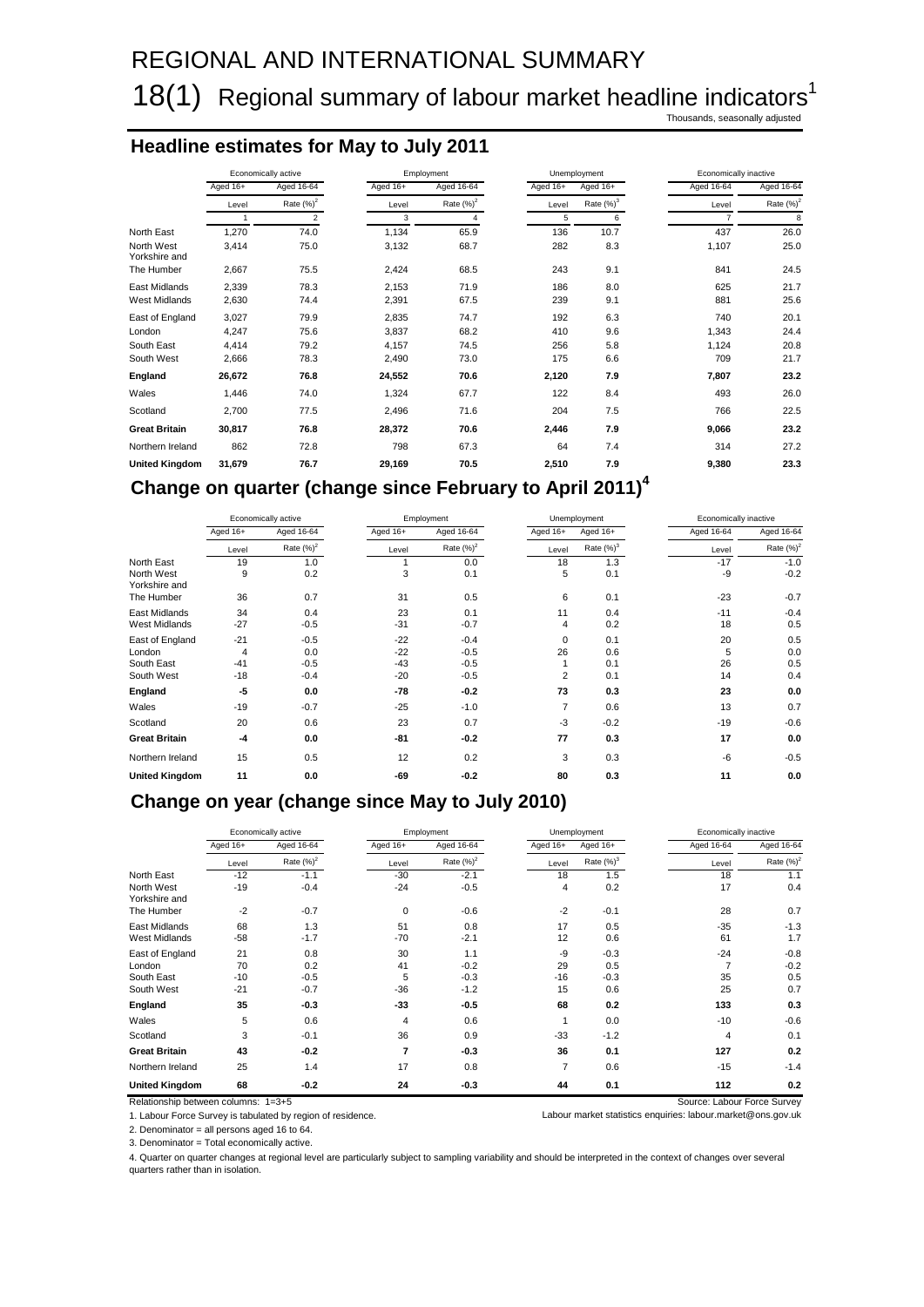# REGIONAL AND INTERNATIONAL SUMMARY

18(2) Regional labour market summary Thousands, seasonally adjusted

|                          | Employer Surveys <sup>1</sup>              |        | Jobcentre Plus administrative system <sup>1</sup> |                                              |             |       |               |  |  |  |  |
|--------------------------|--------------------------------------------|--------|---------------------------------------------------|----------------------------------------------|-------------|-------|---------------|--|--|--|--|
|                          | Workforce jobs <sup>2</sup><br>(June 2011) |        |                                                   | Claimant count <sup>3</sup><br>(August 2011) |             |       |               |  |  |  |  |
|                          | Total                                      |        | Total                                             |                                              | Men         |       | Women         |  |  |  |  |
|                          | Level                                      | Level  | Rate $(\%)^4$                                     | Level                                        | Rate $(%)4$ | Level | Rate $(\%)^4$ |  |  |  |  |
| North East               | 1,137                                      | 88.1   | 7.1                                               | 61.1                                         | 9.1         | 27.0  | 4.8           |  |  |  |  |
| North West               | 3,320                                      | 195.5  | 5.6                                               | 134.3                                        | 7.1         | 61.2  | 3.8           |  |  |  |  |
| Yorkshire and            |                                            |        |                                                   |                                              |             |       |               |  |  |  |  |
| The Humber               | 2,477                                      | 158.7  | 6.1                                               | 109.4                                        | 7.6         | 49.3  | 4.2           |  |  |  |  |
| East Midlands            | 2,182                                      | 106.8  | 4.9                                               | 71.7                                         | 6.0         | 35.1  | 3.5           |  |  |  |  |
| <b>West Midlands</b>     | 2,565                                      | 169.9  | 6.3                                               | 115.2                                        | 7.8         | 54.7  | 4.5           |  |  |  |  |
| East of England          | 2,832                                      | 114.8  | 3.9                                               | 75.1                                         | 4.8         | 39.7  | 2.9           |  |  |  |  |
| London                   | 4,812                                      | 234.6  | 4.8                                               | 144.1                                        | 5.4         | 90.5  | 4.0           |  |  |  |  |
| South East               | 4,413                                      | 141.3  | 3.2                                               | 93.9                                         | 4.0         | 47.4  | 2.3           |  |  |  |  |
| South West               | 2,600                                      | 87.5   | 3.2                                               | 58.9                                         | 4.1         | 28.6  | 2.3           |  |  |  |  |
| England                  | 26,338                                     | 1297.2 | 4.8                                               | 863.7                                        | 5.9         | 433.5 | 3.5           |  |  |  |  |
| Wales                    | 1,353                                      | 77.6   | 5.5                                               | 53.8                                         | 7.1         | 23.8  | 3.7           |  |  |  |  |
| Scotland                 | 2,608                                      | 145.7  | 5.4                                               | 101.0                                        | 7.0         | 44.7  | 3.6           |  |  |  |  |
| <b>Great Britain</b>     | 30,299                                     | 1520.5 | 4.9                                               | 1018.5                                       | 6.0         | 502.0 | 3.5           |  |  |  |  |
| Northern Ireland         | 835                                        | 60.4   | 6.8                                               | 43.2                                         | 8.9         | 17.2  | 4.3           |  |  |  |  |
| <b>United</b><br>Kingdom | 31,160                                     | 1580.9 | 4.9                                               | 1061.7                                       | 6.1         | 519.2 | 3.5           |  |  |  |  |

### **Changes on period (period specified below):**

|                          |                                                         | Jobcentre Plus administrative system <sup>1</sup> |               |                                                      |               |       |               |  |  |
|--------------------------|---------------------------------------------------------|---------------------------------------------------|---------------|------------------------------------------------------|---------------|-------|---------------|--|--|
|                          | Workforce jobs <sup>2</sup><br>(Change on March<br>2011 |                                                   |               | Claimant count <sup>3</sup><br>(Change on July 2011) |               |       |               |  |  |
|                          | Total                                                   | Total                                             |               | Men                                                  |               | Women |               |  |  |
|                          | Level                                                   | Level                                             | Rate $(\%)^4$ | Level                                                | Rate $(\%)^4$ | Level | Rate $(\%)^4$ |  |  |
| North East               | $\overline{3}$                                          | 1.4                                               | 0.1           | 0.9                                                  | 0.1           | 0.5   | 0.1           |  |  |
| North West               | $-33$                                                   | 2.8                                               | 0.1           | 1.7                                                  | 0.1           | 1.1   | 0.1           |  |  |
| Yorkshire and            |                                                         |                                                   |               |                                                      |               |       |               |  |  |
| The Humber               | $-19$                                                   | 2.8                                               | 0.1           | 1.7                                                  | 0.1           | 1.1   | 0.1           |  |  |
| East Midlands            | 9                                                       | 1.3                                               | 0.1           | 0.9                                                  | 0.1           | 0.4   | 0.0           |  |  |
| <b>West Midlands</b>     | 19                                                      | 2.3                                               | 0.1           | 1.3                                                  | 0.1           | 1.0   | 0.1           |  |  |
| East of England          | $-24$                                                   | 0.3                                               | 0.0           | 0.0                                                  | 0.0           | 0.3   | 0.0           |  |  |
| London                   | 50                                                      | 3.4                                               | 0.1           | 2.0                                                  | 0.1           | 1.4   | 0.1           |  |  |
| South East               | $-16$                                                   | 1.9                                               | 0.0           | 1.2                                                  | 0.1           | 0.7   | 0.0           |  |  |
| South West               | $-70$                                                   | 1.8                                               | 0.1           | 1.2                                                  | 0.1           | 0.6   | 0.0           |  |  |
| England                  | $-82$                                                   | 18.0                                              | 0.1           | 10.9                                                 | 0.1           | 7.1   | 0.1           |  |  |
| Wales                    | 20                                                      | 1.0                                               | 0.1           | 0.6                                                  | 0.1           | 0.4   | 0.1           |  |  |
| Scotland                 | $-36$                                                   | 1.2                                               | 0.0           | 0.7                                                  | 0.0           | 0.5   | 0.0           |  |  |
| <b>Great Britain</b>     | -98                                                     | 20.2                                              | 0.1           | 12.2                                                 | 0.1           | 8.0   | 0.1           |  |  |
| Northern Ireland         | $-5$                                                    | 0.1                                               | 0.0           | 0.0                                                  | 0.0           | 0.1   | 0.0           |  |  |
| <b>United</b><br>Kingdom | $-102$                                                  | 20.3                                              | 0.1           | 12.2                                                 | 0.1           | 8.1   | 0.1           |  |  |

Labour market statistics enquiries: labour.market@ons.gov.uk

1. Workforce jobs are tabulated by region of workplace. Claimant count is tabulated by region of claimant's residence.

2. HM Forces stationed abroad are included in the UK jobs estimates but not in the regional jobs estimates.

3. Count of claimants of Jobseeker's Allowance.

4. Denominator = Claimant count + Workforce jobs.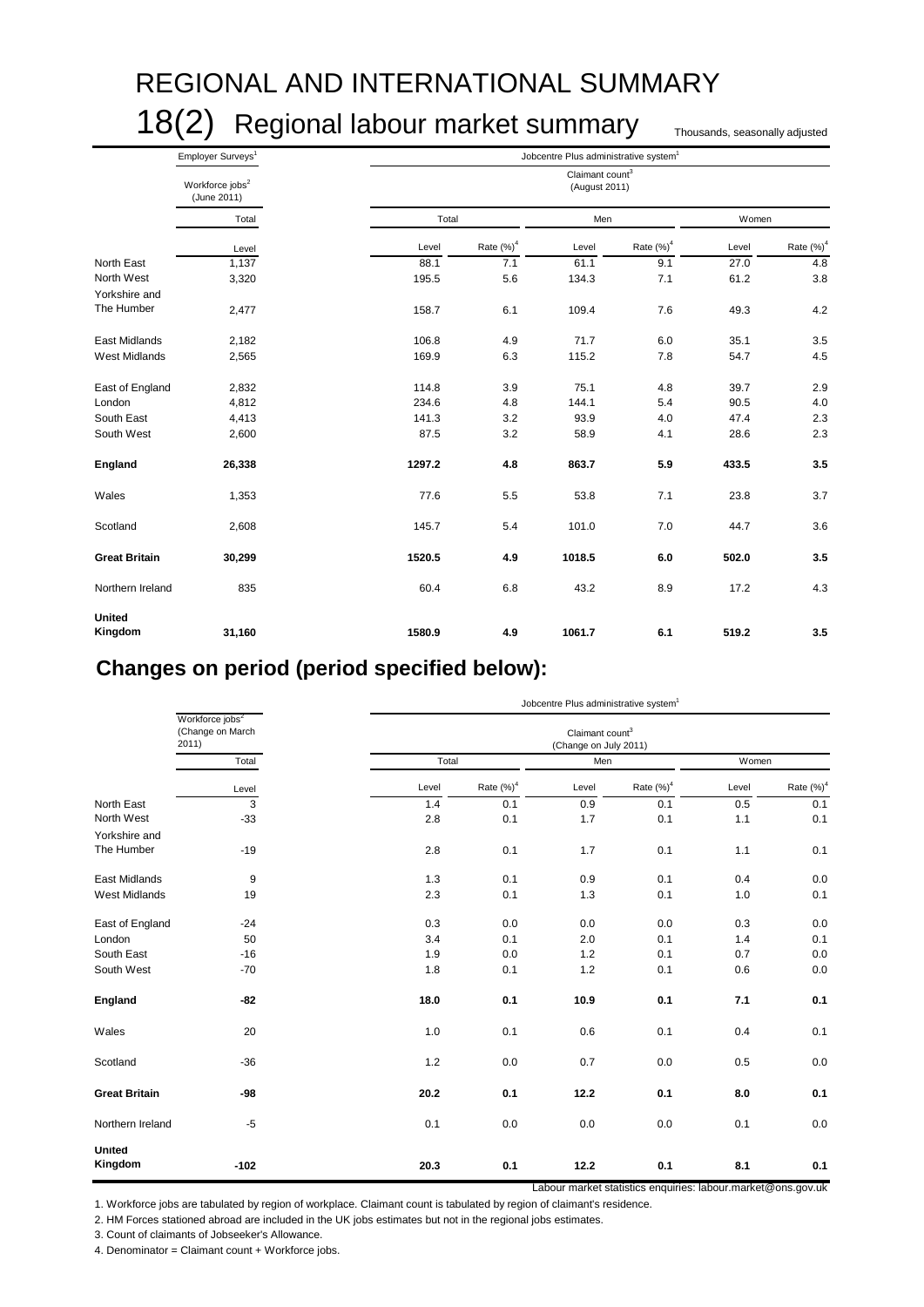### 19 International comparisons

|                                                     |                     |                          | Employment             | Change on year   |                             |                            |                      | Unemployment rate                                                  | Change on period | Change on     |
|-----------------------------------------------------|---------------------|--------------------------|------------------------|------------------|-----------------------------|----------------------------|----------------------|--------------------------------------------------------------------|------------------|---------------|
|                                                     |                     | Latest period            | rate (%) <sup>12</sup> | $\%$             |                             |                            | <b>Latest Period</b> | $(\%)^3$                                                           | %                | %<br>year     |
| As published by EUROSTAT: (not seasonally adjusted) |                     |                          |                        |                  |                             |                            |                      | As published by EUROSTAT on 31 August 2011 (seasonally adjusted)   |                  |               |
| European Union (EU)                                 |                     |                          |                        |                  | European Union (EU)         |                            |                      |                                                                    |                  |               |
| Austria                                             | <b>YXSN</b>         | Jan-Mar 11               | 71.1                   | 0.5              | Austria                     | ZXDS                       | <b>Jul 11</b>        | 3.7                                                                | $-0.2$           | $-0.8$        |
| Belgium                                             | <b>YXSO</b>         | Jan-Mar 11               | 61.3                   | $-0.6$           | Belgium                     | <b>ZXDI</b>                | Jul 11               | 7.5                                                                | 0.1              | $-0.9$        |
| Bulgaria                                            | A495                | Jan-Mar 11               | 57.3                   | $-1.5$           | Bulgaria                    | A492                       | <b>Jul 11</b>        | 11.5                                                               | 0.1              | 1.5           |
| Cyprus                                              | A4AC                | Jan-Mar 11               | 68.8                   | 0.0              | Cyprus                      | A4AN                       | Jul 11               | 7.5                                                                | 0.0              | 1.1           |
| Czech Republic                                      | A4AD                | Jan-Mar 11               | 65.0                   | 0.9              | Czech Republic              | A4AO                       | Jul 11               | 6.4                                                                | $-0.1$           | $-0.8$        |
| Denmark                                             | <b>YXSP</b>         | Jan-Mar 11               | 72.2                   | $-0.8$           | Denmark                     | ZXDJ                       | <b>Jun 11</b>        | 7.2                                                                | $-0.2$           | $-0.3$        |
| Estonia                                             | A4AE                | Jan-Mar 11               | 63.2                   | 4.3              | Estonia                     | A4AP                       | 2011 Q2              | 12.8                                                               | $-0.8$           | $-5.1$        |
| Finland                                             | <b>YXSQ</b>         | Jan-Mar 11               | 67.1                   | 0.6              | Finland                     | ZXDU                       | <b>Jul 11</b>        | 7.9                                                                | 0.0              | $-0.5$        |
| France                                              | <b>YXSR</b>         | Jan-Mar 11               | 63.4                   | $-0.2$           | France                      | ZXDN                       | <b>Jul 11</b>        | 9.9                                                                | 0.1              | 0.1           |
| Germany                                             | <b>YXSS</b>         | Jan-Mar 11               | 71.5                   | 1.3              | Germany                     | <b>ZXDK</b>                | <b>Jul 11</b>        | 6.1                                                                | 0.0              | $-0.9$        |
| Greece                                              | <b>YXST</b>         | Jan-Mar 11               | 56.9                   | $-3.2$           | Greece                      | ZXDL                       | 2011 Q1              | 15.0                                                               | 0.9              | 4.0           |
| Hungary                                             | A4AF                | Jan-Mar 11               | 54.6                   | 0.1              | Hungary                     | A4AQ                       | Jul 11               | 9.7                                                                | $-0.2$           | $-1.5$        |
| Ireland                                             | <b>YXSU</b>         | Jan-Mar 11               | 58.9                   | $-0.8$           | Ireland                     | ZXDO                       | Jul 11               | 14.5                                                               | 0.2              | 0.8           |
| Italy                                               | <b>YXSV</b>         | Jan-Mar 11               | 56.8                   | 0.2              | Italy                       | <b>ZXDP</b>                | <b>Jul 11</b>        | 8.0                                                                | 0.0              | $-0.3$        |
| Latvia                                              | A4AG                | Jan-Mar 11               | 60.2                   | 2.5              | Latvia                      | A4AR                       | 2011 Q1              | 16.2                                                               | $-0.8$           | $-3.7$        |
| Lithuania                                           | A4AH                | Apr-Jun 11               | 60.8                   | 4.1              | Lithuania                   | A4AS                       | 2011 Q2              | 15.6                                                               | $-0.9$           | $-2.6$        |
| Luxembourg                                          | <b>YXSW</b>         | Jan-Mar 11               | 65.7                   | 0.9              | Luxembourg                  | ZXDQ                       | <b>Jul 11</b>        | 4.6                                                                | 0.3              | 0.2           |
| Malta                                               | A4AI                | Jan-Mar 11               | 57.4                   | 1.8              | Malta                       | A4AT                       | <b>Jul 11</b>        | 6.3                                                                | 0.1              | $-0.5$        |
| Netherlands                                         | <b>YXSX</b>         | Jan-Mar 11               | 74.4                   | 0.2              | Netherlands                 | ZXDR                       | <b>Jul 11</b>        | 4.3                                                                | 0.2              | $-0.3$        |
| Poland                                              | A4AJ                | Jan-Mar 11               | 58.9                   | 0.7              | Poland                      | A4AU                       | Jul 11               | 9.4                                                                | $-0.1$           | $-0.1$        |
| Portugal                                            | <b>YXSY</b>         | Jan-Mar 11               | 64.6                   | $-1.2$           | Portugal                    | ZXDT                       | <b>Jul 11</b>        | 12.3                                                               | $-0.2$           | 0.2           |
| Romania                                             | A494                | Jan-Mar 11               | 58.0                   | 1.0              | Romania                     | A48Z                       | <b>Jul 11</b>        | 7.3                                                                | 0.0              | 0.1           |
| Slovak Republic                                     | A4AK                | Jan-Mar 11               | 59.0                   | 1.0              | Slovak Republic             | A4AV                       | <b>Jul 11</b>        | 13.4                                                               | 0.0              | $-1.0$        |
| Slovenia                                            | A4AL                | Jan-Mar 11               | 63.7                   | $-2.6$           | Slovenia                    | A4AW                       | Jul 11               | 8.4                                                                | 0.0              | 1.2           |
| Spain                                               | <b>YXSZ</b>         | Apr-Jun 11               | 58.3                   | $-0.3$           | Spain                       | <b>ZXDM</b>                | <b>Jul 11</b>        | 21.2                                                               | 0.2              | 0.9           |
| Sweden                                              | <b>YXTA</b>         | Jan-Mar 11               | 72.7                   | 1.7              | Sweden                      | ZXDV                       | Jul 11               | 7.4                                                                | 0.0              | $-1.1$        |
| <b>United Kingdom</b>                               | ANZ6                | Jan-Mar 11               | 69.4                   | 0.4              | United Kingdom <sup>4</sup> | ZXDW                       | May 11               | 7.8                                                                | 0.1              | 0.1           |
| Total EU <sup>5</sup>                               | A496                | Jan-Mar 11               | 63.8                   | 0.3              | Total EU <sup>5</sup>       | A493                       | <b>Jul 11</b>        | 9.5                                                                | 0.0              | $-0.2$        |
| Eurozone <sup>5</sup>                               | <b>YXTC</b>         | Jan-Mar 11               | 63.8                   | 0.1              | Eurozone <sup>5</sup>       | <b>ZXDH</b>                | Jul 11               | 10.0                                                               | 0.0              | $-0.2$        |
| As published by national statistical offices        |                     |                          |                        |                  |                             |                            |                      | As published by national statistical offices (seasonally adjusted) |                  |               |
| Canada (NSA)                                        | <b>IUUK</b>         | Apr-Jun 11               | 72.5                   | 0.4              | Canada                      | ZXDZ                       | Aug 11               | 7.3                                                                | 0.1              | $-0.8$        |
| Japan (NSA) <sup>6</sup>                            | <b>YXTF</b>         | Apr-Jun 11               | 70.6                   | 0.4              | Japan <sup>6</sup>          | ZXDY                       | <b>Jul 11</b>        | 4.7                                                                | 0.1              | $-0.4$        |
|                                                     |                     |                          |                        |                  | United Kingdom <sup>4</sup> |                            |                      |                                                                    |                  |               |
| United Kingdom (SA)<br>United States (NSA)          | LF24<br><b>YXTE</b> | May-Jul 11<br>Apr-Jun 11 | 70.5<br>66.6           | $-0.3$<br>$-0.3$ | <b>United States</b>        | <b>MGSX</b><br><b>ZXDX</b> | May-Jul 11<br>Aug 11 | 7.9<br>9.1                                                         | 0.3<br>0.0       | 0.1<br>$-0.5$ |
|                                                     |                     |                          |                        |                  |                             |                            |                      |                                                                    |                  |               |

Sources: Eurostat, national statistical offices. Labour market statistics enquiries: labour.market@ons.gov.uk

United Kingdom, not seasonally adjusted

also based on the population aged 15-64, but the rate for the US is for those aged 16-64. The employment rate for the UK published by the Office for National Statistics is based 4. The unemployment rate for the UK published by EUROSTAT is based on the population

1. The UK employment rate shown in the lower part of the table - as published by the Office 3. Unemployment rates published by EUROSTAT for most EU countries (but not for the UK), are<br>for National Statistics - is seasonall rational Statistics - is search that is search the most recent LFS data using monthly registered unemployment data. A standard population basis (15-74) is used by EUROSTAT except for Spain, Italy and the UK 2. All employment rates for EU countries published by EUROSTAT (including the rate (16-74). The unemployment rate for the US is based on those aged 16 and over, but the rates for canses for Canada and Japan are (16-74). Th Canada and Japan are for those aged 15 and over. All unemployment rates are seasonally adjusted

on the population aged 16-64. **Aged 16-74 but the unemployment rate for the UK** published by the Office for National Statistics is based on those aged 16 and over. There are other minor definitional differences.

5. The "Total EU" series consist of all 27 EU countries. The Eurozone figures consist of the following EU countries: Austria, Belgium, Cyprus, Estonia, Finland, France, Germany, Greece, Ireland, Italy, Luxembourg, Malta, Netherlands, Portugal, Slovak Republic, Slovenia and Spain.

6. The Japanese employment rate from January-March 2011 and the unemployment rate from January 2009 onwards exclude those regions of Japan affected by the March 2011 earthquake and tsunami.

### 20 Labour disputes

| Workers<br>involved<br>$-thousands)^{1,3}$ | Number of<br>stoppages in the<br>Private Sector <sup>4</sup> | Number of<br>stoppages in the<br>Public Sector <sup>4</sup> | Number of<br>stoppages $^{3,4}$ | Working days lost in the<br><b>Private Sector</b><br>$-thousands)^{1,2}$ | Working days lost in<br>the Public Sector<br>$(housands)^{1,2}$ | Working days lost<br>(thousands) $1,2$ |             |                                 |
|--------------------------------------------|--------------------------------------------------------------|-------------------------------------------------------------|---------------------------------|--------------------------------------------------------------------------|-----------------------------------------------------------------|----------------------------------------|-------------|---------------------------------|
| $\overline{7}$                             | 6                                                            | 5                                                           |                                 | 3                                                                        | $\overline{2}$                                                  |                                        |             |                                 |
| <b>BLUT</b>                                | F8Y4                                                         | F8Y3                                                        | <b>BLUU</b>                     | F8Y2                                                                     | F8XZ                                                            | <b>BBFW</b>                            |             |                                 |
| 28                                         | 5                                                            | 5                                                           | 10                              | 1                                                                        | 24                                                              | 24                                     |             | 2009 Jul                        |
|                                            | 3                                                            | 13                                                          | 16                              |                                                                          | $\overline{a}$                                                  | $\overline{2}$                         |             | 2010 Jul                        |
|                                            |                                                              | 6                                                           |                                 |                                                                          |                                                                 | $\overline{2}$                         |             | Aug                             |
| 10                                         |                                                              | 3                                                           | 9                               |                                                                          | g                                                               | 11                                     |             | Sep                             |
| 11                                         |                                                              |                                                             | 11                              |                                                                          | 12                                                              | 13                                     |             | Oct                             |
| 13                                         | 5                                                            | 6                                                           | 11                              |                                                                          | 24                                                              | 24                                     |             | Nov                             |
| 4                                          | 8                                                            | 7                                                           | 15                              | 5                                                                        | $\overline{2}$                                                  | $\overline{7}$                         |             | Dec                             |
|                                            | 8                                                            | 9                                                           | 17                              | 5                                                                        |                                                                 | 9                                      | (p)         | 2011 Jan                        |
|                                            | 5                                                            |                                                             | 12                              |                                                                          |                                                                 | $\overline{2}$                         | (p)         | Feb                             |
| 38                                         |                                                              |                                                             | 11                              | 34                                                                       | 16                                                              | 49                                     | (p)         | Mar                             |
| 6                                          | 5                                                            | 10                                                          | 15                              | 9                                                                        | 5                                                               | 13                                     | (p)         | Apr                             |
| $\overline{2}$                             | 5                                                            | 15                                                          | 20                              | 9                                                                        | $\overline{2}$                                                  | 11                                     | (p)         | May                             |
| 311                                        | 9                                                            | 21                                                          | 30                              | 11                                                                       | 261                                                             | 272                                    | $(p)$ $(r)$ | Jun                             |
| $\overline{\mathbf{2}}$                    | 5                                                            | 8                                                           | 13                              |                                                                          | $\overline{2}$                                                  | 3                                      | (p)         | Jul                             |
|                                            |                                                              |                                                             |                                 |                                                                          |                                                                 |                                        |             | Cumulative totals 12 months to: |
| 297                                        | 49                                                           | 49                                                          | 98                              | 64                                                                       | 596                                                             | 660                                    |             | <b>Jul 10</b>                   |
| 381                                        | 47                                                           | 73                                                          | 120                             | 79                                                                       | 340                                                             | 419                                    | (p)         | <b>Jul 11</b>                   |

Labour disputes enquiries 01633 456724

1. Estimates of working days lost and workers involved are shown to the nearest thousand. Unrounded estimates of less than 500 therefore round to zero.

2. Due to rounding the working days lost for the public and private sectors may not add up to the total working days lost.

3. The latest 12 month cumulative totals for the figures in these columns will not necessarily equal the sum of the 12 months as some disputes continue for over one month. These disputes appear in each month's data, but only once in the total.

4. These series exclude disputes which do not result in a stoppage of work, those involving fewer than ten workers or lasting less than one day unless the total number of working days lost in the dispute is 100 or more.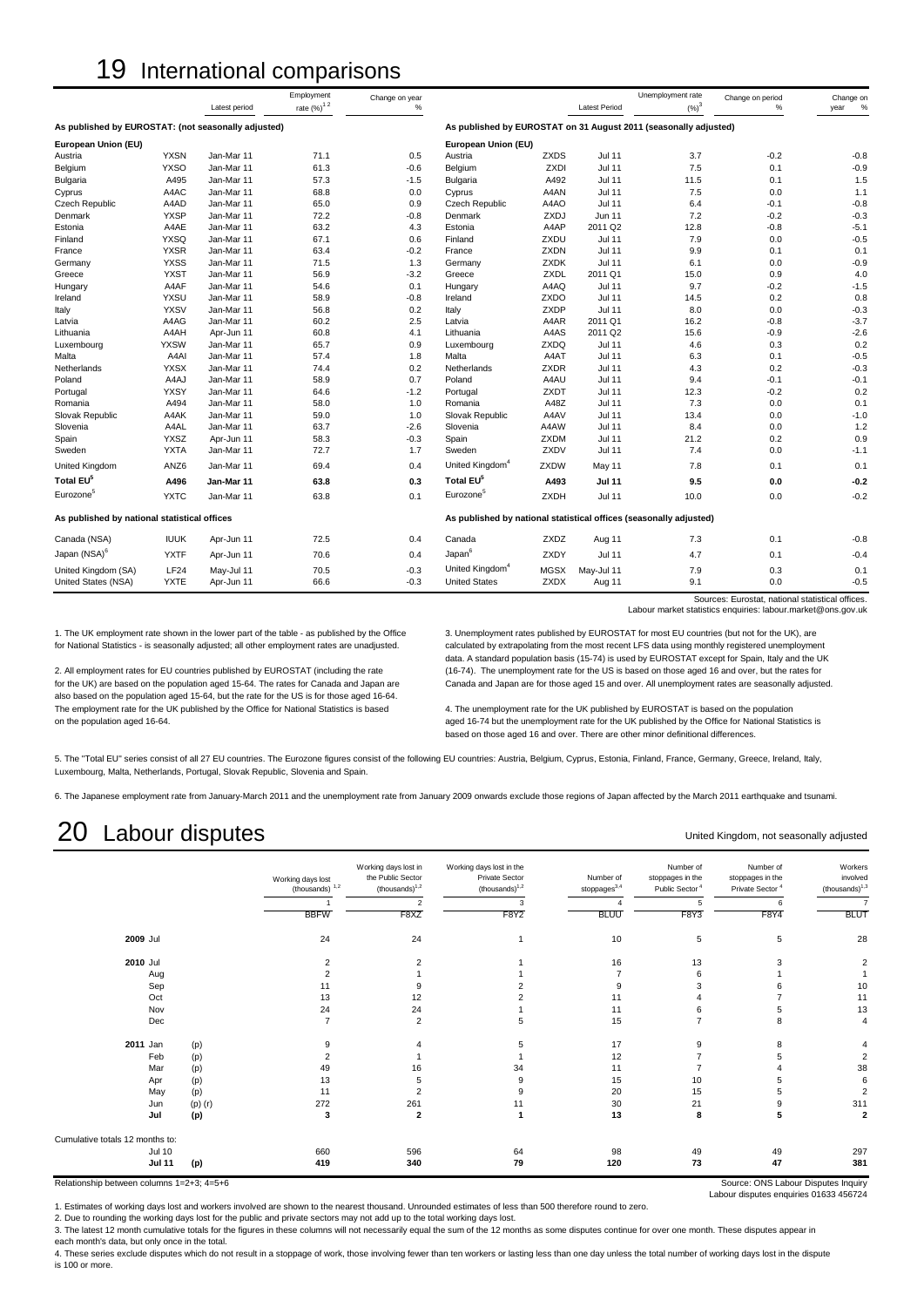## VACANCIES  $21$  Vacancies<sup>1</sup> by size of business

United Kingdom (thousands), seasonally adjusted

|                                                |         |               |         |        | Number of employees |          |                            |
|------------------------------------------------|---------|---------------|---------|--------|---------------------|----------|----------------------------|
|                                                |         | All Vacancies | $1 - 9$ | 10-49  | 50-249              | 250-2499 | 2500+                      |
|                                                |         | AP2Y          | ALY5    | ALY6   | ALY7                | ALY8     | ALY9                       |
| Levels                                         |         |               |         |        |                     |          |                            |
| Jun-Aug 2009                                   |         | 433           | 50      | 42     | 49                  | 89       | 203                        |
| Jun-Aug 2010                                   | (r)     | 464           | 66      | 59     | 61                  | 86       | 192                        |
| <b>Jul-Sep 2010</b>                            |         | 458           | 68      | 58     | 61                  | 87       | 184                        |
| Aug-Oct 2010                                   |         | 455           | 69      | 57     | 60                  | 85       | 183                        |
| Sep-Nov 2010                                   |         | 468           | 72      | 56     | 59                  | 81       | 199                        |
| Oct-Dec 2010                                   |         | 481           | 69      | 54     | 58                  | 84       | 216                        |
| Nov-Jan 2011                                   |         | 498           | 73      | 55     | 58                  | 87       | 225                        |
| Dec-Feb 2011                                   |         | 495           | 71      | 59     | 57                  | 90       | 219                        |
| Jan-Mar 2011                                   |         | 483           | 73      | 59     | 56                  | 90       | 206                        |
| Feb-Apr 2011                                   |         | 470           | 69      | 62     | 56                  | 90       | 193                        |
| Mar-May 2011                                   | (r)     | 459           | 72      | 57     | 56                  | 89       | 185                        |
| Apr-Jun 2011                                   | (r)     | 460           | 71      | 56     | 56                  | 91       | 186                        |
| May-Jul 2011                                   | (r)     | 452           | 68      | 53     | 55                  | 89       | 186                        |
| Jun-Aug 2011                                   | (p)     | 453           | 69      | 54     | 55                  | 89       | 186                        |
| Change on quarter                              | $\star$ | -6            | $-3$    | -3     | 0                   | 0        | $\mathbf 1$                |
| Change %                                       |         | $-1.3$        | $-4.5$  | $-5.2$ | $-0.7$              | 0.2      | 0.4                        |
| Change on year                                 |         | $-11$         | 3       | $-4$   | $-5$                | 3        | -6                         |
| Change %                                       |         | $-2.3$        | 3.8     | $-7.5$ | $-8.7$              | 3.1      | $-3.2$                     |
| 1. Excludes Agriculture, Forestry and Fishing. |         |               |         |        |                     |          | Source: ONS Vacancy Survey |

Labour market statistics enquiries: labour.market@ons.gov.uk

\* Change on previous non-overlapping three month rolling average time period.

## $21(1)$  Vacancies<sup>1</sup> and Unemployment

United Kingdom (thousands), seasonally adjusted

|                   | All Vacancies <sup>1</sup> | Unemployment <sup>2</sup> | Number of<br>unemployed<br>people per<br>vacancy |
|-------------------|----------------------------|---------------------------|--------------------------------------------------|
|                   | AP2Y                       | <b>MGSC</b>               | JPC5                                             |
| Levels            |                            |                           |                                                  |
| May-Jul 2009      | 424                        | 2,469                     | 5.8                                              |
| May-Jul 2010      | 476                        | 2,466                     | 5.2                                              |
| Aug-Oct 2010      | 455                        | 2,499                     | 5.5                                              |
| Nov-Jan 2011      | 498                        | 2,518                     | 5.1                                              |
| Feb-Apr 2011      | 470                        | 2,430                     | 5.2                                              |
| May-Jul 2011      | 452 (r)                    | 2,510                     | 5.6                                              |
| Change on quarter | $-18$                      | 80                        | 0.4                                              |
| Change %          | $-3.9$                     | 3.3                       |                                                  |
| Change on year    | $-25$                      | 44                        | 0.4                                              |
| Change %          | $-5.1$                     | 1.8                       |                                                  |

Source: ONS Vacancy Survey/ Labour Force Survey

Labour market statistics enquiries: labour.market@ons.gov.uk

1. Excludes Agriculture, Forestry and Fishing.

2. Unemployment estimates are produced from the Labour Force Survey (LFS) and are always one period behind the ONS Vacancy Survey estimates. This table therefore shows estimates for the same periods as shown in table 1 (which shows LFS estimates).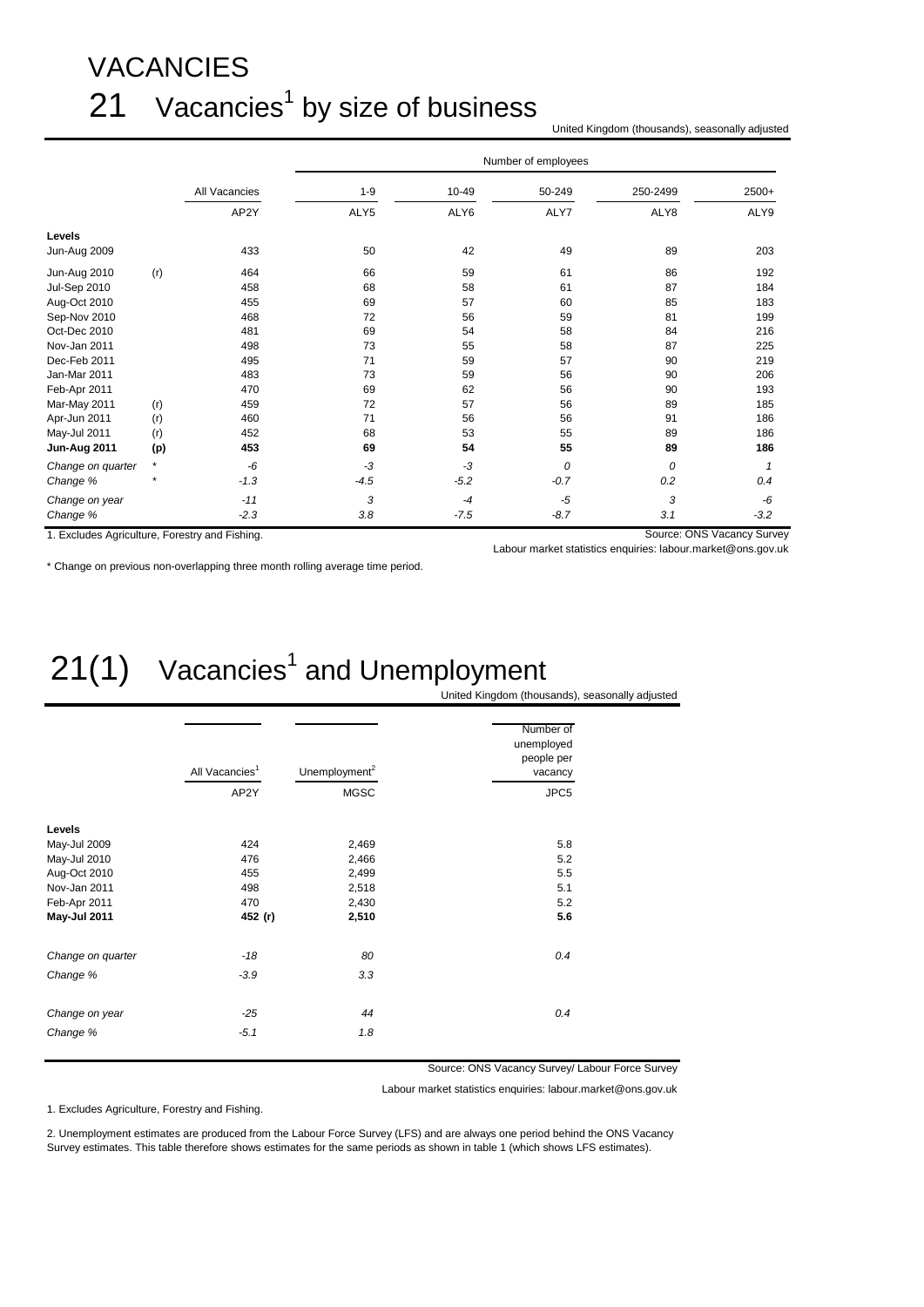### VACANCIES 22 Vacancies by industry

Standard Industrial Classification (2007) United Kingdom (thousands), seasonally adjusted

|                                    |         | All<br>vacancies | Mining &<br>quarrying   | Manu-<br>facturing | Electricity,<br>gas, steam &<br>air<br>conditioning<br>supply <sup>2</sup> | Water supply,<br>sewerage,<br>waste &<br>remediation<br>activities <sup>2</sup> | Construction | Wholesale &<br>retail trade;<br>repair of<br>motor<br>vehicles and<br>motor cycles | Transport &<br>storage | Accommoda-<br>tion & food<br>service<br>activities | Information &<br>communica-<br>tion |
|------------------------------------|---------|------------------|-------------------------|--------------------|----------------------------------------------------------------------------|---------------------------------------------------------------------------------|--------------|------------------------------------------------------------------------------------|------------------------|----------------------------------------------------|-------------------------------------|
| SIC 2007 sections                  |         | B-S              | B                       | C                  | D                                                                          | Ε                                                                               | F            | G                                                                                  | Н                      | ш                                                  | J                                   |
|                                    |         | AP2Y             | JP9H                    | JP9I               | JP9J                                                                       | JP9K                                                                            | JP9L         | JP9M                                                                               | JP9N                   | JP9O                                               | JP9P                                |
| Levels (thousands)<br>Jun-Aug 2009 |         | 433              | $\mathbf{1}$            | 26                 | 3                                                                          | $\mathbf{1}$                                                                    | 11           | 78                                                                                 | 17                     | 40                                                 | 22                                  |
| Jun-Aug 2010                       | (r)     | 464              | 1                       | 33                 | 3                                                                          | $\overline{2}$                                                                  | 10           | 92                                                                                 | 19                     | 44                                                 | 27                                  |
| <b>Jul-Sep 2010</b>                |         | 458              | 1                       | 33                 | 3                                                                          | $\boldsymbol{2}$                                                                | 10           | 93                                                                                 | 21                     | 44                                                 | 26                                  |
| Aug-Oct 2010                       |         | 455              | 1                       | 32                 | 3                                                                          | $\overline{c}$                                                                  | 10           | 92                                                                                 | 21                     | 44                                                 | 27                                  |
| Sep-Nov 2010                       |         | 468              | 1                       | 33                 | 3                                                                          | $\mathbf{1}$                                                                    | 11           | 93                                                                                 | 21                     | 42                                                 | 27                                  |
| Oct-Dec 2010                       |         | 481              | 1                       | 34                 | 3                                                                          | $\mathbf{1}$                                                                    | 13           | 95                                                                                 | 21                     | 43                                                 | 28                                  |
| Nov-Jan 2011                       |         | 498              | 1                       | 36                 | 3                                                                          | $\overline{1}$                                                                  | 14           | 96                                                                                 | 20                     | 45                                                 | 30                                  |
| Dec-Feb 2011                       |         | 495              | $\mathbf{1}$            | 38                 | 3                                                                          | $\mathbf{1}$                                                                    | 13           | 95                                                                                 | 20                     | 47                                                 | 31                                  |
| Jan-Mar 2011                       |         | 483              | $\overline{\mathbf{c}}$ | 40                 | 3                                                                          | $\overline{\mathbf{c}}$                                                         | 13           | 92                                                                                 | 20                     | 45                                                 | 33                                  |
| Feb-Apr 2011                       |         | 470              | $\overline{c}$          | 42                 | 3                                                                          | $\overline{c}$                                                                  | 12           | 91                                                                                 | 20                     | 44                                                 | 33                                  |
| Mar-May 2011                       | (r)     | 459              | $\overline{\mathbf{c}}$ | 40                 | 3                                                                          | $\overline{c}$                                                                  | 11           | 91                                                                                 | 20                     | 43                                                 | 33                                  |
| Apr-Jun 2011                       | (r)     | 460              | $\overline{c}$          | 39                 | 3                                                                          | $\overline{c}$                                                                  | 11           | 93                                                                                 | 20                     | 45                                                 | 32                                  |
| May-Jul 2011                       | (r)     | 452              | $\overline{c}$          | 36                 | 3                                                                          | $\overline{c}$                                                                  | 10           | 91                                                                                 | 21                     | 44                                                 | 32                                  |
| Jun-Aug 2011                       | (p)     | 453              | $\overline{\mathbf{2}}$ | 36                 | 3                                                                          | $\overline{\mathbf{2}}$                                                         | 11           | 90                                                                                 | 17                     | 44                                                 | 32                                  |
| Change on quarter                  |         | -6               | 0                       | $-4$               | 0                                                                          | $-1$                                                                            | $-1$         | $-2$                                                                               | -3                     | 0                                                  | $-1$                                |
| Change %                           |         | $-1.3$           | 6.2                     | $-10.5$            | 3.4                                                                        | $-23.8$                                                                         | $-5.4$       | $-2.0$                                                                             | $-13.6$                | 0.9                                                | $-2.1$                              |
| Change on year                     |         | $-11$            | $\mathbf{1}$            | $\overline{c}$     | 0                                                                          | $\mathcal{O}$                                                                   | 0            | $-2$                                                                               | $-2$                   | $-1$                                               | 5                                   |
| Change %                           |         | $-2.3$           | 54.5                    | 6.9                | 0.0                                                                        | $-5.9$                                                                          | 1.9          | $-2.4$                                                                             | $-11.3$                | $-1.6$                                             | 20.4                                |
|                                    |         | AP2Z             | JPA2                    | JPA3               | JPA4                                                                       | JPA5                                                                            | JPA6         | JPA7                                                                               | JPA8                   | JPA9                                               | JPB <sub>2</sub>                    |
| Vacancies per 100 employee jobs    |         |                  |                         |                    |                                                                            |                                                                                 |              |                                                                                    |                        |                                                    |                                     |
| Jun-Aug 2009                       |         | 1.6              | 1.5                     | 1.1                | 3.5                                                                        | 0.7                                                                             | 0.9          | 1.8                                                                                | 1.4                    | 2.2                                                | 2.2                                 |
| Jun-Aug 2010                       |         | 1.8              | 2.0                     | 1.4                | 3.8                                                                        | 1.1                                                                             | 0.8          | 2.1                                                                                | 1.6                    | 2.5                                                | 2.7                                 |
| Jul-Sep 2010                       |         | 1.7              | 2.0                     | 1.4                | 3.9                                                                        | 1.1                                                                             | 0.7          | 2.1                                                                                | 1.7                    | 2.5                                                | 2.7                                 |
| Aug-Oct 2010                       |         | 1.7              | 2.2                     | 1.3                | 3.9                                                                        | 1.0                                                                             | 0.8          | 2.1                                                                                | 1.8                    | 2.5                                                | 2.7                                 |
| Sep-Nov 2010                       |         | 1.8              | 2.4                     | 1.3                | 3.8                                                                        | 0.8                                                                             | 0.9          | 2.1                                                                                | 1.8                    | 2.4                                                | 2.8                                 |
| Oct-Dec 2010                       |         | 1.8              | 2.4                     | 1.4                | 3.4                                                                        | 0.8                                                                             | 1.0          | 2.2                                                                                | 1.7                    | 2.4                                                | 2.9                                 |
| Nov-Jan 2011                       |         | 1.9              | 2.6                     | 1.5                | 3.4                                                                        | 0.8                                                                             | 1.1          | 2.2                                                                                | 1.7                    | 2.5                                                | 3.1                                 |
| Dec-Feb 2011                       |         | 1.9              | 2.6                     | 1.6                | 3.5                                                                        | 0.8                                                                             | 1.0          | 2.2                                                                                | 1.7                    | 2.6                                                | 3.2                                 |
| Jan-Mar 2011                       |         | 1.8              | 2.8                     | 1.7                | 3.6                                                                        | 1.2                                                                             | 1.0          | 2.1                                                                                | 1.7                    | 2.5                                                | 3.3                                 |
| Feb-Apr 2011                       |         | 1.8              | 3.0                     | 1.7                | 3.5                                                                        | 1.4                                                                             | 0.9          | 2.1                                                                                | 1.6                    | 2.5                                                | 3.3                                 |
| Mar-May 2011                       | (r)     | 1.7              | 3.0                     | 1.6                | 3.6                                                                        | 1.4                                                                             | 0.9          | 2.1                                                                                | 1.6                    | 2.4                                                | 3.3                                 |
| Apr-Jun 2011                       |         | 1.7              | 3.1                     | 1.6                | 3.6                                                                        | 1.0                                                                             | 0.8          | 2.1                                                                                | 1.7                    | 2.5                                                | 3.3                                 |
| May-Jul 2011                       | (r)     | 1.7              | 3.1                     | 1.5                | 3.5                                                                        | 1.0                                                                             | 0.8          | 2.1                                                                                | 1.7                    | 2.5                                                | 3.3                                 |
| Jun-Aug 2011                       | (p)     | 1.7              | 3.1                     | 1.5                | 3.8                                                                        | 1.0                                                                             | 0.8          | 2.1                                                                                | 1.4                    | 2.4                                                | 3.3                                 |
| Change on quarter                  | $\star$ | 0.0              | 0.2                     | $-0.2$             | 0.1                                                                        | $-0.3$                                                                          | 0.0          | 0.0                                                                                | $-0.2$                 | 0.0                                                | $-0.1$                              |
| Change on year                     |         | 0.0              | 1.1                     | 0.1                | 0.0                                                                        | $-0.1$                                                                          | 0.0          | $-0.1$                                                                             | $-0.2$                 | 0.0                                                | 0.6                                 |

|                                                |            | Financial &<br>insurance<br>activities | Real estate<br>activities <sup>2</sup> | Professional<br>scientific &<br>technical<br>activities | Administrative<br>& support<br>service<br>activities | Public admin<br>& defence;<br>compulsory<br>social security | Education  | Human health<br>& social work<br>activities <sup>2</sup> | Arts,<br>entertainment<br>& recreation <sup>2</sup> | Other service<br>activities | Total<br>services |
|------------------------------------------------|------------|----------------------------------------|----------------------------------------|---------------------------------------------------------|------------------------------------------------------|-------------------------------------------------------------|------------|----------------------------------------------------------|-----------------------------------------------------|-----------------------------|-------------------|
| SIC 2007 sections                              |            | Κ                                      | L                                      | M                                                       | N                                                    | $\circ$                                                     | P          | Q                                                        | R                                                   | S                           | G-S               |
|                                                |            | JP9Q                                   | JP9R                                   | JP9S                                                    | <b>JP9T</b>                                          | JP9U                                                        | JP9V       | JP9W                                                     | JP9X                                                | JP9Y                        | JP9Z              |
| Levels (thousands)<br>Jun-Aug 2009             |            | 24                                     | $\overline{7}$                         | 27                                                      | 21                                                   | 25                                                          | 51         | 62                                                       | 9                                                   | 9                           | 402               |
| Jun-Aug 2010                                   |            | 30                                     | $\overline{7}$                         | 38                                                      | 30                                                   | 9                                                           | 36         | 61                                                       | 11                                                  | 12                          | 425               |
| Jul-Sep 2010                                   |            | 29                                     | 6                                      | 37                                                      | 30                                                   | $\overline{7}$                                              | 31         | 62                                                       | 12                                                  | 12                          | 419               |
| Aug-Oct 2010                                   |            | 29                                     | 6                                      | 38                                                      | 29                                                   | 8                                                           | 30         | 60                                                       | 11                                                  | 11                          | 417               |
| Sep-Nov 2010                                   |            | 31                                     | 6                                      | 39                                                      | 28                                                   | 20                                                          | 30         | 59                                                       | 10                                                  | 13                          | 430               |
| Oct-Dec 2010                                   |            | 33                                     | 5                                      | 40                                                      | 28                                                   | 32                                                          | 30         | 55                                                       | 9                                                   | 12                          | 442               |
| Nov-Jan 2011                                   |            | 33                                     | 5                                      | 42                                                      | 28                                                   | 44                                                          | 30         | 50                                                       | 8                                                   | 12                          | 458               |
| Dec-Feb 2011                                   |            | 33                                     | 6                                      | 41                                                      | 28                                                   | 38                                                          | 28         | 50                                                       | 9                                                   | 11                          | 451               |
| Jan-Mar 2011                                   |            | 31                                     | 5                                      | 42                                                      | 31                                                   | 27                                                          | 28         | 51                                                       | 11                                                  | 10                          | 437               |
| Feb-Apr 2011                                   |            | 29                                     | 5                                      | 42                                                      | 31                                                   | 16                                                          | 27         | 53                                                       | 11                                                  | 9                           | 422               |
| Mar-May 2011                                   | (r)        | 28                                     | 5                                      | 44                                                      | 30                                                   | 10                                                          | 28         | 51                                                       | 11                                                  | 8                           | 413               |
| Apr-Jun 2011                                   | (r)        | 28                                     | 5                                      | 44                                                      | 30                                                   | 9                                                           | 29         | 52                                                       | 10                                                  | 9                           | 415               |
| May-Jul 2011                                   | (r)        | 26                                     | 5                                      | 41                                                      | 33                                                   | 8                                                           | 30         | 50                                                       | 11                                                  | 9                           | 410               |
| Jun-Aug 2011                                   | (p)        | 26                                     | 5                                      | 44                                                      | 33                                                   | 8                                                           | 30         | 52                                                       | 12                                                  | 10                          | 411               |
| Change on quarter                              | $\star$    | $-2$                                   | 0                                      | $-1$                                                    | $\overline{c}$                                       | $-1$                                                        | 3          | 0                                                        | $\mathbf{1}$                                        | $\overline{\mathbf{c}}$     | $-1$              |
| Change %                                       | ٠          | $-8.5$                                 | 0.0                                    | $-1.6$                                                  | 7.9                                                  | $-14.4$                                                     | 9.7        | 0.8                                                      | 11.3                                                | 22.8                        | $-0.3$            |
| Change on year                                 |            | $-4$                                   | $-2$                                   | 6                                                       | 3                                                    | $\mathcal{O}$                                               | -6         | -9                                                       | $\mathbf{1}$                                        | $-2$                        | $-13$             |
| Change %                                       |            | $-13.4$                                | $-33.8$                                | 16.5                                                    | 9.8                                                  | $-3.5$                                                      | $-15.3$    | $-14.7$                                                  | 6.3                                                 | $-19.8$                     | $-3.2$            |
|                                                |            | JPB3                                   | JPB4                                   | JPB5                                                    | JPB6                                                 | JPB7                                                        | JPB8       | JPB9                                                     | JPC <sub>2</sub>                                    | JPC3                        | JPC4              |
| Vacancies per 100 employee jobs                |            |                                        |                                        |                                                         |                                                      |                                                             |            |                                                          |                                                     |                             |                   |
| Jun-Aug 2009                                   |            | 2.3                                    | 1.9                                    | 1.5                                                     | 1.0                                                  | 1.6                                                         | 2.1        | 1.7                                                      | 1.4                                                 | 1.6                         | 1.8               |
| Jun-Aug 2010                                   |            | 2.8                                    | 1.9                                    | 2.1                                                     | 1.4                                                  | 0.6                                                         | 1.5        | 1.7                                                      | 1.7                                                 | 2.2                         | 1.9               |
| <b>Jul-Sep 2010</b>                            |            | 2.7                                    | 1.6                                    | 2.1                                                     | 1.5                                                  | 0.5                                                         | 1.2        | 1.7                                                      | 1.8                                                 | 2.2                         | 1.9               |
| Aug-Oct 2010                                   |            | 2.8                                    | 1.6                                    | 2.1                                                     | 1.4                                                  | 0.5                                                         | 1.2        | 1.7                                                      | 1.7                                                 | 1.9                         | 1.9               |
| Sep-Nov 2010                                   |            | 2.9                                    | 1.6                                    | 2.2                                                     | 1.4                                                  | 1.3                                                         | 1.2        | 1.7                                                      | 1.6                                                 | 2.3                         | 1.9               |
| Oct-Dec 2010                                   |            | 3.1                                    | 1.4                                    | 2.2                                                     | 1.3                                                  | 2.1                                                         | 1.2        | 1.5                                                      | 1.4                                                 | 2.2                         | 2.0               |
| Nov-Jan 2011                                   |            | 3.2                                    | 1.4                                    | 2.3                                                     | 1.3                                                  | 2.9                                                         | 1.2        | 1.4                                                      | 1.2                                                 | 2.2                         | 2.0               |
| Dec-Feb 2011                                   |            | 3.1                                    | 1.4                                    | 2.3                                                     | 1.3                                                  | 2.5                                                         | 1.2        | 1.4                                                      | 1.4                                                 | 2.1                         | 2.0               |
| Jan-Mar 2011                                   |            | 2.9<br>2.8                             | 1.3<br>1.3                             | 2.4                                                     | 1.5                                                  | 1.8                                                         | 1.1        | 1.4                                                      | 1.6                                                 | 1.8<br>1.7                  | 2.0<br>1.9        |
| Feb-Apr 2011                                   |            | 2.7                                    | 1.2                                    | 2.4                                                     | 1.5                                                  | 1.0                                                         | 1.1        | 1.5                                                      | 1.8                                                 |                             |                   |
| Mar-May 2011<br>Apr-Jun 2011                   | (r)<br>(r) | 2.6                                    | 1.2                                    | 2.5<br>2.5                                              | 1.5<br>1.5                                           | 0.6<br>0.6                                                  | 1.1<br>1.2 | 1.4<br>1.5                                               | 1.6<br>1.5                                          | 1.4<br>1.6                  | 1.8<br>1.9        |
| May-Jul 2011                                   |            | 2.5                                    | 1.3                                    | 2.3                                                     | 1.6                                                  | 0.5                                                         | 1.2        | 1.4                                                      | 1.8                                                 | 1.7                         | 1.8               |
| Jun-Aug 2011                                   | (r)<br>(p) | 2.5                                    | $1.2$                                  | 2.4                                                     | 1.6                                                  | 0.5                                                         | 1.2        | 1.5                                                      | 1.8                                                 | 1.8                         | 1.8               |
|                                                | ٠          |                                        |                                        |                                                         |                                                      |                                                             |            |                                                          |                                                     |                             |                   |
| Change on quarter                              |            | $-0.2$                                 | 0.0                                    | 0.0                                                     | 0.1                                                  | $-0.1$                                                      | 0.1        | 0.0                                                      | 0.2                                                 | 0.3                         | 0.0               |
| Change on year                                 |            | $-0.4$                                 | $-0.6$                                 | 0.3                                                     | 0.1                                                  | 0.0                                                         | $-0.2$     | $-0.3$                                                   | 0.1                                                 | $-0.4$                      | $-0.1$            |
| 1. Excludes Agriculture, Forestry and Fishing. |            |                                        |                                        |                                                         |                                                      |                                                             |            |                                                          |                                                     | Source: ONS Vacancy Survey  |                   |

2. Not seasonally adjusted. These series do not display seasonality. Therefore the unadjusted series is the best estimate of a 'seasonally adjusted' series.

\* Change on previous non-overlapping three month rolling average time period. Labour market statistics enquiries: labour.market@ons.gov.uk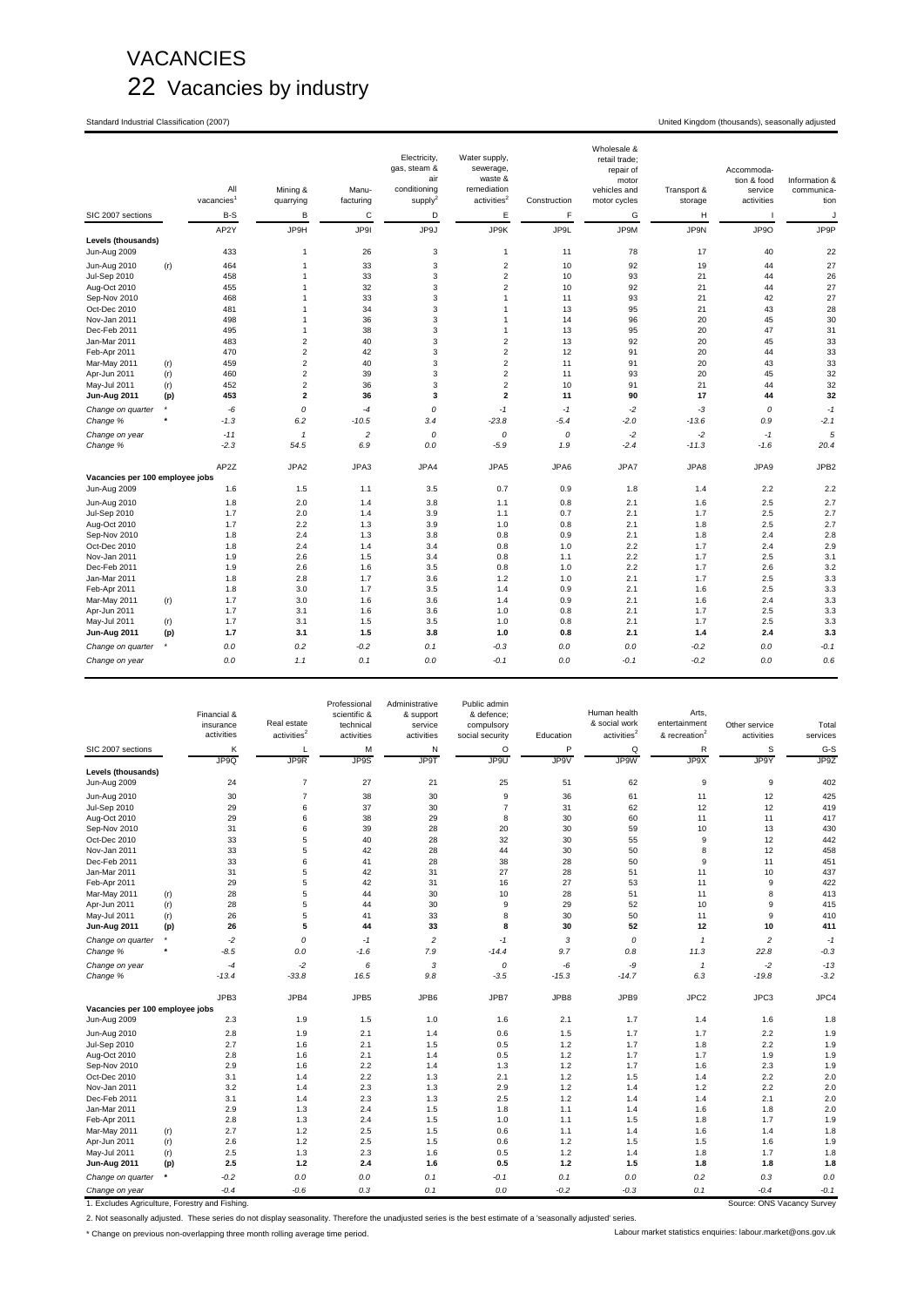### REDUNDANCIES

### 23 Redundancies levels and rates $1$

|                   | ZO Regundancies levels and rates | United Kingdom, (seasonally adjusted) |                        |                   |                          |                   |  |
|-------------------|----------------------------------|---------------------------------------|------------------------|-------------------|--------------------------|-------------------|--|
|                   | People (aged 16 and over)        |                                       | Men (aged 16 and over) |                   | Women (aged 16 and over) |                   |  |
|                   | Level $(000s)^2$                 | Rate <sup>1</sup>                     | Level $(000s)^2$       | Rate <sup>1</sup> | Level $(000s)^2$         | Rate <sup>1</sup> |  |
|                   | <b>BEAO</b>                      | <b>BEIR</b>                           | <b>BEIU</b>            | <b>BEIX</b>       | <b>BEJA</b>              | <b>BEJD</b>       |  |
| May-Jul 2009      | 233                              | 9.3                                   | 156                    | 12.2              | 77                       | 6.3               |  |
| May-Jul 2010      | 141                              | 5.7                                   | 88                     | 7.1               | 53                       | 4.3               |  |
| Aug-Oct 2010      | 159                              | 6.4                                   | 99                     | 7.8               | 60                       | 4.9               |  |
| Nov-Jan 2011      | 143                              | 5.7                                   | 91                     | 7.2               | 52                       | 4.2               |  |
| Feb-Apr 2011      | 116                              | 4.6                                   | 73                     | 5.7               | 43                       | 3.5               |  |
| May-Jul 2011      | 162                              | 6.5                                   | 88                     | 6.9               | 75                       | 6.1               |  |
| Change on quarter | 47                               | 1.8                                   | 15                     | 1.2               | 31                       | 2.5               |  |
| Change %          | 40.2                             |                                       | 21.0                   |                   | 72.3                     |                   |  |
| Change on year    | 21                               | 0.8                                   | $-1$                   | $-0.2$            | 22                       | 1.7               |  |
| Change %          | 14.9                             |                                       | $-0.7$                 |                   | 41.2                     |                   |  |

Source: Labour Force Survey

Labour market statistics enquiries: labour.market@ons.gov.uk

1. The redundancy rate is the ratio of the redundancy level for the given quarter to the seasonally adjusted number of employees in the previous quarter, multiplied by 1,000. 2. The redundancies levels as derived directly from the Labour Force Survey do not currently display seasonality. For this reason series BEAO is currently identical to the not seasonally adjusted series BEYV shown at Table 24.

### 24 Redundancies by industry<sup>1</sup>

United Kingdom (thousands of people aged 16 and over), not seasonally adjusted

|                     | Total<br>redundancies <sup>2</sup> | Manufacturing | Construction | Wholesale &<br>retail trade;<br>repair of<br>motor vehicles<br>and motor<br>cycles | Transport &<br>storage,<br>accommodation<br>& food service<br>activities,<br>information &<br>communication | Financial &<br>insurance and<br>real estate<br>activities | Prof. scientific<br>& technical<br>activities,<br>admin &<br>support<br>service<br>activities | Public<br>Administration<br>etc.,<br>education,<br>human health<br>and social<br>work activities <sup>3</sup> | Total<br>services <sup>4</sup> |
|---------------------|------------------------------------|---------------|--------------|------------------------------------------------------------------------------------|-------------------------------------------------------------------------------------------------------------|-----------------------------------------------------------|-----------------------------------------------------------------------------------------------|---------------------------------------------------------------------------------------------------------------|--------------------------------|
| SIC 2007 sections   |                                    | C             |              | G                                                                                  | H, I, J                                                                                                     | K,L                                                       | M, N                                                                                          | O-Q                                                                                                           | $G-T$                          |
| People              | <b>BEYV</b>                        | JWV6          | JWV7         | JWV8                                                                               | JWV9                                                                                                        | JWW2                                                      | JWW3                                                                                          | JWW4                                                                                                          | JWW5                           |
| Apr-Jun 2009        | 267                                | 56            | 45           | 36                                                                                 | 34                                                                                                          | 27                                                        | 40                                                                                            | 17                                                                                                            | 161                            |
| Apr-Jun 2010        | 151                                | 26            | 21           | 19                                                                                 | 26                                                                                                          | 13                                                        | 23                                                                                            | 16                                                                                                            | 102                            |
| <b>Jul-Sep 2010</b> | 146                                | 18            | 18           | 22                                                                                 | 24                                                                                                          |                                                           | 23                                                                                            | 29                                                                                                            | 107                            |
| Oct-Dec 2010        | 147                                | 15            | 24           | 20                                                                                 | 20                                                                                                          | 12                                                        | 23                                                                                            | 20                                                                                                            | 104                            |
| Jan-Mar 2011        | 123                                | 13            | 17           | 24                                                                                 | 18                                                                                                          |                                                           | 21                                                                                            | 16                                                                                                            | 91                             |
| Apr-Jun 2011        | 154                                | 19            | 19           | 15                                                                                 | 28                                                                                                          | 10                                                        | 19                                                                                            | 35                                                                                                            | 114                            |
| Change on year      | $\overline{4}$                     | $-7$          | $-2$         | $-4$                                                                               | 2                                                                                                           | -3                                                        | $-3$                                                                                          | 19                                                                                                            | 12                             |
| Change %            | 2.4                                | $-25.9$       | $-9.7$       | $-20.0$                                                                            | 9.6                                                                                                         | $-20.6$                                                   | $-14.2$                                                                                       | 115.0                                                                                                         | 12.0                           |

Source: Labour Force Survey

Labour market statistics enquiries: labour.market@ons.gov.uk

1. The estimates in this table are for calendar quarters only whereas the estimates at Table 23 are for rolling three-monthly time periods.

2. The total series includes those people who did not state their industry. The series also includes SIC 2007 categories A (Agriculture, forestry and fishing), B (Mining and quarrying), D (Electricity, gas, etc.) and E (Water supply, sewerage, etc.). These sectors are not shown separately in this table as the sample size is too small to provide reliable estimates. See footnote 2 at Table 23.

3. Includes both public and private sectors.

4. Other Services are not shown separately in this table as the sample size is too small to provide reliable estimates.